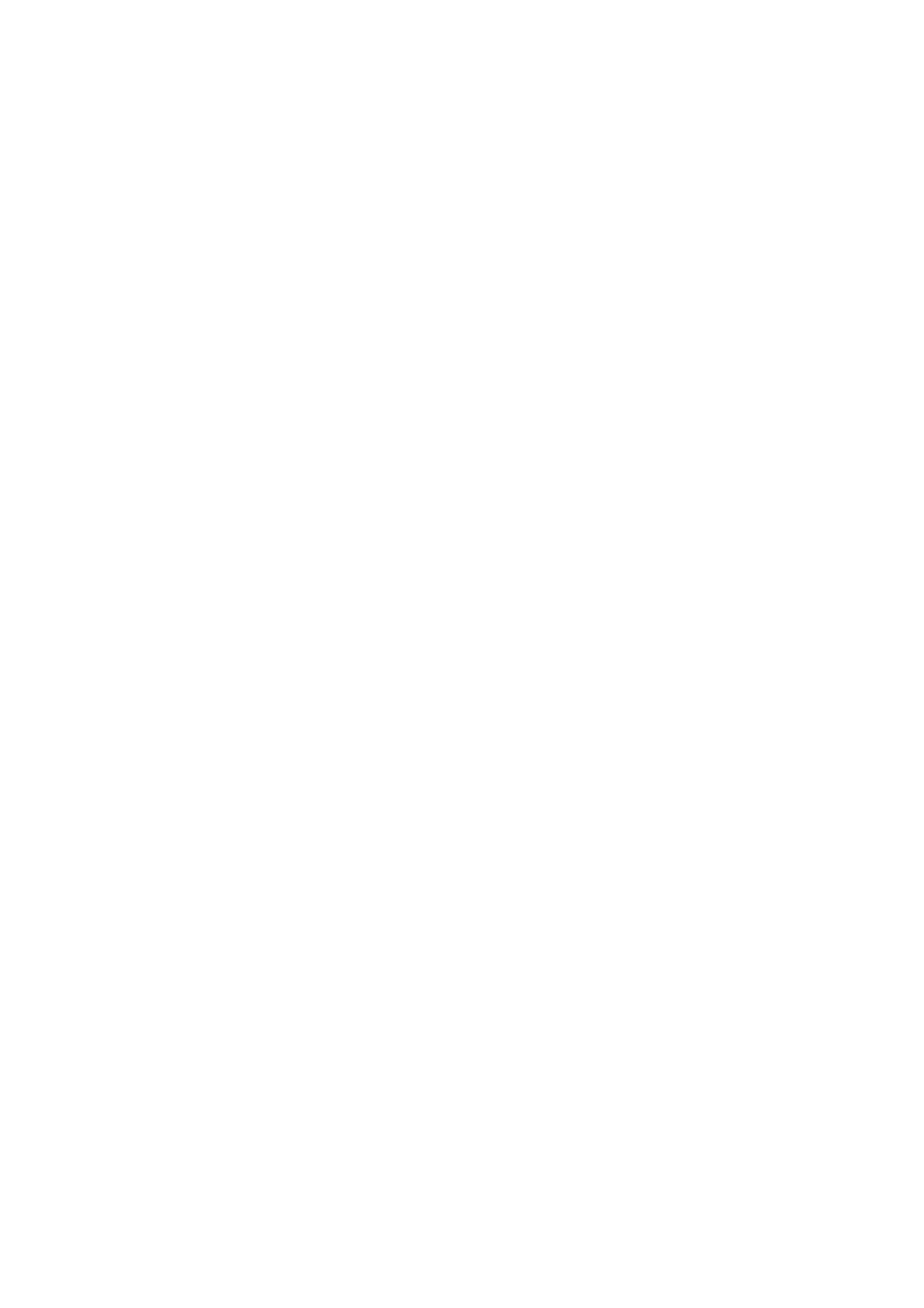### **Contents**

| 1.1  |  |  |  |
|------|--|--|--|
| 1.2  |  |  |  |
|      |  |  |  |
| 2.1  |  |  |  |
| 2.2  |  |  |  |
| 2.3  |  |  |  |
| 2.4  |  |  |  |
| 2.5  |  |  |  |
| 2.6  |  |  |  |
| 2.7  |  |  |  |
| 2.8  |  |  |  |
| 2.9  |  |  |  |
| 2.10 |  |  |  |
|      |  |  |  |
| 3.1  |  |  |  |
| 3.2  |  |  |  |
|      |  |  |  |
| 4.1  |  |  |  |
| 4.2  |  |  |  |
| 4.3  |  |  |  |
| 4.4  |  |  |  |
| 4.5  |  |  |  |
|      |  |  |  |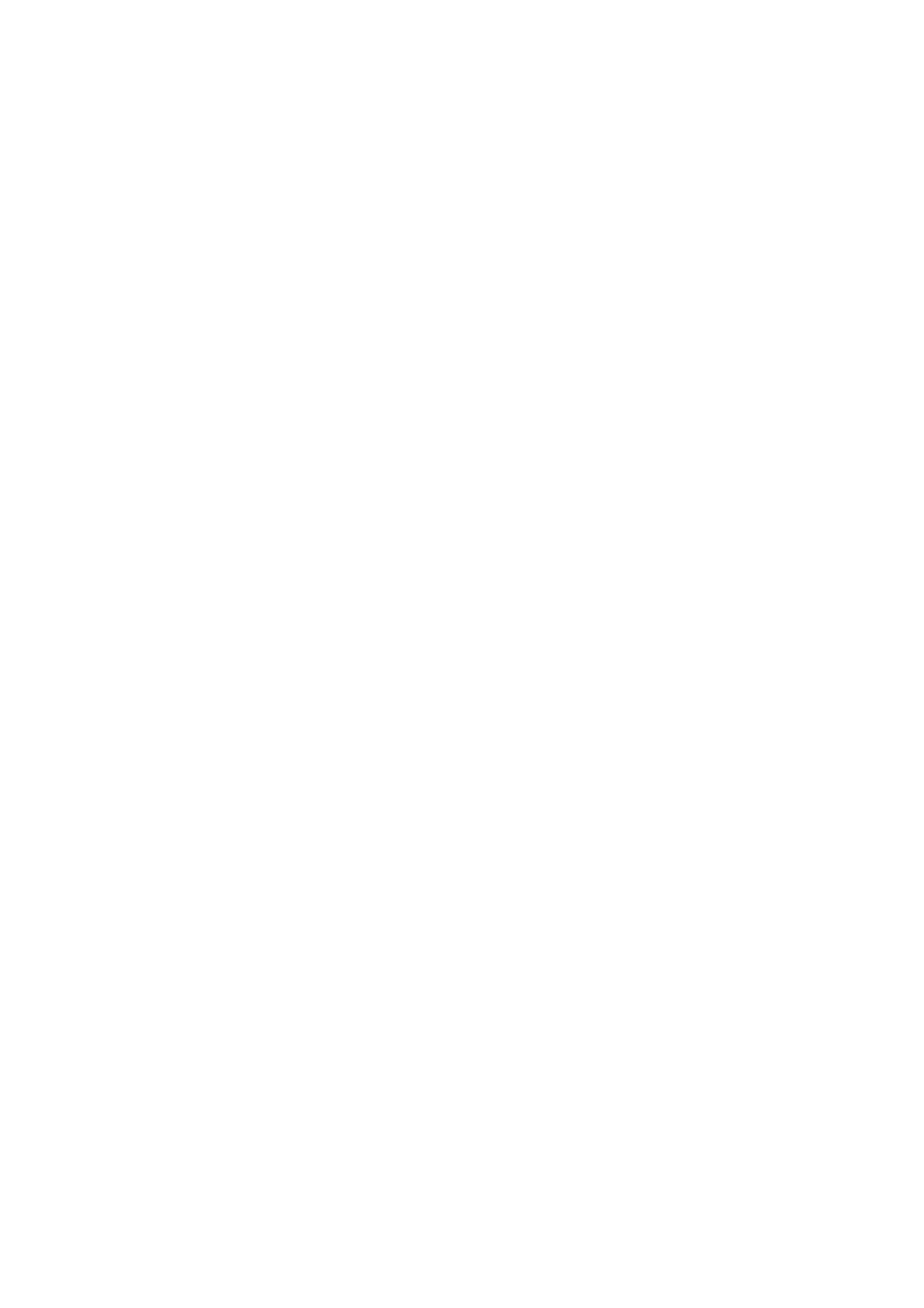### **Information about the Tasmania Law Reform Institute**

The Tasmania Law Reform Institute was established on 23 July 2001 by agreement between the Government of the State of Tasmania, the University of Tasmania and the Law Society of Tasmania. The creation of the Institute was part of a Partnership Agreement between the University and the State Government signed in 2000. The Institute is based at the Sandy Bay campus of the University of Tasmania within the Faculty of Law. The Institute undertakes law reform work and research on topics proposed by the Government, the community, the University and the Institute itself. The Institute's Director is Ms Terese Henning. The members of the Board of the Institute are Ms Terese Henning (Chair), Professor Margaret Otlowski (Dean of the Faculty of Law at the University of Tasmania), the Honourable Justice Stephen Estcourt (appointed by the Honourable Chief Justice of Tasmania), Dr Jeremy Prichard (appointed by the Council of the University), Mr Craig Mackie (nominated by the Tasmanian Bar Association), Ms Ann Hughes (community representative), Mr Rohan Foon (appointed by the Law Society of Tasmania) and Ms Kim Baumeler (appointed at the invitation of the Institute Board).

### **Acknowledgments**

This Issues Paper was prepared for the Board by Ms Claire Jago. Valuable feedback was provided by the Institute's Directors (past and present), Emeritus Professor Kate Warner and Ms Terese Henning and TLRI Board members. The author also consulted with the Anti-Discrimination Commissioner, Ms Robin Banks.

### **Background to this Issues Paper**

In May 2014, the Tasmanian Attorney-General, the Hon Vanessa Goodwin, requested that the Board of the Tasmania Law Reform Institute consider as a project the examination of the capacity of Tasmanian laws to address the issue of bullying and cyberbullying, legislative approaches of other jurisdictions aimed at addressing the problem of bullying and cyberbullying, and options for any necessary reform. The project was accepted on 5 June 2014.

### **How to Respond**

The Tasmania Law Reform Institute invites responses to the issues discussed in this Issues Paper. There are a number of questions posed by this Issues Paper and respondents can choose to answer any or all of those questions in their submission.

There are a number of ways to respond:

• **By filling in the Submission Template**

The Template can be filled in electronically and sent by email or printed out and filled in manually and posted. The Submission Template can be accessed at the Institute's webpage <http://www.utas.edu.au/law-reform/>.

• **By providing a more detailed response to the Issues Paper**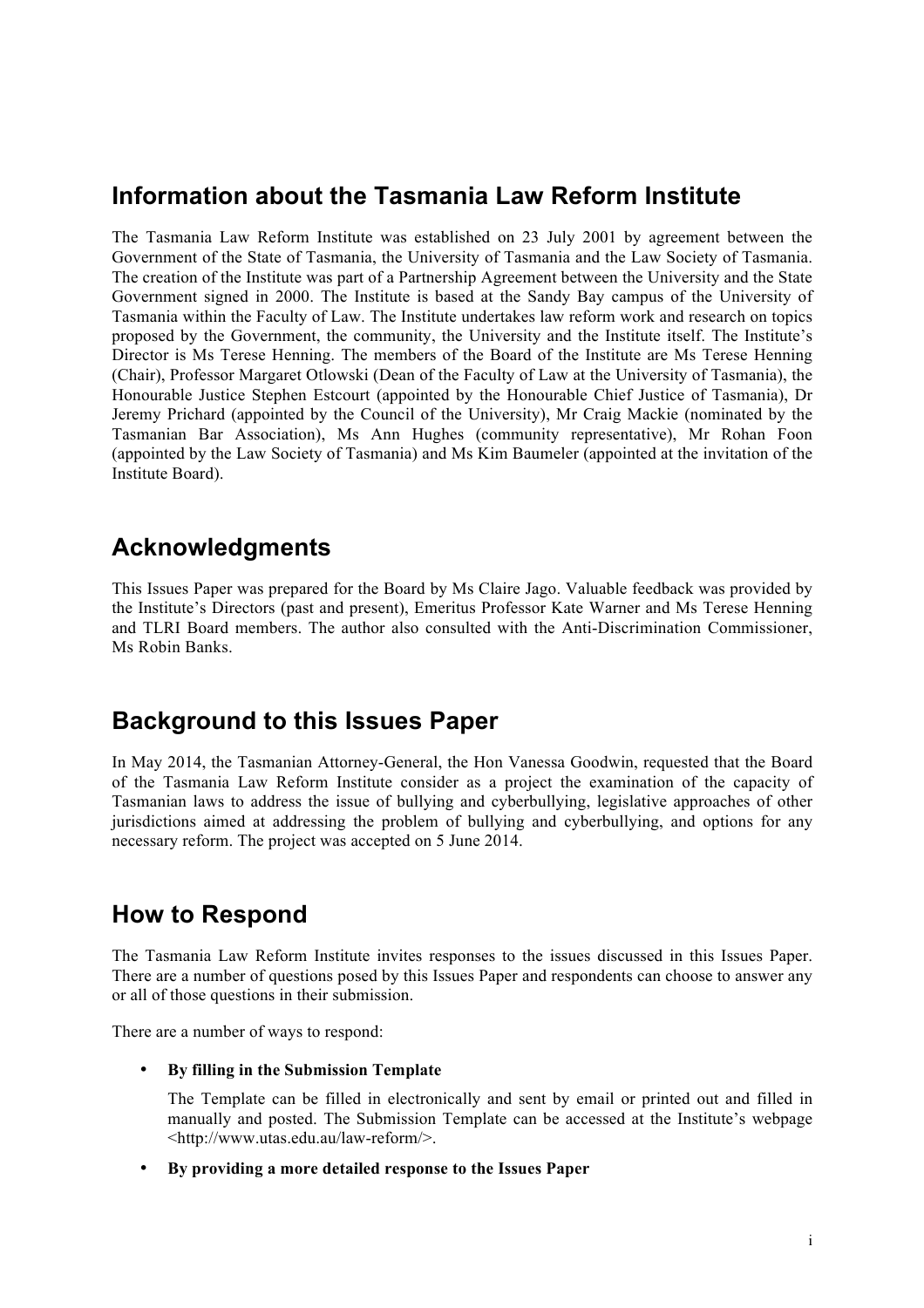The Issues Paper poses a series of questions to guide your response – you may choose to answer, all, some, or none of them. Please explain the reasons for your views as fully as possible. Submissions may be published on the Institute's website, and may be referred to or quoted from in a final report. If you do not wish your response to be so published or you wish it to be anonymous, simply say so and the Institute will respect that wish.

After considering all responses, it is intended that a final report, containing recommendations, will be published. Responses should be made in writing.

Electronic submissions should be emailed to: law.reform@utas.edu.au

Submissions in paper form should be posted to:

Tasmania Law Reform Institute Private Bag 89 Hobart, TAS 7001

The Issues Paper is available at the Institute's web page at <http://www.utas.edu.au/law-reform/> or can be sent to you by mail or email.

If you are unable to respond in writing, please contact the Institute to make other arrangements.

Inquiries should be directed to Dr Helen Cockburn on the above contacts, or by telephoning (03) 6226 2069.

**CLOSING DATE FOR RESPONSES:** 31 July 2015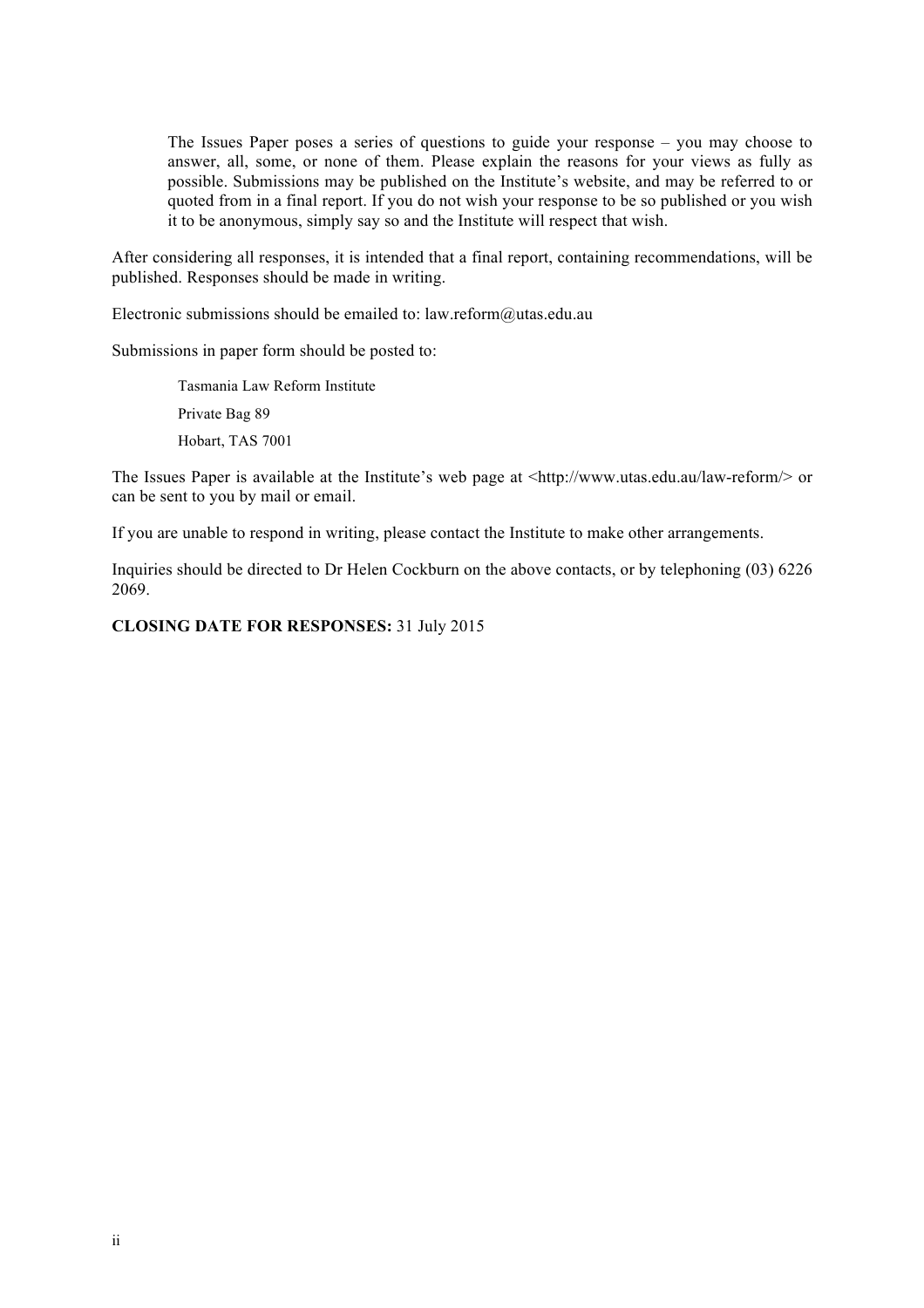### **Executive Summary**

The Issues Paper examines the current laws and legal frameworks in Tasmania that are potentially able to address bullying behaviours, including cyberbullying. It discusses the legislative approaches taken by other jurisdictions to address the problem of bullying and considers whether legislative reform in Tasmania is necessary to deal with bullying and options for possible reform.

Part 1 is introductory; it includes the Terms of Reference and defines the scope of the Issues Paper.

Part 2 discusses the current laws available for dealing with bullying behaviours in Tasmania and in other jurisdictions. It considers the criminal law, legislative and non-legislative civil frameworks, avenues to address cyberbullying as distinct from other forms of bullying, and regulations on education providers.

Part 3 of the Issues Paper considers whether Tasmania's current legal framework sufficiently addresses bullying. It is noted that, although there are a number of legal responses that can potentially be enlivened by bullying behaviours, Tasmania's current laws in this area are a patchwork collection and are arguably unable to address the full range of bullying behaviours.

Part 4 canvasses a number of options for reform. Reform could be through a single reform or a number of options could be combined to form a tiered response. Part 4 considers criminal, civil and education-based responses. A criminal response could be utilised through an extension of the existing offence of stalking or through the creation of an offence of 'bullying'. A civil action of 'bullying' could be created, although it is noted that the personal and financial cost and the potential for lengthy delays may contribute to victims' reluctance to institute a civil claim for 'bullying'. 'Bullying intervention orders' and the extension of the functions of the Anti-Discrimination Commissioner are also put forward as options for civil reform. Finally, the option of placing requirements on education providers to deal with school-based bullying is discussed.

Underlying the discussion is the reality that bullying is a complex social problem. Bullying can manifest in a number of ways and is difficult to define. The consequences of bullying can differ depending on the person bullied, and bullying often involves young people, raising questions about how and indeed whether the law should be used.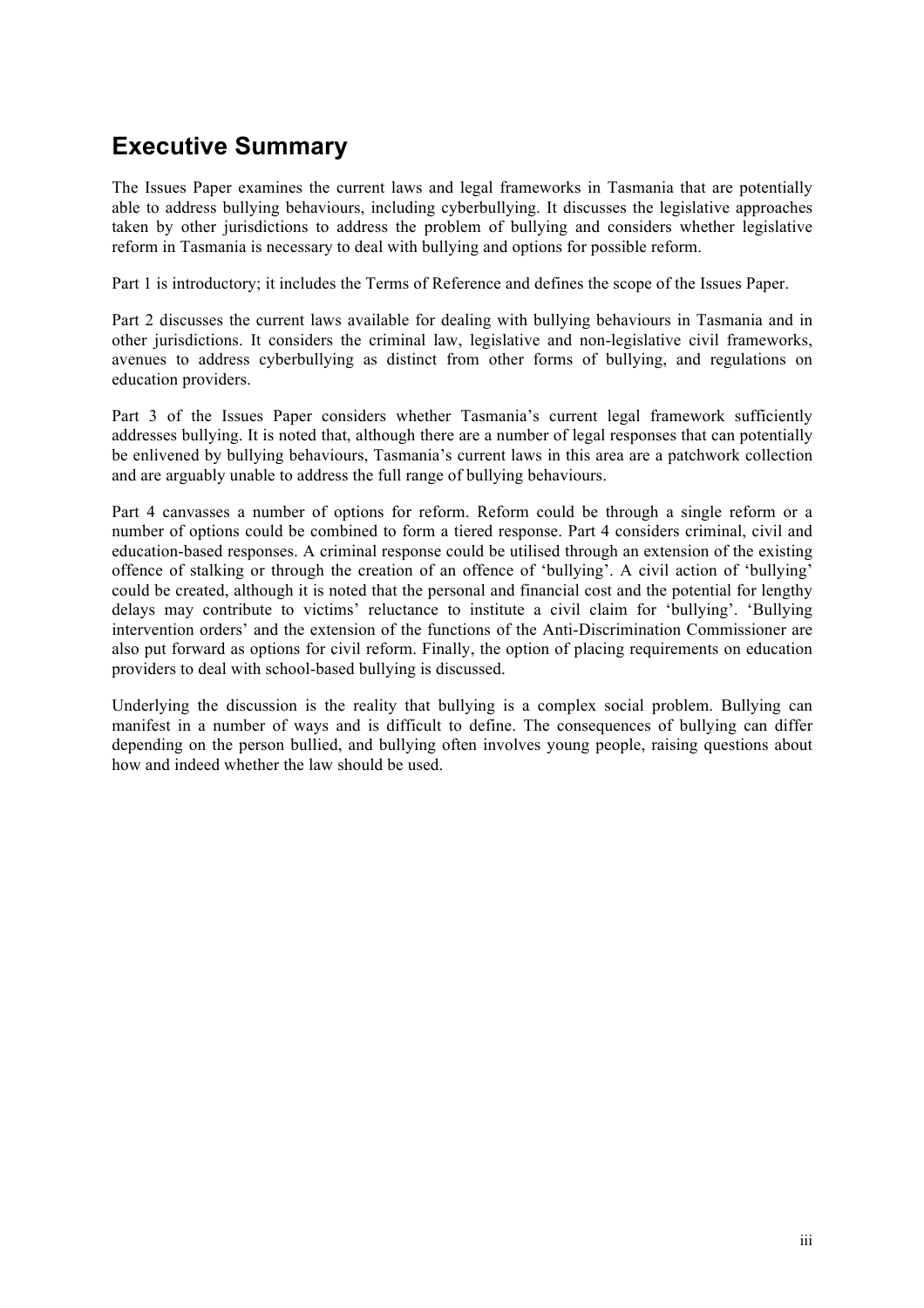### **List of Questions**

| <b>Question 1</b>           | Do you think that the current legal frameworks available to address bullying are                                                                                                                                                 |
|-----------------------------|----------------------------------------------------------------------------------------------------------------------------------------------------------------------------------------------------------------------------------|
| (p 49)                      | adequate? Why or why not?                                                                                                                                                                                                        |
| <b>Question 2</b>           | Do you think that legislative reform is necessary to address the problem of                                                                                                                                                      |
| (p 49)                      | bullying?                                                                                                                                                                                                                        |
| <b>Question 3</b>           | Do you think that the current avenues to address workplace bullying in Tasmania                                                                                                                                                  |
| (p 49)                      | are sufficient? Why or why not?                                                                                                                                                                                                  |
| <b>Question 4</b>           | Should Tasmanian legislation be amended to include anti-bullying provisions that                                                                                                                                                 |
| (p 49)                      | mirror the Fair Work Act 2009 (Cth) procedures?                                                                                                                                                                                  |
| <b>Question 5</b>           | If reform is necessary, what kinds of bullying do you think a legal response should                                                                                                                                              |
| (p 51)                      | address?                                                                                                                                                                                                                         |
| <b>Question 6</b>           | In any legislative response to bullying, should cyberbullying be dealt with as a                                                                                                                                                 |
| (p 51)                      | discrete practice or as one form of more general bullying?                                                                                                                                                                       |
| <b>Question 7</b><br>(p 53) | Do you think that a criminal response to bullying is appropriate? Why or why not?                                                                                                                                                |
| <b>Question 8</b>           | If you think that a criminal response is justified, do you prefer amendment to the                                                                                                                                               |
| (p 57)                      | stalking provision or the creation of a separate offence or bullying? Why?                                                                                                                                                       |
| <b>Question 9</b>           | If you prefer amendment of the stalking provision, how should the provision be                                                                                                                                                   |
| (p 57)                      | amended?                                                                                                                                                                                                                         |
| <b>Question 10</b>          | If you prefer the creation of an offence of bullying:                                                                                                                                                                            |
| (p 58)                      | What kinds of behaviour should be included in the offence?<br>(a)                                                                                                                                                                |
|                             | What kind of consequences should be intended or caused (eg, should the<br>(b)<br>offence be established where an offender has intended to cause serious<br>emotional distress or should a higher threshold of harm be required)? |
|                             | What form should the mental element take?<br>(c)                                                                                                                                                                                 |
| <b>Question 11</b>          | Do you think that bullying should be a civil wrong?                                                                                                                                                                              |
| (p 60)                      |                                                                                                                                                                                                                                  |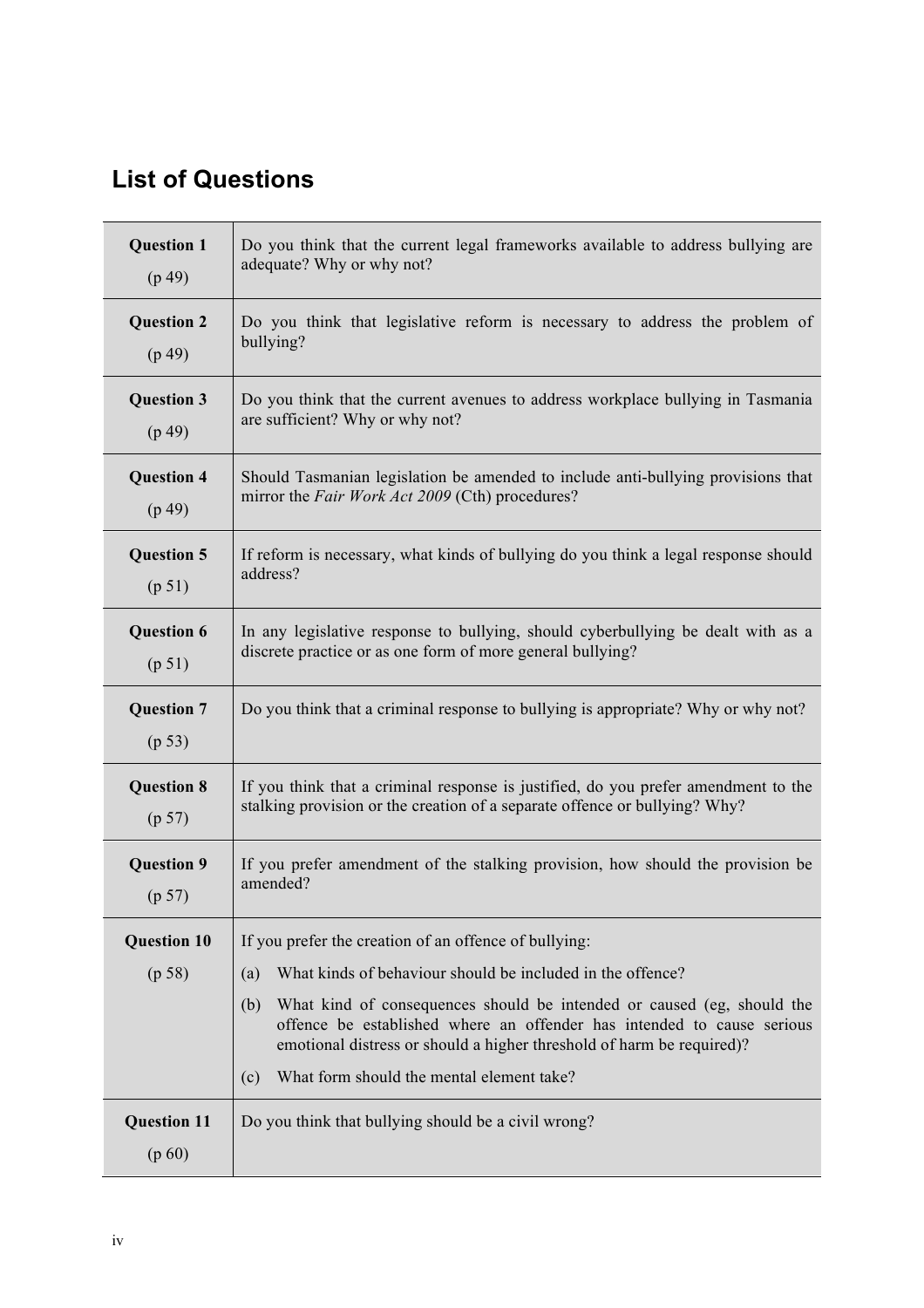| <b>Question 12</b><br>(p 60) | If so, what kind of behaviour should be proscribed?                                                                                                                                                                                                                                                                                                                                           |
|------------------------------|-----------------------------------------------------------------------------------------------------------------------------------------------------------------------------------------------------------------------------------------------------------------------------------------------------------------------------------------------------------------------------------------------|
| <b>Question 13</b><br>(p 60) | Is a criminal response also justified or should the civil action be the most severe<br>legal response to 'bullying'?                                                                                                                                                                                                                                                                          |
| <b>Question 14</b><br>(p 62) | Do you think that it should be possible to apply for a 'bullying intervention order'?                                                                                                                                                                                                                                                                                                         |
| <b>Question 15</b><br>(p 62) | If so, what considerations do you think should be taken into account in making an<br>order and in determining the conditions that can be imposed under an order?                                                                                                                                                                                                                              |
| <b>Question 16</b><br>(p 64) | Do you think that the Anti-Discrimination Commissioner's functions should be<br>extended to deal with bullying? If so:<br>how should the prohibition on bullying be described?<br>(a)<br>should the victim have to establish that they have been bullied or should the<br>(b)<br>onus to disprove bullying shift to the alleged bully?                                                        |
| <b>Question 17</b><br>(p 64) | How should third parties be involved in the resolution process?                                                                                                                                                                                                                                                                                                                               |
| <b>Question 18</b><br>(p 67) | Do you think that schools should be legally required to have anti-bullying policies<br>and procedures? Why or why not?                                                                                                                                                                                                                                                                        |
| <b>Question 19</b><br>(p 67) | If yes, how prescriptive should the requirements be? For example, should they<br>stipulate minimum standards in relation to investigative and disciplinary measures<br>within schools and reporting obligations between schools, or should they instead<br>merely require the formulation of statements of principles or targets?                                                             |
| <b>Question 20</b><br>(p 67) | Should the policies and procedures be uniform between schools, or should schools<br>have discretion to create their own within set requirements?                                                                                                                                                                                                                                              |
| <b>Question 21</b><br>(p 67) | If reform is desired, should a tiered response be implemented or is only one type of<br>response necessary? If a tiered response is preferred, how should the tiers be<br>structured? Should a tiered response be embodied in one legislative provision or<br>should it be located in different pieces of legislation depending on the type of<br>bullying, its location and who is involved? |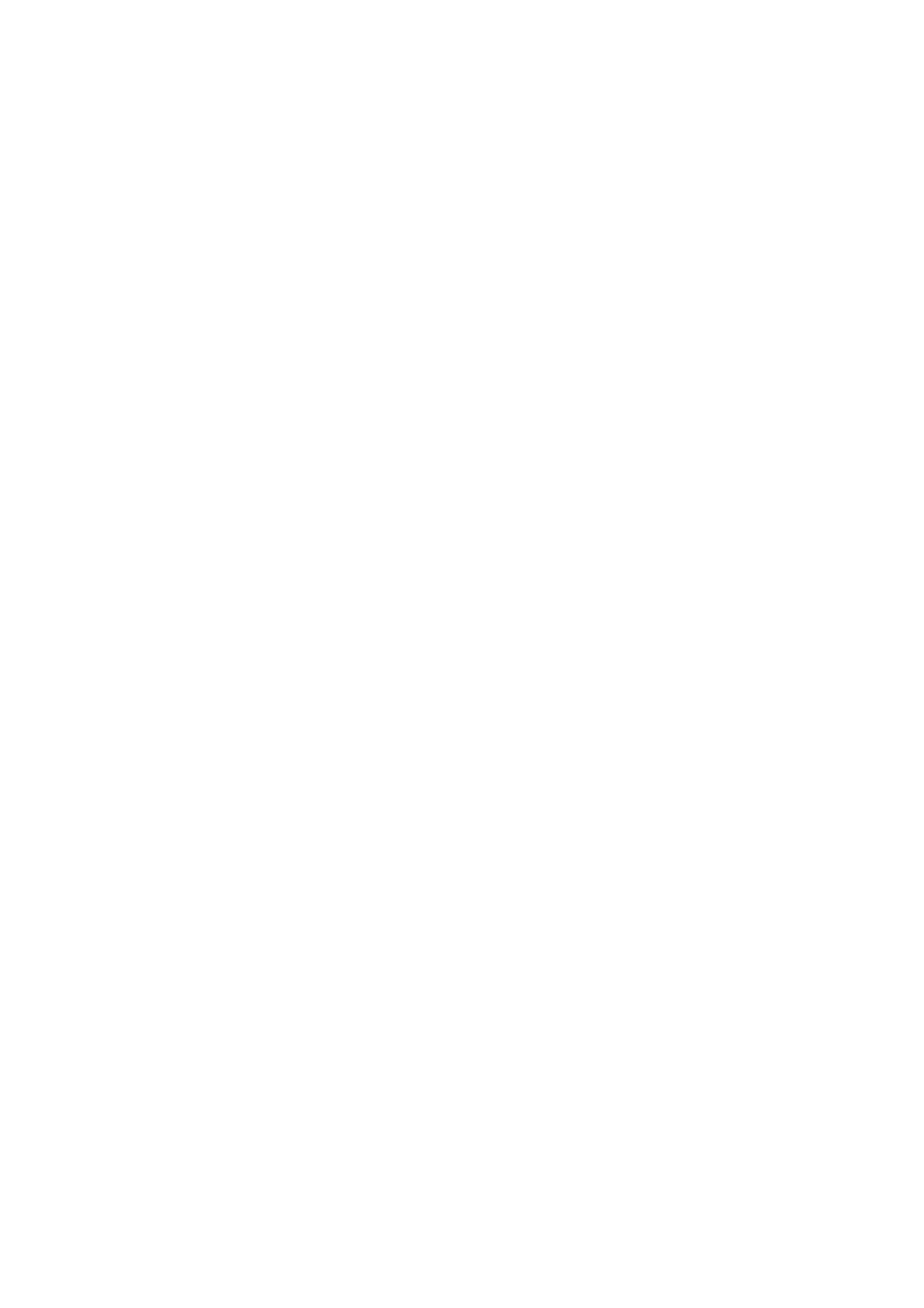### **Part 1**

# **Introduction**

### **1.1 Background**

*1.1.1* This Issues Paper is concerned with the use of legal frameworks to address bullying. The effectiveness of Tasmania's laws when dealing with bullying (including cyberbullying) has been the subject of significant community concern. Recent instances of suicides attributed to bullying appear to have strengthened community desire to ensure that the law is able to deter and sanction bullying behaviour and to ensure that the law is responsive to bullying that occurs through new technologies. Other jurisdictions are also concerned with the effects of bullying and are similarly grappling with questions of whether and how the law should be used to deal with bullying.

*1.1.2* This reference was proposed by the Attorney-General, the Hon Vanessa Goodwin, and was accepted by the Institute in June 2014. The Terms of Reference of this Issues Paper are:

- Identify Tasmania's current law and legal frameworks that may be used to address bullying behaviour, including cyberbullying, whether the law captures different forms of bullying and whether it may be enhanced.
- Research legislative approaches aimed at addressing the problem of bullying, including cyberbullying, in other jurisdictions (in Australia and overseas).
- Examine how, and whether, the law should be used to address bullying behaviours, particularly among children and young persons.
- Provide recommendations for any necessary law reform.
- Any other matters the Tasmania Law Reform Institute considers relevant to the Terms of Reference.
- *1.1.3* A range of problems arise when trying to use the law to deal with bullying, including:
	- The claimed high rate of bullying amongst young people and questions about the appropriateness of a legal response when a significant percentage of bullying is likely to be perpetrated by young people – particularly given society's desire to avoid introducing young people to the formal legal system where possible;
	- The many forms of bullying and the great variance in severity;
	- The difficulty defining what 'bullying' actually includes;
	- That bullying generally arises out of a pre-existing social relationship. Often, it may be desirable to maintain an ongoing relationship in some form and sometimes organisations like schools, workplaces or internet service providers may be best placed to deal with bullying;
	- Other than cyberbullying, which can leave an electronic trail, it may often be difficult to find evidence to prove that bullying has taken place, which creates difficulties in establishing that the law has been broken; and
	- Research showing that bullying behaviour is often a symptom of the bully's underlying psychological or emotional issues.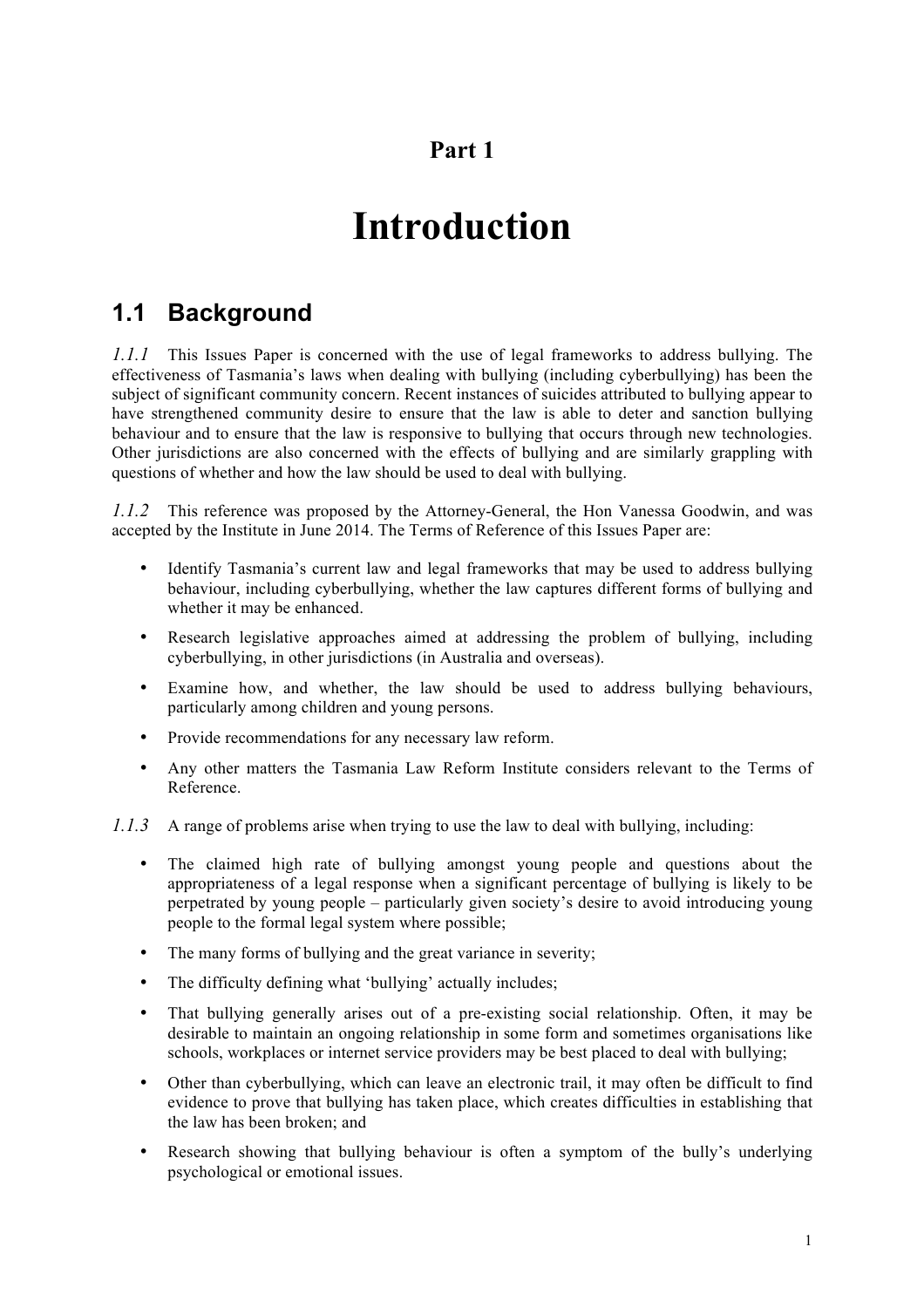*1.1.4* The Commonwealth has the power to legislate on cyberbullying under s 51(v) of the *Constitution* but does not have the power to legislate on other forms of bullying, such as physical or verbal bullying.<sup>1</sup> The states have the power to legislate on anti-social behaviour more generally. including behaviour occurring by electronic means,<sup>2</sup> and hence the Tasmania Law Reform Institute has jurisdiction to consider this issue.

### **1.2 Scope**

*1.2.1* This Issues Paper considers possible legal frameworks that may be used to address bullying in Tasmania. It assesses both criminal and civil laws and also considers requirements on, and quasi-legal policies of, educational institutions. The approaches to addressing bullying taken in other jurisdictions are considered, including Commonwealth schemes. Internationally, there has been a focus on bullying in schools, which is perhaps unsurprising given the claimed high rates of bullying amongst schoolaged children and the potential for early intervention in schools. A number of options for reform are canvassed.

*1.2.2* Although the separate frameworks used to address workplace bullying are included in this Issues Paper, options for reform in this area are not considered in detail for two main reasons:

- Public comment on the draft Workplace Bullying Prevention Strategy, commissioned by the WorkCover Tasmania Board, closed on 19 December 2014. The results of this consultation may inform development in this area.
- Anti-bullying provisions in the *Fair Work Act 2009* (Cth) came into effect in January 2014. These provisions were the result of significant consultation, through a parliamentary inquiry into workplace bullying to which over 300 individuals and organisations gave evidence and a report by the House of Representatives Standing Committee on Education and Employment.<sup>3</sup> These provisions are not, however, accessible by all Tasmanian workers.<sup>4</sup>

*1.2.3* It should be noted that any changes to generally applicable civil or criminal laws could also be applied to bullying in the workplace. The amendments to Victoria's crime of stalking were a response, for example, to a workplace bullying-related death.<sup>5</sup>

#### *Bullying*

*1.2.4* The parameters of legal definitions need to be clear and able to be applied with certainty. 'Bullying' is difficult to define and is particularly difficult to define for use in a legal framework. The specificity required of a legal definition does, however, depend on the nature of the prescriptive or

 <sup>1</sup> Section 51(v) of the *Australian Constitution* gives federal parliament the power to make laws for the 'peace, order, and good government of the Commonwealth with respect to postal, telegraphic, telephonic and other like services', meaning that federal parliament can legislate on behaviour occurring through cyber means. Federal parliament can only legislate on those matters within its constitutional power, and neither the concurrent powers in s 51 nor the exclusive powers in s 52 of the *Constitution* allow it to legislate on anti-social behaviour generally.

<sup>&</sup>lt;sup>2</sup> Both the states and the Commonwealth are able to legislate under the concurrent powers (such as 'postal, telegraphic, telephonic and other like services') but where a state law is inconsistent with a Commonwealth law, the Commonwealth law prevails and the state law is invalid to the extent of the inconsistency: see *Constitution* s 109. It does not appear that inconsistency is a problem here as although the Commonwealth Enhancing Online Safety for Children Bill 2014 relates to cyberbullying it does not appear to cover the field of cyberbullying.

<sup>3</sup> Commonwealth, *Parliamentary Debates*, House of Representatives, 21 March 2013, 2906 (Bill Shorten MP, Minster for Employment and Workplace Relations).

 $4$  See below at [2.5].

 $5$  See below at [2.3.1].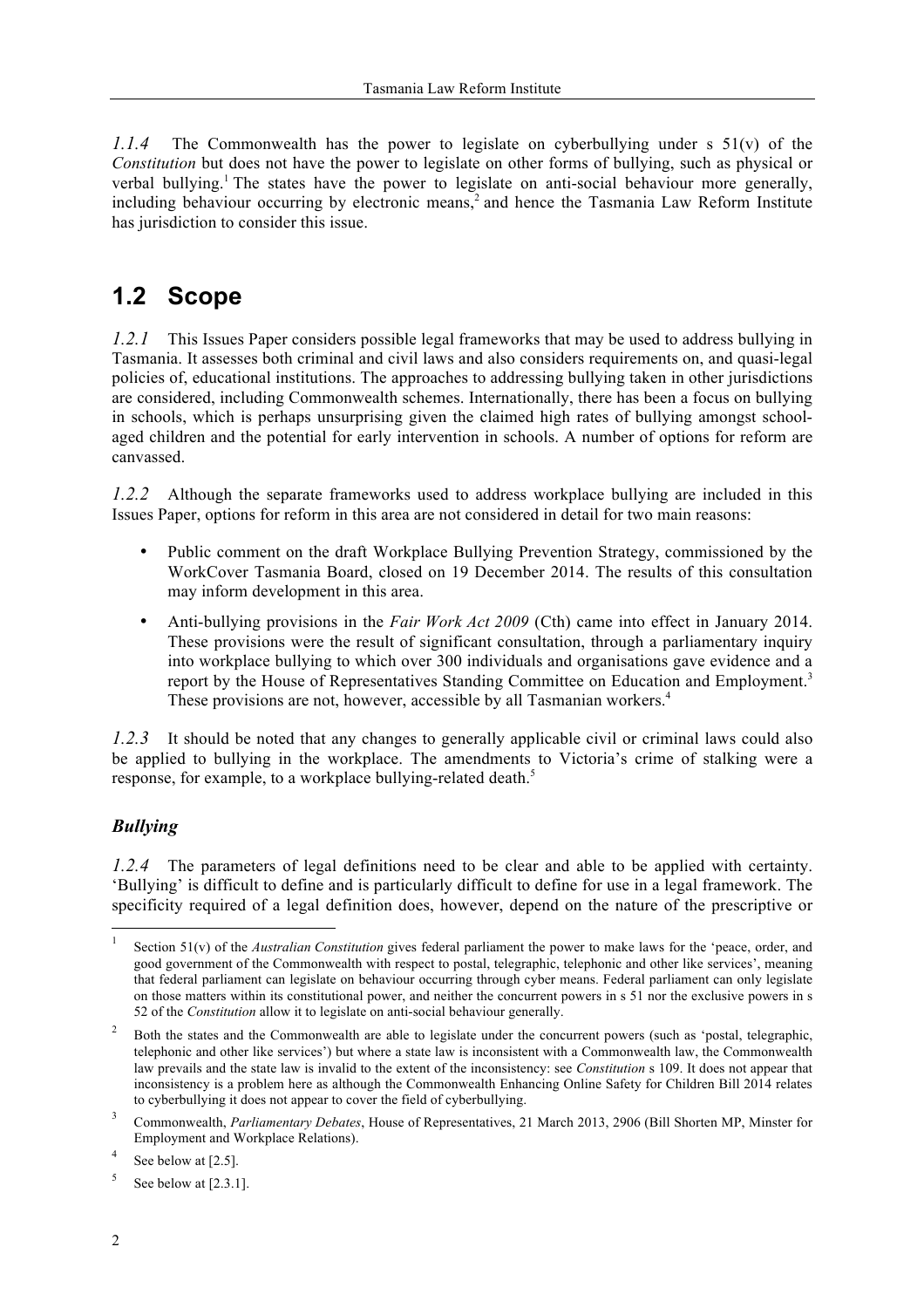coercive measure with which the definition is concerned. A requirement that schools address bullying in a particular way, for example, may include a broader or more flexible definition than a criminal offence, which requires specific and certain definitions so that the boundaries of criminal responsibility are clearly demarcated.

*1.2.5* 'Bullying' can refer to an extremely wide range of behaviours, such as social exclusion, name-calling, cyber-harassment, gesturing, physical contact, the spreading of rumours, teasing, publication of materials relating to the victim and masquerading as the victim online. It can permeate almost any social environment, and can be perpetrated and/or experienced by a range of people regardless of their characteristics. The same 'bullying' behaviour that has little or no effect on one individual may be incredibly damaging to another.

*1.2.6* Before behaviour is labelled 'bullying', there tends to be some form of targeted victimisation. Researchers in this area have defined 'bullying' as:

- A desire to hurt + hurtful action + power imbalance + an unjust use of power + repetition (typically) + evident enjoyment by the aggressor + generally a sense of being oppressed on the part of the victim; $<sup>6</sup>$  or</sup>
- Intentionality + some repetitiveness + power imbalance;<sup>7</sup> or
- Aggressive, intentional acts or behaviour carried out by a group or individual repeatedly and over time against a victim who is unable to defend him or herself easily.<sup>8</sup>

*1.2.7* There appears to be consensus that bullying involves intentional acts that are repeated (or at least sustained) and that it includes some form of power imbalance, whether this imbalance is preexisting or is a product of the bullying.<sup>9</sup>

*1.2.8* Examples of legal definitions of bullying from other jurisdictions include:

- Behaviour, typically repeated, that is intended to cause or should be known to cause fear, intimidation, humiliation, distress or other harm to another person's body, feelings, selfesteem, reputation or property, and can be direct or indirect, and includes assisting or encouraging such communication in any way.<sup>10</sup>
- Any pattern of gestures or written, electronic or verbal communications, or any physical act or any threatening communication, or any act reasonably perceived as being motivated by any actual or perceived differentiating characteristic, that takes place on school property, at any school-sponsored function, or on a school bus, and that places a student or school employee in actual and reasonable fear of harm to his or her person or damage to his or her property or

 <sup>6</sup> Ken Rigby, *New Perspectives on Bullying* (Jessica Kingsley Publishers, 2002) 51.

<sup>7</sup> Dan Olweus, 'Cyberbullying: An Overrated Phenomenon?' (2012) 9(5) *European Journal of Developmental Psychology*  520, 523.

<sup>8</sup> See, eg, Shaheen Shariff, Cyber-Bullying: Issues and Solutions for the School, the Classroom and the Home (Routledge, 2008) 11; Barbara Spears et al, Hawke Research Institute for Sustainable Societies, Behind the Scenes: Insights into the Human Dimension of Covert Bullying (Report prepared for the Department of Education, Employment and Workplace Relations , 2008) 1.

<sup>9</sup> See generally, Susan Goldsmid and Pauline Howie, 'Bullying by Definition: An Examination of Definitional Components of Bullying' (2014) 19(2) *Emotional and Behavioural Difficulties* 210, 211; Alastair Nicholson, Submission to Australian Government, Department of Communications, *Enhancing Online Safety for Children*, March 2014, 8.

<sup>10</sup> In Nova Scotia, see *Ministerial Education Act Regulations,* NS Reg 28/2014, s 47(1A).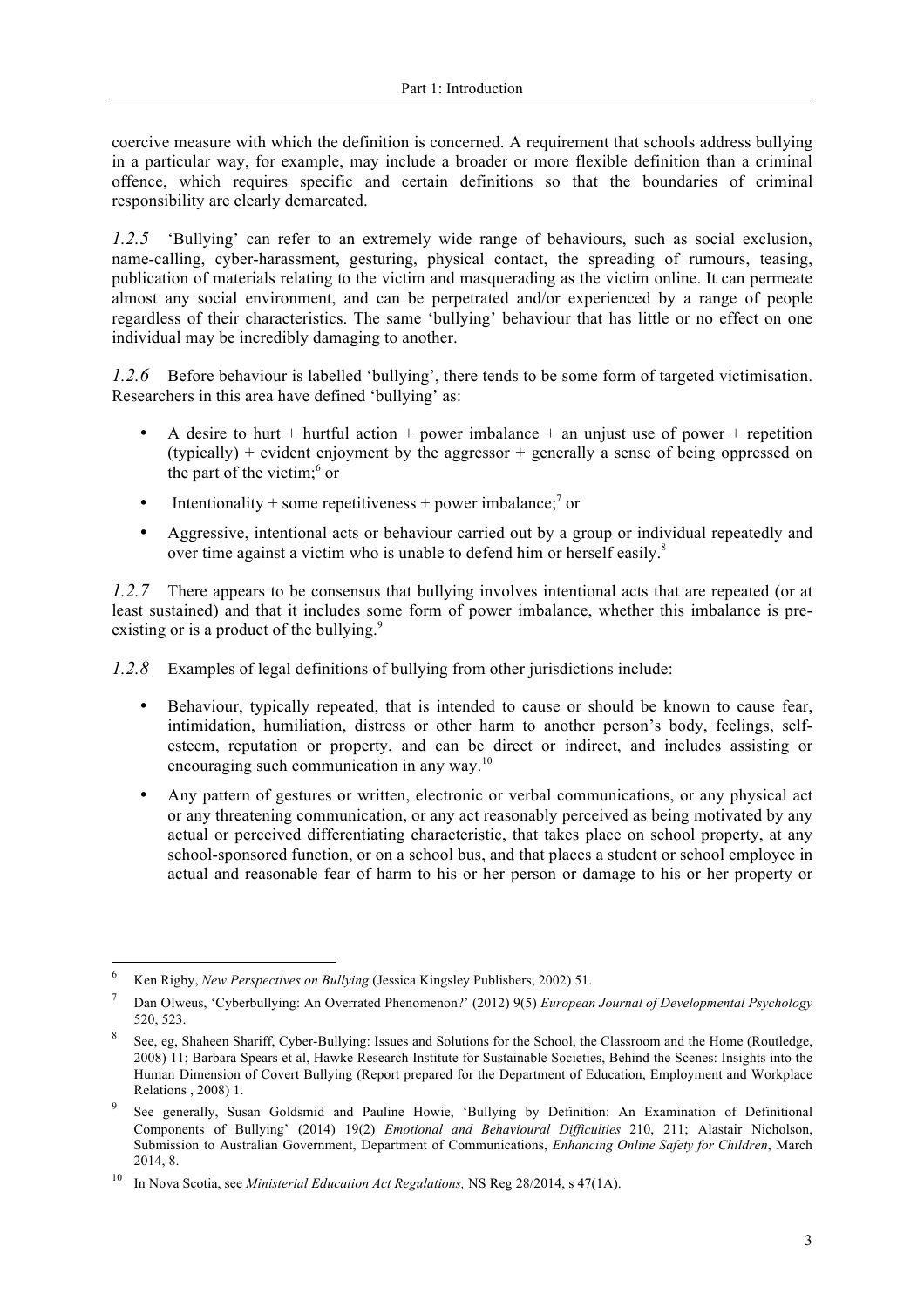creates or is certain to create a hostile environment by substantially interfering with or impairing a student's educational performance, opportunities or benefits.<sup>11</sup>

*1.2.9* 'Bullying' can vary widely in form and severity.<sup>12</sup> Any law attempting to deal with the phenomenon must take account of the different types of intent that may accompany the bullying behaviour, the different forms the bullying may take and the range of harms that may be experienced by the victim. Bullying behaviour which occurs over an extended period and which is intended to cause and does in fact cause, serious harm to the victim lies at one end of the spectrum. This behaviour is the kind of bullying that tends to attract community outrage and condemnation, particularly where is it linked to suicide or other forms of victim self-harm. It often manifests in a variety of ways and can be violent, humiliating and for the target seemingly inescapable.

*1.2.10* At the other end of the spectrum is bullying behaviour such as insensitive, but comparatively much less harmful, teasing.<sup>13</sup> A lot of bullying falls within the milder end of the spectrum.<sup>14</sup> Although less serious bullying can still cause harm, it is arguable that legal liability should not attach to this kind of bullying. Even where the bullying is objectively less serious, however, it may be experienced as very serious by the victim.

#### *Cyberbullying*

*1.2.11* Cyberbullying may be viewed as a distinct category of bullying which, while displaying the same properties as bullying more generally, includes the additional feature that an electronic communication device is the medium for the conduct. Given that cyberbullying is a relatively recent phenomenon there is some debate as to how it is defined.<sup>15</sup> It differs from 'traditional' bullying in that it is likely to involve a single but widely disseminated or indefinitely accessible communication rather than a sustained course of conduct.<sup>16</sup> However, both may be regarded as examples of repetitive behaviour which is a consistent aspect of the general definitions of bullying.

*1.2.12* There appears to be particular community concern about cyberbullying,<sup>17</sup> raising the question whether cyberbullying should be treated as a discrete behaviour or simply as another form of bullying. While the cyber-environment can be distinguished from a 'real life' context because of its lack of temporal and locational constraints, those who bully online often also bully 'in person'. One benefit of a state-based legal response to bullying is that it can cover all kinds of behaviours, from cyberbullying to physical bullying.<sup>19</sup>

<sup>&</sup>lt;sup>11</sup> See 'bullying or harassing behaviour in public schools prohibited' title 37 (Education) of 2013 Mississippi Code Mississippi; 37 Miss Code Ann § 37-11-67 (2013).

<sup>&</sup>lt;sup>12</sup> See Rigby, above n 6, 41–2.

 $13$  Ibid 41.

 $14$  Ibid.

<sup>&</sup>lt;sup>15</sup> See Sheryl A Hemphill and Jessica A Heerde, 'Adolescent Predictors of Young Adult Cyberbullying Perpetration and Victimization among Australian Youth' (2014) 55(4) *Journal of Adolescent Health* 580, 581.

<sup>&</sup>lt;sup>16</sup> Consider online posts that are accessible indefinitely, or 'viral' communications that reach a large number of individuals; see Barbara Spears et al, above n 8, 18.

<sup>17</sup> See eg, Hannah Martin, 'Call to Dob in Cyber Bullies as Hobart Gossip Page Shut Down', *The Mercury* (online), 11 June 2014<http://www.themercury.com.au/news/tasmania/call-to-dob-in-cyber-bullies-as-hobart-gossip-page-shutdown/story-fnj4f7k1-1226949993428>; 'Editorial: Cyber bully threat real', *The Mercury* (online) 26 February 2014  $\text{http://www.therercury.com.au/news/opinion/editorial-cyber-bully-thread/stor-fnj4f64i-1226837592914>$ .

<sup>&</sup>lt;sup>18</sup> Whether cyberbullying should be treated as a discrete behaviour or as another manifestation of bullying more generally is considered below at [2.6.2]-[2.6.5].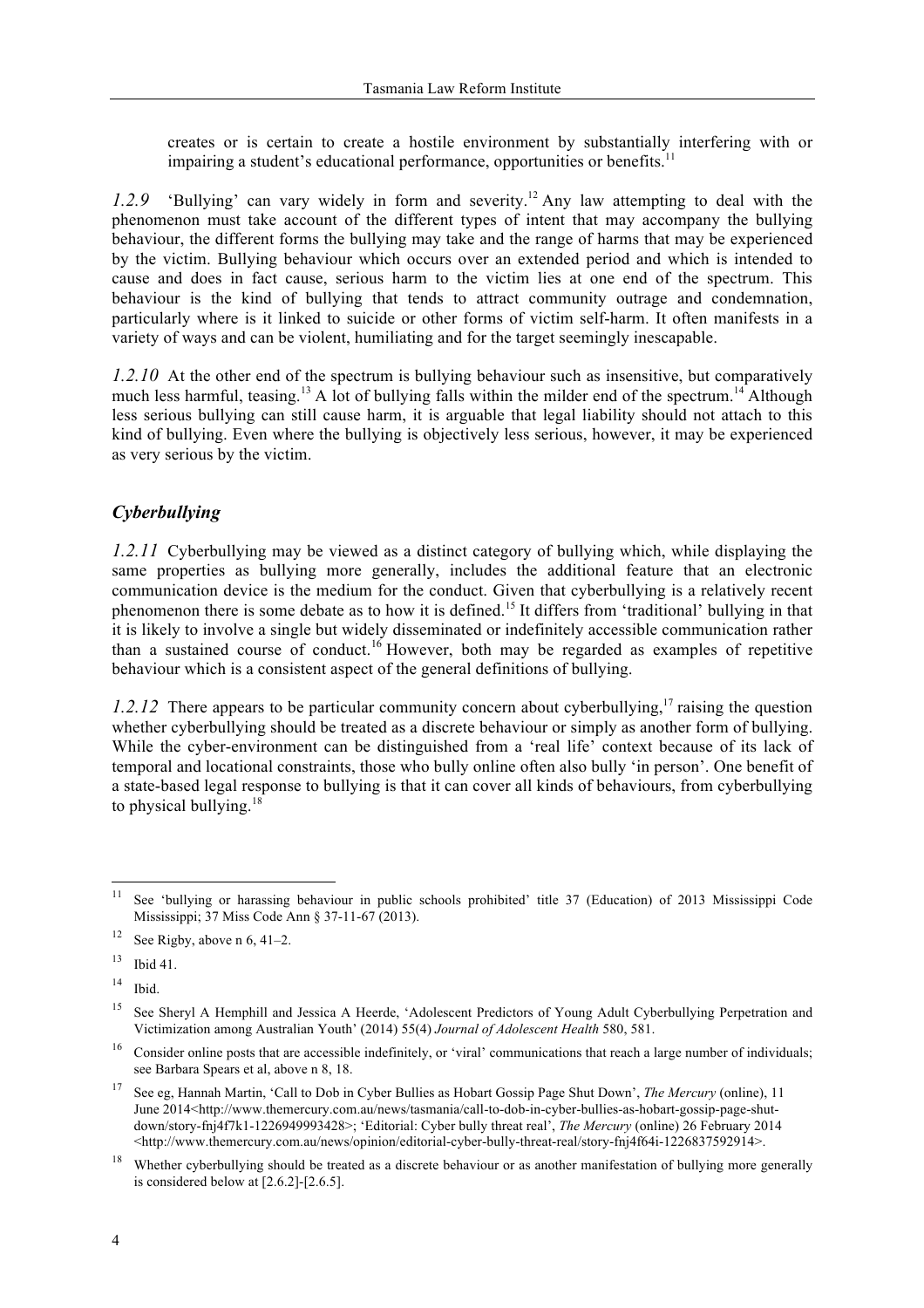#### *Bystanders*

*1.2.13* Bullying often occurs in the presence of 'bystanders', third party observers, who are neither the bully nor the bullied.<sup>19</sup> Bystanders are a significant factor in the problem of bullying because their actions, and sometimes their inactions, can contribute to the escalation or diminution of bullying.<sup>20</sup> In some ways, this contribution makes bystanders participants in bullying behaviour.<sup>21</sup> Although bystanders have the potential to decrease bullying by changing the power dynamics in which it occurs,<sup>22</sup> they are often reluctant to intervene when they observe bullying.<sup>23</sup>

 <sup>19</sup> Megan Paull, Maryam Omari, Peter Standen, 'Where is a Bystander not a Bystander? A Typology of the Roles of Bystanders in Workplace Bullying' (2012) 50(3) *Asia Pacific Journal of Human Resources* 351, 363; see also Ken Rigby and Bruce Johnson, 'Student Bystanders in Australian Schools' (2005) 23(2) *Pastoral Care in Education* 10, 12.

<sup>20</sup> Paull, Omari and Standen, above n 19, 361.

 $21$  Ibid.

 $22$  Ibid.

<sup>&</sup>lt;sup>23</sup> It has been estimated that bystanders are present in about 85% of bullying cases but that bystander intervention only occurs in between 10%-20% of instances of bullying. Bystanders are less likely to intervene where: there are other witnesses; they are fearful of the bully; they have negative/apathetic attitudes towards the victim; see Marie-Louise Obermann, 'Moral Disengagement among Bystanders to School Bullying' (2011) 10(3) *Journal of School Violence* 239, 240. Awareness-raising and education programs may limit the reluctance of bystanders to intervene, as may culture change programs within organisations: see Paull, Omari and Standen, above n 19, 363.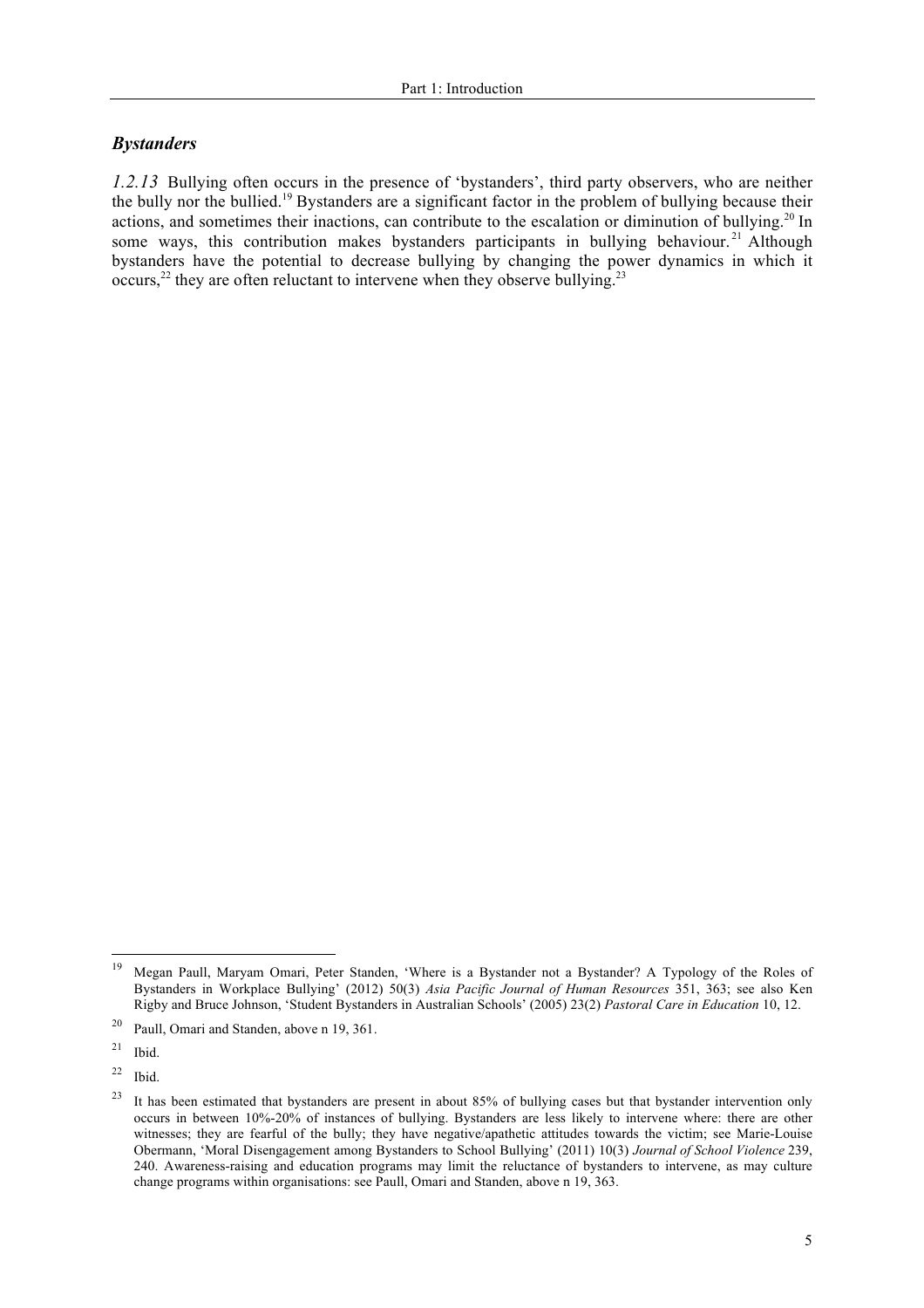### **Part 2**

## **Current Laws**

### **2.1 Introduction**

2.1.1 While there are no specific bullying laws in Tasmania, it may be the case that some bullying behaviours are already covered by existing legislation, depending on where the behaviour occurs, the attributes of the victim and the type of behaviour. This Part examines existing legislation and policy statements and assesses their effectiveness when dealing with bullying. It also considers laws dealing with bullying in other jurisdictions.

### **2.2 Tasmanian Criminal Offences**

2.2.1 The criminal law is the apex of the regulatory system. It is the most punitive tier of the law because of its stigmatising and censuring functions, as well as its potential to deprive offenders of their liberty.24 Criminal liability should arguably attach to only very serious behaviour. Although objectively less serious forms of bullying can still result in significant harm to the victim, the harsh consequences and desire to avoid overreach of the criminal law may suggest that not all bullying should attract criminal liability but less serious examples should be dealt with in some other way.<sup>25</sup>

*2.2.2* Some bullying may engage existing criminal offences. The Tasmanian offences of 'stalking',<sup>26</sup> 'assault',<sup>27</sup> 'public annoyance',<sup>28</sup> 'observation or recording in breach of privacy'<sup>29</sup> and 'publishing or distributing prohibited visual recording' <sup>30</sup> may be enlivened by some bullying behaviours. 'Written threat to murder'<sup>31</sup> and 'sending letters threatening to burn or destroy<sup>'32</sup> may also be made out by some instances of bullying, but the scope of these provisions is so narrow that they are not a means to address bullying generally.

#### *Stalking*

*2.2.3* 'Stalking' requires a 'course of conduct', pursued with intent to cause another person physical or mental harm or to be apprehensive or fearful. For behaviour to establish a 'course of conduct', it must either occur on more than one occasion or be sustained. Whether or not a course of conduct is sustained is a question of fact.

 <sup>24</sup> See generally Andrew Ashworth, *Positive Obligations in Criminal Law* (Hart Publishing, 2013) 13.

<sup>&</sup>lt;sup>25</sup> See generally Rigby, above n 6, 41 for a discussion of the 'bullying continuum'.

<sup>26</sup> *Criminal Code 1924* (Tas) s 192.

 $27$  Ibid s 184.

<sup>28</sup> *Police Offences Act 1935* (Tas) s 13.

 $29$  Ibid s 13A.

 $30$  Ibid s 13B.

<sup>31</sup> *Criminal Code 1924* (Tas) s 162.

<sup>32</sup> Ibid s 276.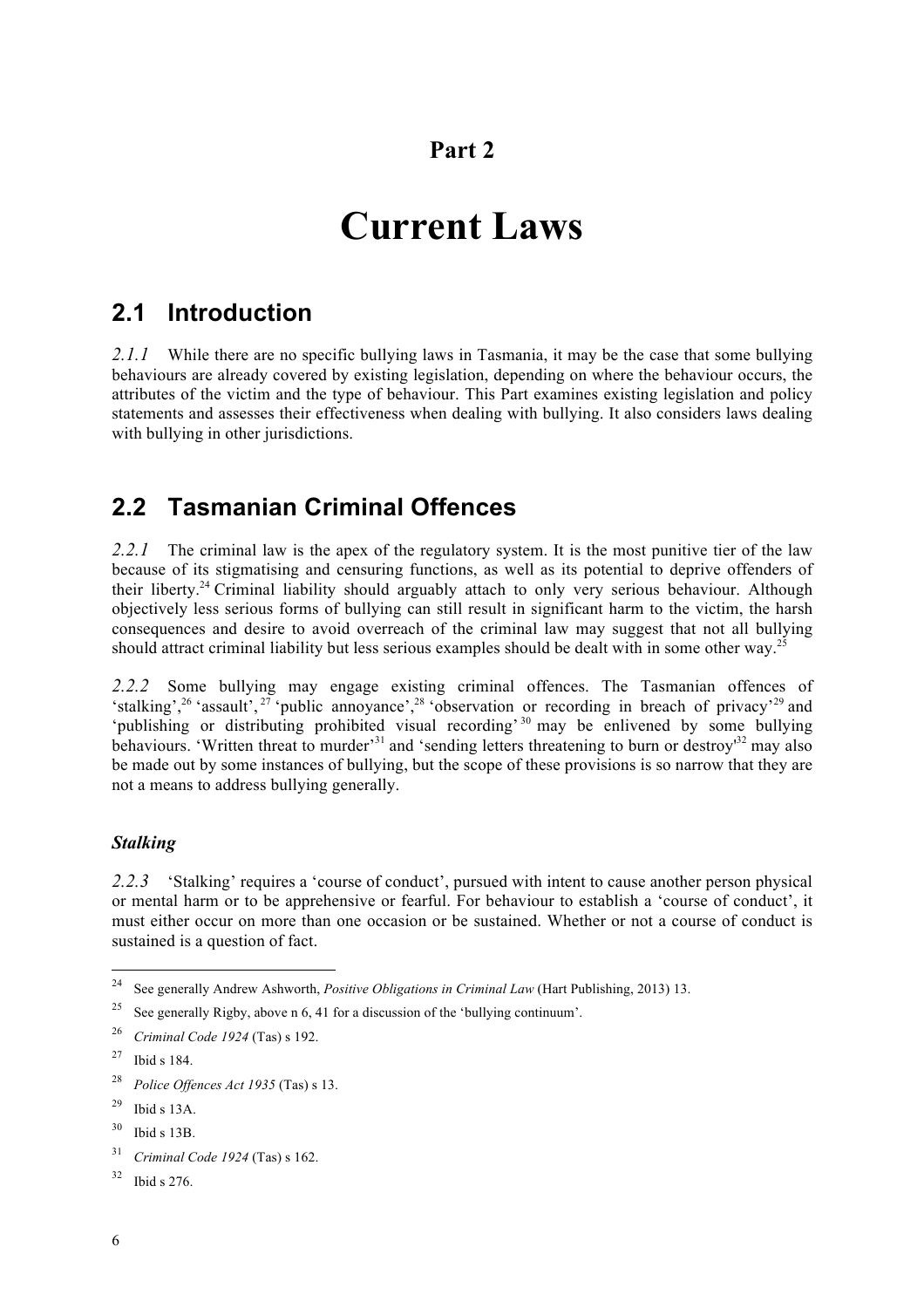*2.2.4* The behaviours that can amount to a 'course of conduct' are set out in s 192(1) of the *Criminal Code* and include following the other person or a third person, sending offensive material to the other person or a third person and using the internet or another form of communication in a way that could be expected to cause the other person to be apprehensive or fearful. A defendant on a stalking charge can elect to be tried in the Magistrates' Court,<sup>33</sup> meaning that they are liable to a lower maximum penalty than if tried in the Supreme Court.<sup>34</sup>

#### *2.2.5 Criminal Code 1924* (Tas) s 192

#### 192. Stalking

(1) A person who, with intent to cause another person physical or mental harm or to be apprehensive or fearful, pursues a course of conduct made up of one or more of the following actions:

(a) following the other person or a third person;

(b) keeping the other person or a third person under surveillance;

(c) loitering outside the residence or workplace of the other person or a third person;

(d) loitering outside a place that the other person or a third person frequents;

(e) entering or interfering with the property of the other person or a third person;

(f) sending offensive material to the other person or a third person or leaving offensive material where it is likely to be found by, given to or brought to the attention of the other person or a third person;

(g) publishing or transmitting offensive material by electronic or any other means in such a way that the offensive material is likely to be found by, or brought to the attention of, the other person or a third person;

(h) using the internet or any other form of electronic communication in a way that could reasonably be expected to cause the other person to be apprehensive or fearful;

(i) contacting the other person or a third person by postal, telephonic, electronic or any other means of communication;

(j) acting in another way that could reasonably be expected to cause the other person to be apprehensive or fearful –

is guilty of a crime.

Charge:

Stalking.

(2) For the purposes of subsection  $(1)$  –

(a) a person pursues a course of conduct if the conduct is sustained or the conduct occurs on more than one occasion; and

*Justices Act 1959* (Tas) s 72(1)(a).

<sup>34</sup> *Sentencing Act 1997* (Tas) s 13.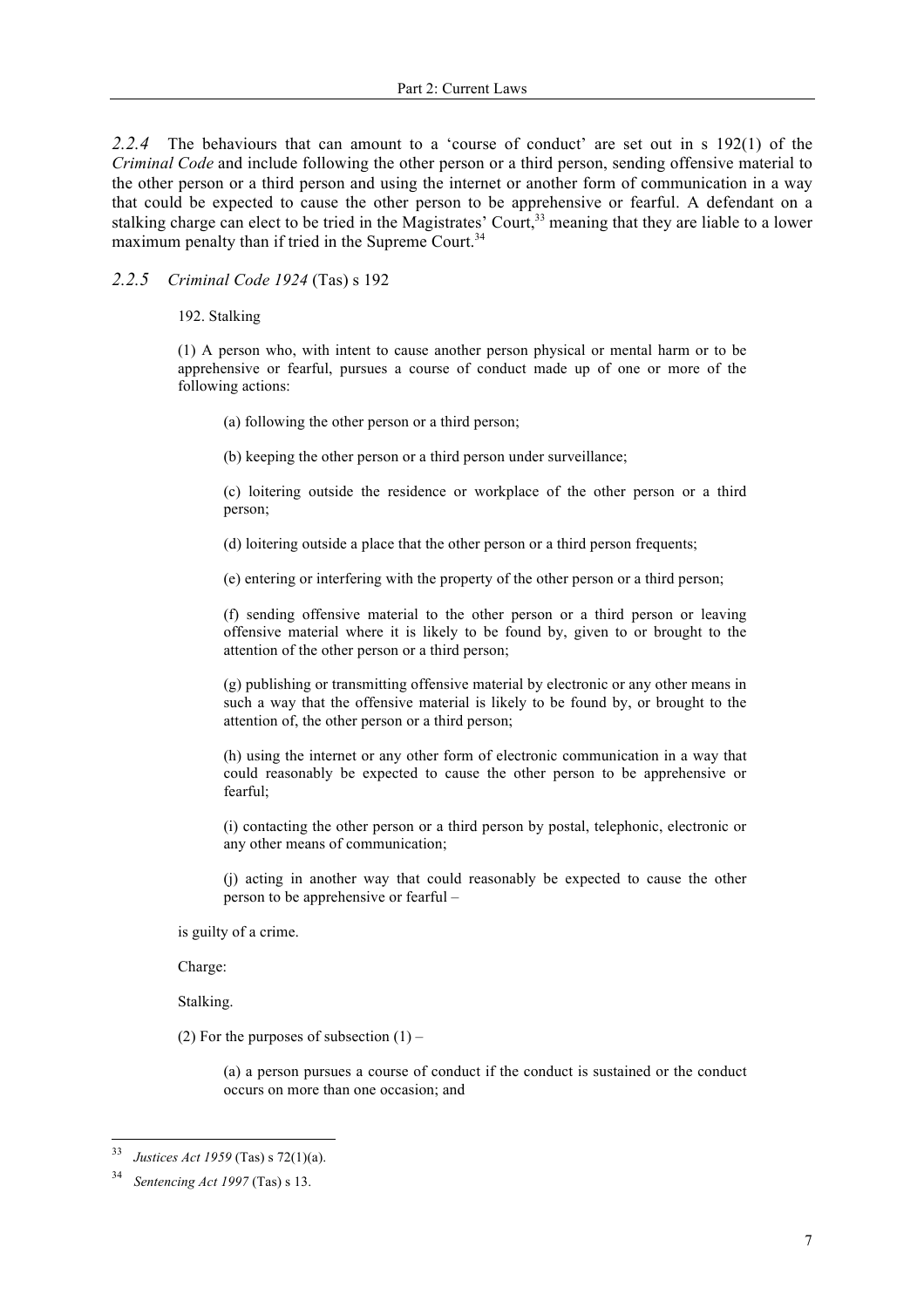(b) if the conduct occurs on more than one occasion, it is immaterial whether the actions that make up the conduct on one of those occasions are the same as, or different from, the actions that make up the conduct on another of those occasions.

(3) A person who pursues a course of conduct of the kind referred to in subsection (1) and so causes another person physical or mental harm or to be apprehensive or fearful is taken to have the requisite intent under that subsection if at the relevant time the person knew, or ought to have known, that pursuing the course of conduct would, or would be likely to, cause the other person physical or mental harm or to be apprehensive or fearful.

*2.2.6* There is potential for a 'bully' to be criminally liable for the offence of 'stalking'. The mental element of s 192 is an intent to cause another person physical or mental harm or to be apprehensive or fearful. Where this intent cannot be proven, it may be deemed to exist under s 192(3) if actual harm, fear or apprehension was caused and the perpetrator knew or ought to have known that such a consequence would occur or would be likely to occur.

*2.2.7* There is some uncertainty as to the parameters of harm, particularly mental harm, in the section.<sup>35</sup> It is uncertain whether the current wording of the provision covers a victim's self-harm that is caused or induced by the offender's behaviour. There is also uncertainty regarding whether 'apprehension or fear' is given a broad interpretation to include things like fear of harm to reputation and embarrassment<sup>36</sup> or a narrow interpretation relating only to personal safety or the safety of others.

2.2.8 Compared to other forms of bullying, cyberbullying is well covered by s 192. The insertion of paragraphs  $(g)$ –(i) and clarification that 'stalking' can be a single sustained act or a series of acts in the 2004 amendments to the section ensure that cyber activity is within the provision.<sup>37</sup> Section  $192(1)(f) - (i)$  potentially applies to a range of cyberbullying.

- Paragraph (f) may cover cyber harassment, where the 'bully' contacts the target with offensive material.
- Paragraph (i) also governs contact with the victim. There is no requirement that the form of contact is offensive of might reasonably be expected to cause apprehension or fear, and may apply to examples of cyberbullying such as contacting a victim through a false profile.
- Paragraph (g) may cover cyber harassment, as well as the publication of offensive material relating to the target.
- Paragraph (h) may cover cyberbullying that threatens the victim. If 'apprehension' is given a wide interpretation, this paragraph may be able to cover cyberbullying that creates apprehension or fear relating to damage to reputation or humiliation. Where the cyberbullying creates apprehension or fear of being physically bullied, this paragraph may allow the interaction between bullying behaviours to be considered.

 <sup>35</sup> In *RR v The Queen* [2013] VSCA 147 [69] (Ashley JA), the Victorian Court of Appeal considered s 21A of the *Crimes Act 1958* (Vic) in its previous form, which did not define mental harm. The Court held that 'mental harm' should be given its ordinary English usage and did not require a medically diagnosed or diagnosable condition, although the court was not required to determine whether 'mere embarrassment' was sufficient. This interpretation may be persuasive in Tasmania.

<sup>36</sup> There is a lack of Tasmanian authority on this point, but consider the South Australian case of *Police v Gabrielson* [2011] SASC 39, in which s 19AA of the *Criminal Law Consolidation Act 1935* (SA) ('unlawful stalking') was considered. An appeal against a finding of no case to answer was successful on the grounds that intention to cause apprehension or fear was not limited to personal safety but could relate to reputation or embarrassment.

<sup>37</sup> Tasmania, *Hansard*, House of Assembly, 19 October 2004, 56–7 (Judith Jackson, Minister for Justice and Industrial Relations).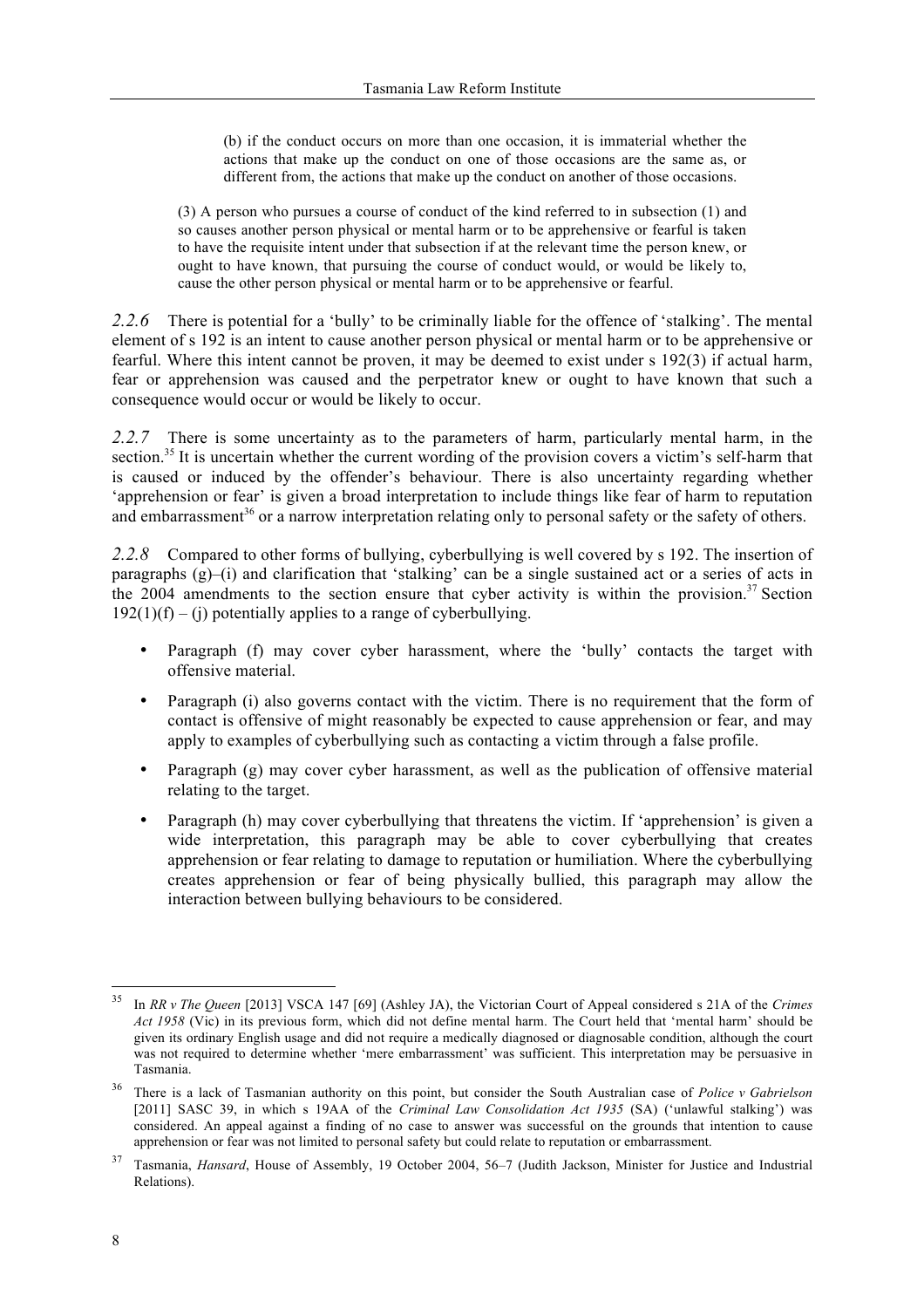• Paragraph (j) does not expressly relate to cyber bullying but it is drawn sufficiently broadly to potentially cover instances of cyberbullying that do not fall within the more specific paragraphs.

2.2.9 Other than paragraph (i), the sections that may apply to cyberbullying either require proof that the behaviour could reasonably be expected to cause the other person to be apprehensive or fearful<sup>38</sup> or that the material is offensive.<sup>39</sup> Where the cyberbullying alleged is, for example, a blog with posts about the victim or a 'hate page' about the victim or false profile of the victim (except where used only as a means to contact the victim), one of these additional elements must be established.

2.2.10 More direct or physical bullying is not as well addressed by the actions listed in s 192(1). Verbal, face-to-face bullying (such as name-calling, humiliation and harassment) and physical bullying do not fit well within any of the paragraphs of s 192(1). Whether these forms of bullying could establish 'stalking' is uncertain, but probably unlikely.

- It could be argued that verbal, 'in person' bullying may fit within paragraph (i). The alternative arguments, however, are that: 'contacting' implies an initiating communication which may not cover a conversational exchange in a social context; and the express reference to postal, telephonic and electronic means of communication, impliedly excludes ordinary conversation as a form of contact.
- The language used in paragraphs (f) ('sending') and (g) ('publishing' and 'transmitting') also does not appear to cover verbal, 'in person' bullying.
- Whether verbal, 'in person' bullying falls within paragraph (i) depends on both the content of the statements made and the interpretation given to apprehensive or fearful.<sup>40</sup>
- The only paragraph that could apply to physical bullying such as pushing, hitting, shoving and throwing objects at the victim  $-$  is paragraph (j). However, because paragraph (j) is a more general provision than the preceding paragraphs and none of the more specific paragraphs refer to physical contact, it is arguable that s 192 was not intended to apply to physical contact.

2.2.11 Similar problems were identified with the Victorian stalking provision's applicability to verbal and physical bullying behaviours, and were ostensibly addressed by the 'Brodie's Law' amendments to the Victorian *Crimes Act*. 41

#### *Assault*

2.2.12 Another offence that may be used to sanction bullying behaviour is 'assault'. Depending on the circumstances, less serious assaults can be charged under the *Police Offences Act*, $\frac{1}{2}$  and more

 <sup>38</sup> *Criminal Code 1924* (Tas) s 192(1)(h),(j).

<sup>39</sup> *Criminal Code 1924* (Tas) s 192(1)(f),(g).

<sup>40</sup> Ie, whether it is a threat against safety, an individually 'trivial' comment that has serious consequences when viewed as part of a pattern of behaviour or an attempt to humiliate or embarrass, and whether a broad (including fear of humiliation and harm to reputation) or narrow (apprehension or fear relating to physical safety) interpretation is given to 'apprehensive or fearful'.

<sup>41</sup> See *Crimes Act 1958* (Vic) s 21A; see below at [2.3.3].

<sup>42</sup> *Police Offences Act 1935* (Tas) s 35.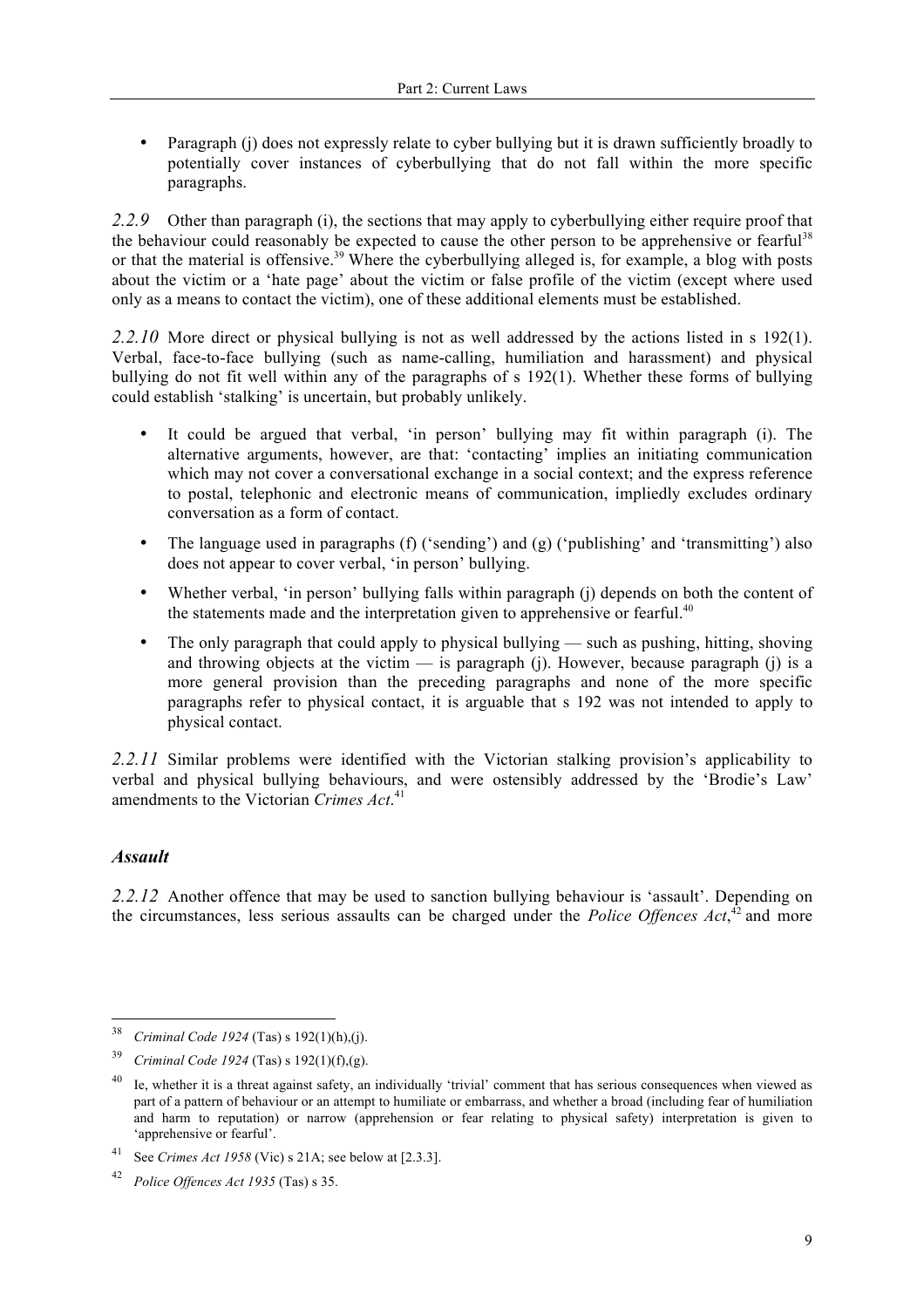serious assaults can be charged under the *Criminal Code*. <sup>43</sup> The *Code* definition of assault applies in both instances.<sup>44</sup>

*2.2.13* Section 182 of the *Criminal Code* defines 'assault'.<sup>45</sup> Essentially, an 'assault' is:

- The intentional application of force to another person, whether direct or indirect;
- An attempt to apply force to another person;
- A threat by any gesture to apply force to the person of another; or
- The act of depriving another person of his or her liberty.

2.2.14 Words alone cannot constitute an assault,<sup>46</sup> and an act which is reasonably necessary for the common intercourse of life and not disproportionate to the occasion does not constitute an assault.<sup>47</sup> Other than in exceptional circumstances an assault is not unlawful where there is consent.<sup>48</sup>

*2.2.15* Although some instances of bullying behaviour may establish an assault, ultimately the offence is too problematic to be an effective framework to address bullying.

- 'Assault' can only be established where there has been threatened (accompanied by a gesture), attempted or actual physical contact.<sup>49</sup> The narrow operation of the offence means that, while there is potential for an instance of physical bullying behaviour to be charged as an assault, verbal bullying and cyberbullying are not covered.<sup>50</sup>
- Where the bullying is physical, there may be difficulties distinguishing assault as a form of physical bullying from 'playful' conduct, perhaps contributing to reluctance to prosecute.
- The offence of assault does not capture the repeated or sustained nature of bullying. Although multiple counts of assault may be charged it is a 'single instance offence', meaning that each instance of behaviour is viewed independently. An instance of physical bullying considered in isolation from the course of bullying conduct — may appear trivial, and there may be reluctance to prosecute such a complaint.

#### *Public Annoyance*

2.2.16 Section 13 of the *Police Offences Act* prohibits public annoyance.<sup>51</sup> Section 13(1) may be engaged by some public bullying behaviour and is punishable by a fine or up to  $3 \text{ months}$ 

 <sup>43</sup> *Criminal Code 1924* (Tas) ss 182, 184.

<sup>44</sup> See *Acts Interpretation Act 1931* (Tas) s 36.

<sup>45</sup> Section 182 of the *Criminal Code* is included in Appendix A.

<sup>46</sup> *Criminal Code 1924* (Tas) s 182(2).

 $47$  Ibid s 182(3).

<sup>&</sup>lt;sup>48</sup> The exceptional circumstances are where the assault is injurious to the public, the person assaulted and involves a breach of the peace; see *Criminal Code 1924* (Tas) s 182(4).

<sup>49</sup> *Criminal Code 1924* (Tas) s 182; note that words alone cannot constitute an assault: *Criminal Code 1924* (Tas) s 182(2).

<sup>&</sup>lt;sup>50</sup> Other than in very narrow circumstances where the verbal bullying is threatened physical contact accompanied by a physical gesture.

<sup>51</sup> Section 13(1) of the *Police Offences Act* is included in Appendix A.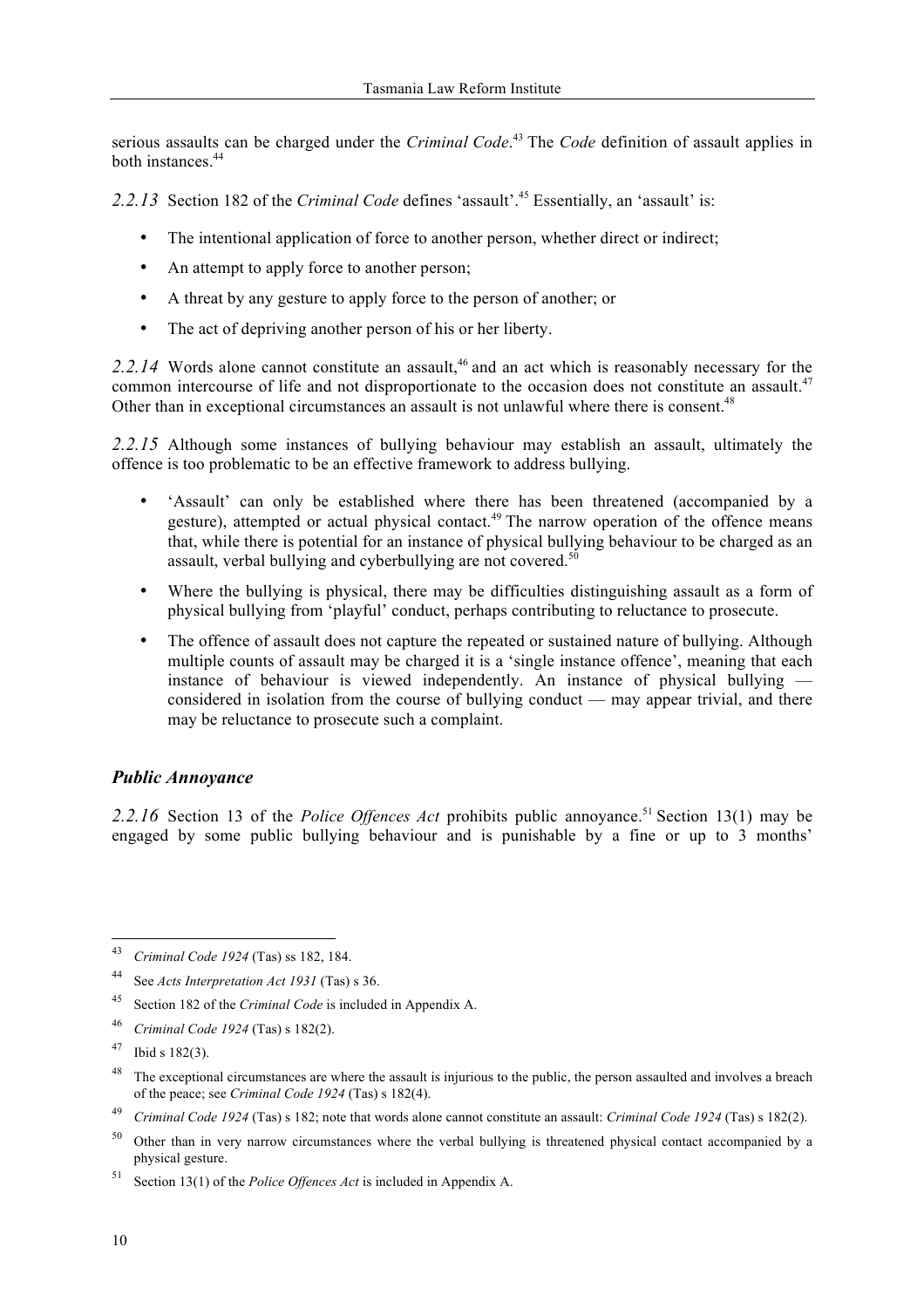imprisonment.<sup>52</sup> Where the offence is committed within six months of another conviction under the section, the penalty can be doubled.<sup>53</sup>

2.2.17 For the section to be enlivened, the behaviour must occur in a public place. This requirement is not fatal to the section's usefulness in addressing bullying because 'public place' is defined broadly and inclusively in s  $3^{54}$  by reference to places including:

- Parks and other places of public recreation;
- Public wharfs, piers or jetties;
- Churches, chapels or other buildings open for divine service;
- Markets<sup>•</sup>
- Premises specified in a liquor license that are open for the sale of liquor;
- Racecourses, cricket grounds, football grounds, show or regatta grounds or other places to which the public have free access or access on payment of gate money;
- Streets; and
- School buildings.

Although the wide range of areas included in the section mean that its operation is not unworkably limited, cyberbullying is unlikely to fall within the section. Covert bullying and other bullying that does not include an element of public disturbance, even when perpetrated in a public place, is also arguably not covered by the 'public annoyance' provision.

2.2.18 Actions in s 13(1) that are possibly relevant to bullying behaviours occurring in a public place are:

- Section 13(1) (a)  $-$  'a person shall not, in a public place, behave in a violent, riotous, offensive or indecent manner'. Section 13(1)(a) may apply to some verbal and physical bullying in a public place.
- Section  $13(1)(c)$  'a person shall not, in a public place, engage in disorderly conduct'. The test as to whether or not conduct is disorderly is whether the conduct, considered with surrounding circumstances, was a substantial breach of public decorum likely to disturb others. <sup>55</sup> It is not necessary to show actual disturbance and noise, shouting and swearing may amount to disorderly conduct.<sup>56</sup> This paragraph may apply to bullying behaviours such as shouting insults at a victim in a public place.
- Section  $13(1)(d)$  'a person shall not, in a public place, jostle, insult or annoy any person'. Section 13(1)(d) arguably has application to some less serious instances of physical and verbal bullying.
- Section  $13(1)(e)$  'a person shall not, in a public place, commit any nuisance'.

 $52$  The fine can be up to 3 penalty units, which currently amounts to \$420.

<sup>53</sup> *Police Offences Act 1935* (Tas) s 13(3A).

<sup>54</sup> The full definition of 'public place' in the *Police Offences Act* is included in Appendix A.

<sup>55</sup> *McDonald v Sherrin* [1998] TASSC 126, cited in *Biddle v Rush* [2013] TASMC 17 [7].

<sup>56</sup> *Biddle v Rush* [2013] TASMC 17 [7].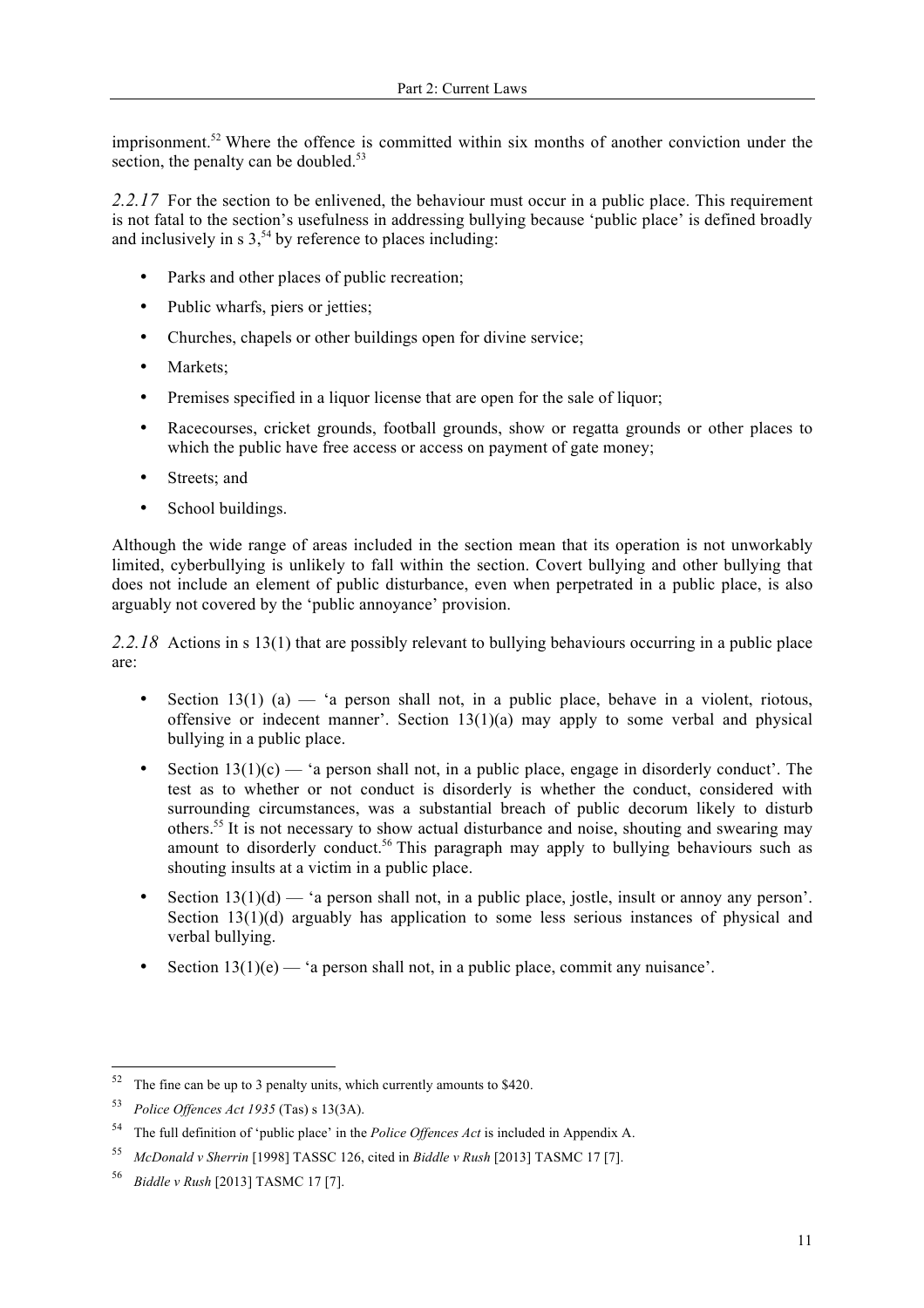#### *Observation, Recording and Distribution in Breach of Privacy*

*2.2.19* Section 13A(1) of the *Police Offences Act* prohibits the non-consensual observation or visual recording of another person in circumstances where a reasonable person would expect to be afforded privacy, and where the person is either in a private place or engaging in a private act. Section 13B(1) prohibits publication or distribution of a prohibited visual recording of another person.

*2.2.20* While ss 13A and 13B of the *Police Offences Act* may be engaged by some instances of cyberbullying — specifically where a victim has been filmed and then humiliated by the publication of the recording — they are too narrow to be an effective way of addressing bullying.<sup>5</sup>

*2.2.21* The requirement that (when not in a private place) the complainant must be engaging in a private act excludes from the section's reach bullying behaviour such as filming abuse of a victim in a public place for distribution online.<sup>58</sup> The definition of prohibited visual recording under s 13B(2) also requires that the recording is of a person in a private place or engaging in a private act in circumstances where a reasonable adult would expect to be afforded privacy.<sup>59</sup> These provisions are too narrow to address anything but very specific examples of cyberbullying behaviour.

#### *Pursuing and Prosecuting 'Bullying'*

2.2.22 While arguably only very serious bullying should attract criminal sanctions, it seems that, under the existing offence framework even severe bullying rarely provokes a criminal justice response. Even where the elements of an offence appear to be made out by bullying behaviour, police and prosecutorial discretion may tend against pursuing criminal charges.

2.2.23 Policing is inherently discretionary.<sup>60</sup> Much of bullying's harm is attributable to its repeated or sustained nature, and where the offence alleged does not cover the full extent of the behaviour, there may be reluctance to pursue individual complaints. An 'assault', for example, may be made out by a bully pushing his or her victim, but this kind of assault may not be considered serious enough to warrant criminal sanctions especially as the assault provision does not allow consideration of other behaviours making up a course of bullying conduct. Where the alleged offender is a minor, wide police discretion is supported by the *Youth Justice Act 1997* (Tas), which provides options other than court proceedings to deal with young offenders.<sup>61</sup>

 <sup>57</sup> Sections 13A and 13B of the *Police Offences Act* are included in Appendix A.

<sup>58</sup> See *Police Offences Act 1935* s 13A(1)(b)(ii).

<sup>&</sup>lt;sup>59</sup> It includes where the recording is a visual recording of the person's genital or anal region, when it is covered only by underwear or is bare, made in circumstances where a reasonable adult would expect to be afforded privacy in relation to that area.

<sup>60</sup> Simon Bronitt and Phillip Stennig, 'Understanding Discretion in Modern Policing' (2011) 35 *Criminal Law Journal* 319, 320; police discretion includes investigation, arrest, cautioning, charging and prosecution.

<sup>61</sup> See *Youth Justice Act 1997* (Tas) s 8; where a youth admits committing an offence and the police officer is of the opinion that the matter does not warrant formal action, the officer may informally caution the youth against further offending. Where an informal caution is issued, no further proceedings are able to be taken against the youth for the offence; ss  $9(1)(a)$ , 10; where a youth admits committing an offence and a police officer is of the opinion that the matter warrants a more formal action than an informal caution, the officer may require that the youth be formally cautioned against further offending. A formal caution may be accompanied by undertakings by the youth and if a formal caution is administered: the police officer must explain to the youth the nature of the caution and that the caution may be taken as evidence of the commission of the offence; and the caution must be administered in the presence of a guardian or responsible adult if practicable, be put in writing, contain information about the offence, offender and caution and be signed by the youth, authorised police officer and the guardian or responsible adult if reasonably practicable; ss 9(1)(b), 13-20; where a youth admits committing an offence and a police officer is of the opinion that the matter warrants a more formal action than an informal caution, the officer may require the Secretary to convene a community conference to deal with the matter; a community conference is a facilitation-based form of restorative justice.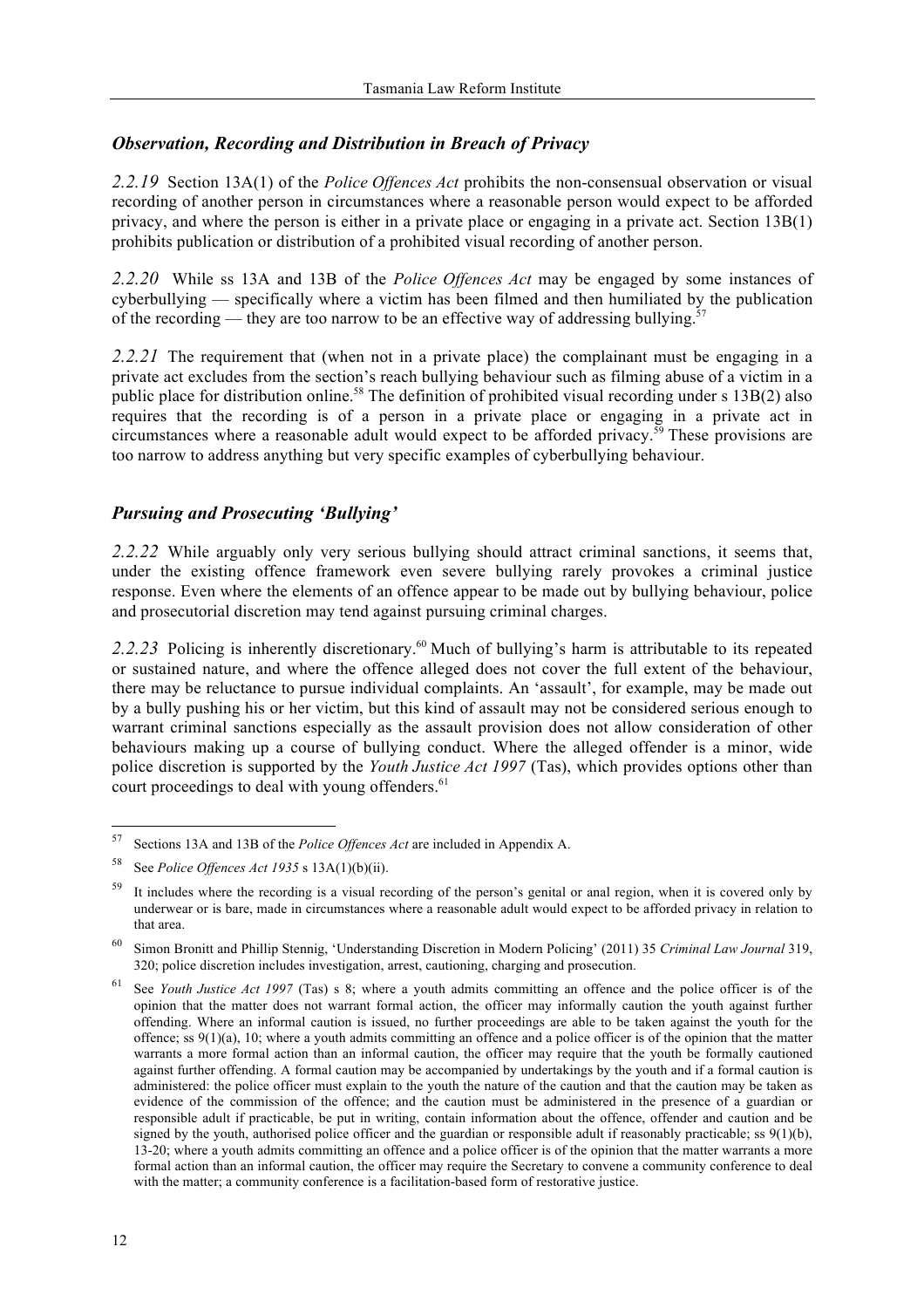*2.2.24* Prosecutors may exercise their discretion and decide not to proceed to prosecution in a case involving allegations of bullying. There are two primary considerations in a decision to prosecute:

- Whether there is sufficient evidence.<sup>62</sup> Sufficient evidence requires more than a bare case; admissibility of evidence, witness credibility and availability, and the strength of the competing arguments are all important considerations.<sup>63</sup>
- Whether the prosecution is in the public interest. Factors relevant to the public interest vary from case to case but may include: ${}^{64}$  seriousness of the offence; circumstances of the offence; circumstances of the offender, complainant or witnesses; culpability; alternatives to prosecution; and the possibility of unduly harsh or oppressive consequences of conviction.

*2.2.25* Where the alleged offender is under 16 years of age, it is the policy of the Director of Public Prosecutions that prosecutions should be rare and particular consideration should be given to alternatives.<sup>65</sup> Where young offenders are involved, the prosecution also faces additional burdens in establishing criminal charges. No act or omission of a person under 10 years is an offence, <sup>66</sup> and no act or omission of a person between the ages of 10 and 14 is an offence unless it can be shown that he or she had sufficient capacity to know that the act or omission was one that he or she should not have done or made <sup>67</sup>

2.2.26 The apparent infrequent involvement of the criminal justice system in cases of bullying may also be due to victims' failure to appreciate that an offence may have been committed leading to failure to report potentially criminal behaviour. As this section of the Issues Paper has shown, the patchwork of legislative provisions that might potentially apply is likely to render the law inaccessible to most. $68$ 

### **2.3 Criminal Offences in Other Jurisdictions**

#### *Victoria*

*2.3.1* In September 2006, after a sustained period of serious workplace bullying, 19-year-old Brodie Panlock took her own life. The community response to Ms Panlock's death was intensified by the fact that her tormentors were not charged with a criminal offence but were instead fined under the *Occupational Health and Safety Act 2004* (Vic).<sup>69</sup> The legislative response was to extend the crime of 'stalking' to cover serious bullying.<sup>70</sup> The crime of stalking is constituted by a 'course of conduct' that is intended to cause physical or mental harm.

 <sup>62</sup> *Criminal Code 1924* (Tas) s 310(4).

<sup>63</sup> Director of Public Prosecutions, *The Role of an Independent Prosecutor and Guidelines for the Exercise of the Discretion to Prosecute* (24 April 2014) Crown Law <http://www.crownlaw.tas.gov.au/dpp/prosecution\_guidelines>.

 $64$  Ibid.

 $65$  Ibid.

<sup>66</sup> *Criminal Code 1924* (Tas) s 18(1).

<sup>67</sup> *Criminal Code 1924* (Tas) s 18(2).

 $68$  See below at [3.1.2].

<sup>69</sup> Victoria, *Parliamentary Debates*, Legislative Assembly, 6 April 2011, 1019 (Robert Clark, Attorney-General).

<sup>70</sup> See *Crimes Act 1958* (Vic) s 21A.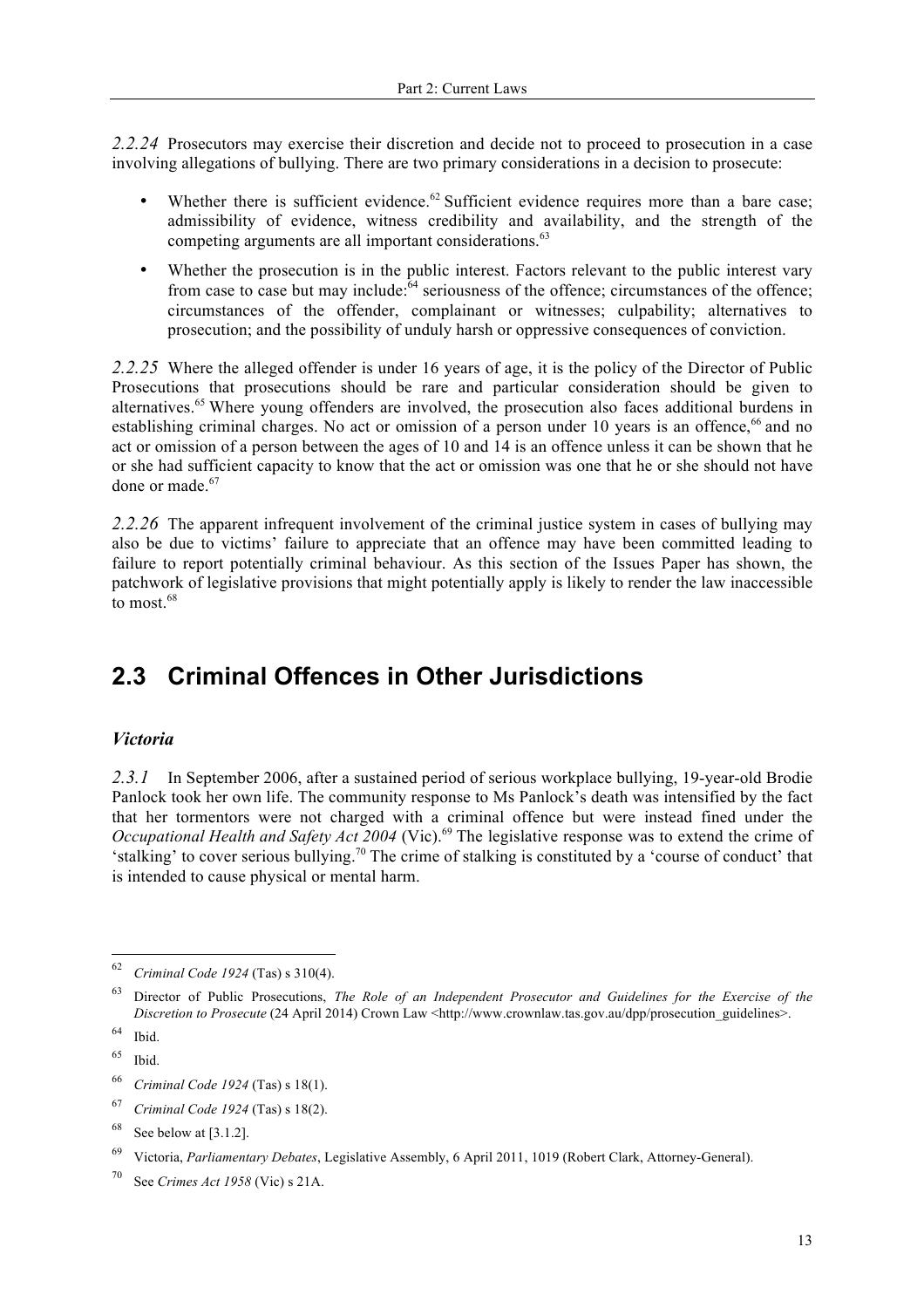2.3.2 Prior to the 2011 amendments to Victoria's stalking provision (known colloquially as 'Brodie's Law') many of the concerns that currently exist with the applicability of s 192 of the Tasmanian *Criminal Code* to bullying also existed with regard to the stalking provision in Victoria. The scope of Victoria's offence of stalking was considerably broadened by the 'Brodie's Law' amendments in 2011.<sup>71</sup>

*2.3.3* To address serious bullying as 'stalking', s 21A of the *Crimes Act 1958* (Vic) was amended in four key ways:<sup>72</sup>

- Threats and abusive or offensive words or acts were included in the actions able to establish a 'course of conduct', which is an essential element of the offence;
- The description of 'course of conduct' was broadened to include conduct that could reasonably be expected to cause the victim to harm himself or herself physically;
- It was made clear that intention to cause the victim to harm himself or herself physically could satisfy the fault element;
- 'Mental harm' was inclusively defined by reference to psychological harm and causing a victim to engage in suicidal thoughts.

*2.3.4* The *Stalking Intervention Orders Act 2008* (Vic) was also amended to allow serious bullying to be prevented through intervention orders.<sup>73</sup> The *Stalking Intervention Orders Act 2008* (Vic) allows an intervention order to be made where the court is satisfied on the balance of probabilities that the respondent has stalked another person and is likely to continue to do so or do so again.<sup>74</sup> The burden of proof for an intervention order (balance of probabilities) is lower than that required to establish the offence of stalking (beyond a reasonable doubt).

2.3.5 An intervention order may be an effective means to address bullying behaviours as such orders may prevent serious harm and the escalation or continuation of the behaviour. The process to obtain an intervention order is also more efficient than criminal proceedings. An intervention order may impose on the respondent any restrictions or prohibitions that appear to be necessary or desirable in the circumstances.<sup>75</sup> The definition of 'stalking', for the purposes of the *Stalking Intervention Orders Act*, aligns with the definition of stalking in the *Crimes Act*. <sup>76</sup> An application for an order can be made with or without, and before or after, the commencement of criminal proceedings relating to the same conduct.<sup>77</sup> Contravention of an order is an offence punishable by a fine, two years' imprisonment or both.<sup>78</sup>

#### *New South Wales*

*2.3.6* Section 60E of the *Crimes Act 1900* (NSW) specifically addresses assault, stalking, harassment and intimidation at schools, and could ostensibly be used to address bullying in schools.<sup>7</sup>

 <sup>71</sup> The 'Brodie's Law' amendments are outlined in Appendix A.

<sup>72</sup> Victoria, *Parliamentary Debates*, Legislative Assembly, 6 April 2011, 1019–20 (Robert Clark, Attorney-General).

<sup>73</sup> Ibid 1020 (Robert Clark, Attorney-General).

<sup>74</sup> *Stalking Intervention Orders Act 2008* (Vic) s 7(1).

 $75$  Ibid s  $7(2)$ .

 $76$  Ibid s 4.

 $77$  Ibid s 24

 $78$  Ibid s 32. Where the penalty is a fine, the fine may be up to 240 penalty units.

<sup>79</sup> Section 60E of the *Crimes Act 1900* (NSW) is included in Appendix A.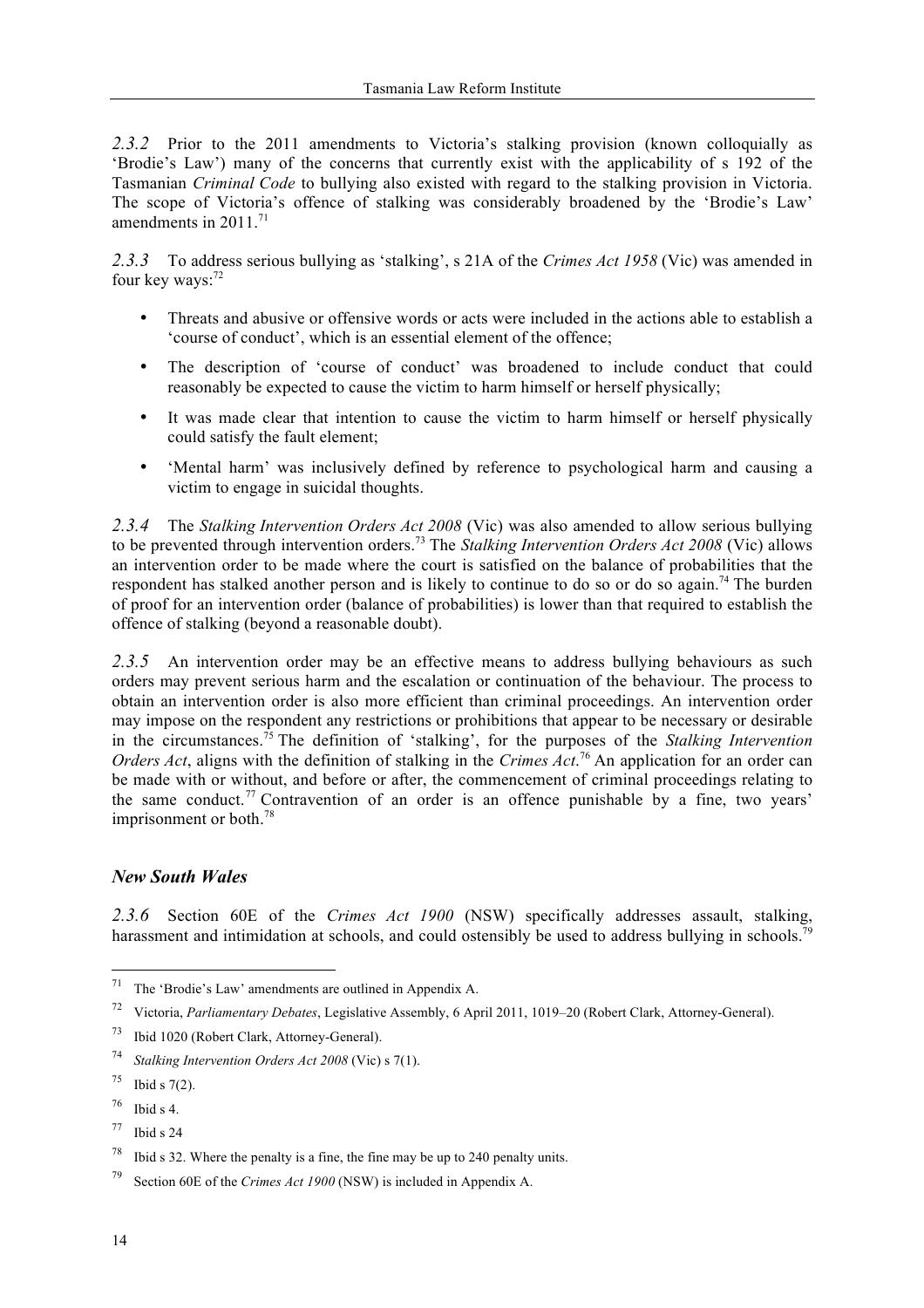The provision was not enacted as a response to bullying. The second reading speech makes clear that the section was a response to community concern about intruders entering school premises to assault or intimidate.<sup>80</sup> It only covers behaviour that occurs where the student or staff member is 'attending a school' — meaning that its operation is constrained by the school gates. Although the section's applicability to bullying has been noted, $81$  no reported cases applying the offence to 'bullying' were found.82 Section 60E does not appear to be an effective means of addressing bullying.

2.3.7 The section provides that a person who assaults, stalks, harasses or intimidates any school student or member of staff of a school while the student or member of staff is attending a school is liable to imprisonment for 5 years.<sup>83</sup> Where the assault causes actual bodily harm the offender is liable to imprisonment for  $\sigma$  years,  $\frac{84}{3}$  and where wounding or grievous bodily harm is caused the offender is liable to imprisonment for 12 years.<sup>85</sup> These high penalties were imposed in response to community concern about intruders in schools and were not intended as a response to bullying.

#### *New Zealand*

*2.3.8* In August 2012, the New Zealand Law Commission (NZLC) released a Ministerial Briefing Paper discussing the adequacy of the regulatory environment for dealing with new and traditional media in the digital era.<sup>86</sup> The Briefing Paper does not deal with 'bullying' per se. Its focus is harmful digital communication, of which cyberbullying is a significant form. The Briefing Paper recommended a package of reforms to address harmful digital communications and informed the Harmful Digital Communications Bill 2013, which was introduced into Parliament in November 2013 and is currently still before Parliament.<sup>87</sup> The Bill proposes a new civil regime to deal with digital communications as well as the creation of an offence of 'harmful digital communication'. 88

2.3.9 Relevant to the criminalisation of bullying generally (rather than cyberbullying specifically), section 24 of the Harmful Digital Communications Bill 2013 amends s 179 of the *Crimes Act 1961* (NZ) ('aiding and abetting suicide'). It provides that a person who incites, counsels or procures another person to commit suicide commits an offence even if the other person does not commit or attempt to commit suicide because of the conduct. This offence is punishable by a term of imprisonment not exceeding three years. In New Zealand, children under 10 years of age are not criminally responsible and children between 10 and 14 years of age are not criminally responsible

 <sup>80</sup> New South Wales, *Parliamentary Debates*, Legislative Assembly, 31 October 2002, 6342–5 (John Watkins, Minister for Education and Training).

<sup>81</sup> See, eg, Communications Law Centre, University of Technology Sydney, Submission No 63 to Joint Select Committee on Cyber-Safety, *High-Wire Act: Cyber-Safety and the Young* (2011), 6 [4.5] <http://www.aph.gov.au/parliamentary\_business/committees/house\_of\_representatives\_committees?url=jscc/subs.htm>; New South Wales Government, Response to the Report of the Legislative Council General Purpose Standing Committee No 2, *Inquiry into Bullying of Children and Young People* (May 2010) 15 <https://www.parliament.nsw.gov.au/ >.

<sup>82</sup> A search of Westlaw AU and LexisNexis AU on 11 December 2014 found no 'bullying' cases under s 60E.

<sup>83</sup> *Crimes Act 1900* (NSW) s 60E(1).

 $84$  Ibid s 60E(2).

 $85$  Ibid s 60E(3).

<sup>86</sup> New Zealand Law Commission, *Harmful Digital Communications: the Adequacy of the Current Sanctions and Remedies*, Ministerial Briefing Paper (2012).

<sup>&</sup>lt;sup>87</sup> The Bill has been considered and recommended by the Justice and Electoral Committee; see Harmful Digital Communications Bill 2013 (NZ) (Commentary) <http://www.parliament.nz/resource/ennz/50DBSCH\_SCR6221\_1/b8c4457cbab92a1b7cf49a6fd625063104ecbc0a>.

<sup>88</sup> See below at [2.8.1]–[2.8.9].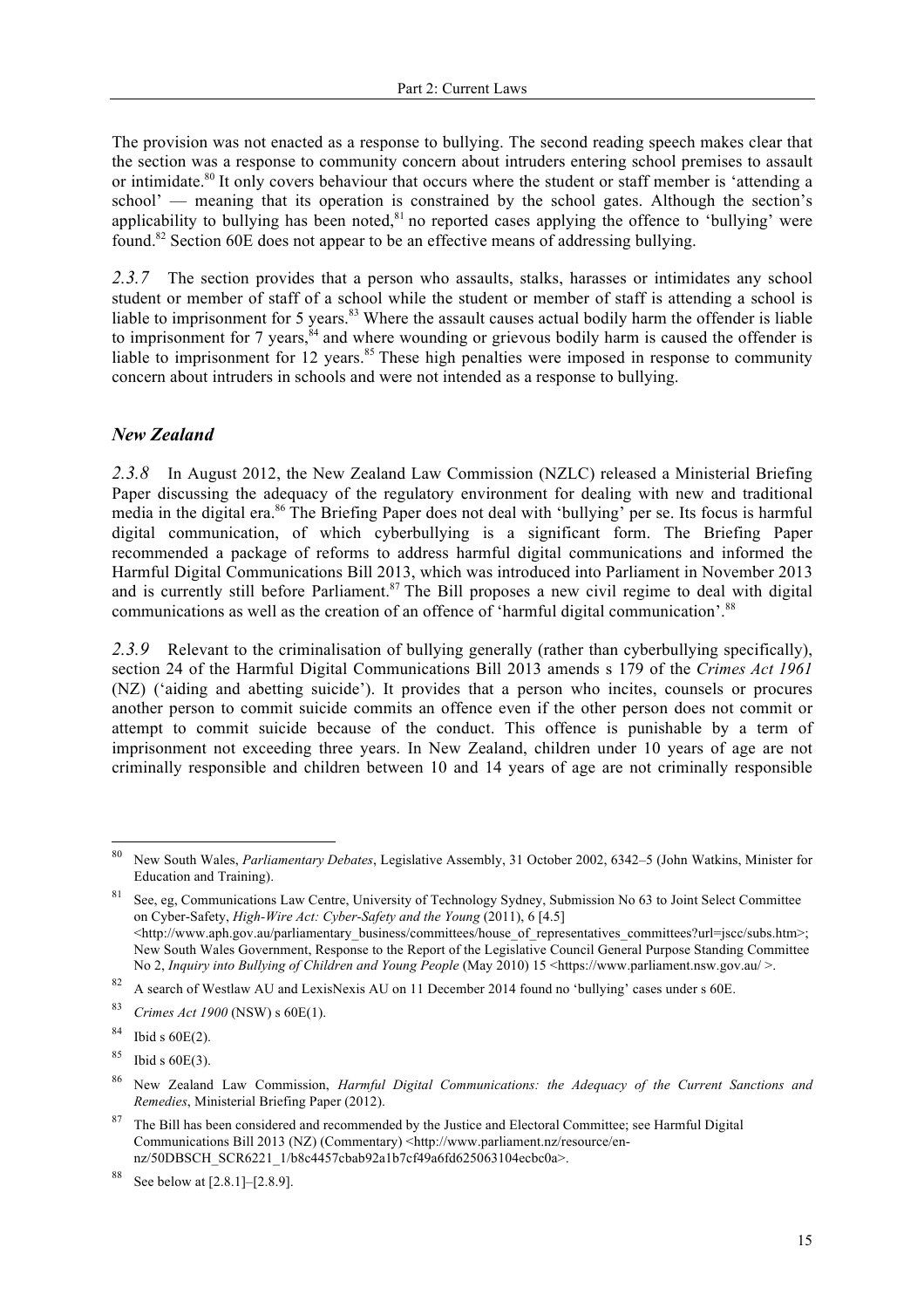unless it can be shown that they knew either that the act or omission was wrong or that it was contrary to law.<sup>89</sup>

#### *United States*

2.3.10 Although there has been some desire for a federal response,<sup>90</sup> the legislative response to bullying in the United States has been state-based and the only state currently without some form of bullying legislation is Montana. Georgia enacted the first anti-bullying legislation in 1999, partly in response to the killing of 12 students and a teacher at Columbine High School in 1999 and a bullyingrelated suicide.<sup>91</sup> Since 1999, there has been a proliferation of legislative action — between 1999 and 2010 more than 120 bills were enacted by states to address bullying and related behaviours.<sup>92</sup>

2.3.11 The type, breadth and effectiveness of legislative approaches differ significantly between states. State legislative approaches to bullying have been streamlined into three categories: $93$  (1) antibullying provisions within education codes; (2) criminal anti-bullying legislation; and (3) extension of existing offences such as stalking.

2.3.12 Although the primary legislative response in the United States has been to impose antibullying requirements on schools,  $94$  there have also been indications of a trend towards the criminalisation of bullying behaviours.

2.3.13 Massachusetts, for example, has modified its stalking and criminal harassment provisions.<sup>95</sup> Idaho created the crime of 'student harassment, intimidation and bullying', which prohibits a student from intentionally committing, or conspiring to commit, an act of harassment, intimidation or bullying against another student.<sup>96</sup> 'Harassment, intimidation or bullying' means any intentional gesture, written, verbal or physical act or threat by a student that a reasonable person in the circumstances should know will have the effect of harming a student, damaging a student's property, placing a student in reasonable fear of harm to his or her person or property or that is sufficiently severe, persistent or pervasive that it creates an intimidating, threatening or abusive educational environment for a student. $97$ 

*2.3.14* In response to bullying, the crime of threatening to cause bodily harm or death to a pupil or school employee was modified in Nevada. This crime prohibits, through the use of any means of oral,

 <sup>89</sup> *Crimes Act 1961* (NZ) ss 21(1), 22(1)).

<sup>90</sup> Samantha Neiman, Brandon Robers and Simone Robers, 'Bullying: A State of Affairs' (2012) 41(4) *Journal of Law and Education* 603, 621. The authors note that several attempts have been made to pass federal legislation aimed at school bullying including national anti-bullying legislation proposed in the US House of Representatives in 2004 to amend the Safe and Drug-Free Schools and Communities Act to include measures to prevent bullying and harassment which was referred to the Subcommittee on Education Reform of the House Committee on Education and the Workforce but received no further action and has never been reintroduced, and the introduction of the 'Megan Meier Cyberbullying Prevention Act' in 2009 which went to subcommittee hearings but received no further action.

http://www.parliament.nz/resource/en-nz/50DBSCH\_SCR6221\_1/b8c4457cbab92a1b7cf49a6fd625063104ecbc0a Victoria Stuart-Cassel, Ariana Bell and J Fred Springer, 'Analysis of State Bullying Laws and Policies' (Report prepared for US Department of Education, December 2011) xi <http://www2.ed.gov/rschstat/eval/bullying/state-bullyinglaws/state-bullying-laws.pdf>.

 $92$  Ibid.

<sup>&</sup>lt;sup>93</sup> Tracy Tefertiller, 'Out of the Principal's Office and Into the Courtroom: How Should California Approach Criminal Remedies for School Bullying?' (2011) 16 *Berkeley Journal of Criminal Law* 168, 192.

<sup>94</sup> See below at [2.10.3]–[2.10.7].

<sup>95</sup> See Mass Gen Laws pt IV tit I ch 265 § 43 ('stalking'); Mass Gen Laws pt IV tit I ch 265 § 43A.

<sup>96</sup> 18 Idaho Code Ann §9-18-917A (2014).

<sup>97</sup> 18 Idaho Code Ann §9-18-917A (2014).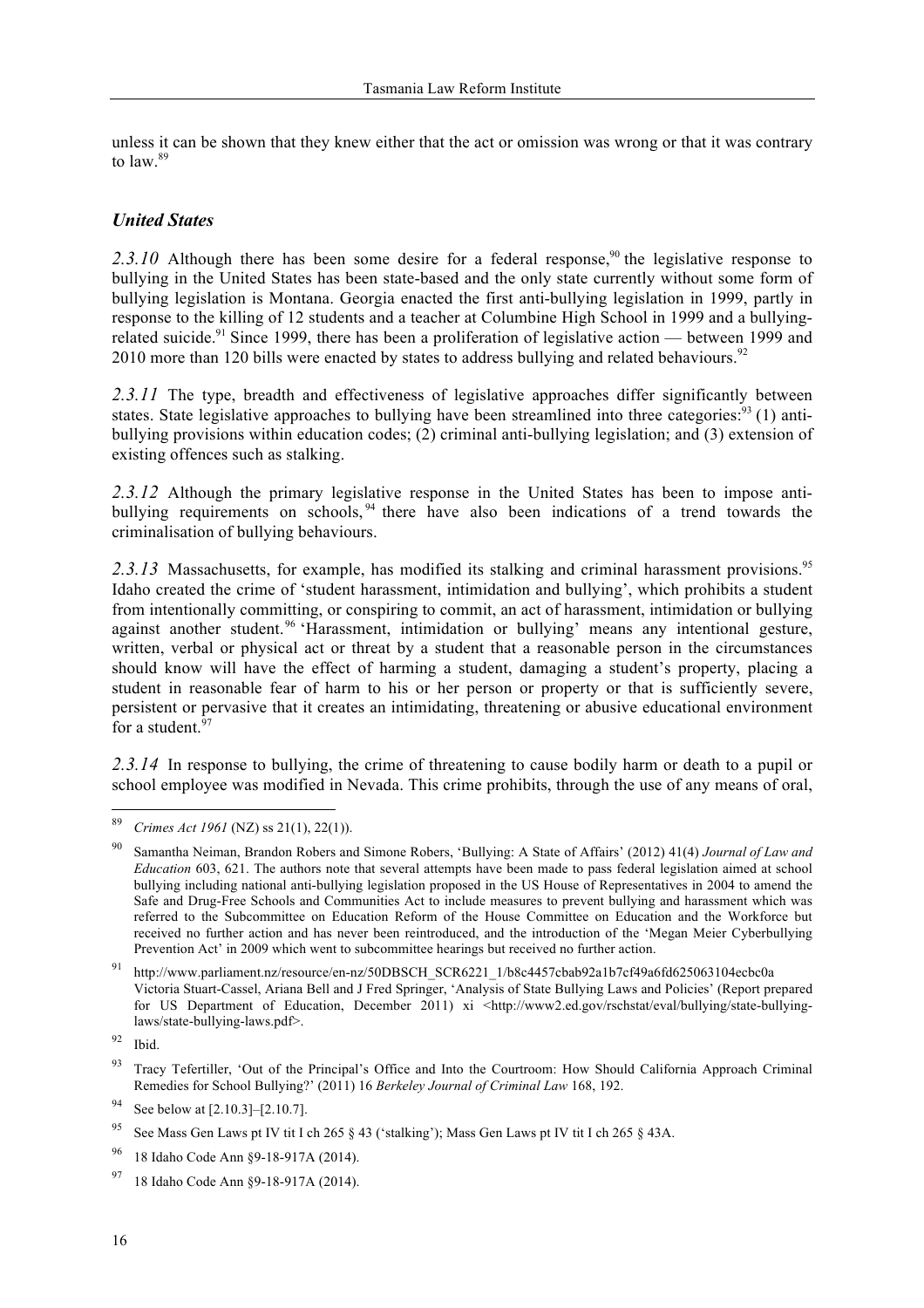written or electronic communication, including through the use of cyberbullying, knowingly threatening to cause bodily harm or death to a pupil or employee of a school district or charter school with the intent to: intimidate, harass, frighten, alarm or distress a pupil or employee of a school district or charter school; cause panic or civil unrest; or interfere with the operation of a public school, including, without limitation, a charter school. $98$ 

### **2.4 Tasmanian Civil Schemes**

2.4.1 Civil law sanctions are considered to be less objectively serious than those imposed by the criminal law as they do not have as strong a censuring or stigmatising function. Civil law sanctions are less punitive and are generally limited to damages or injunctive relief. There are a range of existing legislative and non-legislative civil avenues that may offer a means to address bullying behaviours.

#### *Anti-Discrimination Law (Tasmania)*

*2.4.2* Section 17(1) of the *Anti-Discrimination Act 1998* (Tas) prohibits conduct which offends, humiliates, insults or ridicules another person on the basis of attributes set down in s 16, in circumstances in which a reasonable person would have anticipated that the other person would be offended, humiliated, intimidated, insulted or ridiculed.<sup>99</sup> The protected s 16 attributes are: race, age, sexual orientation, lawful sexual activity, gender, gender identity, intersex, marital status, relationship status, pregnancy, breastfeeding, parental status, family responsibilities and disability.<sup>100</sup>

*2.4.3* The *Anti-Discrimination Act* applies to discrimination and other prohibited conduct by or against a person engaged in or undertaking any activity in connection with: employment; education and training; the provision of facilities, goods and services; accommodation; membership and activities of clubs; the administration of any law of the state or any state program; awards, enterprise agreements or industrial agreements.<sup>101</sup>

*2.4.4* The *Anti-Discrimination Act 1998* (Tas) provides an efficient and accessible legal avenue for the resolution of complaints. Where a complaint is made under the *Anti-Discrimination Act*, the Anti-Discrimination Commissioner decides whether the complaint should be accepted for investigation or rejected. <sup>102</sup> When a complaint is accepted for investigation, the Commissioner notifies the complainant and respondent and provides the respondent with a summary of the complaint and reasons for accepting the complaint.<sup>103</sup> When a complaint is rejected, the Commissioner informs the complainant of the reasons for rejection and of the right to review by the Tribunal.<sup>104</sup>

2.4.5 Parties to a complaint may attempt to resolve the complaint through conciliation and parties may be directed to attend a conciliation conference.<sup>105</sup> Agreements reached at a conciliation

 $104$  Ibid s 65.

 <sup>98</sup> NV Rev Stat § 392.915 (Justia 2013).

<sup>99</sup> Section 17(1) of the *Anti-Discrimination Act* is included in Appendix A.

<sup>100</sup> Note that the *Anti-Discrimination Act 1998* (Tas) s 21 provides that a person who knowingly causes another person to contravene the Act is jointly and severally liable for any contravention of the Act.

<sup>&</sup>lt;sup>101</sup> Other than inciting hatred, which also applies in any other area or in connection with any other activity; *Anti*-*Discrimination Act 1998* (Tas) s 22.

 $102$  Ibid s 64.

 $103$  Ibid s 67.

<sup>105</sup> Ibid ss 74, 75.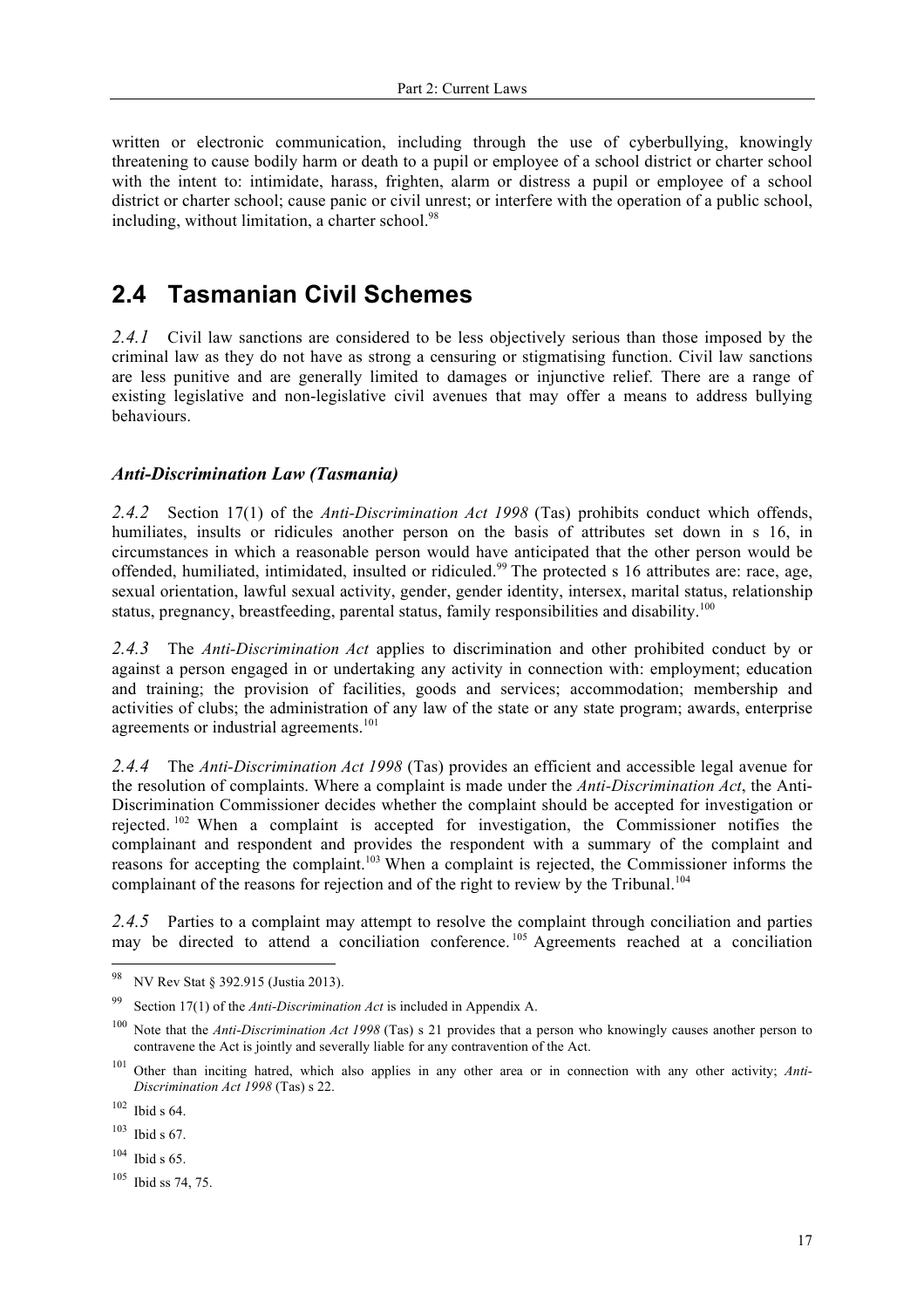conference have the same force as an order of the Tribunal.<sup>106</sup> When a complaint is not resolved in a timely fashion, it is investigated and at the conclusion of the investigation the Commissioner will decide whether the complaint should be dismissed, proceed to conciliation or be referred to the Tribunal for an inquiry.<sup>107</sup> The *Anti-Discrimination Act 1998* (Tas) sets a six-month time limit, requiring referral of the complaint by the Commissioner or an authorised person within six months of notification that the Commissioner has accepted the complaint or within any further period agreed with the complainant. $108$ 

2.4.6 Where bullying is concerned, the opportunity for conciliation and consensus-based solutions may be particularly effective by facilitating discussion about, and strategies to stop, the behaviour. Some bullying behaviour may be captured by this framework. The *Anti-Discrimination Act* only applies, however, to behaviour that is directed at a protected attribute and that occurs in connection with an area of activity. Any person can be bullied, and even where bullying of a particular individual is directed towards one of the protected attributes it may also relate to other characteristics. The limited scope of application of anti-discrimination law means that it will not always provide an effective means of addressing bullying.

#### *Anti-Discrimination Law (Commonwealth)*

2.4.7 Commonwealth anti-discrimination legislation also applies in Tasmania, and may capture some bullying behaviour. Relevant sections of the *Age Discrimination Act 2004* (Cth), *Disability Discrimination Act 1992* (Cth), *Racial Discrimination Act 1975* (Cth) and *Sex Discrimination Act 1984* (Cth) may be engaged by bullying directed towards those respective characteristics where it falls within the scope of the laws (for example, discrimination in employment, $109$  education, $110$  and clubs and incorporated associations<sup>111</sup>). As noted above however, in light of the requirement that the behaviour be directed at a particular attribute, anti-discrimination law is arguably an ineffective framework to deal with bullying.

#### *Restraint Orders*

*2.4.8* Part XA of the *Justices Act 1959* (Tas) deals with restraint orders. An application for a restraint order may be made by:

- a police officer;
- a person against whom or against whose property the behaviour that forms the subject matter of the application was directed or — where that person is a child — a parent or guardian; or
- a guardian or administrator of a person who is a represented person within the meaning of the *Guardianship and Administration Act 1995*. 112

 $106$  Ibid s 76(4).

 $107$  Ibid s 71(1); the Commissioner does not have the authority to decide whether or not discrimination or other unlawful conduct took place, that is the role of the Tribunal; see *Anti-Discrimination Act 1998* (Tas) s 13.

<sup>108</sup> *Anti-Discrimination Act 1998* (Tas) ss 78(2), 67.

<sup>109</sup> *Disability Discrimination Act 1992* (Cth) s 15; *Age Discrimination Act 2004* (Cth) s 18; *Racial Discrimination Act 1975* (Cth) s 15; *Sex Discrimination Act 1984* (Cth) s 14.

<sup>110</sup> *Disability Discrimination Act 1992* (Cth) s 22; *Age Discrimination Act 2004* (Cth) s 26; *Racial Discrimination Act 1975* (Cth) s 9; *Sex Discrimination Act 1984* (Cth) s 21.

<sup>111</sup> *Disability Discrimination Act 1992* (Cth) s 27; *Sex Discrimination Act 1984* (Cth) s 25.

<sup>112</sup> *Justices Act 1959* (Tas) s 106B(2).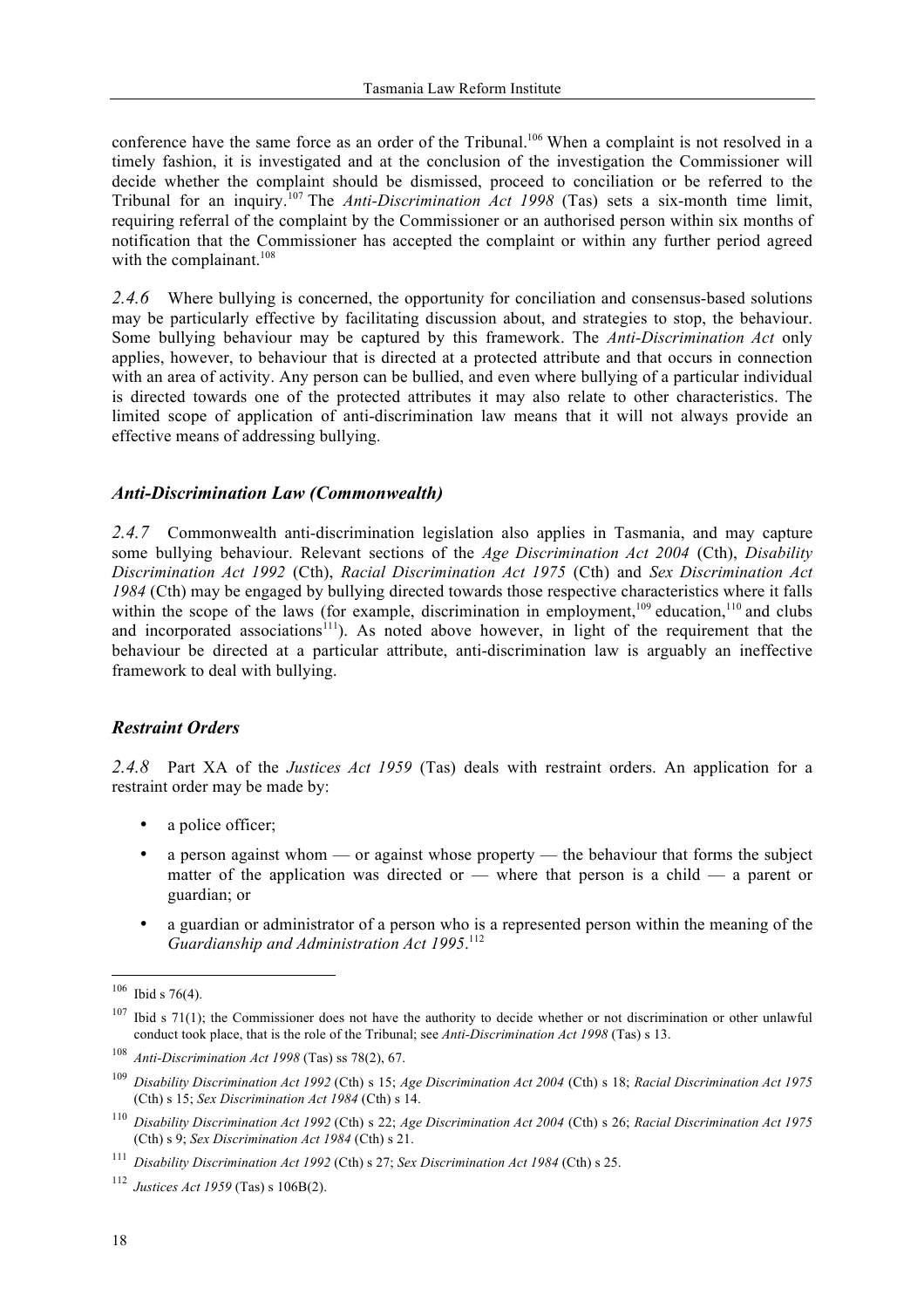2.4.9 In deciding both whether to make a restraint order and the nature of the conditions to be attached to the order, the protection and welfare of the person for whose benefit the order is sought is of paramount importance.<sup>113</sup>

2.4.10 Section 106B provides the conditions under which a restraint order may be imposed.<sup>114</sup> A restraint order may be imposed where a person has:

(a) caused personal injury or damage to property; or

(b) threatened to cause personal injury or damage to property; or

(c) behaved in a provocative or offensive manner and the behaviour is such as is likely to lead to a breach of the peace;

and, unless restrained, that person is likely to behave in a similar manner or carry out the threat; or

(d) stalked the person for whose benefit the application is made or caused the person for whose benefit the application is made to feel apprehensive or fearful through the stalking of a third person

*2.4.11* Some bullying causes damage to property or psychological harm. Although 'personal injury' is not defined in the *Justices Act 1959* (Tas), and there is some uncertainty as to the extent of mental harm required to amount to 'personal injury', some bullying behaviour may be captured by s 106B(1)(a) ('caused personal injury or damage to property').

2.4.12 Similarly, bullying constituted by some forms of threats (relating to personal injury or damage to property) may fulfil the requirements of s 106B(1)(b) ('threatened to cause personal injury or damage to property').

2.4.13 Section 106B(1)(c) ('behaved in a provocative or offensive manner') requires that the behaviour is such that it is likely to lead to a breach of the peace. This may limit the paragraph's applicability to bullying since 'breach of the peace' generally involves some element of risk of violence.

2.4.14 To establish s 106B(1)(d) ('stalking'), the person against whom the order is sought must have stalked the person for whose benefit the application is made, or made that person apprehensive or fearful through the stalking of a third person.<sup> $115$ </sup>

*2.4.15* Like the interaction between 'stalking' in the *Crimes Act 1958* (Vic) and the *Stalking Intervention Orders Act 2008* (Vic), the definition of 'stalking' used in the *Justices Act 1959* (Tas) aligns closely with that used in the criminal offence of 'stalking'.<sup>116</sup> Stalking as defined in the *Justices Act*, however, is more easily established. 'Stalking' under the *Code* requires a sustained or repeated course of conduct. The course of conduct must be intended to cause another person physical or mental harm or to be apprehensive or fearful or, alternatively, harm or apprehension must actually be caused in circumstances in which the perpetrator ought to have known the likelihood of such consequences. The definition in the *Justices Act* only requires that one of the actions in paragraphs (a)–(j) is done without a lawful purpose. Where the stalking is of a third person, the stalking must have made the person for whose benefit the application is made apprehensive or fearful (this is a consequence that must be established, not necessarily something that the perpetrator must have intended). Further, the

<sup>&</sup>lt;sup>113</sup> Ibid ss  $106B(4AAB)(a)$ ,  $106B(4A)$ .

<sup>114</sup> Section 106B of the *Justices Act* is included in Appendix A.

<sup>115</sup> The definition of 'stalking' from s 106A(1) of the *Justices Act* is included in Appendix A.

<sup>116</sup> See *Justices Act 1959* (Tas) s 106A(1); *Criminal Code 1924* (Tas) s 192(1)(a)-(j).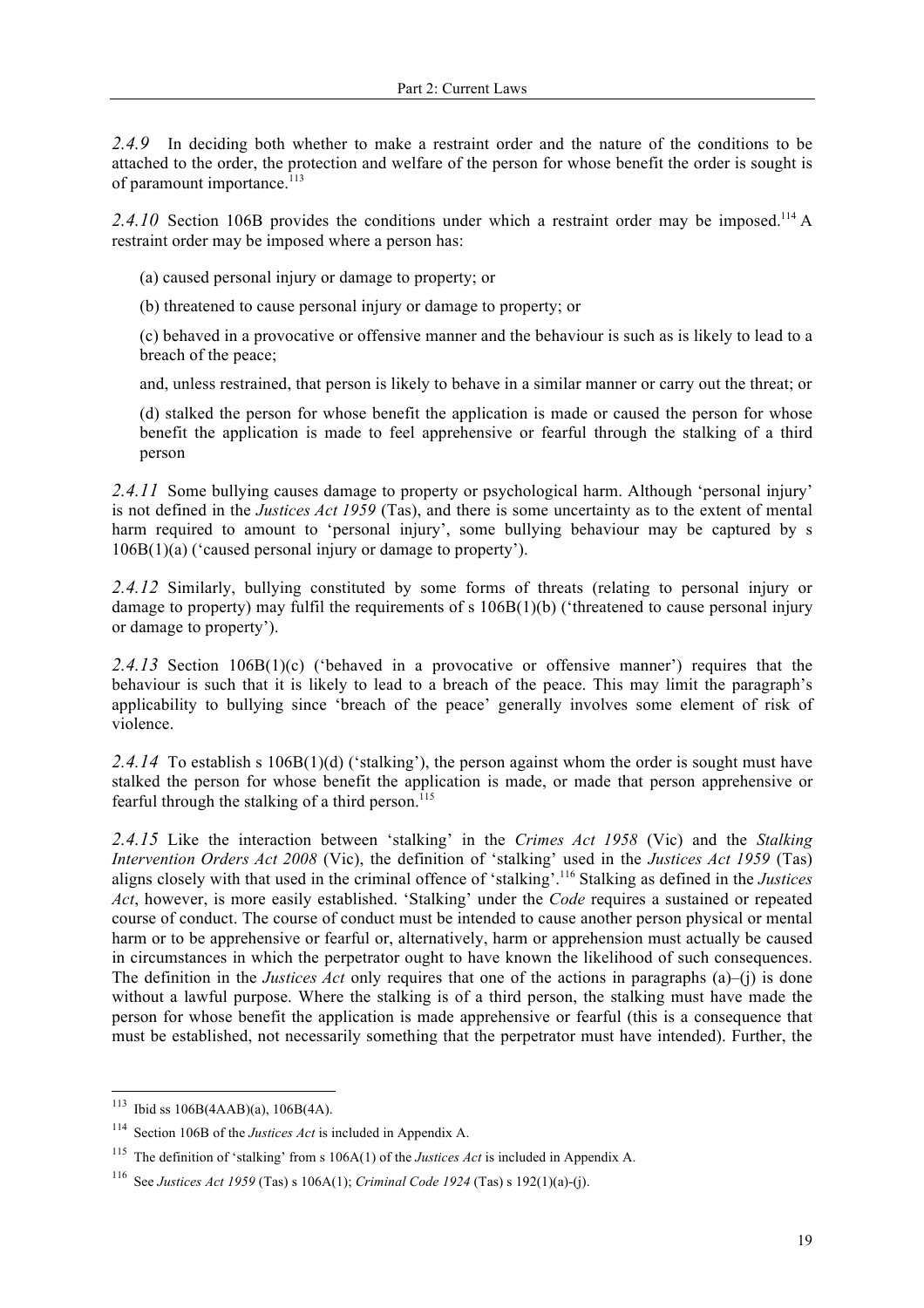burden of proof under the *Justices Act* is the balance of probabilities, whereas the burden of proof under the *Criminal Code* is beyond a reasonable doubt.

2.4.16 Restraint orders are not limited in their application and can be used against minors.<sup>117</sup> They may be a useful way to address some serious bullying by facilitating early intervention and preventing more severe harm from eventuating. 'Stalking' — under s 106B(1)(d) of the *Justices Act* — probably covers some forms of bullying, especially cyberbullying, but does not appear to cover such bullying as verbal 'in-person' bullying or physical bullying.<sup>118</sup> The extent of mental harm required to establish 'personal injury' may be a barrier where the behaviour does not fall within the definitional parameters of 'stalking'.

### **2.5 Workplace Bullying**

2.5.1 A generally accepted definition of 'workplace bullying', used by Safe Work Australia in their Draft Code of Practice 'Preventing and Responding to Workplace Bullying', is *repeated and unreasonable behaviour directed towards a worker or group of workers that creates a risk to health and safety*. <sup>119</sup> There are legal avenues specifically designed to address workplace bullying. More general criminal and civil offences may also be enlivened by some workplace bullying behaviours.

*2.5.2* Both Tasmanian and Commonwealth legislation applies to workplace bullying in Tasmania. Under Australia's system of government, the federal parliament can only legislate on matters over which it has constitutional power. Conditions, rights and responsibilities of employment can be addressed by both state and federal governments, although the federal parliament is not able to legislate with respect to all kinds of employment. $120$ 

*2.5.3* The *Fair Work Act 2009* (Cth) only applies to workers who are bullied at work in 'constitutionally-covered businesses'. <sup>121</sup> The practical effect of the distinction between 'constitutionally-covered businesses' and other businesses is to create disparity in anti-bullying procedures available to workers. The distinction exists because federal parliament can only wield legislative power granted to it by the *Constitution.*<sup>122</sup> A 'constitutionally-covered business' is a business over which the federal government has legislative power. The *Fair Work Act* cannot apply to businesses that are not 'constitutionally-covered' simply because the federal government does not have power to legislate with respect to those businesses.

2.5.4 A 'constitutionally-covered business' is:<sup>123</sup>

- a proprietary limited company;
- a foreign corporation;

See generally *Justices Act 1959* (Tas) ss 106E(4), 106E(5).

<sup>118</sup> See above at [2.2.3]-[2.2.11].

<sup>119</sup> Safe Work Australia, 'Preventing and Responding to Workplace Bullying' (Draft Code of Practice, Safe Work Australia, 2014) 6; see also, *Fair Work Act 2009* (Cth) s 789FD;

<sup>&</sup>lt;sup>120</sup> Note that where there is inconsistency between state and federal legislation on the same matter, the federal legislation prevails; *Australian Constitution* s 109.

<sup>121</sup> *Fair Work Act 2009* (Cth) s 789FD.

<sup>122</sup> See *Australian Constitution* ss 51, 52.

<sup>123</sup> Fair Work Commission, *Glossary* (14 October 2013) <https://www.fwc.gov.au/glossary>; see also *Fair Work Act 2009*  (Cth) s 789FD(3), which defines a 'constitutionally-covered business' as a constitutional corporation, the Commonwealth, a Commonwealth authority, a body corporate incorporated in a Territory or a business or undertaking conducted primarily in a Territory or Commonwealth place.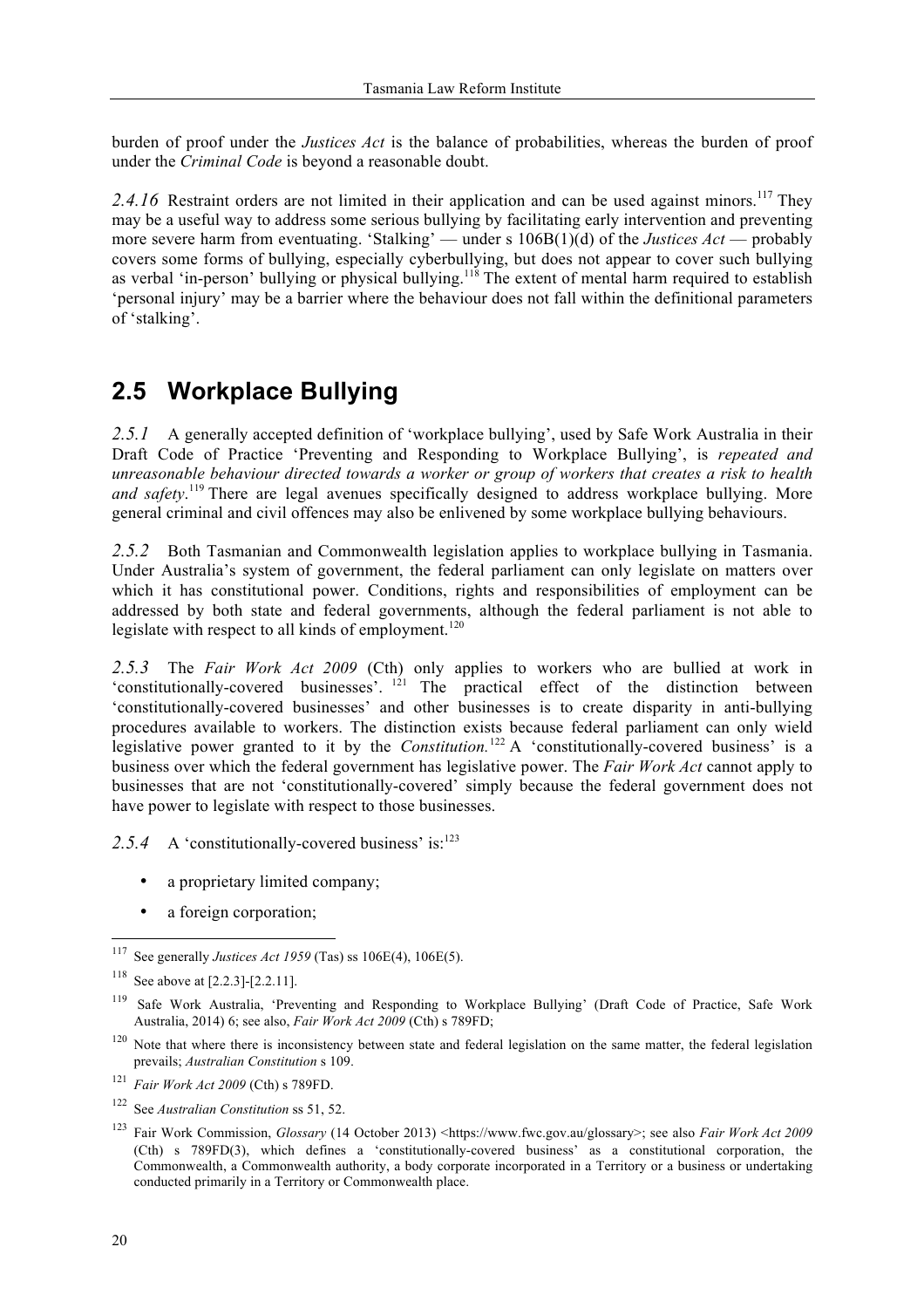- a trading or financial corporation formed within the limits of the Commonwealth;
- the Commonwealth;
- a Commonwealth authority;
- a body corporate incorporated in a territory; and
- a business or organisation conducted principally in a territory or Commonwealth place.

2.5.5 Sole traders, partnerships, many state government employers and corporations whose main activity is not trading or financial (for example, some charities, not-for-profit organisations and local councils) are not 'constitutionally-covered businesses'.

#### *The Fair Work Act 2009 (Cth)*

*2.5.6* Part 6-4B of the *Fair Work Act 2009* (Cth) addresses workplace bullying by providing a process through which a worker may apply for an order to stop bullying.<sup>124</sup> The Act defines a worker as *bullied at work* if<sup>-125</sup>

- the worker is at work in a 'constitutionally-covered business'; and
- an individual or a group of individuals repeatedly behaves unreasonably towards the worker, or a group of workers of which the worker is a member; and
- the behaviour creates a risk to health and safety.

*2.5.7* A worker who reasonably believes that he or she has been bullied at work may apply to the Fair Work Commission for an order to stop the bullying.<sup>126</sup> The Fair Work Commission must begin dealing with such an application within  $14$  days of the application being made.<sup>127</sup> Where the Fair Work Commission is satisfied that a worker has been bullied at work and that there is a risk that the worker will continue to be bullied at work, it may make any order it considers appropriate to prevent the worker from being bullied at work (other than an order requiring the payment of a pecuniary amount).<sup>128</sup> It is a civil offence to contravene an order to stop bullying.<sup>129</sup>

2.5.8 Orders to stop bullying are consistent with the generally preferred remedy of victims that the bullying simply stop.<sup>130</sup> Part 6-4B is intended to support prevention, early intervention and the timely resolution of workplace bullying.<sup>131</sup> A wide range of orders may be made under the anti-bullying provisions of the *Fair Work Act*, meaning that solutions can be tailored to the needs of victims, perpetrators and workplaces.

<sup>&</sup>lt;sup>124</sup> Part 6-4B was inserted in response to a 2012 Parliamentary Inquiry into workplace bullying and 2013 Government report, Standing Committee on Education and Employment, Parliament of Australia, *Workplace Bullying: 'We Just Want it to Stop'* (2012): see Commonwealth, *Parliamentary Debates*, House of Representatives, 21 March 2013, 2906 (Bill Shorten, Minister for Employment and Workplace Relations).

<sup>125</sup> *Fair Work Act 2009* (Cth) s 789FD(1); s 789FD of the *Fair Work Act* is included in Appendix A.

<sup>126</sup> Ibid s 789FC(1); s 789FC of the *Fair Work Act* is included in Appendix A.

 $127$  Ibid s 789FE(1).

<sup>128</sup> Ibid s 789FF(1); s 789FF of the *Fair Work Act* is included in Appendix A.

<sup>129</sup> Ibid ss 789FG, 539 item 38 (attracting 60 penalty units).

<sup>&</sup>lt;sup>130</sup> See Standing Committee on Education and Employment, above n 124, 95, which states that at least 90% of targets of bullying were more concerned with stopping the bullying than with formal processes or consequences.

<sup>131</sup> Commonwealth, *Parliamentary Debates*, House of Representatives, 21 March 2013, 2906–7 (Bill Shorten, Minister for Employment and Workplace Relations).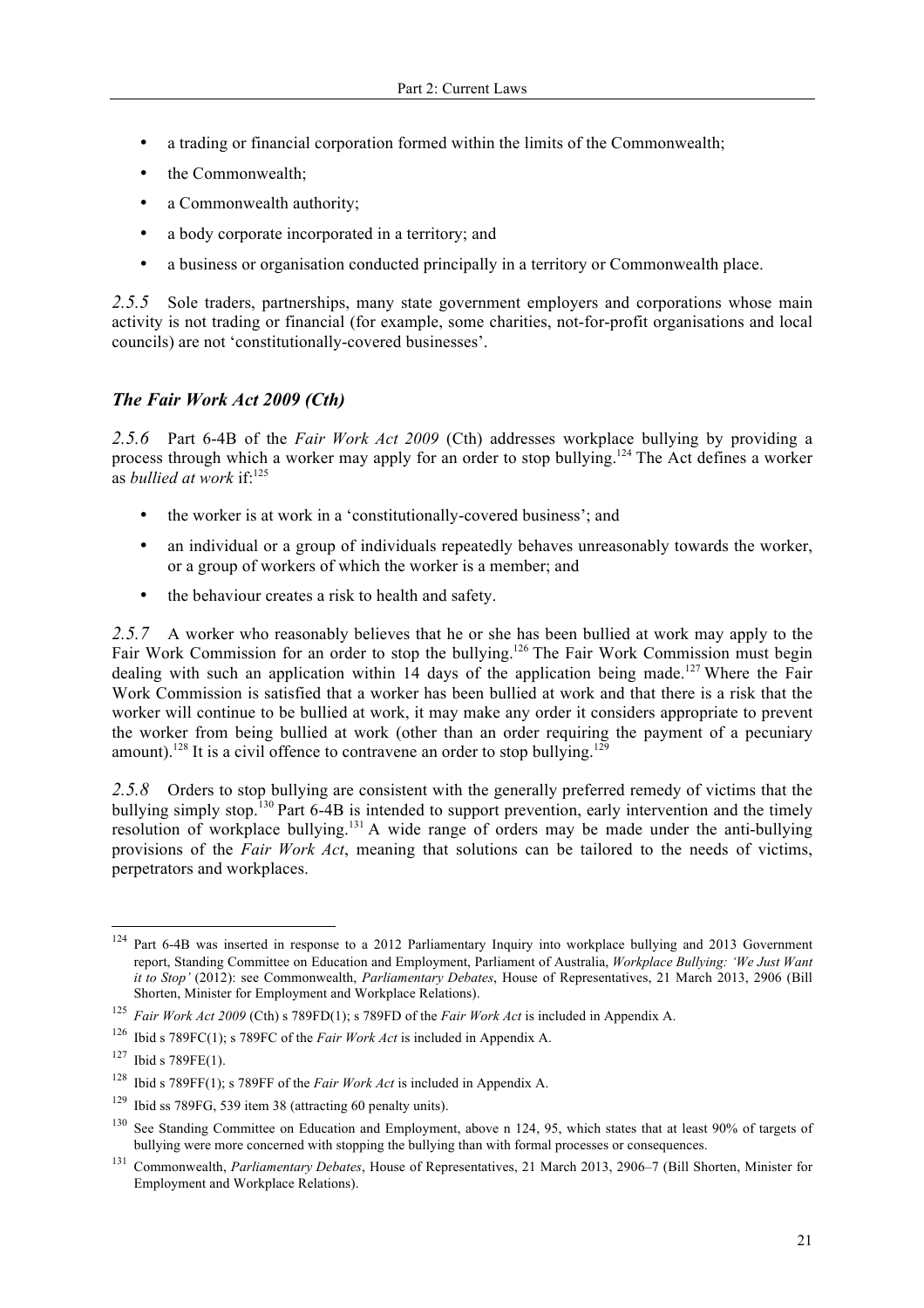2.5.9 For example, in *Applicant v Respondent* [2014],<sup>132</sup> the terms of the order to stop bullying required:

- the employee the subject of the application not to exercise on the balcony in front of the applicant's desk between 8:15 am and 4:15 pm;
- the employee the subject of the application not to speak to the applicant in circumstances where there were no other individuals within listening-range;
- the employee the subject of the application to make no comment about the applicant's clothes or appearance;
- the employee the subject of the application not to send any emails to the applicant unless the substance of the correspondence was work-related and one of two specified staff were also addressees;
- the employee the subject of the application not to contact the applicant on her personal telephone unless in relation to an immediate work-related emergency;
- the employee the subject of the application not to raise any issues relating to the applicant's work capabilities or job performance without notifying other specified staff beforehand; and
- the applicant not to arrive at work before 8:15 am.

2.5.10 In *Blenkinsop v Blenkinsop Nominees Pty Ltd & Ors* [2014],<sup>133</sup> the orders (by consent) required the applicant and third respondent to:

- refrain from making written and oral statements (other than to their immediate families) that are abusive or offensive about each other;
- be civil to one another and refrain from statements and communications that are abusive, offensive and or disparaging to each other;
- refrain from emailing each other and or each other's legal representatives excessively (judged objectively by the standard of a reasonable person), with all communications limited to those necessary to carry on the business or for the purpose of the application under the *Fair Work Act*;
- only contact each other via email between 9am-5pm, Monday-Friday, limited to three emails a day except in the case of emergency;
- refrain from making Board resolutions that are offensive and or disparaging or contain false or malicious allegations against each other that have not previously been approved by the chairman;
- adhere to the proper and correct process to submit resolutions to the Board; and
- refrain from disparaging each other to the other Board directors and to solicitors, other professionals and third parties engaged to provide services or assistance to their companies or each other.

2.5.11 Because the anti-bullying provisions are limited to 'constitutionally-covered businesses' they are not accessible by all workers. An applicant's claim was recently rejected on the basis that her

 <sup>132</sup> *Applicant v Respondent* [2014] FWC AB2014/1052 (10 September 2014) (Senior Deputy President Drake) <https://www.fwc.gov.au/documents/awardsandorders/html/pr555329.htm>.

<sup>133</sup> *Blenkinsop v Blenkinsop* [2014] FWC AB2014/60 (15 September 2014) (Commissioner Williams) <https://www.fwc.gov.au/documents/awardsandorders/html/pr555521.htm>.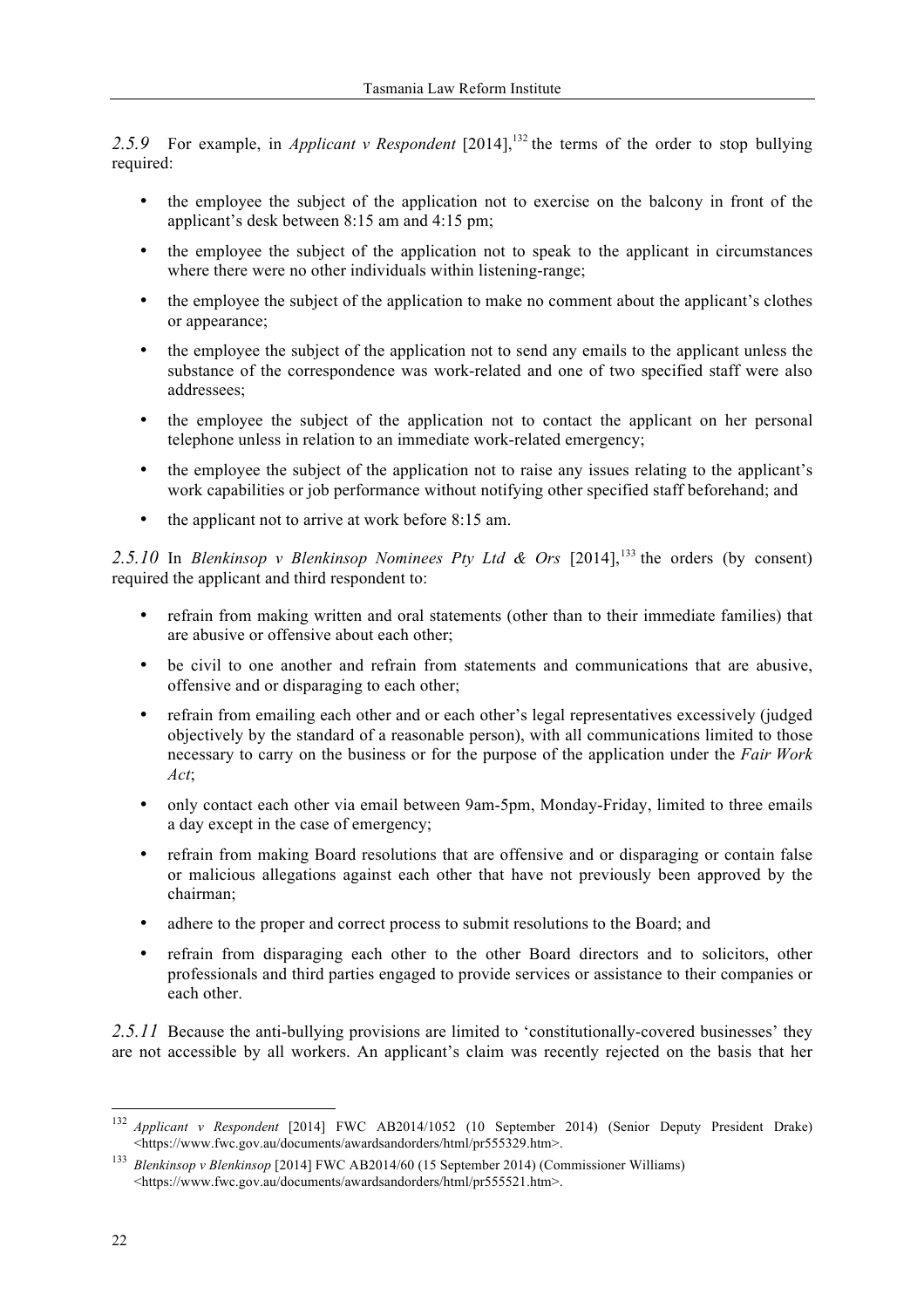employer (the West Australian Department of Education) was not a constitutional corporation.<sup>134</sup> Another application was dismissed because, although incorporated, the employer (a governmentfunded not for profit provider of free services to vulnerable people) was not a 'constitutionallycovered business' because its activities were insufficiently commercial to amount to trading activities<sup>135</sup>

#### *The Work Health and Safety Act 2012 (Tas)*

2.5.12 Where a worker is bullied in a workplace that is not a 'constitutionally-covered business', legislative recourse may be found in the *Work Health and Safety Act 2012* (Tas). WorkSafe administers work health and safety laws in Tasmania. The *Work Health and Safety Act* is part of a set of uniform occupational safety laws that were brought into effect across Australia to ensure that workers across jurisdictions have equal protections and standards. The *Work Health and Safety Act* does not contain specific anti-bullying provisions but workplace bullying can be treated in the same way as other health and safety issues under the Act.

*2.5.13* Essentially, the primary duty of a person conducting a business or undertaking under the Act is to ensure (as far as is reasonably practicable) the health and safety of workers while the workers are at work.<sup>136</sup> An 'officer' of the person conducting the business or undertaking (for example, a partner in a partnership or a person who makes decisions affecting at least a substantial part of the business) must exercise due diligence in ensuring that a person conducting a business or undertaking complies with duties under the  $Act^{137}$ 

2.5.14 Workers also have duties under the Act, including duties to: take reasonable care for their own health and safety, take reasonable care that their acts and omissions do not adversely affect the health and safety of others, and cooperate with any reasonable policy or procedure of the person conducting the business or undertaking relating to health and safety at the workplace.<sup>138</sup>

2.5.15 Problems that can arise when treating bullying like any other workplace health and safety issue include:

- Lack of awareness of avenues to address workplace bullying without clear indication that the general health and safety duties of the *Work Health and Safety Act* apply to workplace bullying, victims of workplace bullying may be unaware that the Act may cover such behaviour;
- Difficulties prosecuting workplace bullying. Psychological health and safety issues (like bullying) tend to be more complex to address than physical workplace hazards,<sup>139</sup> and it may be problematic to treat them in the same way. The primary duty of care under the *Work Health and Safety Act* is to ensure, so far as is reasonably practicable, the health and safety of workers while the workers are at work in the business or undertaking.<sup>140</sup> Mental damage caused by bullying is unlikely to manifest as obviously as a physical injury. Further, the psychological hazards caused by workplace bullies can be covert. It may be difficult to show

 <sup>134</sup> *Ms SW* [2014] FWC 3288 (2 June 2014) [26].

<sup>135</sup> *Ms Kathleen McInnes* [2014] FWC 1395 (24 March 2014) [59].

<sup>136</sup> See *Work Health and Safety Act 2012* (Tas) s 19.

<sup>137</sup> Ibid ss 27(1), 4; *Corporations Act 2001* (Cth) s 9.

<sup>138</sup> *Work Health and Safety Act 2012* (Tas) s 28; see also *Work Health and Safety Act 2012* (Tas) s 29 on duties of other persons at the workplace.

<sup>139</sup> WorkCover Tasmania, 'Tasmanian Workplace Bullying Prevention Strategy' (Draft, November 2014) 18.

<sup>140</sup> *Work Health and Safety Act 2012* (Tas) s 19.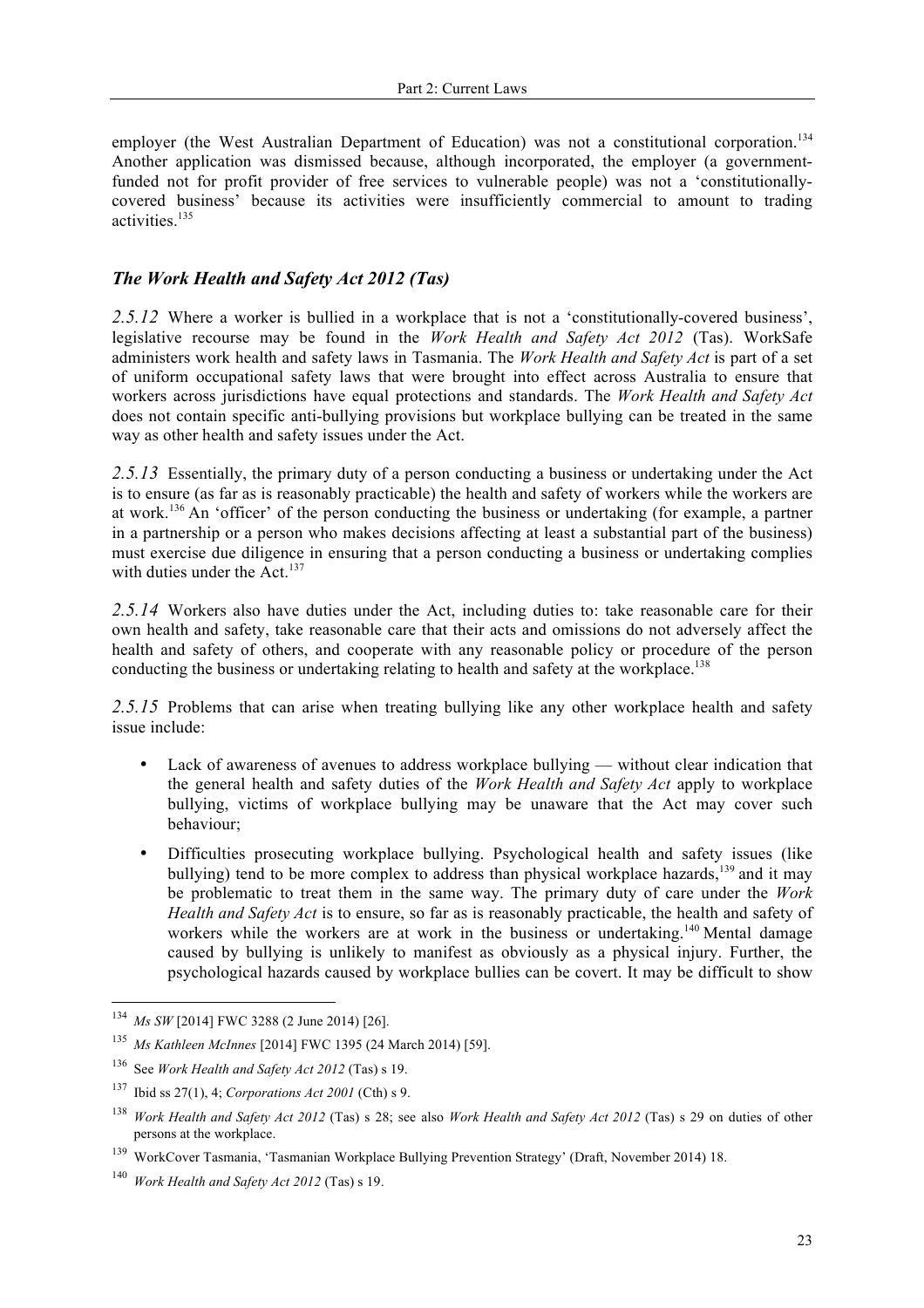that a person conducting a business or undertaking did not take necessary reasonable steps to protect from the kinds of workplace dangers posed by bullying; and

Lack of enforcement of the workplace health and safety duties against workplace bullying. Inadequate enforcement of health and safety laws against bullying has been noted,<sup>141</sup> and the difficulty prosecuting workplace bullying as a breach of general health and safety provisions is considered to be a reason for poor enforcement of the *Work Health and Safety Act* against bullying.142

*2.5.16* Discriminatory conduct for a prohibited reason is also addressed under the *Work Health and Safety Act 2012* (Tas).<sup>143</sup> The 'prohibited reasons' under the *Work Health and Safety Act* relate primarily to health and safety roles, duties and issues under the Act.<sup>144</sup> Discriminatory conduct is defined as: dismissal of a worker; termination of a contract for services with a worker; putting a worker to his or her detriment in the engagement of him or her; altering the position of a worker to the worker's detriment; refusing to engage a prospective worker; treating a prospective worker less favourably than another prospective worker would be treated in offering terms of engagement; terminating a commercial arrangement with another person; or failing to enter into a commercial arrangement with another person.<sup>145</sup> The narrow operation of the prohibition on discriminatory conduct for a prohibited reason means that it is not an effective means to address bullying.

*2.5.17* The WorkCover Tasmania Board produced a Draft Tasmanian Workplace Bullying Prevention Strategy, which closed for public comment on December 19, 2014. The strategy seeks to provide a framework to reduce the prevalence of workplace bullying and minimise the effect of bullying behaviour when it does occur. Whilst it is recommended that the objectives are put into effect mainly through training, education and awareness-raising, there is some discussion of external intervention and extension of legislative regimes. $146$ 

*2.5.18* Because of the different avenues available to address workplace bullying under the Commonwealth *Fair Work Act* and Tasmanian *Work Health and Safety Act*, the rights and remedies available to Tasmanian workers depend on whether or not the worker is within a 'constitutionallycovered business'. It is arguably desirable for there to be greater consistency in workplace rights and remedies within Tasmania.

*2.5.19* The anti-bullying provisions of the Commonwealth *Fair Work Act* were recently inserted, and only came into effect in January 2014. These provisions were the result of significant consultation.<sup>147</sup> It is therefore unlikely that the *Fair Work Act* anti-bullying provisions will be amended or removed in the foreseeable future. Consideration should perhaps be given instead to whether Tasmanian legislation might be amended to mirror the anti-bullying provisions of the *Fair Work Act* and remove the disparity between legal avenues available to workers who are at work in a 'constitutionallycovered business' and those who are not. However, the *Work Health and Safety Act* is part of a set of consistent national legislation and there would be implications for the uniformity of the national scheme if Tasmania decided to go it alone in amending its legislation.

Standing Committee on Education and Employment, above n 124, 165.

<sup>142</sup> WorkCover Tasmania, above n 139.

<sup>143</sup> *Work Health and Safety Act 2012* (Tas) ss 104–09.

 $144$  See ibid s 106.

 $145$  Ibid s 105.

<sup>146</sup> WorkCover Tasmania, 'above n 139, 17–19.

<sup>147</sup> Commonwealth, *Parliamentary Debates*, House of Representatives, 21 March 2013, 2906 (Bill Shorten MP, Minister for Employment and Workplace Relations).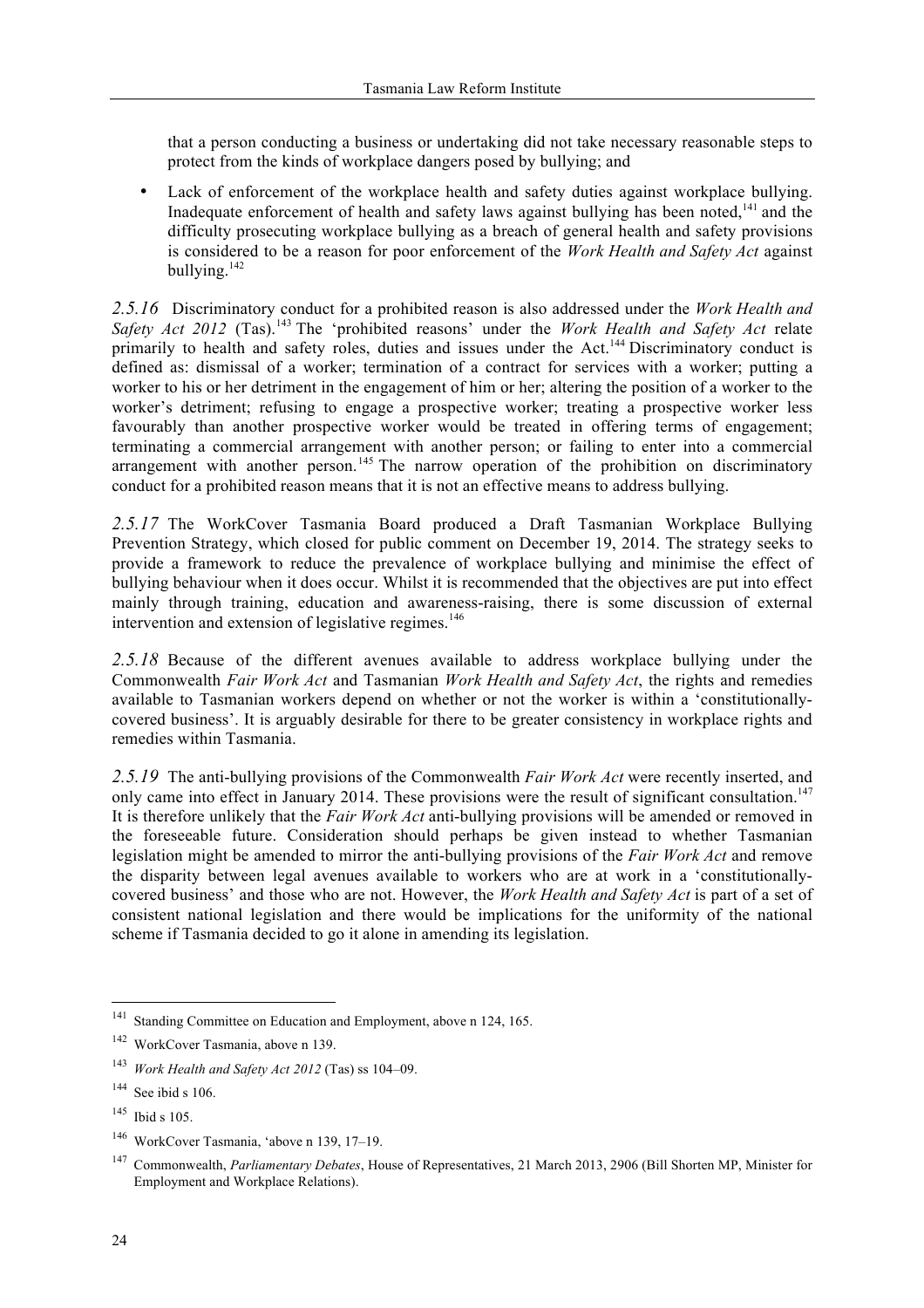### **2.6 Non-Legislative Frameworks**

2.6.1 Non-legislative — or partly non-legislative — civil actions may also be enlivened by some bullying behaviours. While these actions form part of the current legal framework potentially able to address bullying, the time and high financial costs associated with these actions (as well as the very high threshold of mental harm required by some, and very limited scope of others) mean that they are not efficient or effective means of dealing with bullying.

#### *Negligence*

2.6.2 An employer owes employees a duty to take reasonable care for their safety,<sup>148</sup> and a school owes a duty of care to provide a safe school environment. A school or employer that knows (or ought to know) that a student or employee is being bullied and that fails to take reasonable steps to address the bullying *may* be liable in negligence. Both duties are constrained: 'safe' means 'free of a foreseeable risk of harm' and the duty is only one to take reasonable care.<sup>149</sup> Negligence in Tasmania is covered by both the *Civil Liability Act 2002* (Tas) and the common law. While this action is potentially a way to address some instances of very severe bullying, it is available in very limited situations. The time and potentially high cost factors associated with an action in negligence also mean that it is rarely a feasible response to bullying.

*2.6.3* In 2010 an out-of-court settlement of \$290,000 was reported to have been paid by the Victorian Education Department for bullying and harassment suffered by a 17-year-old girl over an 18 month period at Kerang Technical High School.<sup>150</sup> As a result of the bullying, the girl suffered depression, agoraphobia and eating disorders and required psychological treatment.<sup>151</sup> In the 2009 case *Gregory v State of New South Wales*, <sup>152</sup> Mr Gregory was awarded damages for mental harm suffered due to bullying and other mistreatment by fellow students at Farrer Memorial Agricultural High School and damages for economic loss due to diminished earning capacity after graduation from the school.

*2.6.4* In order to establish an action in negligence, the plaintiff must show that:

- The defendant owed the plaintiff a duty of care;
- The defendant breached that duty of care; and
- Personal injury or property damage was suffered by the plaintiff as a result of the breach.

2.6.5 Even where there has been serious bullying and severe damage, it does not necessarily follow that a school or employer has breached their duty of care. Where the damage claimed is mental harm, the mental harm must be a recognised psychiatric illness.<sup>153</sup> There is no duty to take care not to cause another person mental harm unless a reasonable person should have foreseen that a person of normal

<sup>&</sup>lt;sup>148</sup> In relation to employers' duty to take reasonable steps to protect employees from reasonably foreseeable risks of psychiatric harm from workplace bullying, see *Nationwide News v Naidu* (2007) 71 NSWLR 471, where it was held that the respondent's supervisor was in such a position that he was the 'mind and will' of Nationwide News with respect to management of security work and that in the circumstances there was a reasonably foreseeable risk of psychiatric injury to the respondent from the supervisor's extreme bullying, which breached the duty to provide a safe system of work (at  $[236]$ – $[238]$ ,  $[84]$  –  $[86]$ ).

<sup>149</sup> See *NSW v Lepore* (2003) 212 CLR 511, 552 (Gaudron J).

<sup>150</sup> Farrah Tomazin, 'Bullied Teenager Gets \$290,000 in Settlement', *The Age*, 11 March 2010.

<sup>151</sup> Ibid.

<sup>152</sup> [2009] NSWSC 559 (19 June 2009) (Fullerton J).

<sup>153</sup> *Civil Liability Act 2002* (Tas) ss 33, 35.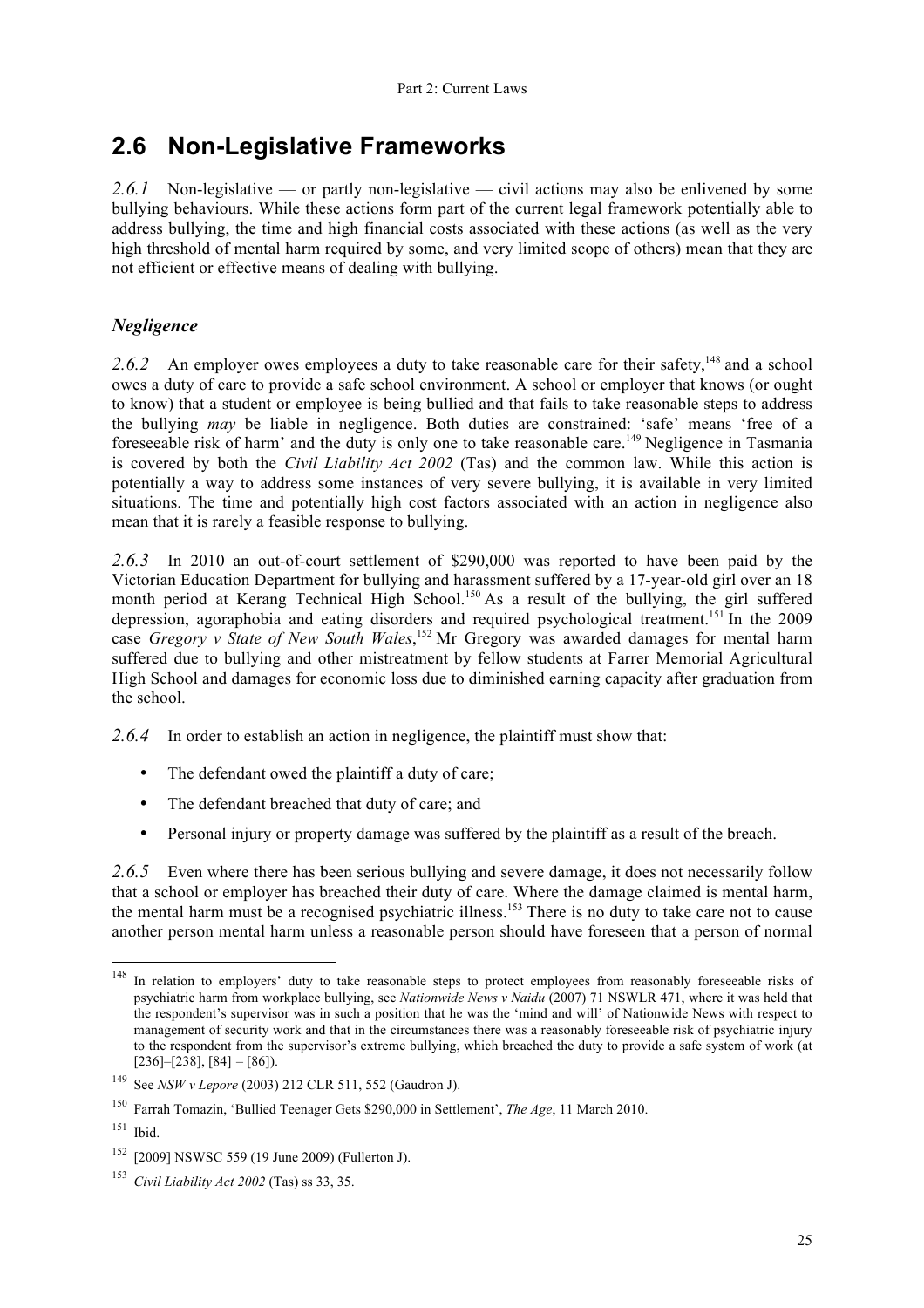fortitude might suffer a recognised psychiatric illness if reasonable care were not taken.<sup>154</sup> This requirement of very serious harm means that an action in negligence cannot facilitate early intervention to prevent or minimise damage. It also excludes a large amount of even very severe bullying from an action.

#### *Intentional Infliction of Personal Injury*

2.6.6 It may be possible for a victim of bullying to sue for intentional infliction of personal injury. However, because of the high costs associated with this kind of action and the requirement that a recognised psychiatric injury be shown where the action is for mental harm, this framework is not a realistic way to address bullying. It may also be possible — where, for example, the bullying behaviour is perpetrated by a supervisor in the course of employment duties — to hold an employer vicariously liable for its employee's intentional conduct.<sup>155</sup>

#### *Other Civil Actions*

2.6.7 Defamation and breach of confidence have also been suggested as possible avenues to address bullying.<sup>156</sup> Neither action is a feasible or effective legal response to bullying.

*2.6.8* Defamation in Tasmania operates under both the *Defamation Act 2005* (Tas) and the general law. An action in defamation could only be triggered by very specific types of verbal bullying. In order to establish defamation, it must be shown that: material is published;<sup>157</sup> the material identifies the person alleged to have been defamed; and the material is defamatory.<sup>158</sup> Triviality, truth and contextual truth may be possible defences to defamation in the bullying context.<sup>159</sup> Since defamation covers instances of publication of particular material — rather than ongoing anti-social behaviour remedies for an action in defamation would not relate to, or necessarily prevent, future bullying. The high financial and time costs associated with a defamation action also mean that it is not a practical response to bullying.

*2.6.9* Breach of confidence is a similarly ineffective and impractical means to address bullying. This framework has a very narrow application, requiring that the information is confidential, the information was imparted in circumstances that import an obligation of confidence and that there has been an unauthorised use or threatened use of the information.<sup>160</sup>

### **2.7 Cyberbullying Frameworks**

2.7.1 There are also legal frameworks that may address the problem of cyberbullying, rather than bullying more generally. The federal government does not have power to legislate on general antisocial behaviours (like bullying) but can legislate on *cyberbullying* because it has power to legislate

 <sup>154</sup> Ibid s 34.

<sup>155</sup> See *Nationwide News v Naidu* (2007) 71 NSWLR 471 where the corporation was vicariously liable for the tortious misconduct of its officer towards the respondent as the officer's treatment of the respondent in the course of exercising authority over him in the performance of his duties was sufficiently connected with the officer's duties.

<sup>156</sup> See NZLC, above n 86, 76 [4.44–4.45].

<sup>&</sup>lt;sup>157</sup> Ie, communicated to someone other than the person allegedly defamed.

<sup>&</sup>lt;sup>158</sup> Ie, discredits the person's reputation.

<sup>159</sup> See *Defamation Act 2005* (Tas) ss 33, 25, 26.

<sup>160</sup> See generally *Coco v A N Clark (Engineers) Ltd* [1968] FSR 415, 419–421 (Megarry J).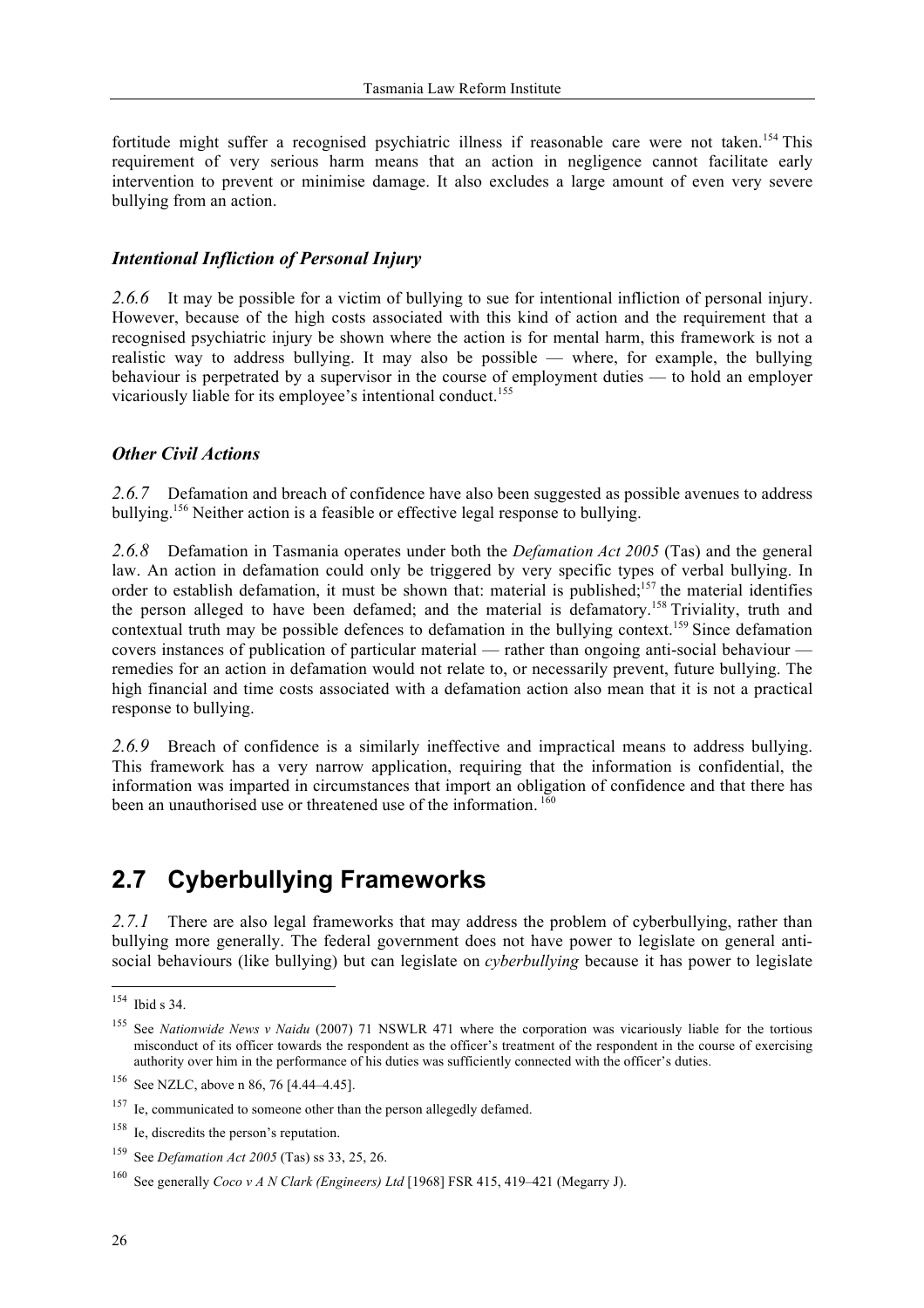on telecommunications and other like services.<sup>161</sup> The federal government has recently introduced new legislation dealing with some forms of cyberbullying.<sup>162</sup>

*2.7.2* There is some uncertainty as to whether cyberbullying should be dealt with as a distinct practice, or as another manifestation of bullying more generally.

*2.7.3* Arguments for treating cyberbullying as a discrete behaviour include:

- Some level of 'toxic disinhibition'<sup>163</sup> where cyberbullies say, publish or post things online that they would not be prepared to say to their target in person — may occur;
- Cyberbullying can be anonymous, meaning it can be difficult for the victim or third party to identify the bully and stop the bullying. This anonymity may also affect the fear and threat of ongoing behaviour felt by the victim, due to uncertainty as to who the perpetrator is and fear of future bullying;
- As cyberbullying does not occur 'in person', it is not constrained by time or location. Cyberbullying may also reach a greater audience than other forms of bullying, increasing the humiliation felt by the victim; and
- Some forms of cyberbullying can remain accessible indefinitely, whereas at least the actual occurrence of individual instances of other forms of bullying is temporary.<sup>164</sup>
- *2.7.4* Arguments for treating cyberbullying in the same way as other forms of bullying include:
	- Often the seriousness of the harm caused by bullying is exacerbated by its repeated, sustained or escalating nature and the fear of future bullying. By dealing with cyberbullying alone, the broader pattern of bullying may not be addressed and future bullying outside of the 'cyber sphere' — and fear of future bullying — may not be prevented; and
	- There is evidence suggesting that people who bully 'offline' also bully online or by some other form of communication technology, and that victims of 'offline' bullying are often also subject to bullying online or by some other form of communication technology.<sup>165</sup> The connection between 'in person' bullying and cyberbullying may suggest that technology is a tool of convenience to complement — or simply a different medium for — more general bullying behaviour.<sup>166</sup>

2.7.5 One benefit of a state-based response to bullying is that it is able to cover all kinds of behaviours, from cyberbullying to physical bullying. Given that instances of bullying often take a variety of forms, it may be beneficial to consider cyberbullying as a form of bullying more generally in any Tasmanian response.

 <sup>161</sup> Section 51(v) of the *Australian Constitution* gives federal parliament power to make laws for the peace, order and good government of the Commonwealth with respect to postal, telegraphic, telephonic and other like services, meaning that Federal Parliament can legislate on behaviour that occurs via cyber means.

<sup>&</sup>lt;sup>162</sup> See below  $[2.7.13] - [2.7.15]$ .

<sup>163</sup> Term used in John Suler, 'The Online Disinhibition Effect' (2004) 7(3) *Cyberpsychology & Behaviour* 321.

<sup>&</sup>lt;sup>164</sup> See Naomi Harlin Goodno, 'How Public Schools Can Constitutionally Halt Cyberbullying: A Model Cyberbullying Policy that Considers First Amendment, Due Process, and Fourth Amendment Challenges' (2011) 46 *Wake Forest Law Review* 641, 653.

<sup>&</sup>lt;sup>165</sup> Barbara Spears et al, 'Research on Youth Exposure to, and Management of, Cyberbullying Incidents in Australia: Part A — Literature Review on the Estimated Prevalence of Cyberbullying Involving Australian Minors' (Report prepared for Australian Government Department of Communications, Social Policy Research Centre, University of New South Wales, June 2014) 59.

<sup>&</sup>lt;sup>166</sup> Sameer Hinduja and Justin W Patchin, 'Cyberbullying: An Exploratory Analysis of Factors Related to Offending and Victimization' (2008) 29(2) *Deviant Behavior* 129, 149.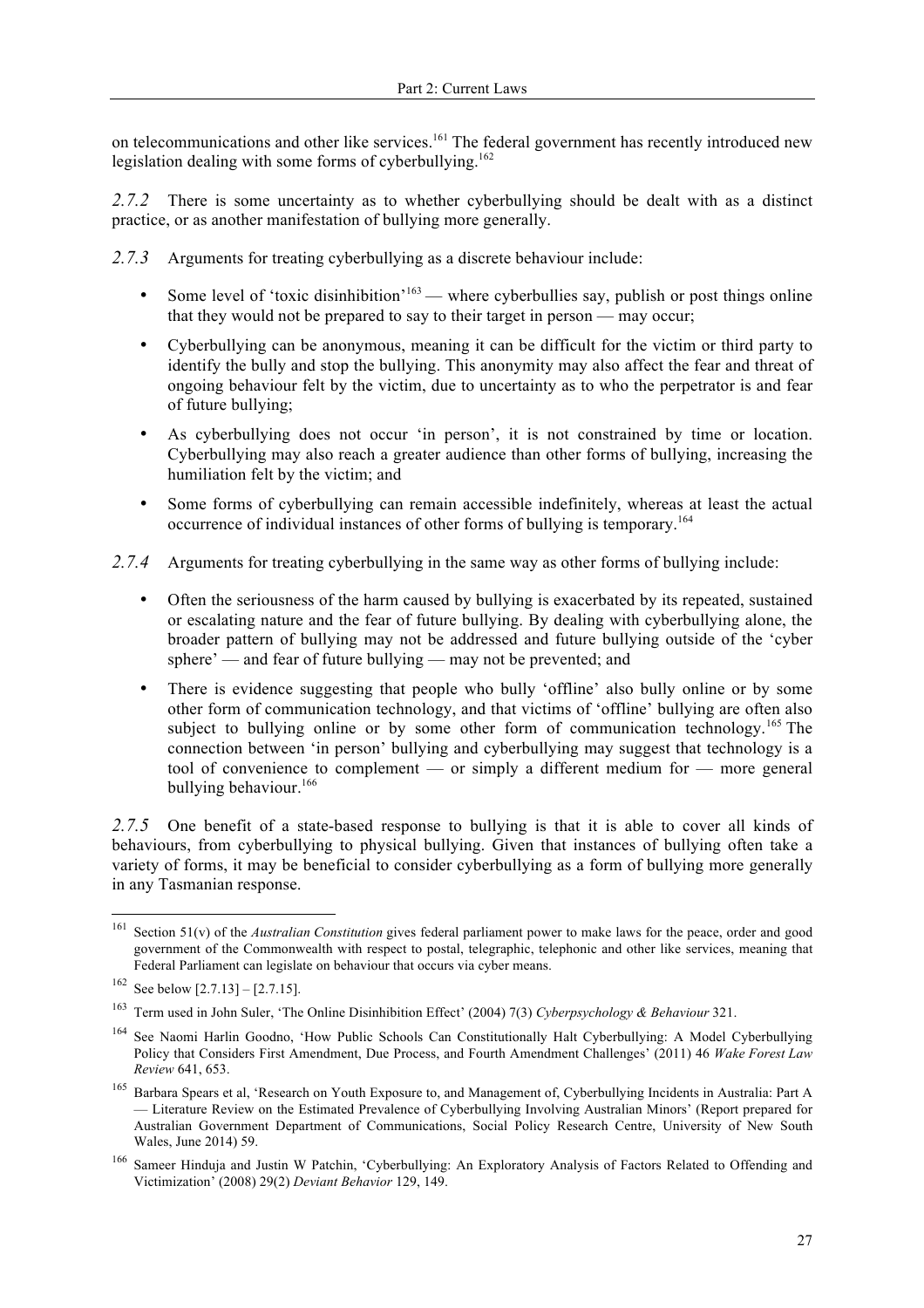# *Contract/Self-Regulation*

*2.7.6* Many online network and service providers have terms and conditions to which users agree when contracting to access their services. Some forms of cyberbullying breach these terms, and service providers may be able to enforce their own procedures against such breaches. In response to the NZLC's Ministerial Briefing Paper, *Harmful Digital Communications*, <sup>167</sup> Google and Facebook argued that the first instance response to harmful digital communication should be user empowerment, and that user-empowerment strategies are reinforced by the terms of use agreements to which users are contractually bound.<sup>168</sup>

2.7.7 The usefulness of such agreements and the protection they afford are limited by the extent to which they are enforced. Procedures for breaches of codes of conduct may be poorly utilised and ineffective due to a lack of awareness by users or lack of enforcement by service providers.<sup>169</sup> Terms of use agreements are only meaningful when enforced and the Law Commission's Paper notes that reporting and enforcement levels vary greatly.<sup>170</sup> The prevalence of cyberbullying itself is perhaps an indication that self-regulation by service providers does not adequately address this form of bullying. One recent development in this area, a tiered system of regulation proposed by the new *Enhancing Online Safety for Children Act 2015* (Cth), may strengthen self-regulatory mechanisms, although it is noted that the Act only applies to cyberbullying targeted at an Australian child (see [2.7.13] below).

# *Commonwealth Criminal Code s 474.17*

*2.7.8* The existing Commonwealth offence of 'using a carriage service to menace, harass or cause offence' could capture some serious forms of cyberbullying.171

2.7.9 In order to establish s  $474.17$ , it must be shown that:<sup>172</sup>

- The offender intentionally used a carriage service; and
- The offender was at least reckless in using the service in a way that a reasonable person would regard as menacing, harassing or offensive.

2.7.10 A child under 10 is not criminally responsible for an offence,<sup>173</sup> and where a child is aged between 10 and 14 the prosecution must show that the child knew his or her conduct was wrong before criminal responsibility can be established.<sup>174</sup> Although this offence is punishable by three years' imprisonment, imprisonment will not be imposed unless no other sentence is appropriate in all the circumstances of the case.<sup>175</sup> Imprisonment would be expected to be rare where young offenders are involved.176

 $167$  NZLC, above n 86.

 $168$  Ibid 54–5.

 $169$  Ibid 59–62.

 $170$  Ibid 66.

<sup>171</sup> *Criminal Code Act 1995* (Cth) s 474.17; s 474.17 of the *Criminal Code Act 1995* (Cth) is included in Appendix A.

<sup>&</sup>lt;sup>172</sup> Ibid ss 474.17, 5.6(1), 5.6(2).

 $173$  Ibid s 7.1.

<sup>174</sup> Ibid s 7.2.

 $175$  The sentencing principle that imprisonment is a sentence of last resort is an example of the principle of parsimony or frugality in punishment: see Kate Warner, *Sentencing in Tasmania* (The Federation Press, 2nd ed, 2002) 75.

<sup>176</sup> Barbara Spears et al, above n 165.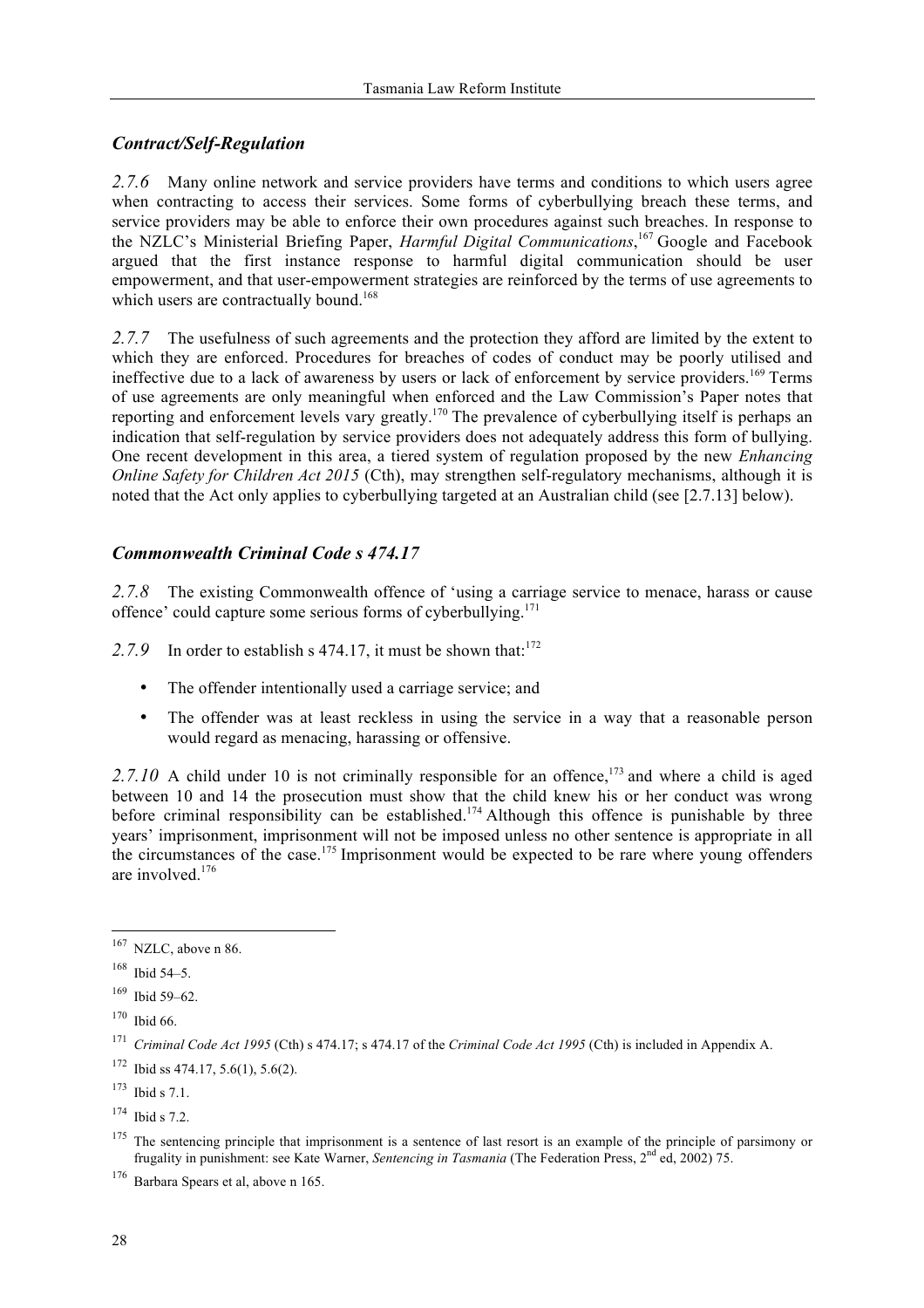2.7.11 The effectiveness of s 474.17 was recently considered in submissions to the federal government discussion paper, *Enhancing Online Safety for Children*. <sup>177</sup> The Australian Federal Police submitted that s 474.17 is more than adequate to facilitate prosecution of cyberbullying, and that concerns about the harshness of the penalty can be addressed by sentencing discretion and provisions in the *Crimes Act 1914* (Cth) allowing for lower penalties.<sup>178</sup> The Law Council of Australia was unconvinced that a gap in federal law dealing with bullying was made out, suggesting that applying the definition of 'cyberbullying' set out in the Discussion Paper — the most serious forms of cyberbullying would already fall within s 474.17.<sup>179</sup> Google also submitted that existing laws are sufficient to address cyberbullying and noted that s 474.17 has been successfully used against a broad range of internet conduct, including prosecutions of defendants under 18 years of age.<sup>180</sup>

*2.7.12* On the other hand, some submissions suggested that s 474.17 of the *Crimes Act* is an ineffective means to address cyberbullying. Chloe's Law submitted that either state or federal laws should be reformed in order to cover cyberbullying specifically;<sup>181</sup> the NSW Parents' Council submitted that it was appropriate to have legislation identifying 'cyberbullying' as a crime.<sup>182</sup> and UNICEF submitted that the provision could be amended so that the language is easier to understand and clearly indicates that the provision relates to cyberbullying.<sup>183</sup>

# *Enhancing Online Safety for Children Act 2015 (Cth)*

*2.7.13* The *Enhancing Online Safety for Children Act 2015* establishes: 184

- A Children's e-Safety Commissioner; and
- A complaints system for cyberbullying targeted at an Australian child including a two-tiered system for the removal from large social media services of cyberbullying material targeted at an Australian child.

*2.7.14* Under the new system, a social media service provider will be able to apply to the Commissioner for declaration as a tier one service. The Commissioner will be required to make this declaration if the service complies with online safety requirements such as terms of use prohibiting cyberbullying material, a complaints scheme including removal processes and a contact person with whom the Commissioner can deal.<sup>185</sup> There are no direct enforcement measures relating to tier one services, although the Commissioner can request the removal of cyberbullying material targeted at an Australian child within 48 hours and repeated failure to comply over a 12-month period may result in the revocation of tier one status.<sup>186</sup>

 <sup>177</sup> Department of Communications (Cth), *Enhancing Online Safety for Children* (2014).

<sup>178</sup> Australian Federal Police, Submission to Department of Communications, *Enhancing Online Safety for Children*, March 2014, 4–5.

<sup>179</sup> Law Council of Australia, Submission to Department of Communications, *Enhancing Online Safety for Children*, March 2014, 21.

<sup>180</sup> Google, Submission to Department of Communications, *Enhancing Online Safety for Children*, March 2014, 3–4, 12– 13.

<sup>181</sup> Chloe's Law, Submission to Department of Communications, *Enhancing Online Safety for Children*, 2014, 2.

<sup>182</sup> New South Wales Parents' Council, Submission to Department of Communications, *Enhancing Online Safety for Children*, 2014, 5.

<sup>183</sup> UNICEF, Submission to Department of Communications, *Enhancing Online Safety for Children*, March 2014, 14.

<sup>184</sup> *Enhancing Online Safety for Children Act 2015* (Cth) s 3.

<sup>185</sup> See ibid ss 21, 23.

 $186$  See ibid ss 25, 29.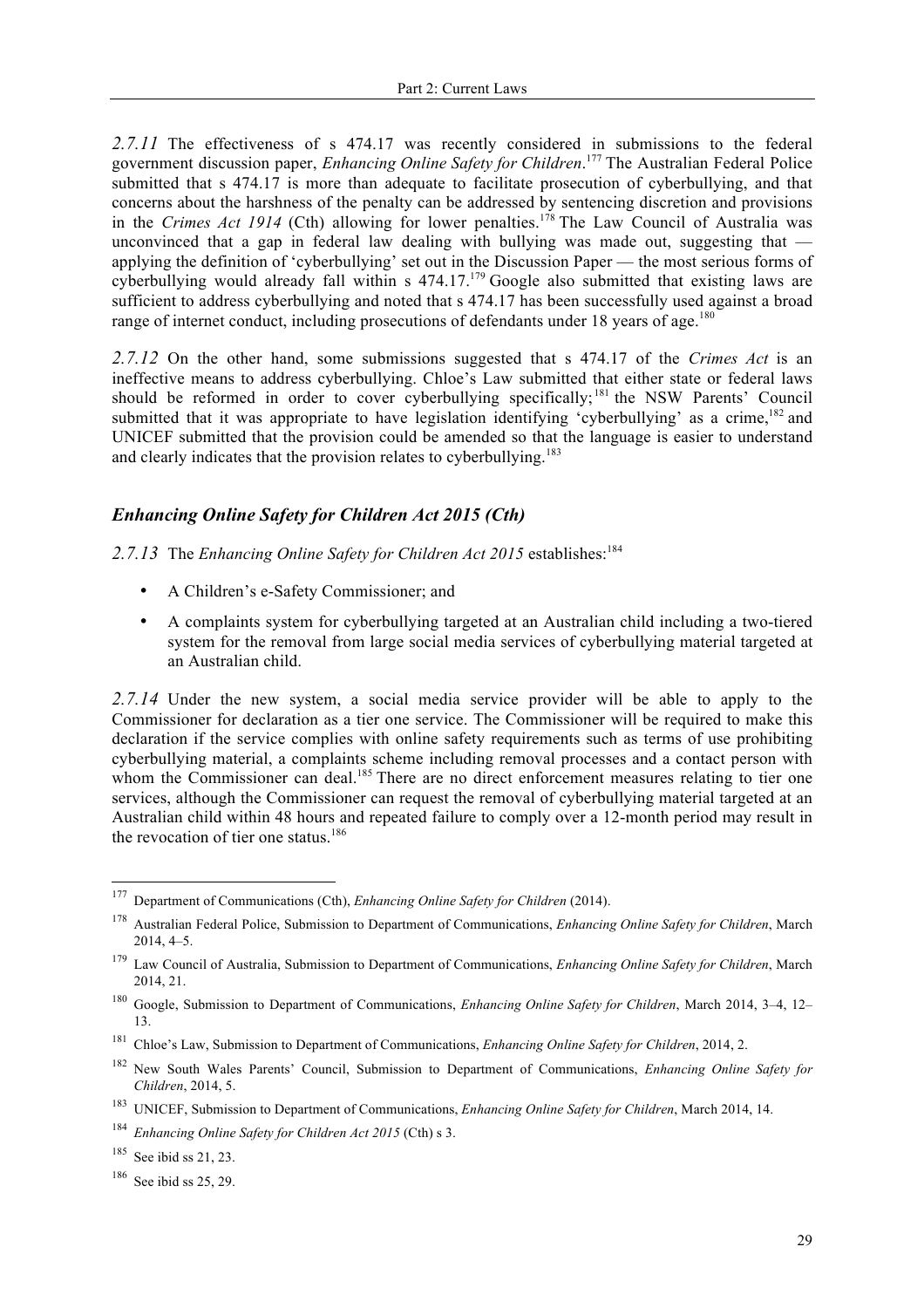*2.7.15* The Commissioner can recommend that a 'large social media service' that is not a tier one social media service be declared a tier two service.<sup>187</sup> Where the social media service provider is a tier two service, the Commissioner will have the power to require removal of cyberbullying material targeted at an Australian child within 48 hours and failure to comply may attract a civil penalty.<sup>188</sup> It is hoped that the tiered system will encourage social media service providers to self-regulate more effectively and result in voluntary or enforced removal of some cyberbullying material. While there may be flow-on effects to more general cyberbullying due to improved self-regulation of social media service providers, the proposed system only applies to material targeting children meaning that the *Enhancing Online Safety for Children Act* does not provide a complete framework to address cyberbullying.

# **2.8 Responses to Cyberbullying in Other Jurisdictions**

## *New Zealand*

*2.8.1* The NZLC's 2012 Ministerial Briefing Paper, *Harmful Digital Communications: The Adequacy of the Current Sanctions and Remedies*, <sup>189</sup> recommended a package of reforms to address the problem of harmful digital communications and provided a comprehensive analysis of the effectiveness of regulatory tiers in the digital era. The briefing paper informed the Harmful Digital Communications Bill, which was introduced into Parliament in November 2013 and was read for a second time in March 2015.<sup>190</sup>

*2.8.2* With respect to cyberbullying, New Zealand's Harmful Digital Communications Bill proposes a new civil regime to deal with digital communications, as well as the creation of a new offence. The Bill sets out ten communications principles, $191$  which scope the types of complaints that can be made under the Bill.<sup>192</sup> Declarations that there has been a breach of a communication principle can be made, <sup>193</sup> which may at least be persuasive where the communication is outside the jurisdictional reach of the Bill.

2.8.3 A 'digital communication' is defined as any form of electronic communication, including any text message, writing, photograph, picture, recording, or other matter that is communicated electronically. 'Harm' is defined to mean 'serious emotional distress'.194

*2.8.4* The first response to a complaint of harmful digital communication under New Zealand's proposed system is referral to an 'Approved Agency', which is intended to resolve most complaints.<sup>195</sup> The functions and powers of the Approved Agency include:<sup>196</sup>

 <sup>187</sup> See ibid ss 30, 31.

 $188$  See ibid ss 35,36.

 $189$  NZLC, above n 86.

<sup>&</sup>lt;sup>190</sup> Prior to the second reading, the Bill was considered and recommended by the Justice and Electoral Committee; see Harmful Digital Communications Bill as reported from the Justice and Electoral Committee <http://www.parliament.nz/resource/en-nz/50DBSCH\_SCR6221\_1/b8c4457cbab92a1b7cf49a6fd625063104ecbc0a>.

<sup>&</sup>lt;sup>191</sup> Harmful Digital Communications Bill 2013 (NZ) s 6.

<sup>192</sup> See eg, s 8(2A) Harmful Digital Communications Bill 2013 (NZ).

 $193$  See ibid s 17(3)(b).

 $194$  Ibid s 4.

<sup>195</sup> New Zealand, *Parliamentary Debates*, House of Representatives, 14 November 2013, 14747 (Chester Borrows, Acting Minister of Justice).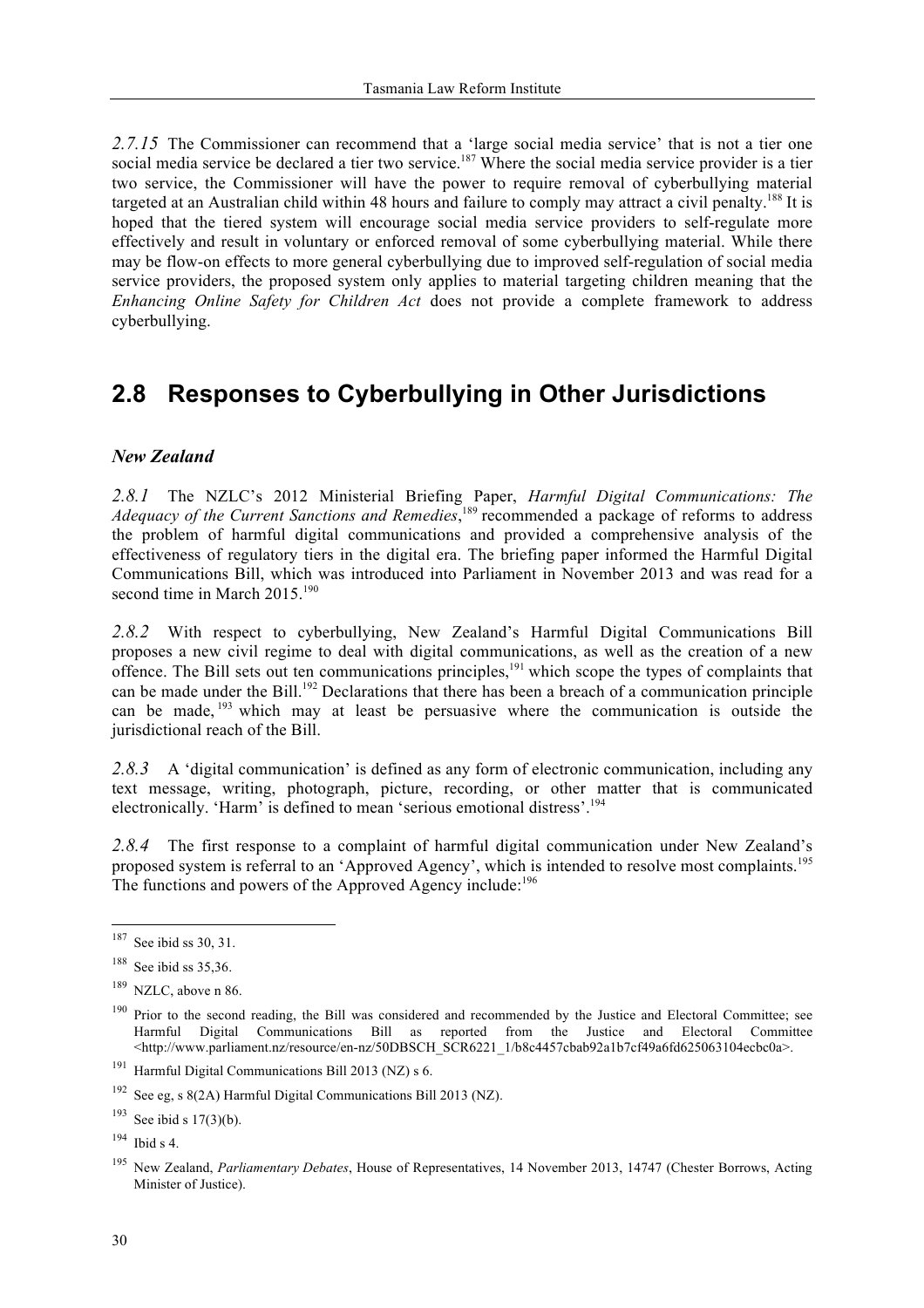- Investigation of complaints, and use of advice, negotiation, mediation and persuasion to resolve complaints;
- Establishing and maintaining relationships with domestic and foreign service providers, online content hosts, and agencies; and
- Providing education and advice on policies for online safety and conduct on the internet.

2.8.5 The Agency may refuse to investigate or cease investigating complaints.<sup>197</sup> and where the Agency decides to take no further action on a complaint it must notify the complainant of the right to apply to the District Council for an order.<sup>198</sup>

*2.8.6* The next tier of response to harmful digital communication under the Bill is District Court proceedings. Under the proposed framework, the District Court can make orders against a defendant and against an online content host, including:<sup>199</sup>

- Orders to take down or disable the material;
- Orders that the conduct be ceased;
- Orders that corrections be published;
- Orders that apologies be published;
- Orders that a right of reply be given to the affected individual; and
- Orders that the identity of the author of an anonymous or pseudonymous communication be released to the court.

2.8.7 'Safe harbour' provisions, specify that no civil or criminal proceedings can be brought against an online content host in respect of content unless the person who provides the content does so on behalf of, or at the direction of, the host, or the host receives a notice of complaint about the specified content and does not comply with complaint and removal procedures.<sup>200</sup> A District Court may refer a matter back to the Approved Agency.<sup>201</sup>

2.8.8 The third tier of response to harmful digital communication under the Bill is its criminal apex.<sup>202</sup> Failure to comply with a District Court order is an offence punishable by imprisonment of up to six months or a fine of up to \$5000 where the offender is a person, or up to \$20,000 where the offender is a body corporate.<sup>203</sup> Section 19 of the Bill creates the offence of 'causing harm by posting

 <sup>196</sup> Harmful Digital Communications Bill 2013 (NZ) s 8(1).

 $197$  Ibid s 8(2A), (3).

 $198$  Ibid s 8(4).

 $199$  Ibid s  $17(1)–(2)$ .

 $200$  Ibid s 20; see also s 20A.

 $201$  Ibid s 12.

<sup>202</sup> Note that the *Crimes Act 1961* (NZ) ss 21(1), 22(1) provides that children under 10 are not criminally responsible and that a child aged between 10 and 14 is not criminally responsible unless it can be shown that he or she either knew the act or omission was wrong or that it was contrary to law.

<sup>203</sup> Harmful Digital Communications Bill 2013 (NZ) s 18.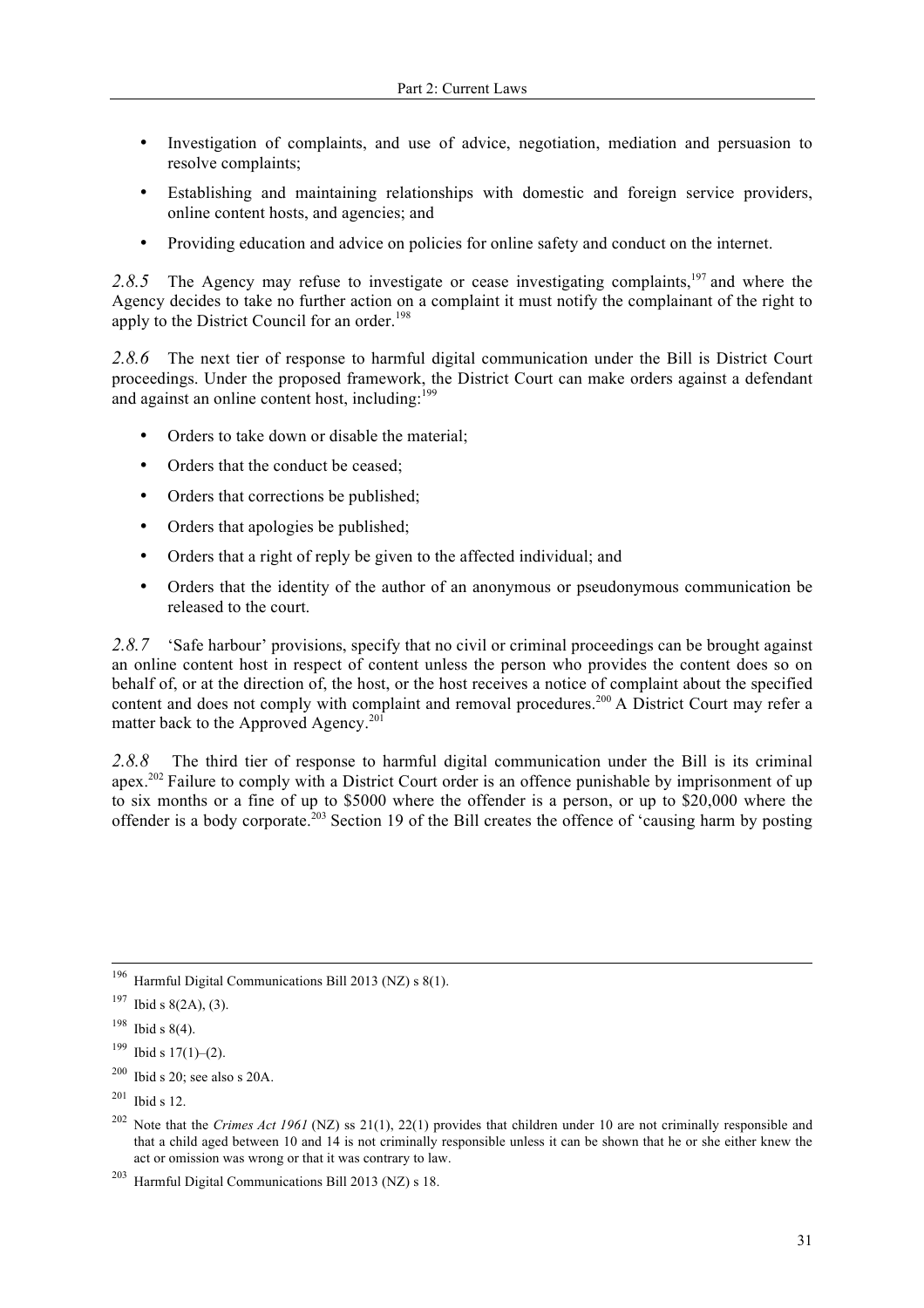digital communication',<sup>204</sup> which is punishable by imprisonment of up to two years.<sup>205</sup> The offence of 'causing harm by posting digital communication' is committed if:<sup>206</sup>

- A person posts a digital communication with the intention that it cause harm to a victim;
- Posting the communication would cause harm to an ordinary reasonable person in the position of the victim; and
- Posting the communication causes harm to the victim.

2.8.9 In the Australian context, a framework like the proposed New Zealand scheme is better suited to the federal arena as, where there is inconsistency between state and federal legislation with respect to telecommunications and other like services, the federal legislation will prevail. Federal parliament has taken a different path with the *Enhancing Online Safety for Children Act 2015*.

## *United Kingdom*

*2.8.10* A 2014 report by the House of Lords Select Committee on Communications considered social media and the criminal law.<sup>207</sup> The Committee concluded that the criminal law in the UK was adequate and appropriate for the prosecution of offences committed using social media.<sup>208</sup> There is no offence of 'cyberbullying' (or 'bullying' more generally) in the UK,<sup>209</sup> but cyberbullying is probably covered by the existing range of communications offences.<sup>210</sup> The *Communications Act 2003* (UK) s 127<sup>211</sup> for example, could be used against some cyberbullying and has been used to prosecute a series of racist tweets.<sup>212</sup>

*2.8.11* The offence created by s 127 of the *Communications Act 2003* (UK) is punishable by a fine or up to six months' imprisonment. The section provides that it is an offence to:

- Send by public electronic communications network a message or other matter that is grossly offensive or of an indecent, obscene or menacing character, or cause such a message to be so sent; or
- For the purpose of causing annoyance, inconvenience or needless anxiety send by means of a public communications network, or cause to be sent, a message known to be false, or persistently make use of a public electronic communications network.

*2.8.12* The House of Lords Select Committee on Communications also identified the *Offences Against the Person Act 1861* (UK) s 16 (threats to kill) and ss 4, 2 and 2A of the *Protection from Harassment Act 1997* (putting people in fear of violence, harassment and stalking) as having

 $204$  Ibid s 19(1); see s 19(2) for factors the court may take into account when determining whether a post would cause harm; s 19 of the Harmful Digital Communications Bill (2013) (NZ) is included in Appendix A.

<sup>205</sup> Harmful Digital Communications Bill 2013 (NZ) s 19(3).

 $206$  Ibid s 19(1).

<sup>207</sup> Select Committee on Communications, *Social Media and Criminal Offences*, House of Lords Paper No 37, Session 2014–15 (2014) <http://www.publications.parliament.uk/pa/ld201415/ldselect/ldcomuni/37/37.pdf>.

<sup>208</sup> Ibid.

 $209$  Ibid.

 $210$  Ibid.

<sup>211</sup> Section 127 of the *Communications Act 2003* (UK) is included in Appendix A.

<sup>212</sup> Martin Wainwright, 'Man who Racially Abused Stan Collymore on Twitter Spared Prison', *The Guardian* (online), 22 March 2012<http://www.theguardian.com/technology/2012/mar/21/man-racially-abused-collymore-twitter-sparedprison>.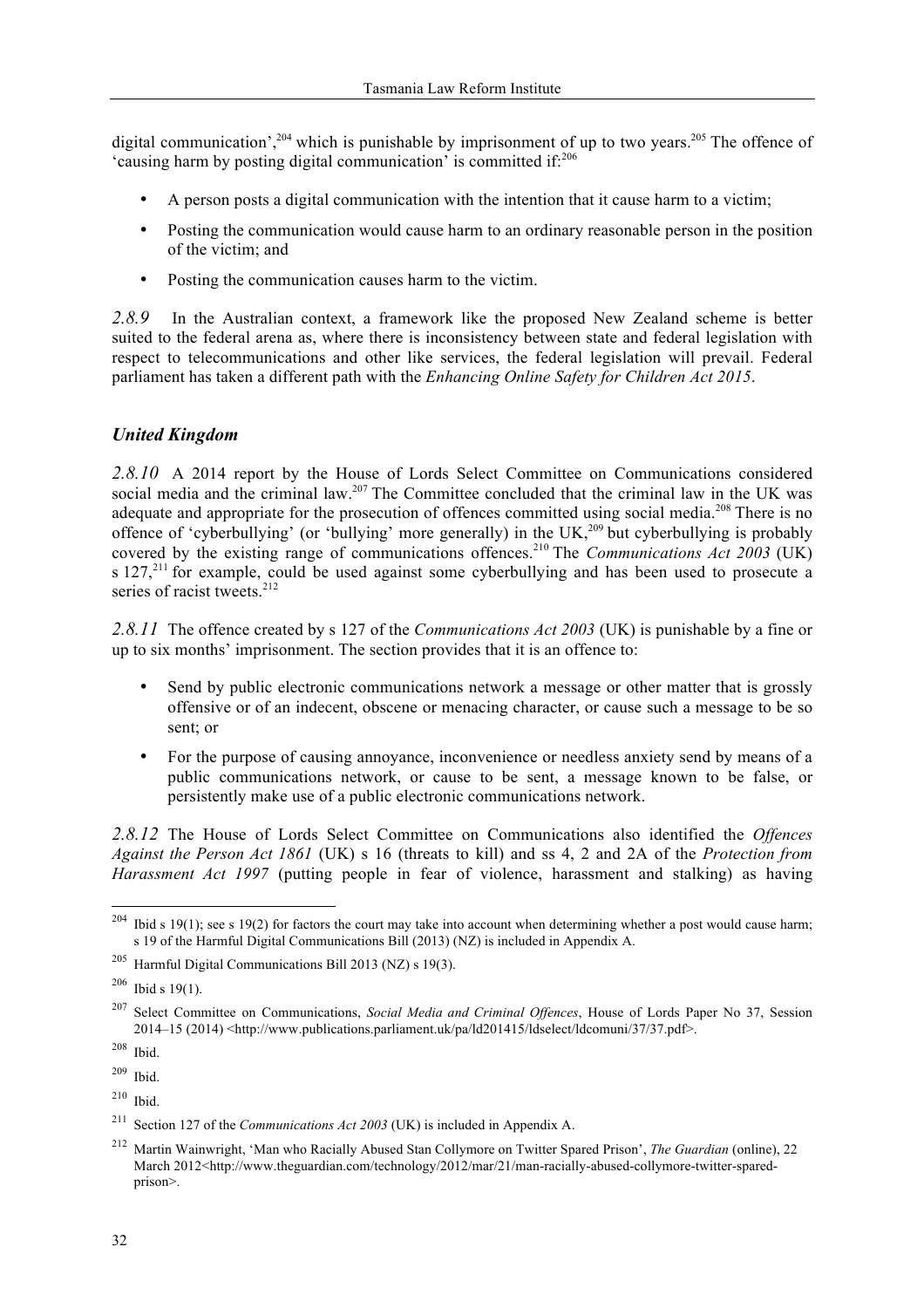application to some instances of cyberbullying.<sup>213</sup> These are general criminal offences, which may also be enlivened by other forms of bullying.

# *United States*

2.8.13 Although the most common legislative response to bullying in the US is to require school districts to adopt policies regarding bullying,<sup>214</sup> there has been some suggestion of a trend towards criminalisation. Some states, for example Arkansas, Louisiana and North Carolina, have treated cyberbullying as distinct from other forms of bullying in their legislative responses.

*2.8.14* Cyberbullying is a crime in Arkansas; it can result in a term of imprisonment of up to 90 days and a fine of up to  $$1000.<sup>215</sup>$  'Cyberbullying' — for the purpose of Arkansas' criminal offence involves transmitting, sending or posting a communication by electronic means with the purpose of frightening, coercing, intimidating, threatening, abusing, harassing or alarming another person, where the transmission was in furtherance of severe, repeated or hostile behaviour toward the other person.

2.8.15 Cyberbullying is also a crime in Louisiana,<sup>216</sup> where it is punishable by a fine of up to \$500, imprisonment for not more than six months or both.<sup>217</sup> For the purpose of this offence. Louisiana defines cyberbullying as the 'transmission of any electronic textual, visual, written, or oral communication with the malicious and wilful intent to coerce, abuse, torment, or intimidate a person under the age of eighteen'.

2.8.16 North Carolina does not define 'cyberbullying' within their cyberbullying offence.<sup>218</sup> Rather, 'cyberbullying' is the label of the offence, which makes it unlawful to (with the intent to intimidate or torment a minor) use a computer or computer network to:

- Build a fake profile or website;
- Pose as a minor in an internet chat room, an electronic mail message or an instant message;
- Follow a minor online or into an internet chat room; or
- Post or encourage others to post on the internet private, personal or sexual information pertaining to a minor.

2.8.17 It is also unlawful to (with the intent to intimidate or torment a minor or the minor's parent or guardian) use a computer or computer network to:

- Post a real or doctored image of a minor on the internet;
- Access, alter or erase any computer network, computer data, computer program, or computer software, including breaking into a password protected account or stealing or otherwise accessing passwords; or

 <sup>213</sup> Select Committee, above n 207, Appendix 3, 30.

<sup>214</sup> See below at [2.10.3]-[2.10.7].

<sup>&</sup>lt;sup>215</sup> Ark Code Ann § 5-71-217 (2012); see, for prescribed penalties, Ark Code Ann §§ 5-4-401, 5-4-201 (2010); 'Cyberbullying' (Ark Code Ann § 5-71-217 (2012)) is included in Appendix A.

<sup>&</sup>lt;sup>216</sup> La Rev Stat Ann § 14:40.7 (2010); 'Cyberbullying' (La Rev Stat Ann § 14:40.7 (2010)) is included in Appendix A.

 $217$  Unless the offender is under the age of seventeen, in which case the matter is governed exclusively by the provisions of Title VII of the Children's Code.

<sup>218</sup> NC Gen Stat § 14-458.1 (2014); 'Cyber-bullying; penalty' (NC Gen Stat § 14-458.1 (2014)) is included in Appendix A.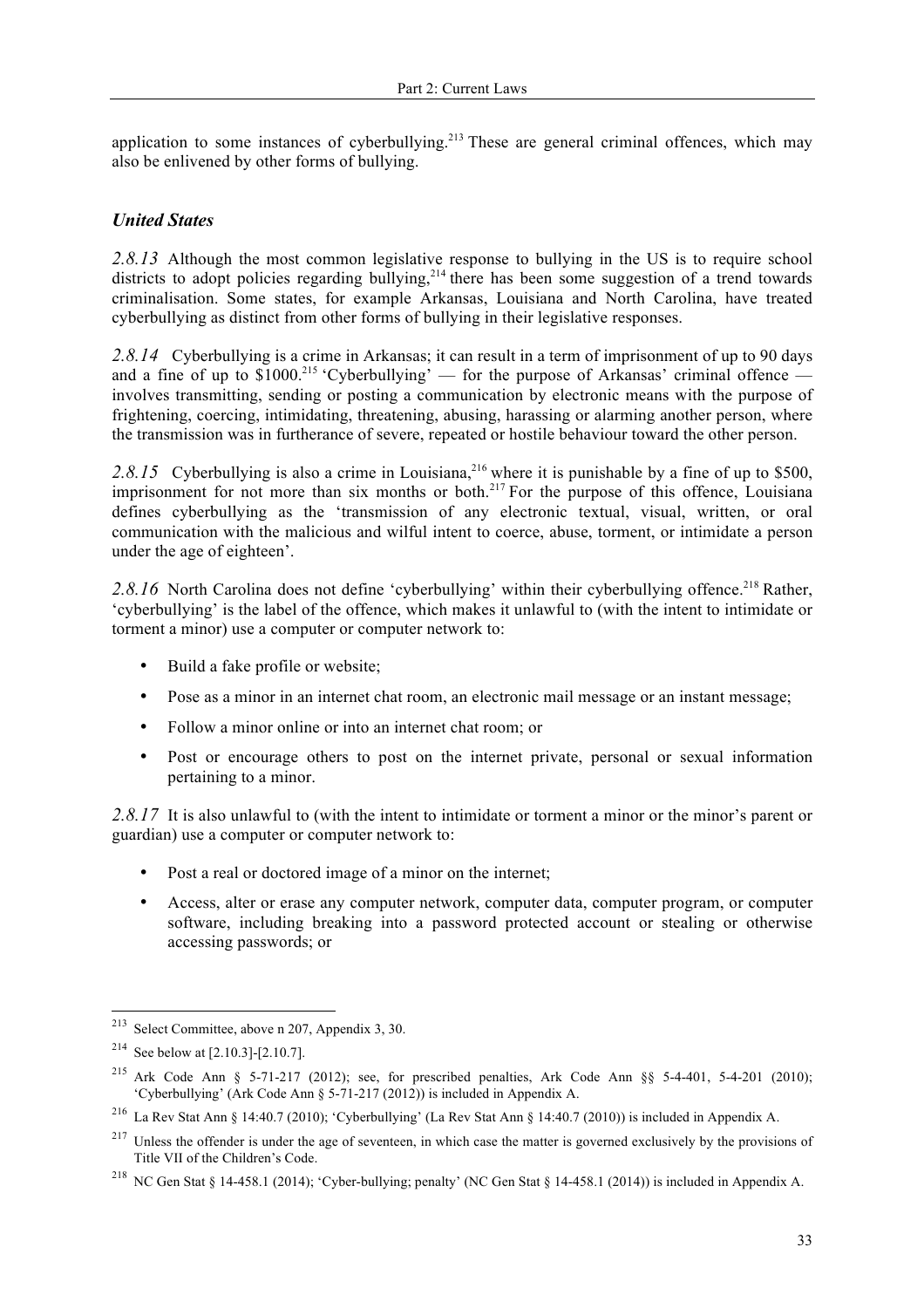• Use a computer system for repeated, continuing, or sustained electronic communications, including electronic mail or other transmissions, to a minor.

*2.8.18* Further, North Carolina's cyberbullying offence makes it unlawful to use a computer or computer network to:

- Make any statement intending to immediately provoke and that is likely to provoke any third party to stalk or harass a minor;
- Copy and disseminate, or cause to be made, an unauthorised copy of any data pertaining to a minor for the purpose of intimidating or tormenting that minor;
- Sign up a minor for a pornographic internet site with the intent to intimidate or torment the minor; or
- Without authorisation of the minor or the minor's parent or guardian, sign up a minor for electronic mailing lists or to receive junk electronic messages and instant messages with the intent to intimidate or torment the minor.

2.8.19 Cyberbullying is a Class 1 misdemeanour if the defendant is 18 years or older at the time of offending or a Class 2 misdemeanour if the defendant is under 18 at the time the offence is committed<sup>219</sup>

## *Canada (Nova Scotia)*

*2.8.20* Nova Scotia's *Cyber-safety Act* establishes cyberbullying as a tort, meaning that a cyberbully can be sued in a civil court.<sup>220</sup> Where the alleged bully is a minor, his or her parents may be held liable.221 Under the *Cyber-safety Act*, the victim, the victim's parents (where the victim is a minor), police officers and people designated by associated regulations may also apply for a 'protection order' in relation to cyberbullying.<sup>222</sup>

# **2.9 Regulations on Education Providers**

2.9.1 International legislative responses to the problem of bullying have commonly focused on the responsibilities of schools when dealing with bullying. Legislation in Tasmania does not currently impose any requirements on schools to have a specific anti-bullying policy, or to deal with the reporting, investigation and resolution of bullying in any particular way.

2.9.2 Schools have an important role in addressing bullying. Intervention to prevent bullying in schools can have broader social implications for bullying in society, as children who bully at school are more likely to become workplace bullies and fall into adult criminal offending than their nonbullying peers.<sup>223</sup>

<sup>&</sup>lt;sup>219</sup> The severity range of penalties in North Carolina is dependent on prior convictions; see NC Gen Stat  $\S$  15A-1340.23 (2014).

<sup>220</sup> *Cyber-safety Act*, SNS 2013, c 2, s 21; Section 21 of Nova Scotia's *Cyber-safety Act* is included in Appendix A.

<sup>221</sup> Ibid s 22(3),(4); Section 22 of Nova Scotia's *Cyber-safety Act* is included in Appendix A.

 $222$  See ibid ss 5–9.

<sup>&</sup>lt;sup>223</sup> See Jodie Lodge, 'Children Who Bully at School' (Child Family Community Australia Paper No. 27, Australian Institute of Family Studies, 2014) 5; Ken Rigby, 'Addressing Bullying in Schools: Theory and Practice' (Trends and Issues in Crime and Criminal Justice No. 259, Australian Institute of Criminology, June 2003) 1.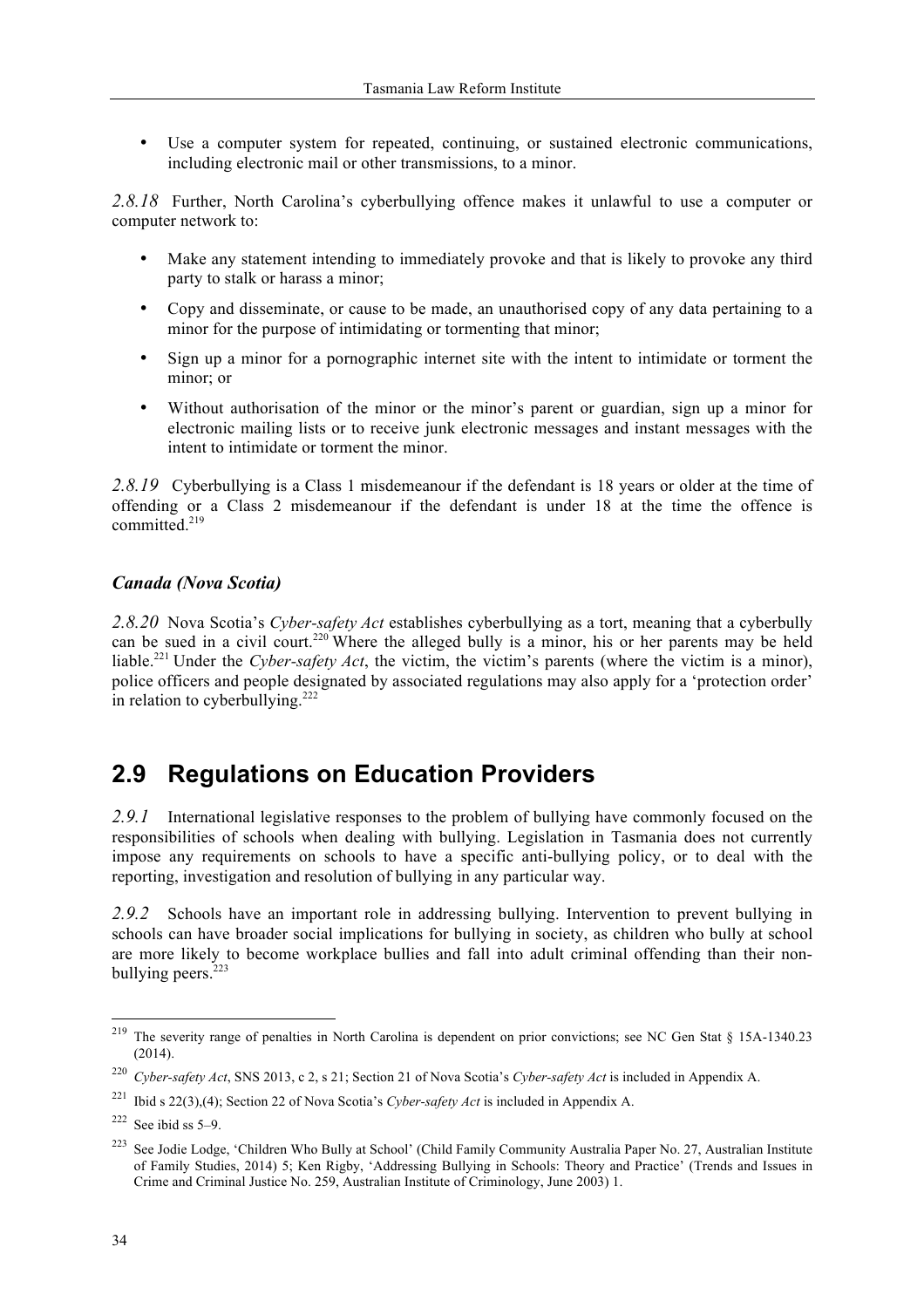*2.9.3* Significant attention is given to bullying in schools. There are multiple reasons for this attention:

- The school environment is social and sustained. Students are required to attend school, and it is not easy for students to leave the school environment. This environment allows bully/target relationships to arise.
- While bullying can create severe harms in any situation, the developmental vulnerability of school-aged children and young people means that being bullied or bullying at school may have profound and lasting effects on physical and mental health.
- From a purely practical point of view, schools are easily researched compared to some other social environments because of the large number of potential research participants and identifiable locational and temporal boundaries.

# *Tasmanian State Government Education Services*

*2.9.4* The Tasmanian Department of Education's 'Learner Wellbeing and Behaviour Policy' applies to all staff who provide and support learning in early learning settings, schools and colleges.<sup>224</sup> While the policy statement does not impose legal obligations, it is the closest thing to a requirement of antibullying procedures or regulations in the Tasmanian state education system. The 'Learner Wellbeing and Behaviour Policy' is intended to ensure that school environments support the active participation of all learners, and are safe, respectful, inclusive and supportive of positive behaviour free from discrimination, harassment and bullying.<sup>225</sup> Responsibilities imposed under this policy include:

- The provision of safe and inclusive learning environments by staff;
- The implementation of the policy and associated documents by the Secretary and Deputy Secretaries;
- The assurance of the creation and maintenance of safe and positive learning environments and the development and implementation of policies and processes for appropriate, fair and effective responses to student behaviour by principals; and
- The adherence to school policies, procedures and guidelines in relation to positive behaviour and contribution to the development of safe and inclusive learning environments by students.

*2.9.5* The 'Learner Wellbeing and Behaviour Policy' requires schools to include information about their approaches, policies, plans and procedures for student wellbeing and support within their School Improvement Plans.<sup>226</sup> It does not mandate specific bullying prevention, investigation or resolution procedures.

*2.9.6* The Department of Education's 'Conditions of Use Policy for All Users of Information Communication Technology' applies to all users of information and communication technology resources provided by the Department, and may be relevant to some cyberbullying. Activities that are

<sup>&</sup>lt;sup>224</sup> Tasmanian Department of Education, 'Learner Wellbeing and Behaviour' (Policy Document, Department of Education, 28 August 2012) 2 <https://www.education.tas.gov.au/documentcentre/Documents/Learner-Wellbeing-and-Behaviour-Policy.pdf>.

<sup>225</sup> Ibid 3.

<sup>226</sup> Ibid.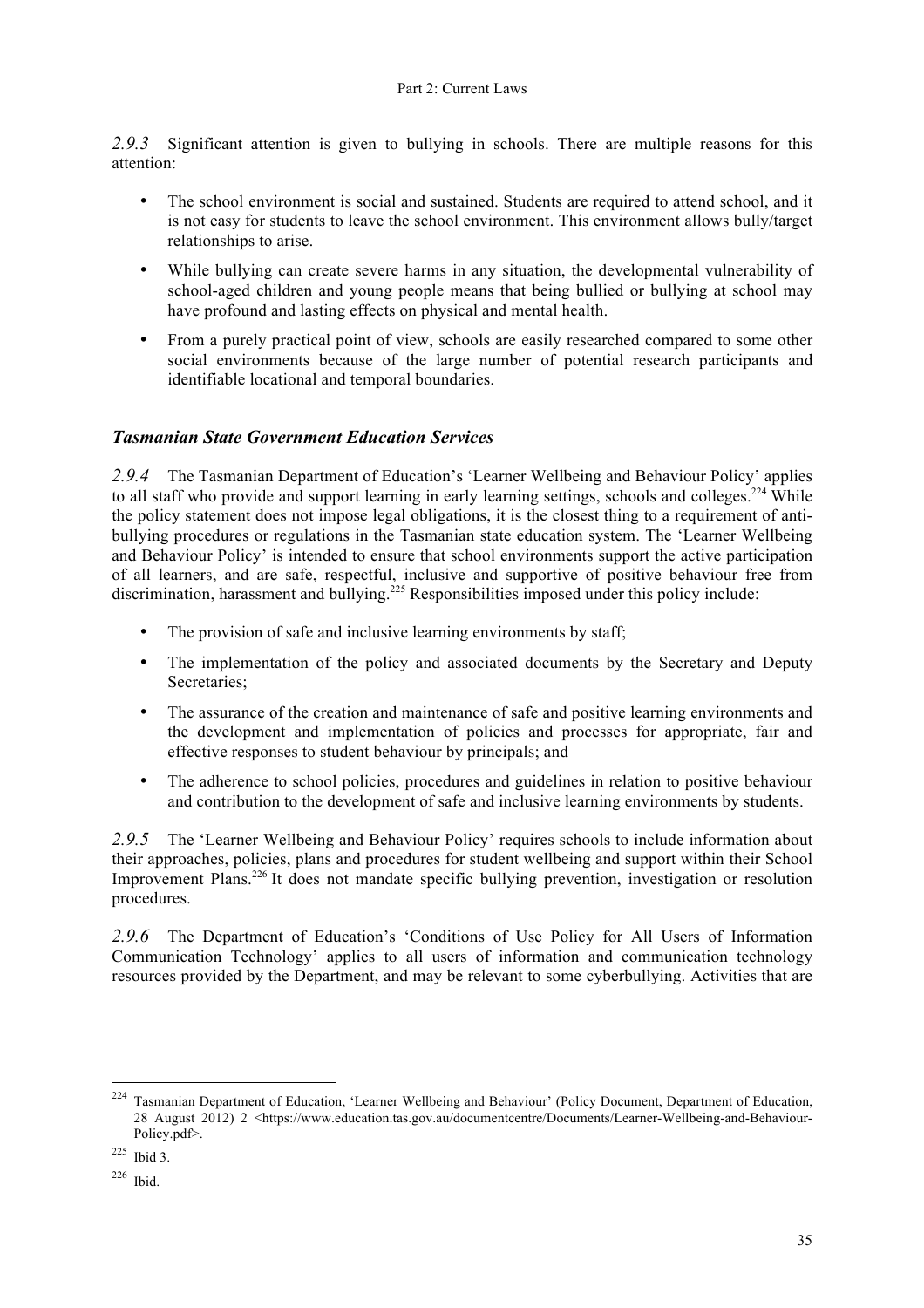considered to be inappropriate or unacceptable by the school or community are prohibited, and users found contravening the policy may have computer access privileges suspended.<sup>227</sup>

*2.9.7* The *Education Act 1994* (Tas) provides a disciplinary framework that may come into play in cases of bullying in state schools. Section 36(1) of the Act provides that a student of a state school is to behave in a manner acceptable to the principal and s 36(2) provides an inclusive list of unacceptable behaviours. If satisfied that a student has behaved in an unacceptable manner, a principal may suspend the student full-time or part-time for a period of two weeks or less or impose a detention on the student.<sup>228</sup> If a principal is of the opinion that the student's behaviour warrants a more severe punishment he or she may refer the matter to the Secretary.<sup>229</sup> Unacceptable behaviours most relevant to bullying are:

- Behaviour constituting disobedience of instructions which regulate the conduct of students; $^{230}$
- $\bullet$  Behaviour likely to impede significantly the learning of the other students of the school:<sup>231</sup>
- Behaviour likely to be detrimental to the health, safety or welfare of the staff or other students of the school;<sup>232</sup> and
- Behaviour likely to cause damage.<sup>233</sup>

# *Tasmanian Non-Government Schools*

2.9.8 There is no direct requirement that non-government schools have anti-bullying policies and procedures. In order for a non-government school to become and remain registered under the *Education Act 1994* however, it must comply with the standards set down by s 53(1) of the *Education Act 1994* (Tas). The Schools' Registration Board determines applications for registration and renewal of registration of non-government schools and is required to review schools to ensure compliance with the standards  $^{234}$ 

2.9.9 The practical effect of the requirements of s 53(1) of the *Education Act* may be that nongovernment schools applying for registration or renewal of registration must have some form of statement that addresses anti-social behaviour such as bullying, although this 'requirement' is not express in the legislation and no comprehensive policy or procedure is mandated. The Schools Registration Board Handbook, 'Incorporating the Standards and Guidelines for the Registration of Non-Government Schools' provides guidance on the operation of the s 53 standards.235

<sup>&</sup>lt;sup>227</sup> Tasmanian Department of Education, 'Conditions of Use Policy for All Users of Information and Communication Technology' (Policy Document, Department of Education, September 2012) 2–3.

<sup>228</sup> *Education Act 1994* (Tas) s 37.

 $229$  Ibid s 38.

 $230$  Ibid s 36(2)(b).

<sup>&</sup>lt;sup>231</sup> Ibid s 36(2)(c).

 $232$  Ibid s 36(2)(d).

 $233$  Ibid s 36(2)(e).

<sup>234</sup> Ibid ss 49, 55(1), 56, 57, 58; the Schools' Registration Board Handbook, 'Incorporating the Standards and Guidelines for the Registration of Non-Government Schools' provides guidance on the operation of the provisions of the *Education Act* relevant to registration or renewal of registration of non-government schools and elaboration on the s 53(1) requirements: see Schools' Registration Board, 'Handbook Incorporating the Standards and Guidelines for the Registration of Non-Government Schools' (Handbook, Tasmanian Department of Education, June 2014).

<sup>235</sup> See Schools' Registration Board, above n 234.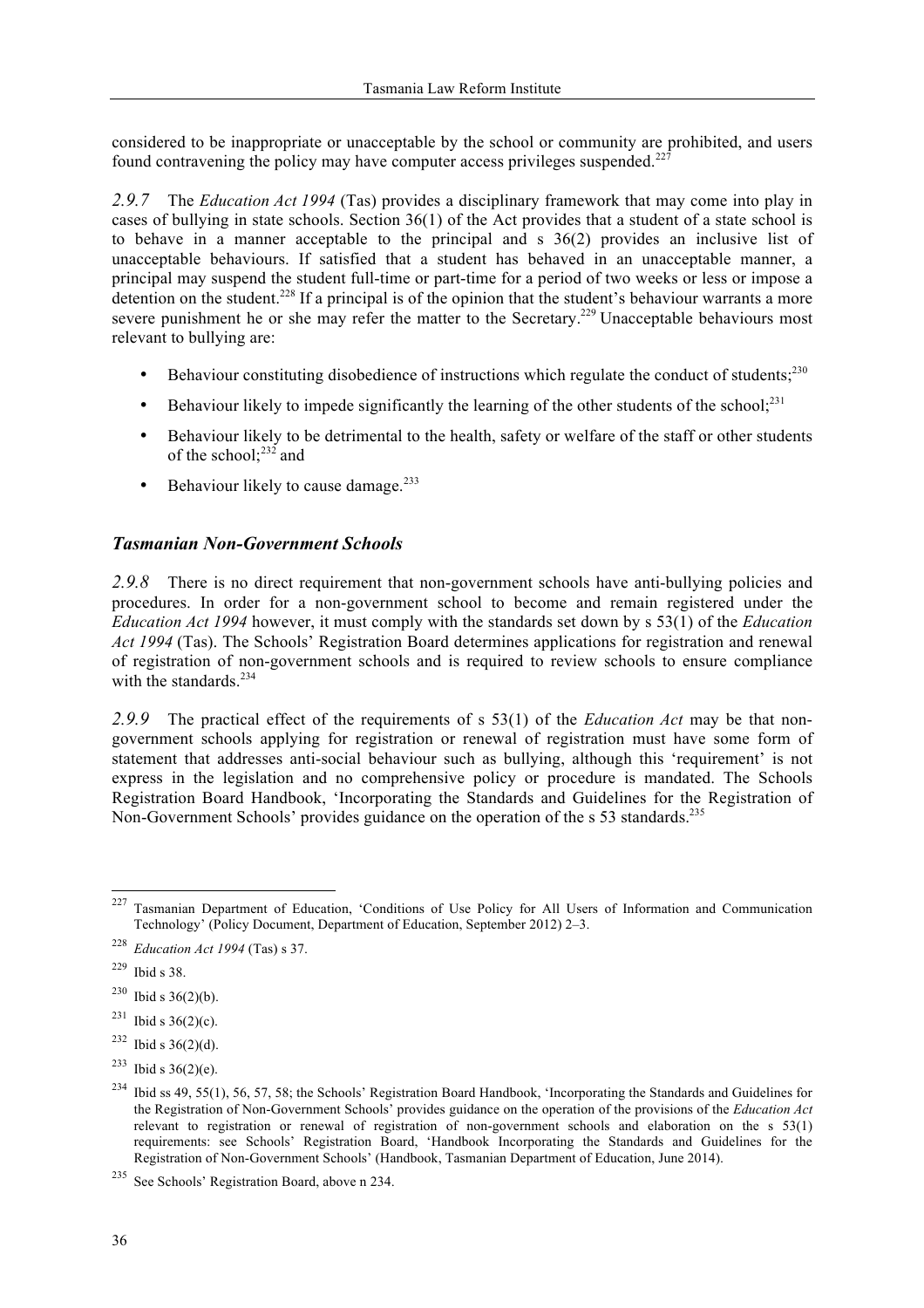*2.9.10* In order to comply with s 53(1)(fd) of the *Education Act 1994*, schools must have a process for the management of grievances from any member of the school community, including staff members, students, parents, carers, guardians and the general community.<sup>236</sup> The requirement for clear, comprehensive, equitable and easily available grievance policies and procedures may facilitate the investigation and resolution of reported instances of bullying.

2.9.11 The Handbook also provides that the general requirement for registration and renewal of registration in s 53(1)(g) of the *Education Act* ('any other prescribed matter') includes a requirement that the school publish and apply a code of conduct outlining the behaviour expected of employees when dealing with students, colleagues, parents and community members.<sup>237</sup> A duty of care statement must be included in this document addressing the responsibility of each employee to assist in managing a safe physical and emotional environment free from issues like student bullying and harassment and a statement addressing the responsibility of each employee to ensure that no student is discriminated against.

# *University of Tasmania*

*2.9.12* The University of Tasmania's 'Harassment, Bullying and Discrimination Policy' is intended to ensure that the University complies with anti-discrimination legislation and that bullying behaviour that falls outside state and federal legislation is covered by the policy.<sup>238</sup> Reasonable management action taken in a reasonable manner is expressly excluded from 'bullying',<sup>239</sup> which is defined to include:<sup>240</sup>

- Abusive or insulting behaviour;
- Yelling or screaming;
- Behaviour that humiliates, intimidates, belittles or degrades;
- Teasing or making a person the brunt of jokes;
- Spreading malicious gossip, rumours or innuendo;
- Making improper demands regarding work performance; and
- Covert behaviour that is designed to undermine work performance or to cause personal distress.

2.9.13 The corresponding 'Harassment, Bullying and Discrimination Procedure' provides guidelines and procedures to assist in the prompt, confidential and effective resolution of complaints.<sup>241</sup> The procedure provides information on informal resolution of complaints and procedures for formal resolution of complaints.242 Where a formal complaint has been made and formal disciplinary action is warranted against a student of the University, disciplinary action can be initiated in accordance with

 <sup>236</sup> Ibid 47.

<sup>237</sup> Ibid 48, 56–8.

<sup>238</sup> Director of Human Resources, 'Harassment, Bullying and Discrimination Policy' (Policy document, University of Tasmania, February 2011) 2, [1].

<sup>239</sup> Ibid 4 [3.1.3].

<sup>240</sup> Ibid 3–4 [3.1.3].

<sup>&</sup>lt;sup>241</sup> Director of Human Resources, 'Harassment, Bullying and Discrimination Procedure' (Procedure document, University of Tasmania, February 2011) 2, [1].

 $242$  Ibid 2-3 [3.1]-[3.3].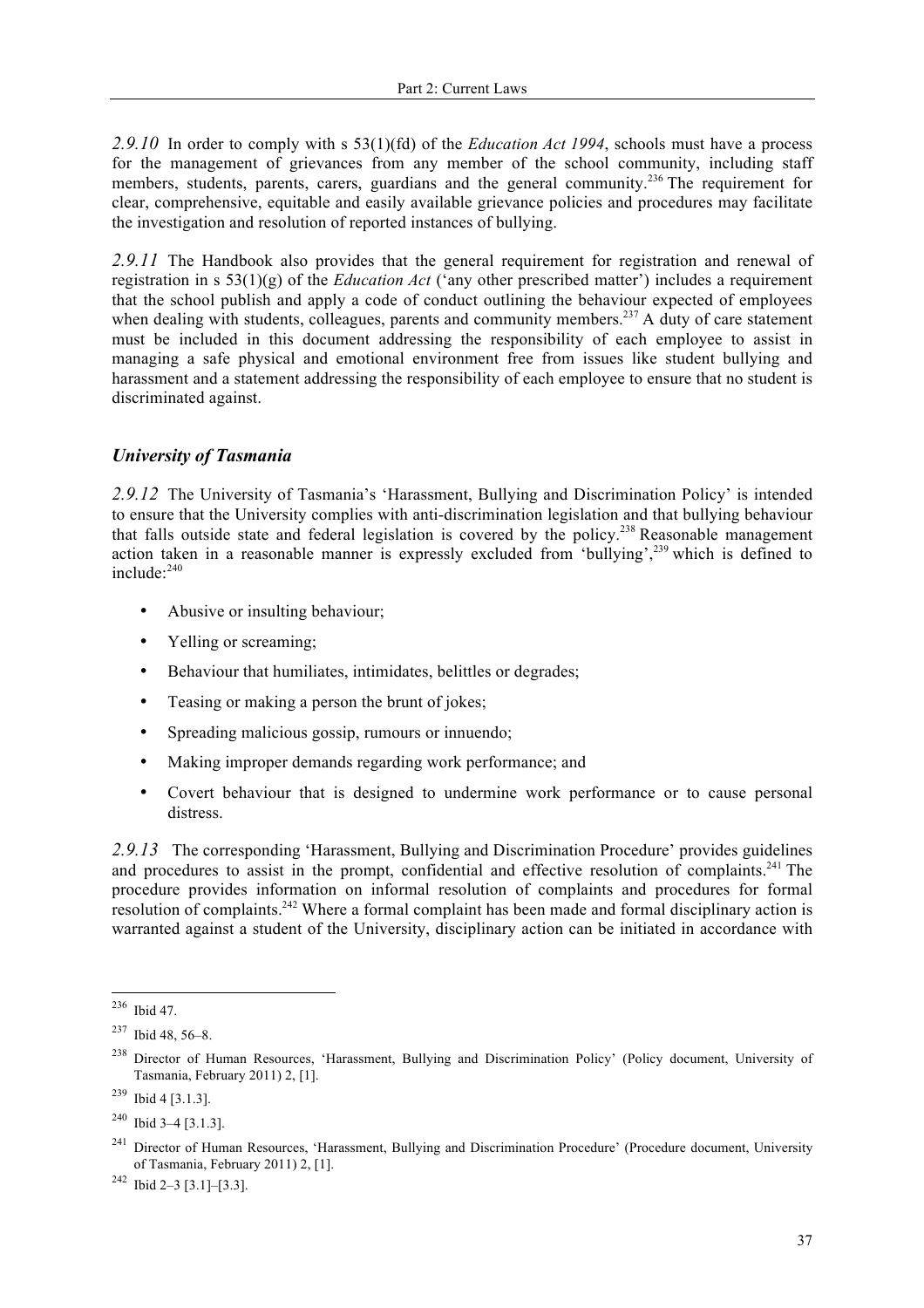the University of Tasmania's Ordinance 9 (Student Discipline).<sup>243</sup> Where a formal complaint has been made and disciplinary action is warranted against a member of the University of Tasmania's staff, disciplinary action can be initiated in accordance with the relevant Enterprise Agreement.

*2.9.14* The 'Harassment, Bullying and Discrimination Procedure' explains the role of Contact Officers as a first point of contact for staff and students who need information or advice or want to make a complaint, and requires anti-discrimination training to be provided to all newly appointed staff and Head of Budget Centres and made available to all other staff.<sup>244</sup> It also stipulates that, where a complaint has been made to an external tribunal, consideration of a complaint under the 'Harassment, Bullying and Discrimination Procedure' will be suspended until an outcome from the external action is known<sup>245</sup>

# **2.10 Educational Response of Other Jurisdictions**

# *New Zealand*

*2.10.1* Although not included in the Harmful Digital Communications Bill 2013, one recommendation of the NZLC's 2012 Ministerial Briefing Paper was that legal requirements be imposed on schools when dealing with bullying. The Law Commission recommended that:

- New legal requirements for all New Zealand schools be introduced to help combat bullying, including cyberbullying, by including in the National Administrative Guidelines for public schools a requirement that a school must implement an effective anti-bullying programme and making it a criterion for registration of a private school that the school provide a safe and supportive environment that includes policies and procedures for student welfare; <sup>246</sup>
- The Ministry of Education consider the development of an agreed definition of bullying, establishment of ongoing and routine data collection systems with standardised methods for defining and measuring bullying, development of measurable objectives and performance indicators for activities intended to improve school safety, and the development of reporting procedures and guidelines; <sup>247</sup> and
- Schools explore expanded use of Information and Technology contracts.<sup>248</sup>

# *United Kingdom*

*2.10.2* Under the *School Standards and Framework Act 1998* (UK), all UK state schools are required to have anti-bullying policies.<sup>249</sup> The head teacher determines measures to be taken with a view to encouraging good behaviour and respect for others on the part of pupils and, in particular, preventing all forms of bullying among pupils.<sup>250</sup> These measures must be publicised by the head teacher in a written document, made generally known within the school and to parents of registered

<sup>&</sup>lt;sup>243</sup> Council of the University of Tasmania, 'Student Discipline' (Ordinance No 9, University of Tasmania, 28 February 2003) <http://www.utas.edu.au/\_data/assets/pdf\_file/0006/23991/Ordinance-9-Student-Discipline.pdf>.

<sup>244</sup> Director of Human Resources, above n 241, 3–4 [3.5]–[3.7].

<sup>245</sup> Ibid 3 [3.4].

 $246$  NZLC, above n 86, 19.

<sup>247</sup> Ibid 19–20.

<sup>248</sup> Ibid 20.

<sup>249</sup> Section 61 of the *School Standards and Framework Act 1998* (UK) c 31, s 61 included in Appendix A.

<sup>250</sup> *School Standards and Framework Act 1998* (UK) c 31, s 61(4)(b).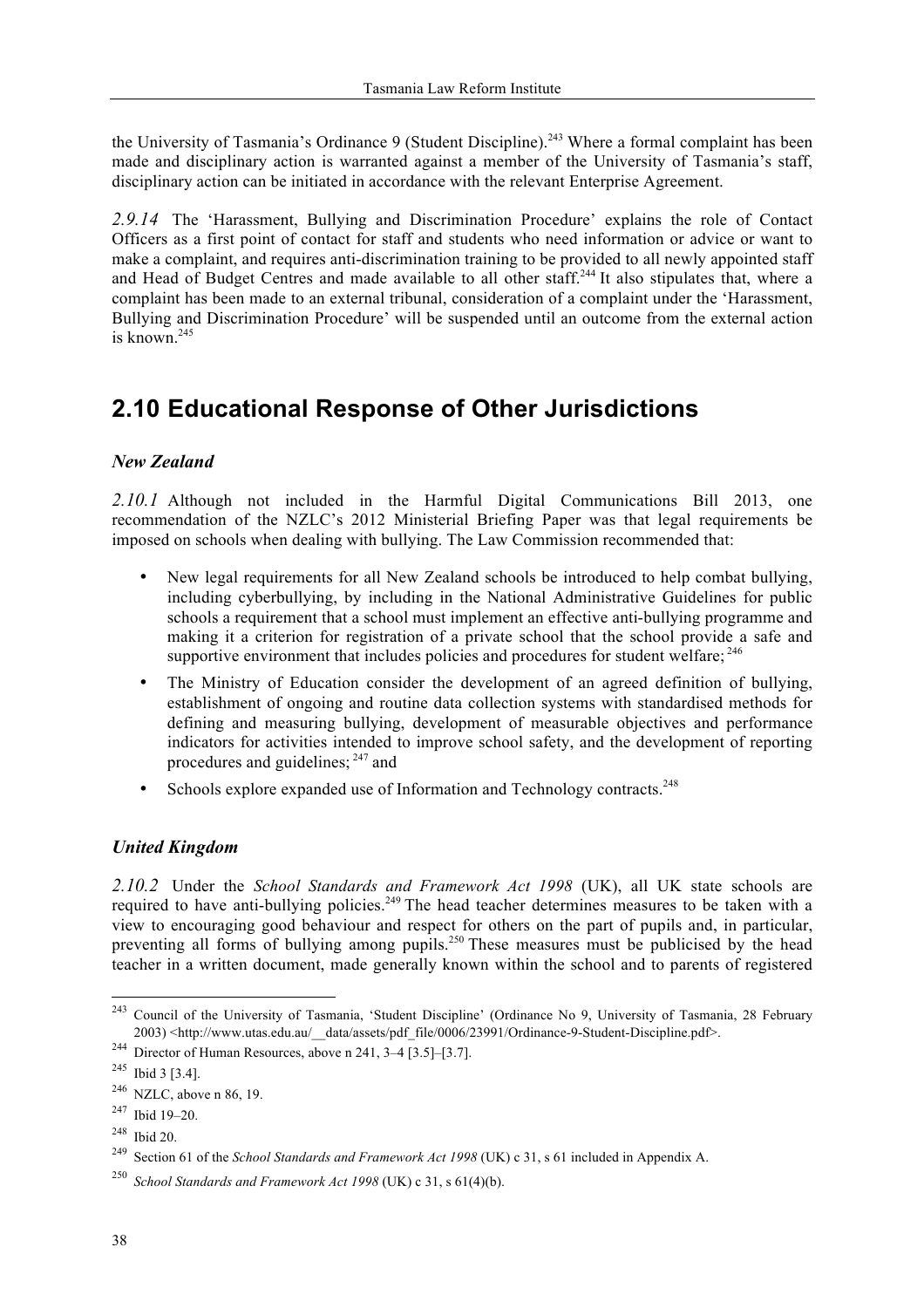pupils at the school, and the head teacher must take steps to bring the measures to the attention of all pupils, parents and school staff at least once every year.<sup>251</sup> Similar requirements apply to private schools in England. $252$ 

# *United States*

*2.10.3* Most US legislative responses to bullying have been in the form of anti-bullying provisions within education codes.<sup>253</sup> Even in States where there is some form of criminalisation or extension of existing laws, there are anti-bullying educational frameworks.<sup>254</sup> Anti-bullying provisions within educational codes vary greatly, with some states' laws lacking in specifics, and others mandating procedures for preventing, reporting, investigating and responding to bullying.<sup>255</sup>

*2.10.4* New Jersey's 'Anti-Bullying Bill of Rights' is considered perhaps the most stringent US legislation dealing with bullying in public schools.<sup>256</sup> This legislation is an example of the particularity with which legislative requirements may be imposed on schools. The 'Anti-Bullying Bill of Rights' includes:

- A requirement that each school district adopt an anti-bullying policy containing minimum obligations, including:257
	- A statement prohibiting 'harassment, intimidation or bullying' of a student;
	- o A definition of 'harassment, intimidation or bullying' no less inclusive than the legislatively prescribed definition;
	- o A description of the type of behaviour expected from students;
	- o Consequences and appropriate remedial action for a person who commits an act of 'harassment, intimidation or bullying';
	- o A procedure for reporting an act of 'harassment, intimidation or bullying';
	- o A statement of how the policy is to be publicised;
	- o A requirement that a link to the policy be prominently posted on the home page of the school's webpage and distributed annually to parents and guardians who have children enrolled in the school district; and
	- o A requirement that the contact details of the district's anti-bullying coordinator be listed on the home page of each school district and school website and that the contact details of the school's anti-bullying specialist be listed on the homepage of each school's website.
- A timeline for the investigation and resolution of bullying: $^{258}$

 $^{251}$  Ibid s 61(7).

<sup>252</sup> *Education (Independent School Standards) (England) Regulations 2013* SI 2003/1910, r 3(2)(a).

<sup>253</sup> Tefertiller, above n 93.

<sup>254</sup> Ibid 194.

<sup>&</sup>lt;sup>255</sup> For comparisons of US state responses to bullying, see Justin W Patchin and Sameer Hinduja, 'State Cyberbullying Laws: A Brief Review of State Cyberbullying Laws and Policies' (January 2015) Cyberbullying Research Center <http://www.cyberbullying.us/Bullying-and-Cyberbullying-Laws.pdf>.

<sup>256</sup> Joseph M Morgese, 'Cultivating the "Anti-Bullying Bill of Rights" Throughout the Nation: What Others Can Learn from the Garden State' (2013) 37(2) *Nova Law Review* 351, 366.

<sup>257</sup> NJ Stat Ann § 18A:37-15.

<sup>258</sup> See NJ Stat Ann § 18A:37-15b (5),(6),(7); Morgese, above n 256, 367.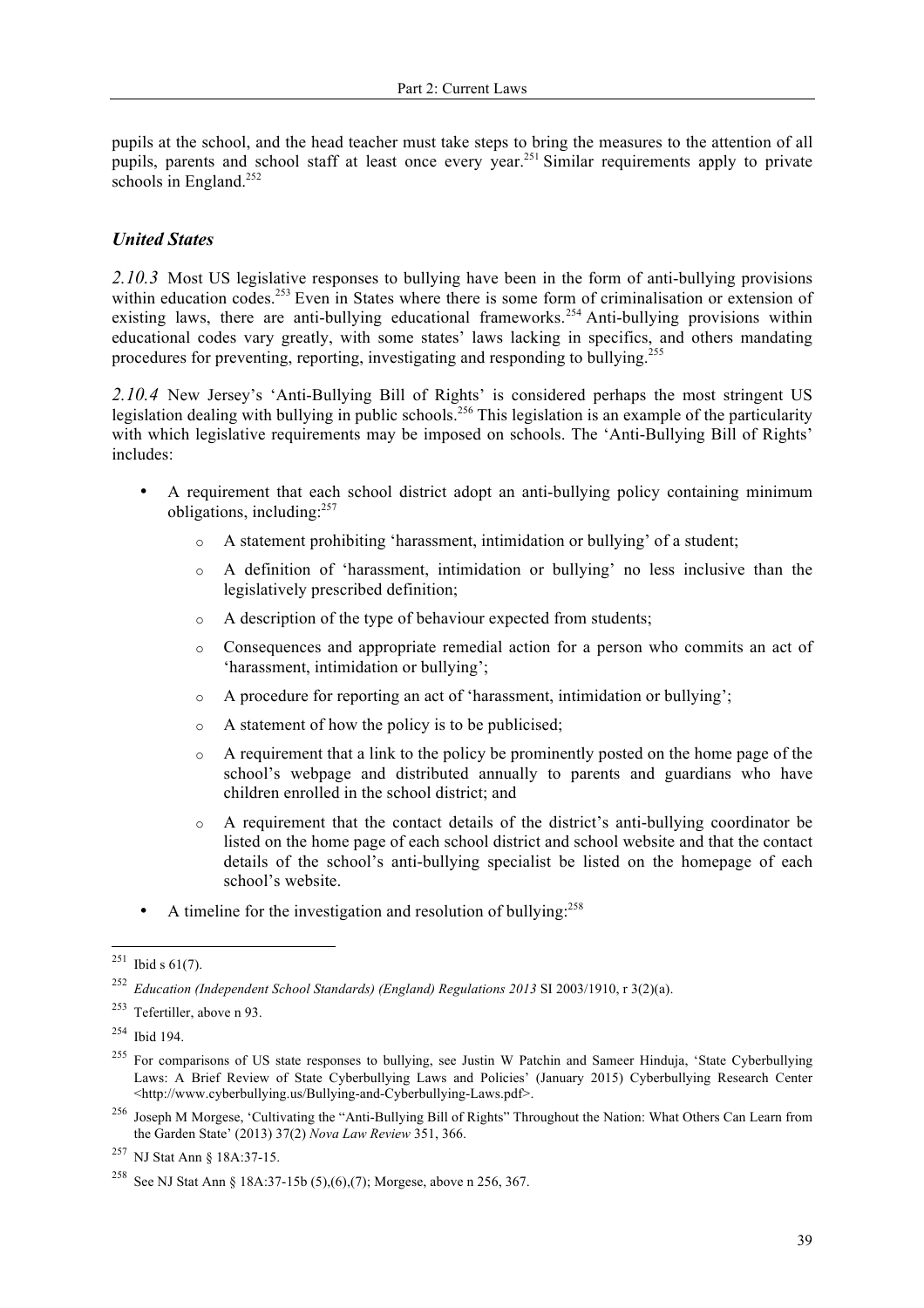- o An incident report must be provided to the principal within two days of an incident of 'harassment, intimidation or bullying' or within two days of notice of its occurrence;
- o An investigation must be conducted within ten days, with two days after the investigation to inform the superintendent of the findings and five days after the investigation to make a report available on the incident.
- A requirement that schools adopt an educational program for bullying prevention; $^{259}$
- A requirement that schools appoint an 'anti-bullying specialist' to lead investigations, address incidents of bullying and work with the district anti-bullying coordinator.<sup>260</sup> The district antibullying coordinator then collaborates with the superintendent to provide 'harassment, intimidation and bullying' data to the Department of Education, establishing an organised line of communication;<sup>261</sup>
- A requirement that newly-certified teachers complete a program in 'harassment, intimidation and bullying';<sup>262</sup>
- A requirement that schools develop a guidance document about the law and its implementation;<sup>263</sup>
- The creation of the 'Bullying Prevention Fund' for the Department of Education, to carry out the provisions of the legislation; $^{264}$  and
- The designation of a 'Week of Respect', focussing on preventing 'harassment, intimidation and bullying'.<sup>265</sup>

2.10.5 At the other end of the continuum are less interventionist anti-bullying requirements, such as those imposed on public schools in Mississippi. Mississippi's laws state that:

- A school employee who has witnessed or has reliable information that a student or school employee has been the subject of an act of bullying or harassing behaviour *shall* report the incident to the appropriate school official; <sup>266</sup>
- A student or volunteer who has witnessed or has reliable information that a student or school employee has been the subject of any act of bullying or harassing behaviour *should* report the incident to the appropriate school official; <sup>267</sup> and
- Each local school district *shall* include in its policies a prohibition against bullying or harassing behaviour and have policies for reporting, investigating and addressing the behaviour.<sup>268</sup>

*2.10.6* The most common components of anti-bullying legislation within education codes across US states have been identified as: requirements to develop district policies; statements of scope defining school jurisdictions over bullying acts; definitions of prohibited behaviour; and disciplinary

- <sup>262</sup> NJ Stat Ann § 18A:37-22, 23.
- <sup>263</sup> NJ Stat Ann § 18A:37-24.
- <sup>264</sup> NJ Stat Ann § 18A:37-28.
- <sup>265</sup> NJ Stat Ann § 18A:37-29.
- <sup>266</sup> Miss Code Ann § 37-11-67(4) (2014).
- <sup>267</sup> Miss Code Ann § 37-11-67(5) (2014).
- <sup>268</sup> Miss Code Ann § 37-11-69 (2014).

 <sup>259</sup> NJ Stat Ann § 18A:37-17a.

<sup>260</sup> NJ Stat Ann § 18A:37-20.

 $261$  Morgese, above n 256, 368.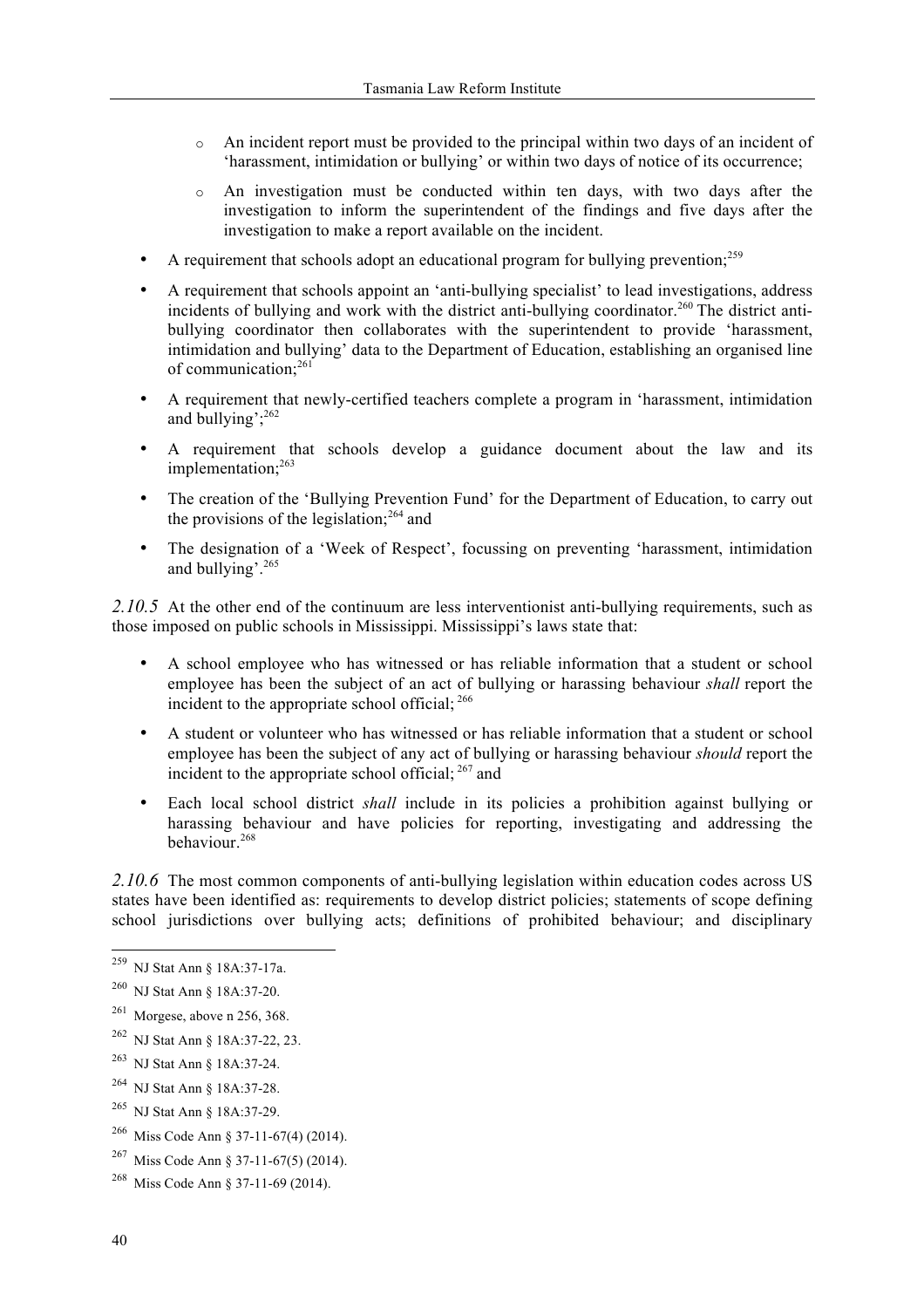consequences. <sup>269</sup> There is some evidence suggesting that strong anti-bullying provisions in educational codes are related to a decrease in certain bullying-related behaviours.<sup>270</sup>

2.10.7 It has been noted that anti-bullying legislation regulating schools has had a very limited impact on bullying-related court cases due to a general absence of a private right of action.271 Without a legislative 'bridge to action', the only impact of the legislation on court actions may be to shape a school's duty of care in a negligence action.<sup>272</sup> The lack of litigation is not necessarily evidence of a flaw in the education-based legislative response, as such a response is not necessarily designed as a legal action.

## *Canada*

*2.10.8* Some Canadian provinces have also amended their Education Acts to ensure that bullying is better addressed within schools; requirements on schools have been the primary legislative means to address bullying in Canada.

*2.10.9* In Ontario, the *Accepting Schools Act 2012* amendments to the *Education Act*: *273*

- Defined bullying and cyberbullying;
- Required anti-bullying policies in schools;
- Provided for the development of a model bullying prevention plan; and
- Provided for the establishment of procedures for reporting incidents of bullying and for consequences of bullying.

*2.10.10* Similarly, in Quebec, the *Education Act* and *Act Respecting Private Education* were amended in 2012 to require all public and private educational institutions to adopt and implement anti-bullying and anti-violence plans.<sup>274</sup> The anti-bullying and anti-violence plans must:

- Include prevention measures; specify actions to be taken and measures to be offered where bullying or violence is observed, and follow up to be given to any report or complaint of bullying or violence; and
- Determine applicable disciplinary sanctions.

2.10.11 Manitoba<sup>275</sup> and New Brunswick<sup>276</sup> also amended their education legislation to include specific anti-bullying provisions.

*2.10.12* Alberta's *Education Act* imposes a student responsibility to report bullying directed at others, whether it occurs in the school building, during the school day or by electronic means.<sup>277</sup> A student

 <sup>269</sup> Stuart-Cassel, Bell and Springer, above n 91, 15.

<sup>270</sup> Neiman, Robers and Robers, above n 90, 648.

<sup>&</sup>lt;sup>271</sup> Diane M Holben and Perry A Zirkel, 'School Bullying Litigation: An Empirical Analysis of the Case Law' (2014) 47(2) *Akron Law Review* 299, 326.

 $272$  See ibid; In an analysis of US bullying case law from 1992 to 2011 — limited to cases where the bully and the victim were K-12 public school students, the plaintiff was a student and/or the student's parents, the defendant was a school district and/or its individual employees, and the facts fit within the general accepted definition of bullying — only 6 of 166 reported cases reported anti-bullying law as a legal basis; at 312.

<sup>273</sup> See *Education Act*, RSO 1990, c E-2, ss 1(1), 303.2, 303.1, 301, 310.

<sup>274</sup> See *An Act to Prevent and Stop Bullying and Violence in Schools* Q 2012, c 19.

<sup>275</sup> *Public Schools Amendment Act (Safe and Inclusive Schools)* SM 2013, c 6.

<sup>276</sup> *An Act to Amend the Education Act* NB 2012, c 21.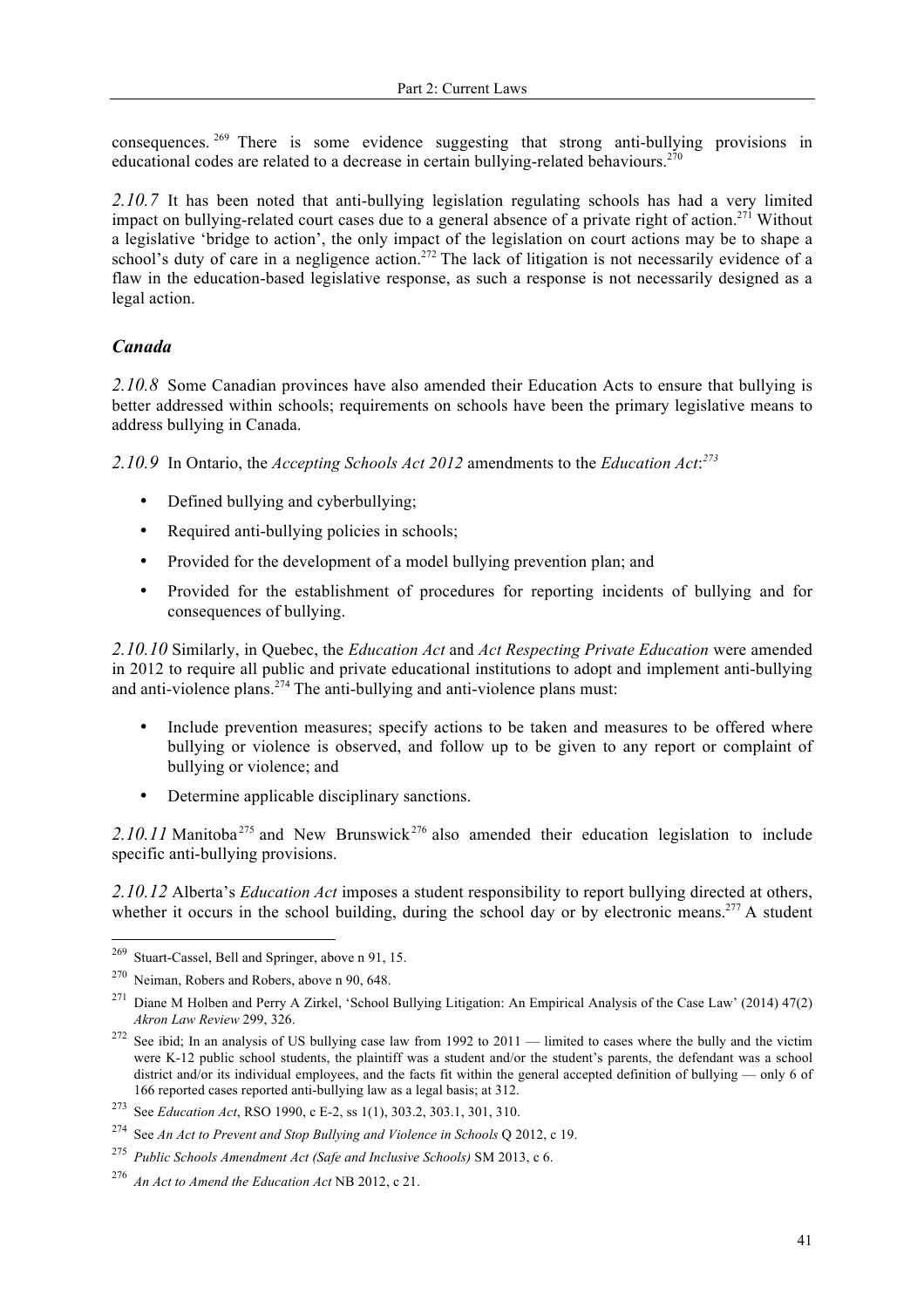may be suspended for failure to comply with student responsibilities.<sup>278</sup> This obligation to report may go some way to addressing the problem of bystanders. A similar education system based approach was taken in Nova Scotia,<sup>279</sup> although Nova Scotia also created a civil action of cyberbullying and a right to apply for a protection order for cyberbullying.<sup>280</sup>

 <sup>277</sup> *Education Act* A 2012, c E-0.3, s 31(e).

<sup>278</sup> Ibid s 36.

<sup>279</sup> See *Ministerial Education Act Regulations,* NS Reg 28/2014, rr 47(1A), 47(2).

 $280$  See above at [2.8.20].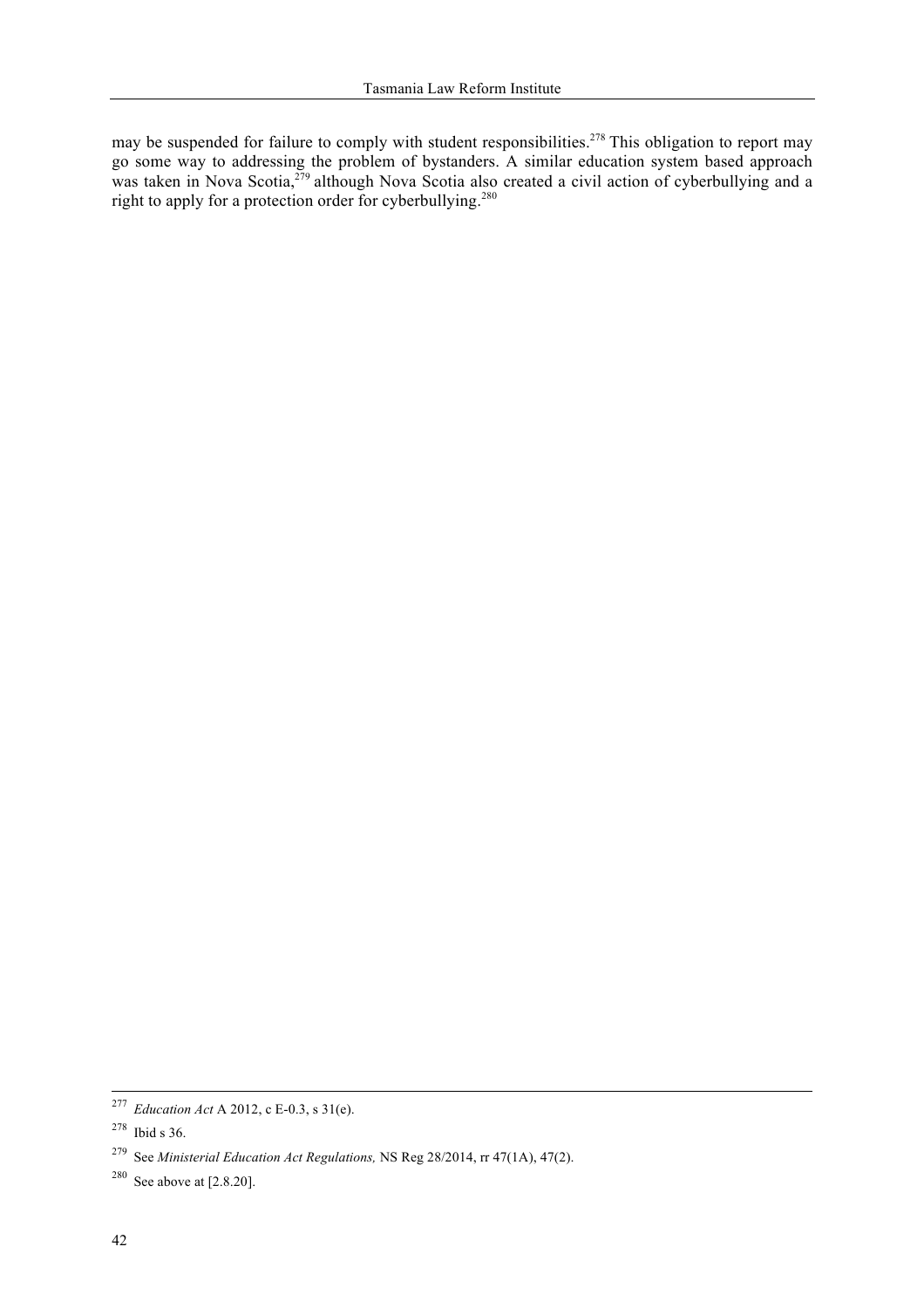# **Part 3**

# **Need for Reform**

# **3.1 Conclusions on Current Framework**

*3.1.1* There is no overarching legal framework covering bullying in Tasmania and not all common bullying behaviours are caught by the current laws. Moreover, the piecemeal assortment of legal avenues which may potentially be triggered by claims of bullying also mean that it can be difficult to recognise and enforce legal rights and difficult to understand and abide by legal responsibilities.

*3.1.2* The patchwork of laws that are potentially relevant to bullying behaviour raises questions about the accessibility and clarity of the law and consequently about its human rights compliance. Where domestic laws are uncertain, inaccessible or unpredictable in their application, they may fail to comply with human rights principles and requirements. Bullying behaviours may interfere with the right to security of the person.<sup>281</sup> The right to security of the person imposes obligations on the state to investigate threats to a person and to implement reasonable and appropriate measures to protect people against threats to their personal security.<sup>282</sup> Laws that are inaccessible and uncertain are unlikely to meet this obligation.

*3.1.3* In the absence of a legal scheme dealing with 'bullying', current schemes potentially able to address bullying tend to be limited by location, victim attribute and/or means or form of behaviour. The offence of stalking and the restraint order provisions — although not able to address all common bullying behaviours — are perhaps the best suited of Tasmania's current legal options to tackle bullying. These options do not, however, appear to have been used frequently or effectively in this context. The following table shows the limitations of current legal frameworks when dealing with bullying, demonstrating that no single avenue currently available offers an answer to the full range of bullying behaviours, victims and locations.

|          | Legislation                       | Penalty                                                                                                                                                    | <b>Physical</b><br><b>Bullving</b>                      | <b>Verbal</b><br><b>Bullving</b>                                                                       | Cyberbullying                                     | <b>Problems</b>                                                                                                                                                     |
|----------|-----------------------------------|------------------------------------------------------------------------------------------------------------------------------------------------------------|---------------------------------------------------------|--------------------------------------------------------------------------------------------------------|---------------------------------------------------|---------------------------------------------------------------------------------------------------------------------------------------------------------------------|
| Stalking | Criminal Code 1924 (Tas) s<br>192 | If tried<br>summarily,<br>maximum of 12<br>months'<br>imprisonment<br>for a first<br>offence or 5<br>years' for a<br>subsequent<br>offence. <sup>283</sup> | $No -$<br>unlikely to<br>cover<br>physical<br>bullying. | No – unlikely<br>to cover 'in<br>person' verbal<br>bullying, but<br>does cover<br>written<br>bullying. | $Yes - likely to$<br>cover some<br>cyberbullying. | Does not cover<br>all forms of<br>bullying:<br>Possible police<br>and prosecutorial<br>reluctance to<br>pursue a<br>complaint of<br>bullying under<br>this offence. |

 <sup>281</sup> See *International Covenant on Civil and Political Rights* opened for signature 16 December 1966, 999 UNTS 171, Article 9 (entered into force 23 March 1976); Jeremy Gans et al, *Criminal Process and Human Rights* (Federation Press, 2011) 106, 247; *Jayawardene v Sri Lanka* (UNHCR, 26 July 2002 UN Doc CCPR/C/75/D/916/2000); *Delgardo Paez v Colombo* (UNHCR, UN Doc CCPR/C/39/D/195/1985, 1990).

<sup>&</sup>lt;sup>282</sup> Bullying behaviour may also infringe other human rights, including the right to life, the right to freedom from torture and the right to be treated with dignity.

<sup>283</sup> *Sentencing Act 1997* (Tas) s 13.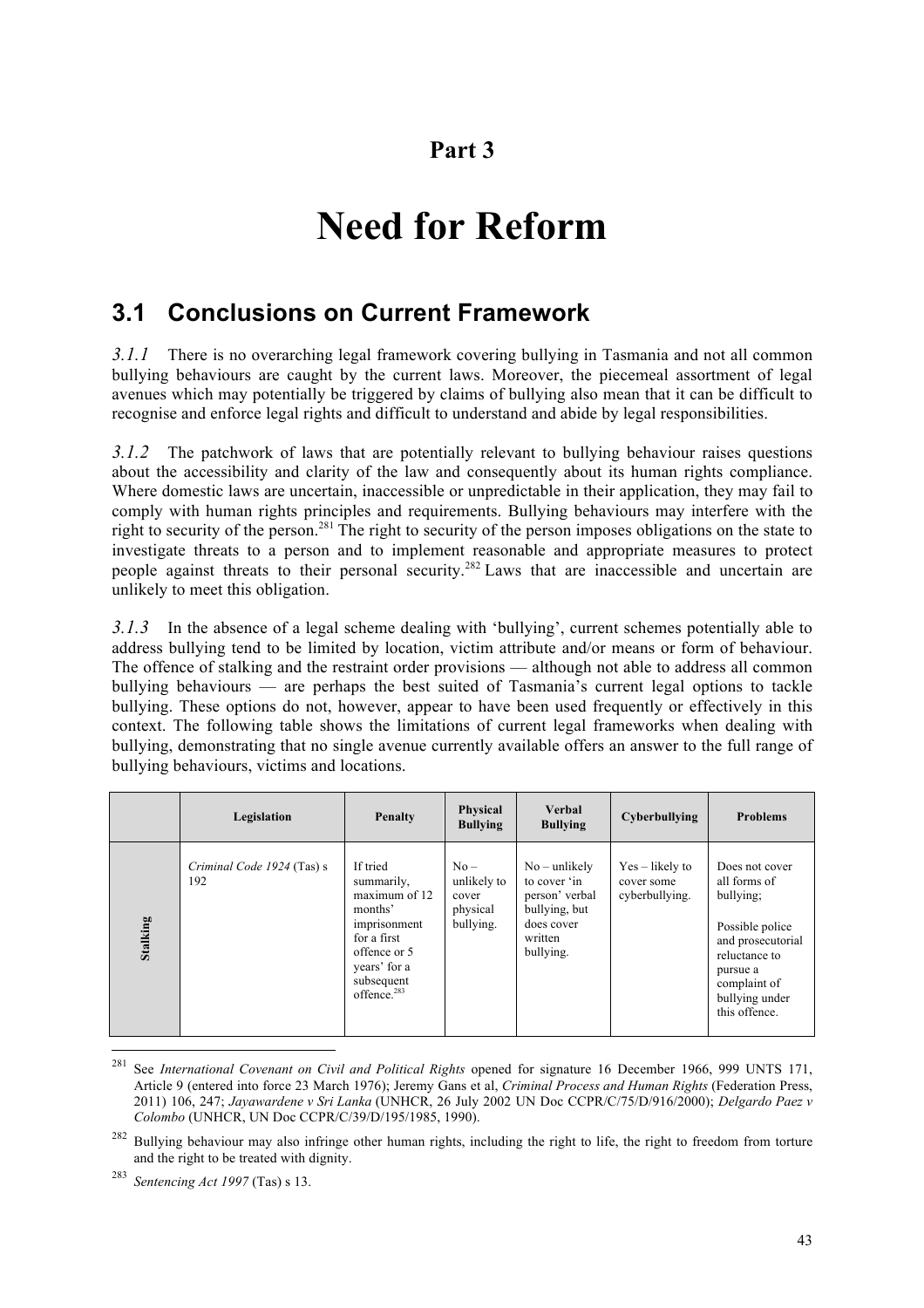|                                                                    | Legislation                                                                  | <b>Penalty</b>                                                                                                                                             | <b>Physical</b><br><b>Bullying</b>                                                      | <b>Verbal</b><br><b>Bullying</b>                                                                | Cyberbullying                                                                                        | <b>Problems</b>                                                                                                                                                 |
|--------------------------------------------------------------------|------------------------------------------------------------------------------|------------------------------------------------------------------------------------------------------------------------------------------------------------|-----------------------------------------------------------------------------------------|-------------------------------------------------------------------------------------------------|------------------------------------------------------------------------------------------------------|-----------------------------------------------------------------------------------------------------------------------------------------------------------------|
| Assault                                                            | Criminal Code 1924 (Tas) s<br>184 and Police Offences Act<br>1935 (Tas) s 35 | If tried<br>summarily,<br>maximum of 12<br>months'<br>imprisonment<br>for a first<br>offence or 5<br>years' for a<br>subsequent<br>offence. <sup>284</sup> | $Yes -$<br>covers<br>actual,<br>threatened<br>and<br>attempted<br>physical<br>contact.  | $No - must$<br>have a physical<br>element;<br>cannot apply to<br>purely verbal<br>behaviours.   | $No$ – must have<br>a physical<br>element; cannot<br>apply to purely<br>cyber<br>behaviours.         | Only covers<br>physical bullying:<br>As a 'single<br>instance' offence,<br>'assault' does not<br>capture the<br>repeated or<br>sustained nature<br>of bullying. |
| Written Threat to<br>Murder                                        | Criminal Code 1924 (Tas) s<br>162                                            | No prescribed<br>maximum;<br>Code maximum<br>applies.                                                                                                      | No.                                                                                     | Only threats to<br>murder.                                                                      | Only threats to<br>murder.                                                                           | The application<br>of this offence is<br>too narrow to be<br>considered a<br>means of<br>addressing<br>bullying.                                                |
| <b>Threatening to Burn</b><br><b>Sending Letters</b><br>or Destroy | Criminal Code 1924 (Tas) s<br>276                                            | No prescribed<br>maximum;<br>Code maximum<br>applies.                                                                                                      | No.                                                                                     | Only letters<br>threatening to<br>burn or<br>destroy.                                           | Only letters<br>threatening to<br>burn or destroy.                                                   | The application<br>of this offence is<br>too narrow to be<br>considered a<br>means of<br>addressing<br>bullying.                                                |
| Public Annoyance                                                   | Police Offences Act 1935<br>(Tas) s 13                                       | Up to 3 months'<br>imprisonment or<br>a fine of 3<br>penalty units<br>unless a repeat<br>offence within 6<br>months of<br>conviction.                      | $Yes - may$<br>cover<br>physical<br>behaviour<br>but not<br>more<br>covert<br>bullying. | $Yes - may$<br>cover loud or<br>disruptive<br>behaviours but<br>not more<br>covert<br>bullying. | No – unlikely to<br>cover cyber<br>behaviours<br>because of the<br>requirement of<br>'public place'. | Limited by<br>requirement of<br>'public place' -<br>may not cover<br>bullying that does<br>not involve some<br>form of<br>disturbance to the<br>public.         |
| Observation or<br>Recording in Breach<br>of Privacy                | Police Offences Act 1935<br>$(Tas)$ s 13A                                    | Up to 12<br>months'<br>imprisonment or<br>a fine of 50<br>penalty units or<br>both.                                                                        | No.                                                                                     | No.                                                                                             | Only in very<br>specific<br>instances.                                                               | The application<br>of this offence is<br>too narrow to be<br>considered a<br>means of<br>addressing<br>bullying.                                                |
| Publishing or<br>Distributing<br>Prohibited Recording              | Police Offences Act1935<br>$(Tas)$ s 13B                                     | Up to $12$<br>months'<br>imprisonment or<br>a fine of 50<br>penalty units or<br>both.                                                                      | No.                                                                                     | No.                                                                                             | Only in very<br>specific<br>instances.                                                               | The application<br>of this offence is<br>too narrow to be<br>considered a<br>means of<br>addressing<br>bullying.                                                |

 $\overline{\phantom{1}284\phantom{1}}$  Ibid.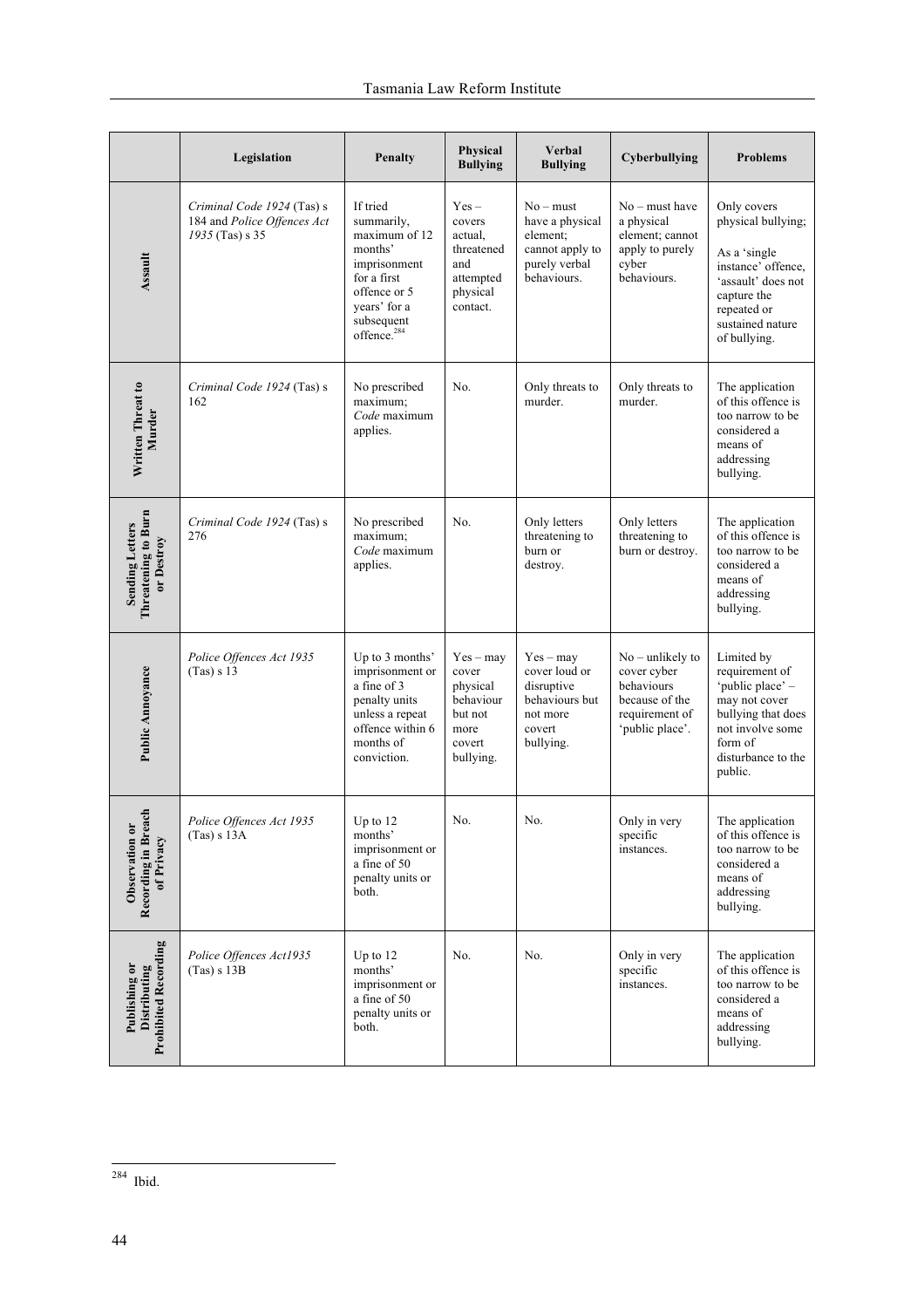|                                                                   | Legislation                                                                        | <b>Penalty</b>                                                                                                                                                                                                                    | Physical<br><b>Bullying</b>                                                                                                                | <b>Verbal</b><br><b>Bullying</b>                                                                                                                                                                                   | Cyberbullying                                                                                                                                                                                | <b>Problems</b>                                                                                                                                                                                                  |
|-------------------------------------------------------------------|------------------------------------------------------------------------------------|-----------------------------------------------------------------------------------------------------------------------------------------------------------------------------------------------------------------------------------|--------------------------------------------------------------------------------------------------------------------------------------------|--------------------------------------------------------------------------------------------------------------------------------------------------------------------------------------------------------------------|----------------------------------------------------------------------------------------------------------------------------------------------------------------------------------------------|------------------------------------------------------------------------------------------------------------------------------------------------------------------------------------------------------------------|
| Using a Carriage Service to<br>Menace, Harass or Cause<br>Offence | Criminal Code Act 1995<br>(Cth) s 474.17                                           | Up to three<br>years'<br>imprisonment.                                                                                                                                                                                            | No.                                                                                                                                        | Does not cover<br>'in person'<br>verbal<br>bullying', only<br>covers<br>cyberbullying.                                                                                                                             | $Yes -$<br>cyberbullying<br>that is<br>'menacing',<br>'harassing' or<br>'offensive' may<br>be covered.                                                                                       | Does not cover<br>bullying<br>generally';<br>Possible<br>reluctance to<br>pursue a<br>complaint of<br>bullying under<br>this offence.                                                                            |
| Enhancing Online Safety for Children Act<br>(proposed)            | Enhancing Online Safety for<br>Children Act 2015 (Cth) ss<br>29, 35-6              | Tier two<br>services may be<br>subject to a civil<br>penalty for<br>failing to<br>comply with a<br>social media<br>service notice;<br>investigation<br>and<br>enforcement<br>powers of<br>Commissioner<br>against<br>individuals. | No.                                                                                                                                        | No.                                                                                                                                                                                                                | Yes-covers a<br>wide range of<br>cyberbullying<br>material.                                                                                                                                  | Does not cover<br>bullying<br>generally;<br>Only applies to<br>material targeted<br>at an 'Australian<br>child':<br>No direct<br>enforcement<br>measures in<br>relation to tier<br>one social media<br>services. |
| <b>Restraint Orders</b>                                           | Justices Act 1959 (Tas) s<br>106B                                                  | A wide range of<br>orders can be<br>made.                                                                                                                                                                                         | $Yes - a$<br>restraint<br>order may<br>be<br>imposed<br>where a<br>person has<br>caused<br>personal<br>injury or<br>damage to<br>property. | Some verbal<br>bullying<br>covered; a<br>restraint order<br>may be<br>imposed where<br>there has been<br>threats to cause<br>personal injury<br>or damage to<br>property or<br>where<br>'stalking' is<br>made out. | Yes – likely<br>covers some<br>cyberbullying<br>through<br>'stalking'.                                                                                                                       | Not all forms of<br>verbal bullying<br>$covered - for$<br>example,<br>spreading<br>rumours, teasing;<br>Some uncertainty<br>as to the extent of<br>mental harm<br>required to<br>establish<br>'personal injury'. |
| Anti-Discrimination Law                                           | <b>Anti-Discrimination Act 1998</b><br>(Tas); various<br>Commonwealth legislation. | Variable.                                                                                                                                                                                                                         | Physical<br>contact not<br>the<br>primary<br>focus of<br>this type<br>of scheme.                                                           | $Yes - if$<br>behaviour is<br>directed at a<br>protected<br>attribute and<br>meets other<br>requirements<br>of legislation<br>(eg 'offends',<br>'insults',<br>'humiliates',<br>'ridicules').                       | $Yes - if$<br>behaviour is<br>directed at a<br>protected<br>attribute and<br>meets other<br>requirements of<br>legislation (eg<br>'offends',<br>'insults',<br>'humiliates',<br>'ridicules'). | The behaviour<br>must be directed<br>at a particular<br>attribute,<br>excluding a large<br>proportion of<br>bullying and<br>victims of<br>bullying.                                                              |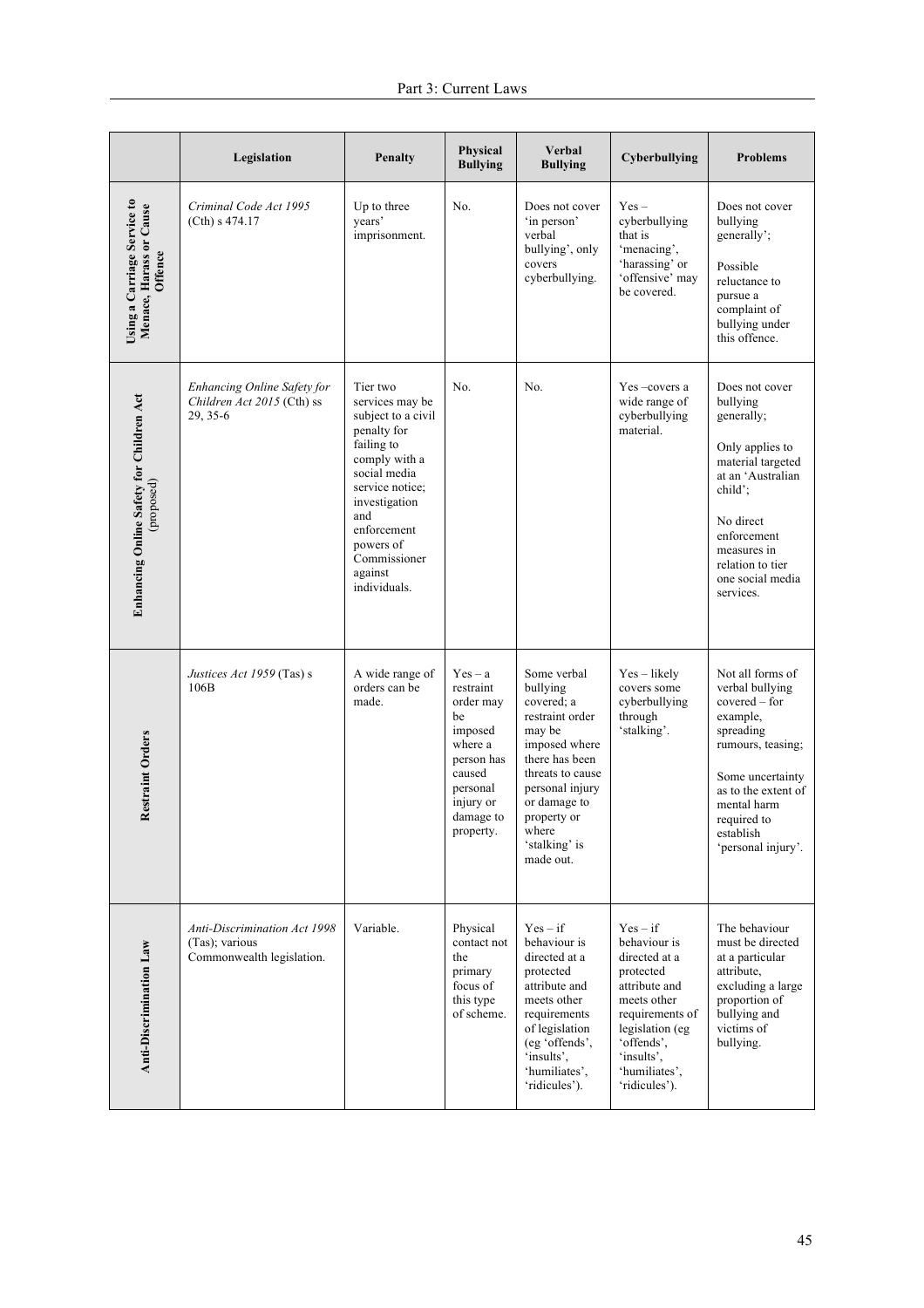|                                    | Legislation                                                                                     | Penalty               | Physical<br><b>Bullying</b>                                         | <b>Verbal</b><br><b>Bullying</b>                              | Cyberbullying                                                 | <b>Problems</b>                                                                                                                                                                                                                                                                               |
|------------------------------------|-------------------------------------------------------------------------------------------------|-----------------------|---------------------------------------------------------------------|---------------------------------------------------------------|---------------------------------------------------------------|-----------------------------------------------------------------------------------------------------------------------------------------------------------------------------------------------------------------------------------------------------------------------------------------------|
| Workplace Bullying                 | Fair Work Act 2009 (Cth) ss<br>789FC, s 789FF; Work<br>Health and Safety Act 2012<br>(Tas) s 19 | Variable.             | Yes.                                                                | Yes.                                                          | Possibly $-$<br>depending on<br>the connection<br>to work.    | Only covers<br>workers bullied<br>at work;<br>Work Health and<br>Safety Act may be<br>difficult to<br>enforce against<br>bullying;<br>Fair Work Act<br>only applies to<br>'constitutionally-<br>covered<br>businesses'.                                                                       |
| Negligence                         | Civil Liability Act 2002 (Tas)<br>and general law.                                              | Damages.              | $Yes - if$<br>high<br>threshold<br>of action<br>can be<br>made out. | $Yes - if high$<br>threshold of<br>action can be<br>made out. | $Yes - if high$<br>threshold of<br>action can be<br>made out. | Can be very<br>difficult to<br>establish,<br>requires very<br>serious harm,<br>potentially high<br>time and<br>financial costs:<br>Established<br>duties of care for<br>schools and<br>workplaces but<br>probably very<br>difficult to<br>establish a duty<br>of care in other<br>situations. |
| <b>Education Policy Statements</b> | No direct legislative<br>requirement.                                                           | No direct<br>penalty. | Yes.                                                                | Yes.                                                          | Yes.                                                          | Only applies to<br>bullying in<br>schools;<br>No legal<br>requirements or<br>responsibilities,<br>not enforceable;<br>Not consistent<br>between schools.                                                                                                                                      |

# **3.2 Is a Legal Response to Bullying Justified?**

*3.2.1* Although it is difficult to find data relating to the overall incidence of bullying in society, it has been suggested that Australia is experiencing a resurgence of bullying across the board, including in primary schools, high schools, families, workplaces, commercial and political environments and in the community.<sup>285</sup> Recent data on bullying amongst young people reports that around 20% of Australian minors experience cyberbullying each year, and that around 27% of Australian students in

 <sup>285</sup> Graham Martin, 'Editorial: On Bullying in Australia' (2010) 9(1) *Advances in Mental Health* 2, 5.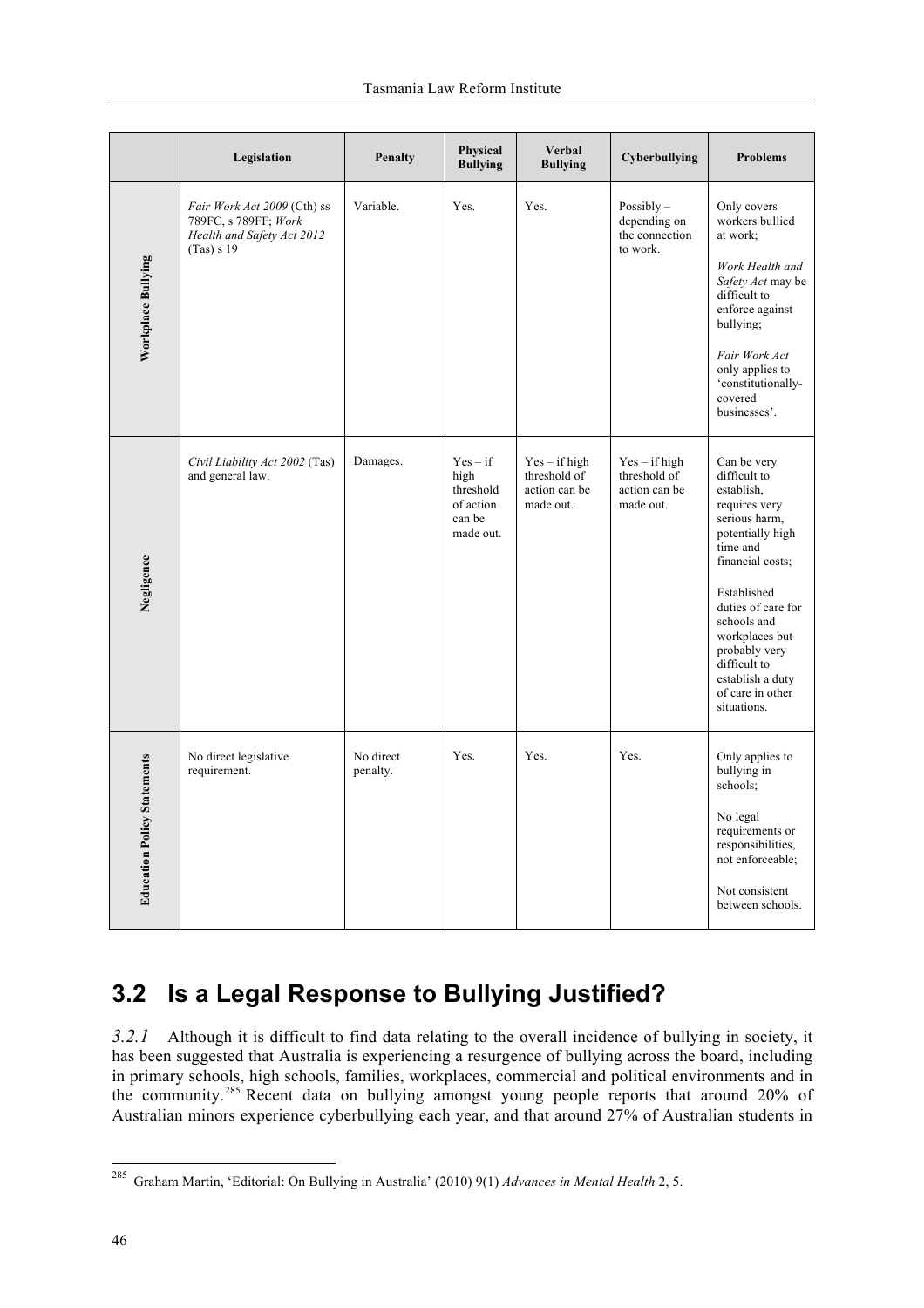years 4 to 9 are affected by a form of bullying every week or more often.<sup>286</sup> Further, the 2012 Australian Workplace Barometer (SafeWork) reported that 6.8% of respondents to their project had been bullied at work in the previous six months.<sup>287</sup> The Workplace Barometer report identified the difficulty in interpreting bullying statistics due to different definitional and collection methods. It noted that in Australia reported workplace bullying statistics vary from 3.5% to 21.5% of workers.<sup>288</sup>

*3.2.2* There is, however, some evidence suggesting that bullying, at least among school children, may actually be decreasing.<sup>289</sup> Bullying is most frequently studied in the school environment,<sup>290</sup> but this suggested decrease may hold true for bullying more generally. It is possible that the perceived prevalence of bullying may be influenced by the uptake of anti-bullying programs, increased public awareness of the harmfulness of bullying and the emergence of new forms of bullying.<sup>291</sup> If the actual incidence of cyberbullying has increased with the development and popularity of new technology, $292$ the rate of cyberbullying may stabilise or decrease as these technologies reach saturation point.

*3.2.3* Even if evidence suggesting a potential decrease in the prevalence of bullying is accepted, bullying remains a substantial problem in the community. Bullying can be the systematic targeting of an individual. Because it is not confined by geographical, institutional or technological boundaries,<sup>293</sup> bullying may seem inescapable to the person bullied. The harm caused by bullying can be very 'victim-specific' as the consequences of different types of bullying vary widely depending on the victim.<sup>294</sup> In relation to mental harm in particular, the same bullying behaviour that causes very serious harm in one victim may be almost entirely 'brushed off' by another.

*3.2.4* Although anyone can be a victim of bullying, most of the research on the harm caused by bullying relates to bullying within schools.<sup>295</sup> There is evidence showing that for many children being bullied at school is a major stressor,<sup>296</sup> and that frequently victimised students are significantly more likely to show high levels of anxiety, social dysfunction, depression and physical symptoms than their peers not involved in bully/victim relationships.<sup>297</sup> Both young people who are bullied frequently and young people who bully have been shown to have significantly higher suicidal ideation than their peers,<sup>298</sup> and a strong connection has been shown between being bullied in the first two years of high

 <sup>286</sup> Donna Cross et al, 'Australian Covert Bullying Prevalence Study' (Report, Child Health Promotion Research Centre, Edith Cowan University, May 2009) xxi.

<sup>&</sup>lt;sup>287</sup> Maureen Dollard et al, 'The Australian Workplace Barometer: Report on Psychosocial Safety Climate and Worker Health in Australia' (Report prepared for SafeWork Australia, December 2012) 60 <http://www.safeworkaustralia.gov.au/sites/SWA/about/Publications/Documents/748/The-Australian-Workplace-Barometer-report.pdf>.

<sup>288</sup> Ibid.

<sup>289</sup> Ken Rigby and Peter Smith, 'Is School Bullying Really on the Rise?' (2011) 14(4) *Social Psychology of Education* 441, 451.

<sup>&</sup>lt;sup>290</sup> Although bullying may occur in almost any context where people interact, schools have been the most frequently studied bullying environment: Kenneth W Merrell et al, 'How Effective Are School Bullying Intervention Programs? A Meta-Analysis of Intervention Research' (2008) 23(1) *School Psychology Quarterly* 26, 27.

<sup>&</sup>lt;sup>291</sup> Rigby and Smith, above n 289, 452.

 $292$  See generally, ibid 451.

<sup>&</sup>lt;sup>293</sup> See generally, Barbara Spears et al, above n 8,  $16-17$ .

 $294$  Rigby, above n 6, 41.

<sup>&</sup>lt;sup>295</sup> Ken Rigby, 'What Harm Does Bullying Do?' (Paper presented at the Children and Crime: Victims and Offenders Conference convened by the Australian Institute of Criminology, Brisbane, 17-18 June 1999) 2.

 $296$  Ibid 4.

<sup>297</sup> Ibid 5.

<sup>298</sup> Ibid 5–6.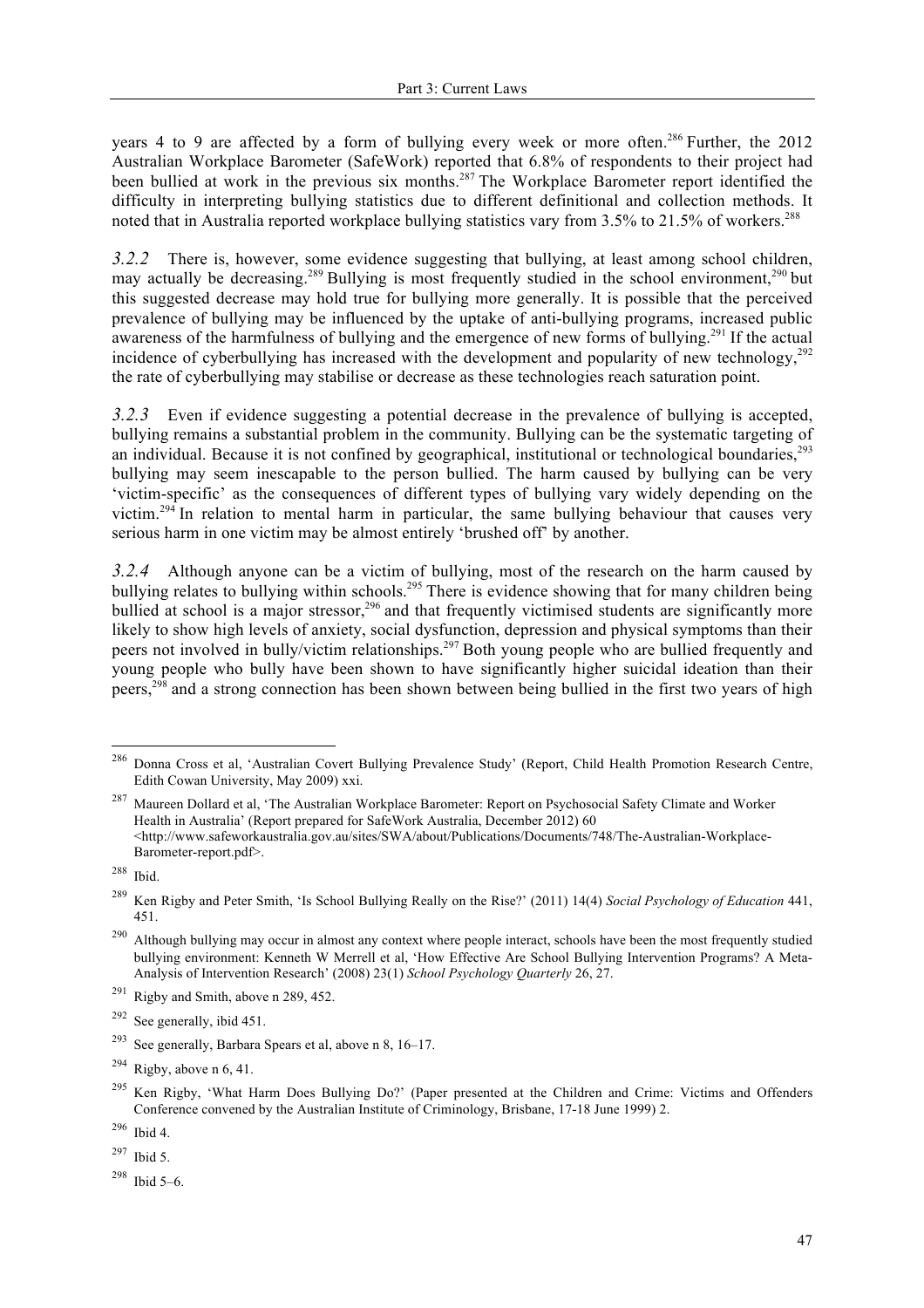school and poor mental and physical health as senior students.<sup>299</sup> Recent research in the United States has shown a correlation between bullying victimisation in childhood and increased risk of anxiety disorders in adulthood. It has also shown a correlation between individuals who are at times both victims and bullies in childhood and increased risk of adult depression, panic disorder, agoraphobia and suicidality.<sup>300</sup>

*3.2.5* Bullying is a complex societal problem. Because it is a social problem, addressing it fully requires a change in social attitudes. In part, this social change has already begun; bullying is now perceived as a problem by the media, politicians, businesses, unions, schools, sports clubs and charity organisations, and there has been significant momentum to address bullying in Australian social and educational spheres. The National Centre Against Bullying, for example, runs a biennial conference on bullying, bringing together a range of interested parties and helping to maintain community awareness of the problem of bullying and desire to address it.<sup>301</sup> Charity partnerships with businesses, clubs and other organisations also have an important role in achieving social change concerning bullying by de-normalising bullying behaviour and 'role-modelling' anti-bullying attitudes.<sup>302</sup> Other organisations contributing to the social response to bullying include Chloe's Voice in Tasmania, the Brodie's Law Foundation, and the Bully Zero Australia Foundation. Initiatives like the 'National Day of Action against Bullying and Violence' and 'Bullying: No Way' resources also contribute to the social response to bullying by providing an impetus for schools and communities to focus their attention on bullying and strengthen their message that bullying is not an acceptable part of social development.<sup>303</sup>

*3.2.6* Given the serious harm that can be caused by bullying, however, a social response alone may be insufficient and a legal response may be justified. The law has an important deterrent function and rendering behaviour 'unlawful' provides a clear statement of society's unwillingness to accept the behaviour.<sup>304</sup> Recognition of the wrongfulness of the behaviour and provision of accessible legal avenues for resolution of the problem may also be beneficial to victims.<sup>305</sup> There appears to be community desire for a legal response. In 2013, a petition with 4575 signatures was presented to the Tasmanian Attorney-General calling for an urgent review of anti-bullying laws.306 In August 2014, a petition of nearly 50,000 signatures was presented to Senator Eric Abetz in support of the introduction of federal cyberbullying laws.<sup>307</sup>

*3.2.7* In considering whether a legal response to 'harmful digital communication' was justified, the NZLC concluded that although the causes of cyberbullying and harmful communications are complex

 $299$  Ibid 7.

<sup>&</sup>lt;sup>300</sup> William E Copeland et al, 'Adult Psychiatric Outcomes of Bullying and Being Bullied by Peers in Childhood and Adolescence' (2013) 70(4) *JAMA Psychiatry* 419, 424.

<sup>301</sup> See National Centre Against Bullying, *NCAB Conference (6-7 August 2014)* (August 2014) <http://www.ncab.org.au/ncabconference2014/>.

 $302$  For example, that between the Alannah and Madeline Foundation and the Richmond Football Club; see generally, The Alannah and Madeline Foundation, *Richmond Football Club Support* (7 March 2014) <http://www.amf.org.au/News.aspx?ID=1530>.

<sup>303</sup> See generally, Bullying No Way, *About the National Day of Action* (2014) <http://bullyingnoway.gov.au/nationalday/about/index.html>.

 $304$  See NZLC, above n 86, 98.

<sup>305</sup> See ibid.

<sup>306</sup> Tasmanian Parliament, Review of Tasmania's Stalking Laws (Chloe's Law) (20th November 2013) House of Assembly E-Petitions <http://www.parliament.tas.gov.au/EPetitions/House/ClosedEPetition.aspx?PetNum=47&lIndex=-1>.

<sup>&</sup>lt;sup>307</sup> See Matt Smith, 'Senator Eric Abetz Pledges Action on Bullies after Receiving 49,000-name petition', The Mercury (online) 7th September 2014 <http://www.themercury.com.au/news/tasmania/senator-eric-abetz-pledges-action-onbullies-after-receiving-49000name-petition/story-fnj4f7k1-1227050114149>.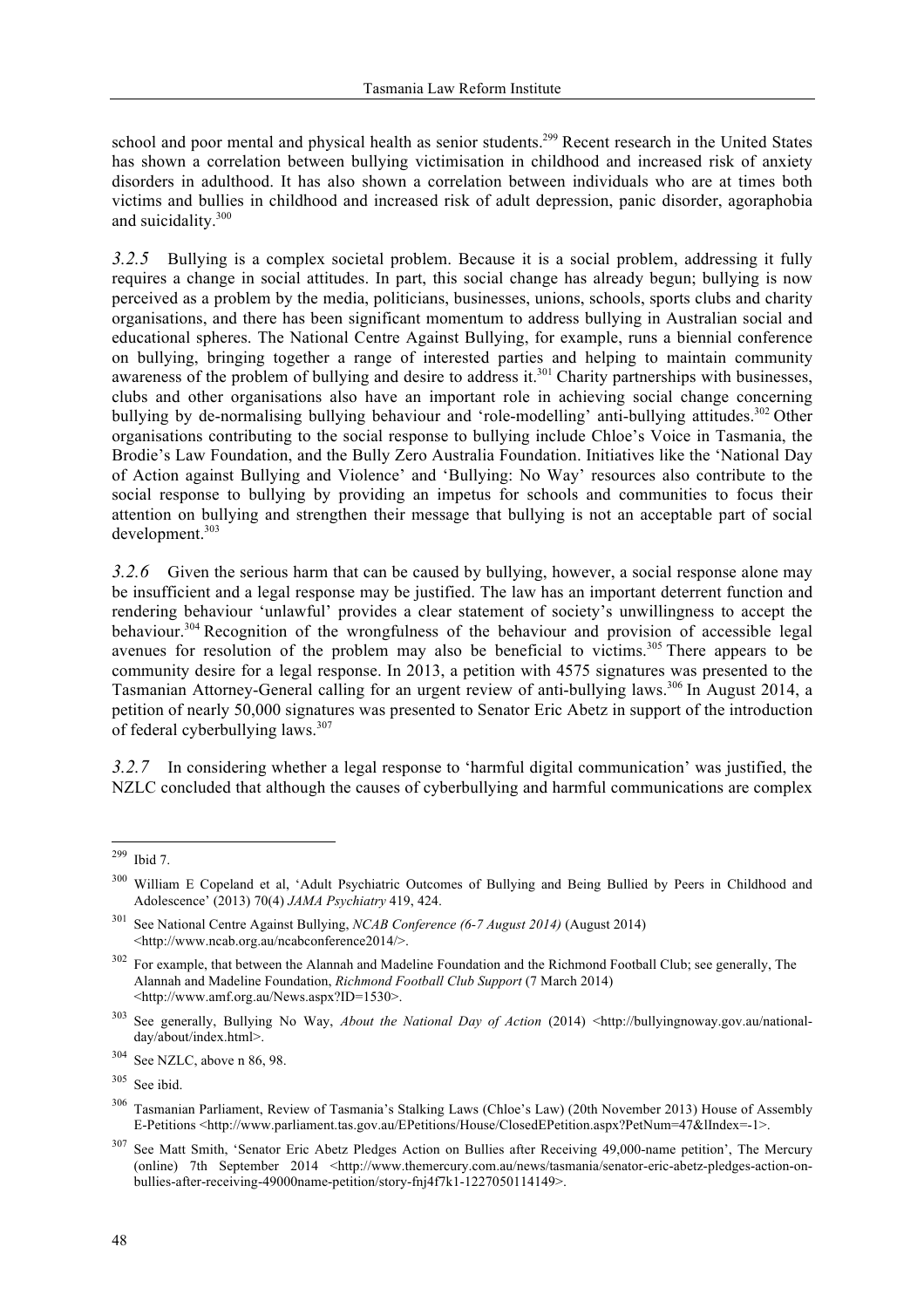and the solutions must be social as well as legal,<sup>308</sup> citizens should have the right to legal protection and redress when they suffer significant harm as a result of communication abuses.<sup>309</sup> The NZLC was persuaded that non-criminal tiers of regulation were insufficient to address the seriousness of the harm of this form of communication, express community condemnation for the behaviour and deter potential offenders.310

# **Question 1:**

Do you think that the current legal frameworks available to address bullying are adequate? Why or why not?

#### **Question 2:**

Do you think that legislative reform is necessary to address the problem of bullying?

## **Question 3:**

Do you think that the current avenues to address workplace bullying in Tasmania are sufficient? Why or why not?

#### **Question 4:**

Should Tasmanian legislation be amended to include anti-bullying provisions that mirror the *Fair Work Act* procedures?

 <sup>308</sup> NZLC, above n 86, 97–8.

<sup>309</sup> Ibid 65–6.

<sup>310</sup> See ibid 133–4.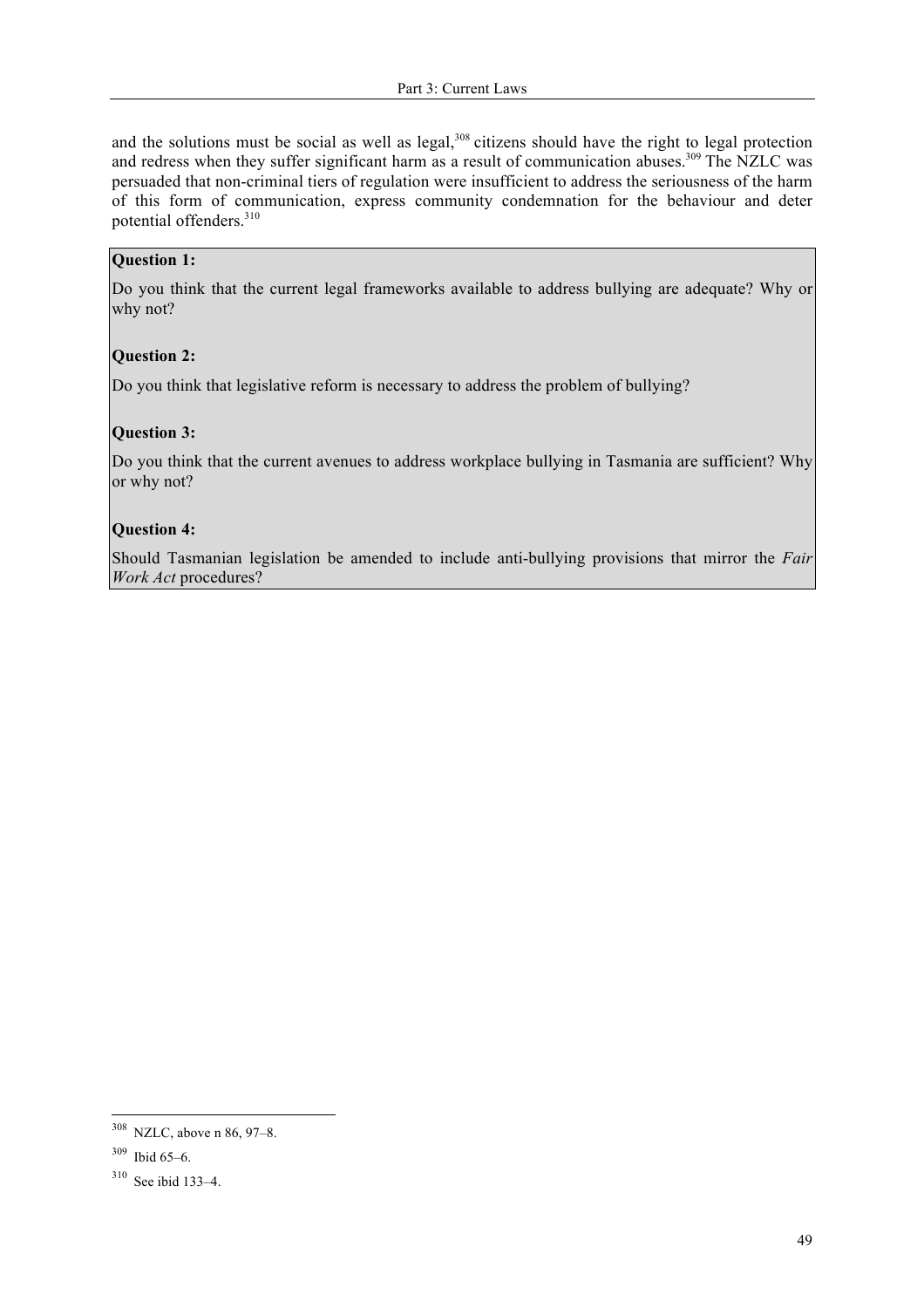# **Part 4**

# **Options for Reform**

# **4.1 Introduction**

*4.1.1* The options for reform discussed below, in order of decreasing punitiveness, are:

- A criminal response through either the extension of the offence of stalking or the creation of a specific criminal offence of bullying;
- A civil response through the creation of a civil action of bullying, the right to apply for stop bullying orders or extension of the Anti-Discrimination Commissioner's functions;
- Anti-bullying requirements imposed on schools.

*4.1.2* If reform is considered to be necessary, either a tiered response or single reform could be implemented.

# **4.2 Structure of Reform**

*4.2.1* 'Bullying' may be made out by a wide range of behaviours (from social exclusion, to teasing and the spreading of rumours, to physical contact, to cyberbullying) and in a wide range of locations. It can be perpetrated by or against individuals or groups. The same behaviour that may be brushed off by one victim may be seriously harmful to another, and, depending on the bully, the harm may be intentional or merely reckless.

*4.2.2* If legislative reform is desired, it is possible to design a ladder of responses to bullying. Less objectively serious bullying and possibly also the first instance response to some more serious instances of bullying could be dealt with by a relatively lenient response. For example, this bullying could be dealt with by the self-regulation or semi-autonomous response of internet service providers, schools, clubs and other community organisations.

*4.2.3* The next tier could be a mediation-based response, focussed on addressing the causes of bullying, stopping the behaviour, and repairing relationships. Where the bullying is more objectively serious or where the preceding tiers have not resolved the bullying, the behaviour could be addressed by a civil or criminal response.

*4.2.4* Alternatively, a single-stage reform to bullying could be implemented (ie only one type of legislation). Although this option is simpler to legislate, the range of bullying behaviours, harms and intentionality that can establish bullying mean that it may be difficult to draft one response that captures the full scope of the behaviour. If only one type of reform is implemented, it is perhaps necessary to direct the legal response to only the most objectively serious types of bullying behaviour. Although this leaves a large proportion of bullying uncovered, and may leave most victims of bullying without legal recourse, the educative and deterrent benefit of such a reform may still facilitate a change in social attitudes towards bullying at all levels.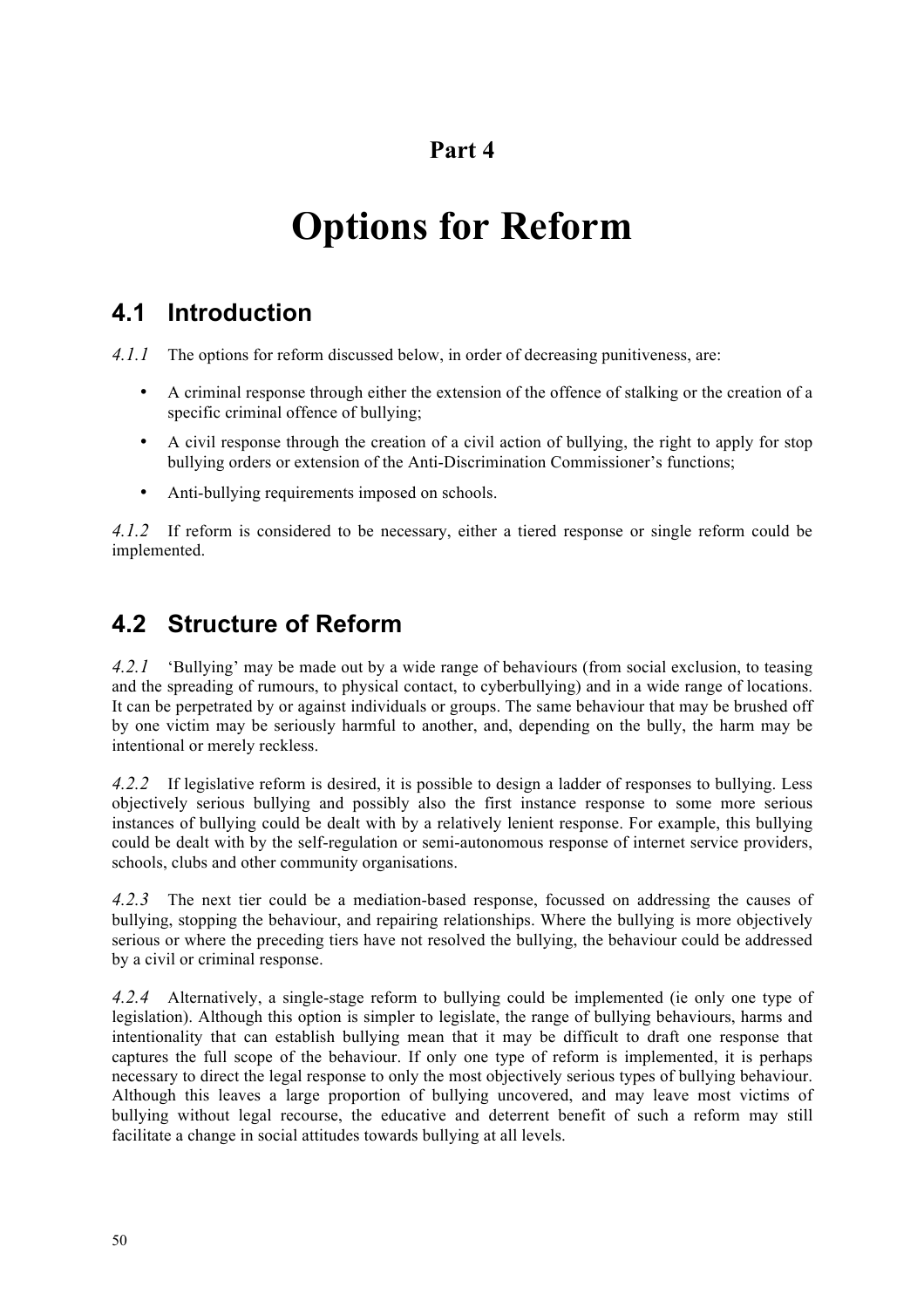#### **Question 5:**

If reform is necessary, what kinds of bullying do you think a legal response should address?

#### **Question 6:**

In any legislative response to bullying, should cyberbullying be dealt with as a discrete practice or as one form of more general bullying?

# **4.3 Criminal Responses**

*4.3.1* Criminal liability is the most punitive response to bullying. The criminal law is censuring and stigmatising and can result in the deprivation of liberty.<sup>311</sup> The potentially harsh consequences associated with the enforcement of criminal law suggest that it should be reserved for serious wrongdoing that cannot be dealt with in another way.<sup>312</sup> At a basic level, in order to justify a criminal response to bullying the behaviour should be shown to be harmful and the criminal law should be shown to be able to make a contribution to dealing with the problem that other responses cannot make.

*4.3.2* There has been some criminalisation of bullying behaviours in other jurisdictions, although it is uncommon to see the creation of a specific offence of bullying. If a criminal response is implemented in Tasmania, it should perhaps be limited to the most serious instances of bullying; the criminal law is a blunt and severe instrument, and it is unlikely to be in the public interest to impose criminal liability on even all malicious forms of bullying.

*Arguments for a criminal response to bullying*

- Bullying can cause very serious harm. For a victim, it can be a seemingly inescapable form of targeted abuse.<sup>313</sup> The seriousness of the harm and the objective seriousness of some kinds of bullying behaviour may be sufficient to justify a criminal response.
- The criminal law can have substantial educational and deterrent effects that other forms of regulation are not able to provide. <sup>314</sup> Awareness that bullying may result in criminal punishment may deter potential bullies from the behaviour, and clearly labelling bullying as criminal may educate the community on the wrongfulness of the behaviour and contribute to a change in social attitudes. The benefits of education and deterrence are arguably maximised in this context by the creation of a specific offence of 'bullying', which may increase awareness of the problem and warn the community that this behaviour may lead to prosecution.<sup>315</sup>

<sup>&</sup>lt;sup>311</sup> Ashworth, above n 24.

 $312$  See ibid 15.

<sup>&</sup>lt;sup>313</sup> Bullying is not confined by social, geographical, institutional or technological boundaries: see generally Barbara Spears et al, above n 8, 16–17.

<sup>&</sup>lt;sup>314</sup> Criminal conviction is a greater deterrent than civil liability. Where deterrence is sought to be enhanced, a criminal response may be beneficial: see Australian Law Reform Commission, *Principled Regulation: Federal Civil and Administrative Penalties in Australia*, Report No 95 (2002) 121–2.

<sup>315</sup> Alastair Nicholson, 'Bullying, Young People and the Law: Challenges for the Future' (Speech delivered at the Queensland Twilight Seminar, Australia & New Zealand Education Law Association, St Joseph's College, Brisbane, 17<sup>th</sup> March 2014).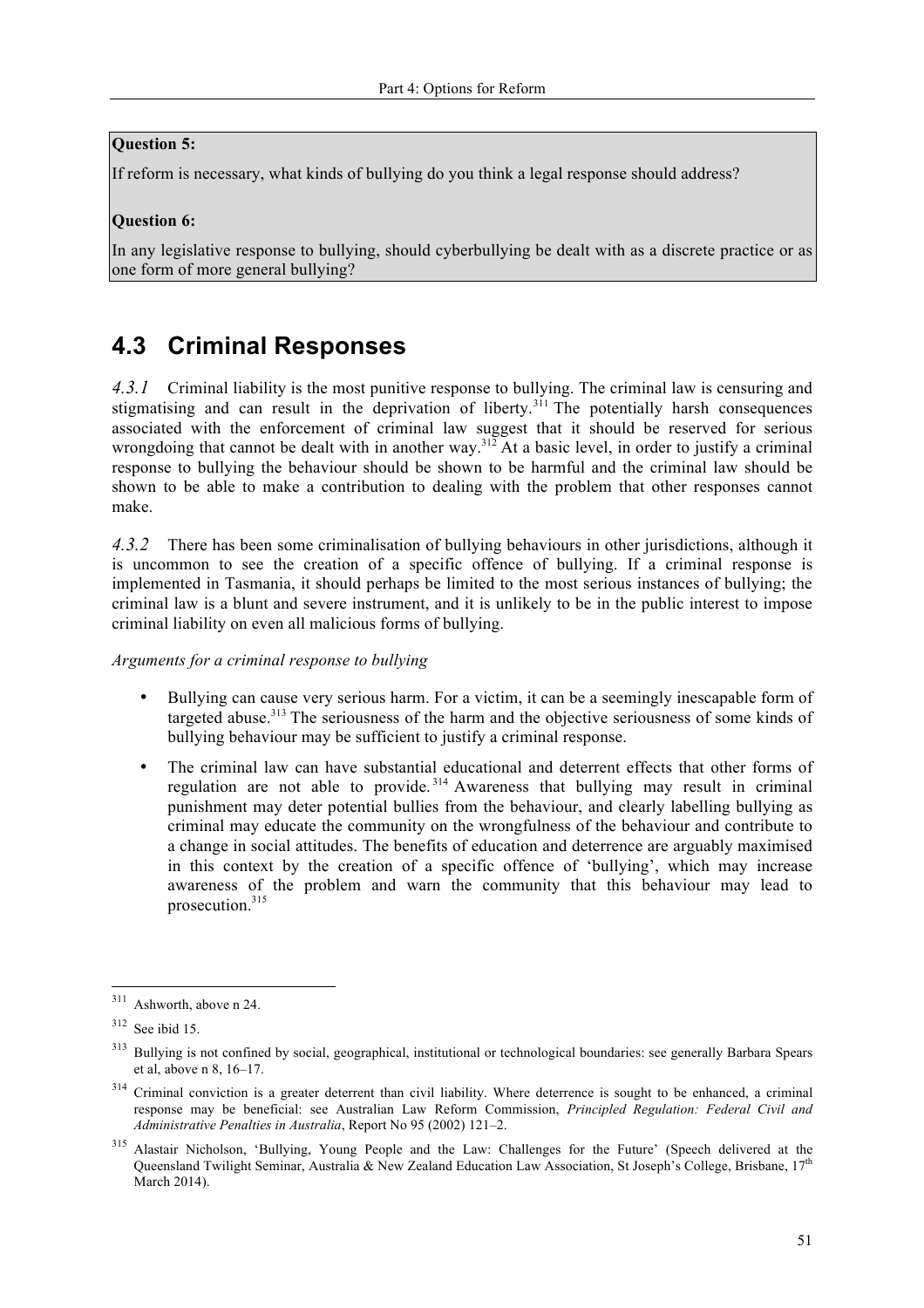There is evidence linking bullying as a child with subsequent criminal offending as an adult.<sup>316</sup> A criminal response to bullying, combined with the restorative justice approach of the *Youth Justice Act 1997* (Tas), may provide an opportunity to divert young people from a path of later offending.<sup>317</sup>

#### *Arguments against a criminal response to bullying*

- Although there has been a substantial public response to bullying, part of this response may be a reaction to media coverage of highly-publicised apparently bullying-related suicides rather than a response to an actual increase in the prevalence or harm of bullying. There is some evidence suggesting that the prevalence of bullying may actually be decreasing.<sup>318</sup> perhaps suggesting that educational and social responses to bullying are already working to address the problem. To avoid overcriminalisation the criminal law should arguably not be offered as an immediate solution to a complex problem.<sup>319</sup>
- The effect of some bullying may depend on the resilience of the victim. The unpredictability of consequences may be an argument against criminal punishment for bullies, or may be an argument to locate liability of a criminal response in the intention of the bully and not the consequences experienced by the victim;
- The criminal law is a blunt instrument; it must be able to be enforced consistently against offenders so that the boundaries of criminal responsibility are clear. Bullying is often symptomatic, or at least indicative, of the perpetrator's behavioural, emotional, social or psychological problems.320 A non-criminal response may be able to be better adapted to address the cause of the problem, rather than its manifestation.
- Society generally likes to avoid the introduction of young people to the criminal justice system.<sup>321</sup> Although not limited by age, bullying is common amongst young people. The criminalisation of bullying behaviours could create a new subset of young offenders.
- Bullying can be a 'communication offence', and there is a tension when criminalising speech between the desire to protect the community from harm and the desire not to infringe on freedom of speech. When considering whether a criminal response to bullying can be justified in Tasmania, freedom of speech arguably is not a significant constraint. There is no absolute right to free speech in Australia.<sup>322</sup> Further, it has been suggested that there are tiers of speech, and that hate speech and personal attacks are the lowest value forms of communication. $323$
- The introduction of a criminal response in isolation from other social, educational or legal responses may be tokenistic or ineffective. The introduction of a tokenistic response may

- <sup>322</sup> Australia has an implied freedom of political communication, which is a negative right or restraint on legislative power rather than a positive right: see generally *Lange v Australian Broadcasting Corporation* (1997) 189 CLR 520.
- <sup>323</sup> Even against the backdrop of the *New Zealand Bill of Rights Act 1990* (section 14 of which provides that everyone has the right to freedom of expression) the NZLC did not consider the right to freedom of expression to be a practical constraint on an offence of harmful digital communication, concluding that hate speech and personal attacks are the lowest value forms of communication.

 <sup>316</sup> See Lodge, above n 223.

<sup>&</sup>lt;sup>317</sup> Young offenders involved in restorative justice may be less likely to re-offend: see generally Nancy Rodriguez, 'Restorative Justice At Work: Examining the Impact of Restorative Justice Resolutions on Juvenile Recidivism' (2007) 53(2) *Crime & Delinquency*, 355.

 $318$  See above at [3.2.2].

<sup>319</sup> See, eg, David Brown, 'Criminalisation and Normative Theory' (2013) 25(2) *Current Issues in Criminal Justice* 605, 613-14; Brown et al, *Criminal Laws* (The Federation Press, 5th ed, 2011) 23.

 $320$  See Lodge, above n 223, 5.

<sup>&</sup>lt;sup>321</sup> See generally Jeremy Prichard, 'Net-Widening and the Diversion of Young People from Court: A Longitudinal Analysis with Implications for Restorative Justice' (2010) 43(1) *Australian & New Zealand Journal of Criminology* 112, 116.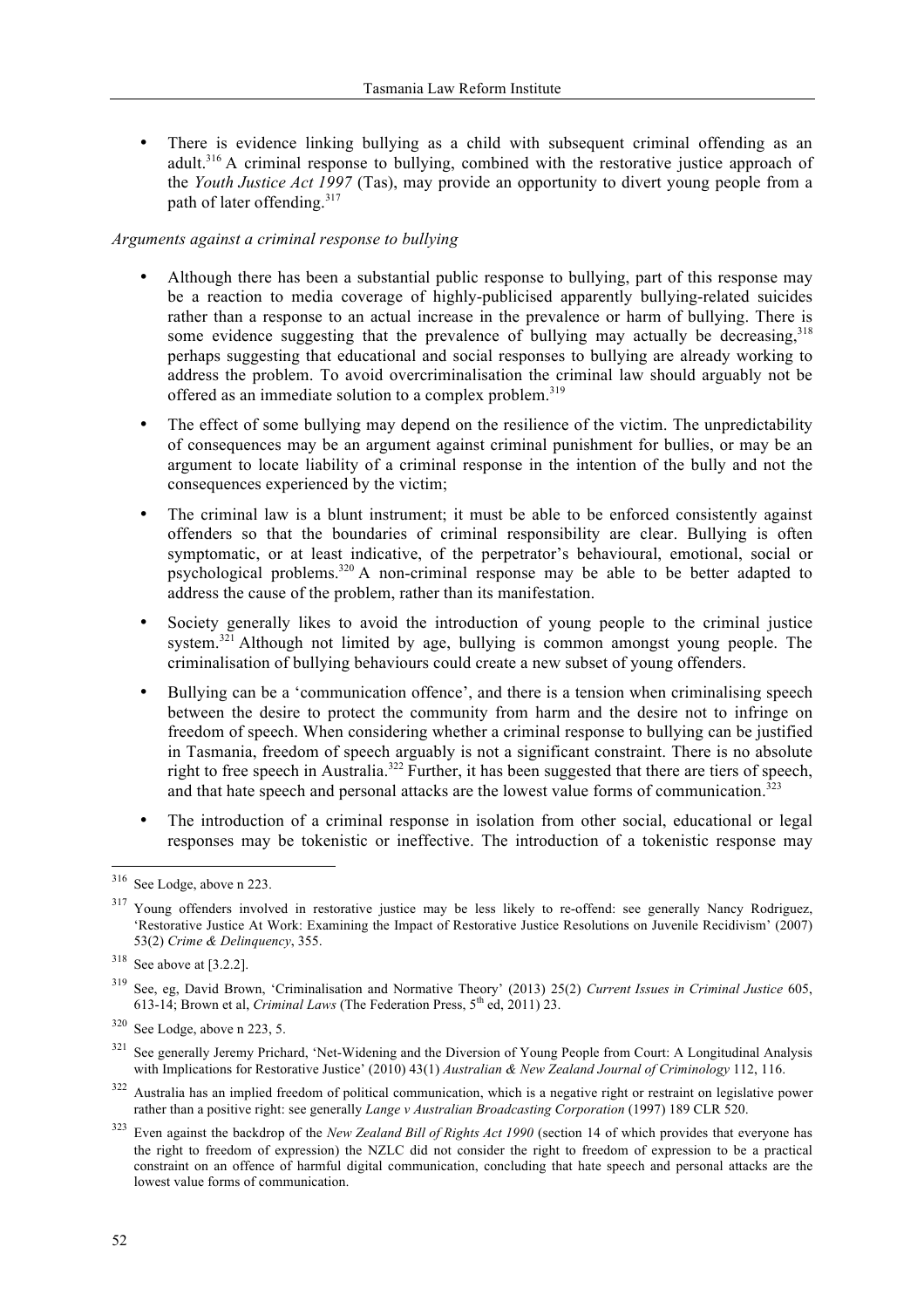quell current community concern without addressing the problem of bullying, thereby distracting attention from more wide-ranging and effective responses.

#### **Question 7:**

Do you think that a criminal response to bullying is appropriate? Why or why not?

# *Possible Forms of Criminal Response*

*4.3.3* If a criminal response to bullying can be justified, this response could take a number of forms. The best-suited responses to bullying are amendments to the offence of stalking or the creation of a specific offence of bullying.

*4.3.4* While it is possible to extend the *Police Offences Act* provisions discussed above, this response would not be an effective way to deal with bullying because of the limited application of these provisions. Public annoyance, prohibited under s 13 of the *Police Offences Act*, is limited by the requirement that the behaviour occur in a public place and it is not possible to remove this requirement without undermining the legislative intent of the provision and possibly causing overreach of the criminal law.324 Sections 13A and 13B could be amended to better cover visual cyberbullying by changing the requirements around privacy, but this amendment would still only capture very specific instances of cyberbullying that involved observation or recording or publishing or distribution of visual recordings. Even amended, the offence would be too specific to address bullying effectively and would not capture the sustained or repeated nature of bullying.

# *Extension of s 192 'Stalking'*

*4.3.5* Stalking provisions have frequently been suggested as a means of addressing serious bullying in other jurisdictions. One option for a criminal response to bullying is to amend s 192 of the *Code* ('stalking') to extend its application to bullying behaviours. If the stalking provision is amended in this way, it could be retitled to make it clear that it is the intention of the amendments that the provision applies to bullying and to ensure that the provision is easily identified as covering bullying. This kind of retitling would improve awareness of and accessibility to the provision, and would maximise the educative and deterrent benefits available from the amendment of the stalking provision.

*4.3.6* Tasmania could enact similar amendments to s 192 of the *Code* as were made to Victoria's stalking provision. To cover verbal and physical bullying, the 'Brodie's Law' amendments in Victoria added the proscribed 'actions' of:

- Making threats to a victim;
- Using abusive or offensive words to or in the presence of the victim;
- Performing abusive or offensive acts in the presence of the victim; and
- Directing abusive or offensive acts towards the victim.

*4.3.7* The 2011 Victorian amendments also expressly included self-harm within the stalking provision and inclusively defined 'mental harm'. Prior amendments to Victoria's stalking provision,

<sup>&</sup>lt;sup>324</sup> Given the wide range of behaviours covered by the section and the absence of a mental element, the requirement that the behaviour occur in a public place serves a gatekeeping function and its removal would arguably give rise to overreach of the criminal law.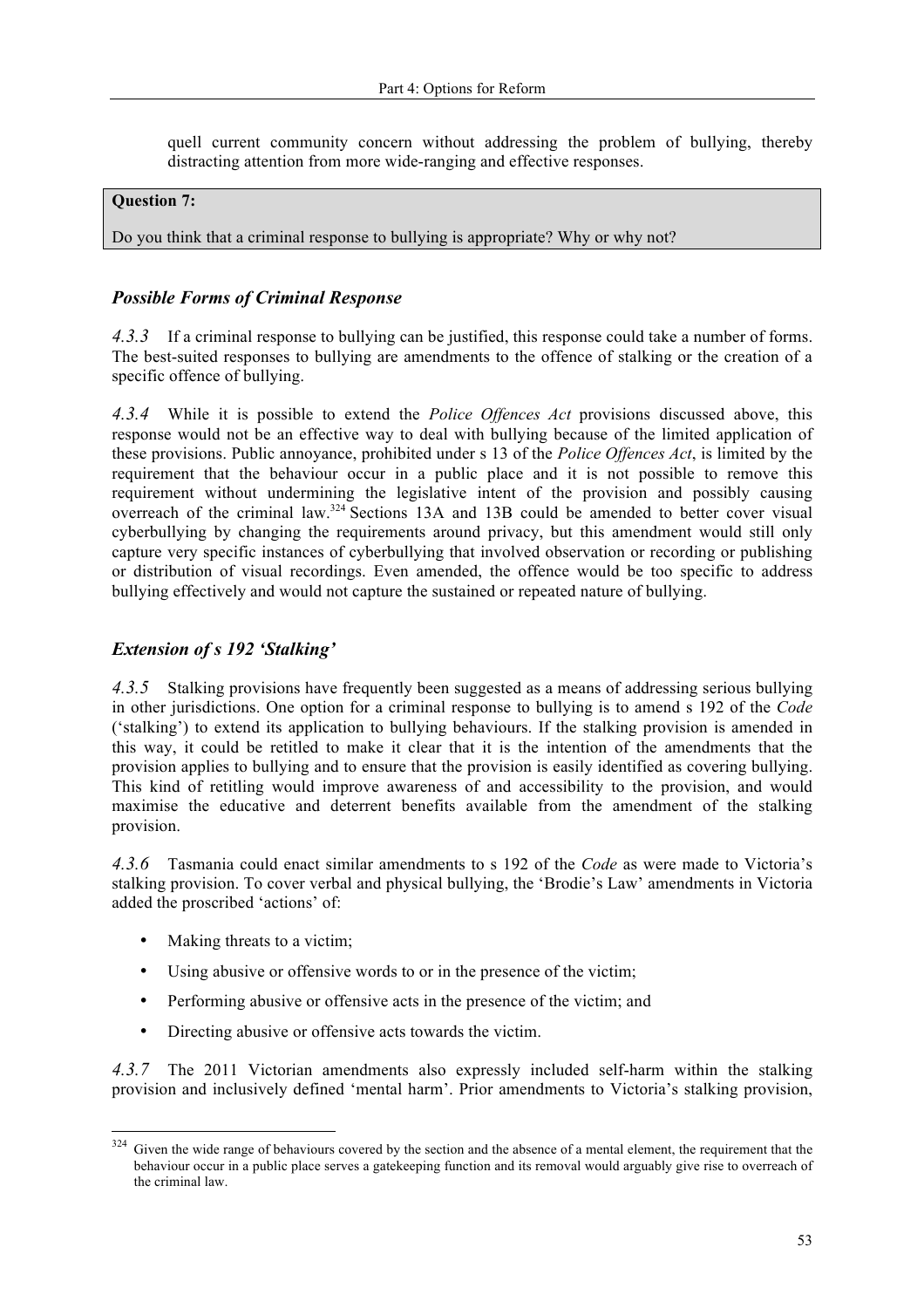in 2003, included a variety of cyber-actions in the provision, including 'publishing on the internet or by an e-mail or other electronic communication to any person a statement or other material relating to the victim or any other person or purporting to relate to, or originate from, the victim or any other person.'<sup>325</sup> Unlike the equivalent Tasmanian paragraph, this action does not require that the material be offensive, meaning it arguably has clearer application than the Tasmanian provision to hate pages and false profiles.

*4.3.8* Amendments that could improve the applicability of Tasmania's stalking provision to bullying include:

- New proscribed actions capable of establishing a course of conduct that clearly apply to verbal and physical bullying;
- A new cyber-based action covering material relating to the victim or purporting to relate to or originate from the victim, which does not require an additional threshold to be met. Although cyberbullying is already well-covered by Tasmania's stalking provision when compared to other forms of bullying, this kind of cyber action would clearly cover cyberbullying like hate pages or false profiles;
- The inclusion of self-harm as a proscribed intended consequence of a course of conduct; and
- Definitions or statutory guidance in relation to the meaning of 'mental harm' and 'fear and apprehension' to remove interpretive uncertainty.

#### *Arguments for the extension of 'stalking' to include bullying*

- If it is determined that a criminal response is appropriate, amendments to the stalking provision are arguably a simpler legislative task than the creation of an entirely new offence. Coupled with this ease of reform is the desirability of using an existing offence where possible, rather than creating a new offence, in order to avoid problems of overcriminalisation. Amendment of the offence of stalking would avoid the creation of an entirely new offence, whilst still addressing community concern and providing a criminal avenue for addressing bullying.
- The offence of stalking is drafted very generally, meaning that it is adaptable to future manifestations of bullying behaviour. Although ultimately dependant on the form of drafting used for a specific offence of 'bullying', it is possible that an offence specifically directed at bullying may be drafted too narrowly and may be unresponsive to different forms of bullying in the future.
- There is case law interpreting the offence of stalking, meaning that there is unlikely to be unpredictability in the application of the law. Although there may be some uncertainty relating to the reach of the amendments, the creation of an entirely new offence would mean a complete absence of precedent and perhaps uncertainty as to the law's reach.

#### *Arguments against the extension of 'stalking' to include bullying*

• The Tasmanian stalking provision arguably already covers some bullying behaviours, but has not been frequently used against bullying. There is possible police and prosecutorial reluctance to bring a charge of stalking against bullying, especially where young people are involved, and this reluctance is arguably not addressed by simply amending the text of the provision. The dearth of prosecutions for bullying behaviours under the Victorian stalking provision since the 'Brodie's Law' amendments may also suggest that even amending the section to ensure applicability to serious bullying will not necessarily result in the use of the

 <sup>325</sup> *Crimes Act 1958* (Vic) s 21A(2)(ba).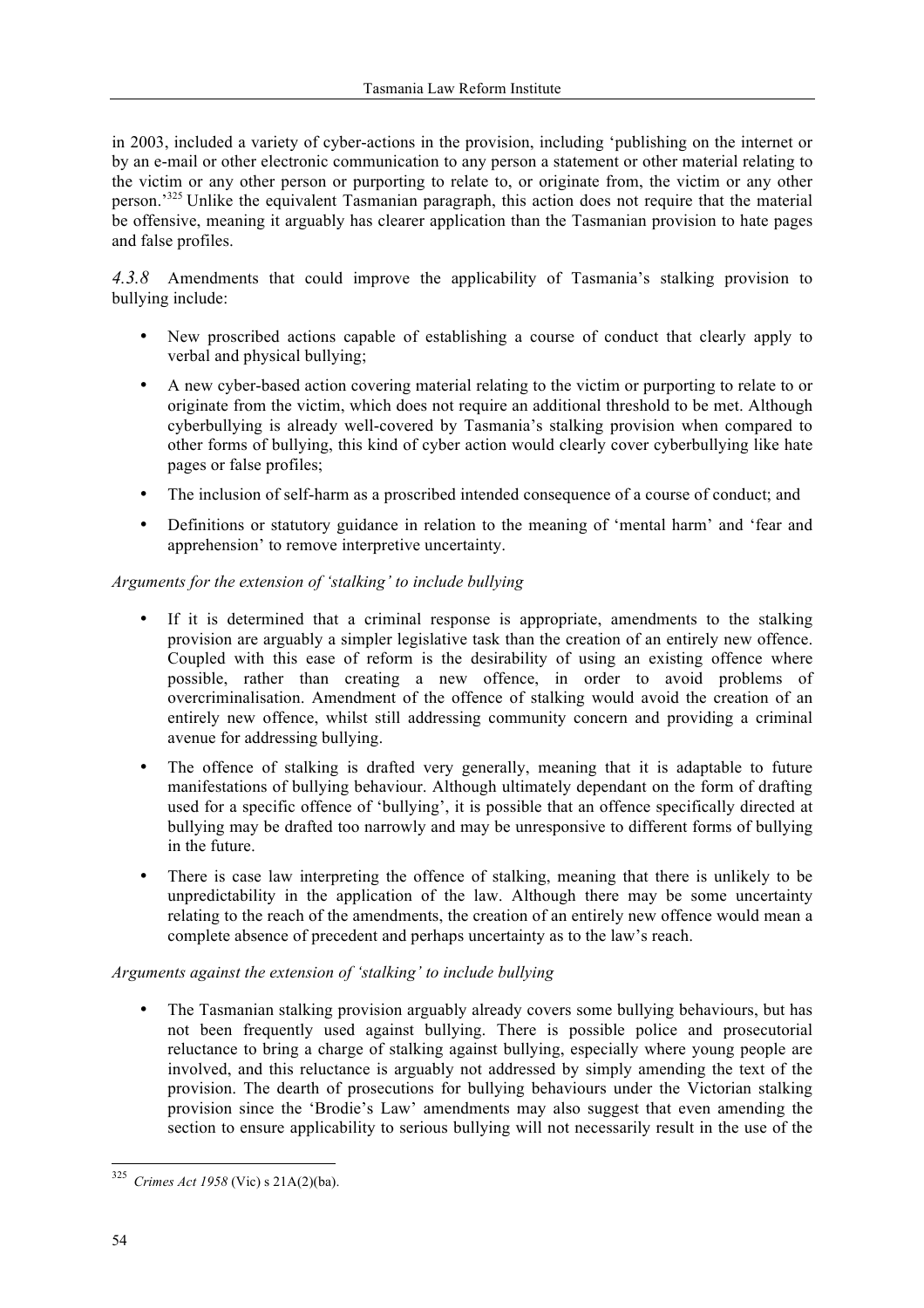section against bullying. On the other hand, it is worth noting the deterrent and educative effect of a criminal offence that clearly applies to bullying behaviours even where prosecutions are uncommon. Even when the stalking provision was initially debated in Tasmanian parliament, it was noted that prosecutions would be expected to be rare for the offence,  $326$  suggesting that reluctance is not a problem unique to bullying and not a determinative argument against this type of reform.

- Although some educative and deterrent benefits would attach to the amendment of the stalking provision to address bullying (especially if the amendments were accompanied by either an awareness-raising campaign explaining their applicability to bullying behaviours or by the retitling of the offence to include bullying) the greater educative and deterrent effect that would be created by an offence specifically directed at bullying is foregone.
- The amendments required to ensure that serious instances of bullying are covered by the stalking provision are quite extensive. During the second reading speech of the Bill inserting the offence of stalking into the *Code*, the essence of stalking was defined as 'the intentional harassment and/or intimidation of a person by following them about, sending them articles, telephoning them, waiting outside a house and the like.<sup>327</sup> Although there are similarities between conduct labelled 'stalking' and conduct labelled bullying, there are also significant differences. Bullying behaviours like physical contact, social exclusion and verbal bullying are not traditionally associated with stalking, and stalking behaviours like loitering or surveillance may be too passive to be considered bullying. Stalking may also be associated with a seriousness of intent that bullying does not attract. There was no mention of bullying in parliamentary discussion about stalking, but there was substantial discussion of romantic interest, the predominately female victims of stalking, domestic abuse and the 'Reclaim the Night' movement.<sup>328</sup> Internationally, it has been suggested that offences of stalking are rarely applied outside the context of adult romantic relationships. $329$

# *Creation of a Specific Bullying Offence*

*4.3.9* Another possible criminal response to bullying is the creation of a specific offence of 'bullying'. Tasmania would be the first state in Australia to take this step. Internationally there appears to be some reluctance to create a generally applicable offence of bullying.

*4.3.10* The wide range of intentions, behaviours and consequences that could fall within this offence (some of which are less objectively serious than others) and the suggested prevalence of bullying amongst young people suggest that an offence of bullying should be summary.<sup>330</sup> Crimes triable summarily attract lower maximum penalties than indictable offences,  $331$  and a more serious (indictable) offence may attract reluctance from policing and prosecutorial agencies.

*Arguments for the creation of a bullying offence* 

If a criminal response is desired, an offence of bullying would be likely to be better able to cover bullying behaviours than amendments to the offence of stalking, as bullying would be the provision's primary focus. An offence of bullying could be drafted as a 'course of

 <sup>326</sup> Tasmania, *Parliamentary Debates*, House of Assembly, 24 May 1995, 42 (Ronald Cornish, Minister for Justice).

<sup>327</sup> Tasmania, *Parliamentary Debates*, House of Assembly, 24 May 1995, 41 (Ronald Cornish, Minister for Justice).

<sup>328</sup> See ibid 41–57.

<sup>329</sup> See Tefertiller, above n 93, 181–82.

<sup>&</sup>lt;sup>330</sup> A summary offence can be heard by a magistrate, attracts lower maximum penalties and is generally considered to be less serious than an indictable offence.

<sup>331</sup> See *Sentencing Act 1997* (Tas) s 13.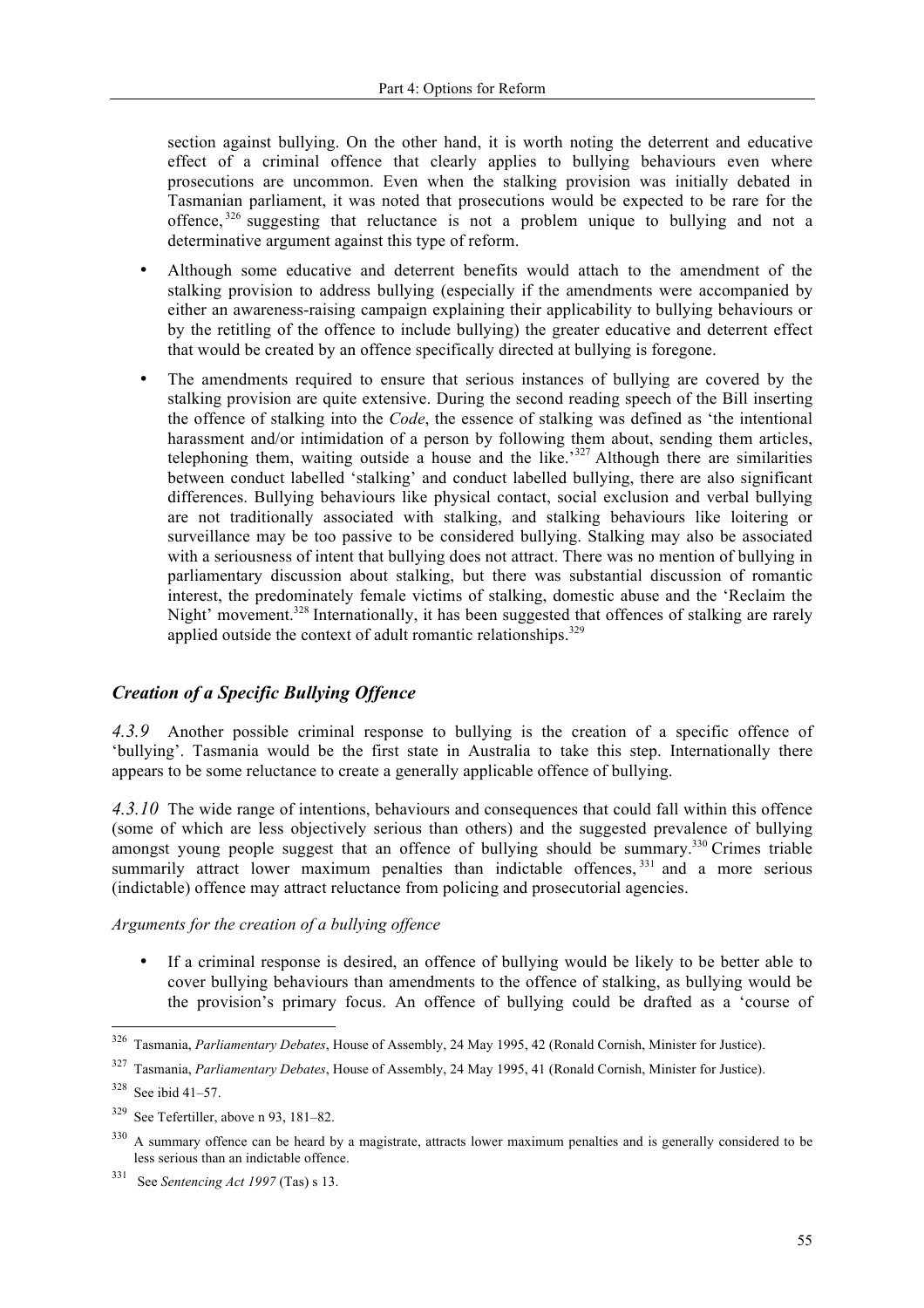conduct' offence — like the stalking provision in s 192 of the *Code* — rather than as an offence that covers only a single instance of behaviour. Drafting the offence in this way would allow it to apply to a wide range of bullying behaviours, and would capture the repeated or sustained nature of bullying. Further, within a 'course of conduct' offence of bullying, additional requirements could be attached to less objectively harmful behaviours to reduce the potential overreach of the law. To prevent the criminalisation of jocular or trivial behaviour, a less serious bullying behaviour like teasing — for example — could be included as a proscribed action capable of establishing a course of conduct with an additional consequence element such as 'teasing likely to result in mental or emotional harm'. The clarity in application and legislative intention that would come with an offence specifically directed at bullying — and the ability to increase intention or consequence thresholds for less serious behaviours — may lead to less reluctance to use the criminal law against bullying. The lower penalty and perceived severity of a summary offence may also dissuade potential prosecutorial reluctance.

- Although the criminal law should be reserved for the most serious instances of bullying, bullying arises within a wide range of situations and the harm that the bully intends as well as the harm that is caused to the target will often be dependent on social context or circumstances personal to the victim or offender. A benefit of a specific offence of bullying is its potential applicability to a wider range of consequences and intended consequences than the offence of stalking. It could be made clear in the provision that mental harm includes things like self-harm, suicidal ideation and symptoms of psychological conditions like depression and anxiety. Intention to cause physical harm — or knowledge of the likelihood of that result, depending on the mental element — could cover physical bullying. Intention to cause fear and apprehension could be included in the offence and it may be desirable to note that for the purposes of bullying, fear and apprehension relate not only to personal safety and the safety of others but also to things like reputation, social status and humiliation. To cover the wide range of serious bullying behaviours, intention to cause emotional harm could also be included to cover situations where the humiliation or distress that was caused was perhaps too transitory to establish mental harm but was still serious.
- By criminalising bullying behaviour, community condemnation of that behaviour is made clear. The educative and deterrent benefits of specifically providing that bullying is an offence are potentially very strong.

#### *Arguments against the creation of a bullying offence*

- 'Bullying' is a label for an amorphous group of anti-social behaviours. It is difficult to define, and its forms can change continuously. By expressing what is 'bullying' for the purpose of an offence, the legislature may define bullying too narrowly and restrict its ability to address new forms of bullying that may emerge in the future. The ease of reform of amending stalking would also be foregone.
- Care should be taken to ensure that high-profile cases do not determine the development of the criminal law. Where possible, to ensure consistency and consideration in the development of the criminal law, it is arguably better to use existing offences than to create new offences. It is potentially possible to amend the stalking provision in the *Code* to cover particularly serious instances of bullying, although this response may also be problematic.
- There may be some concern with overreach of the criminal law if an offence of bullying is created. For example, the criminalisation of teasing amongst young people during school or jocular behaviour that escalates but is at most reckless may be perceived as unjustified. A specific offence of bullying could, however, be drafted so that criminal liability did not attach to all forms of bullying, mitigating this concern. In this regard, the mental element of an offence of bullying would have an important gatekeeping function. Police and prosecutorial discretion may also prevent criminal liability attaching to behaviour that perhaps should not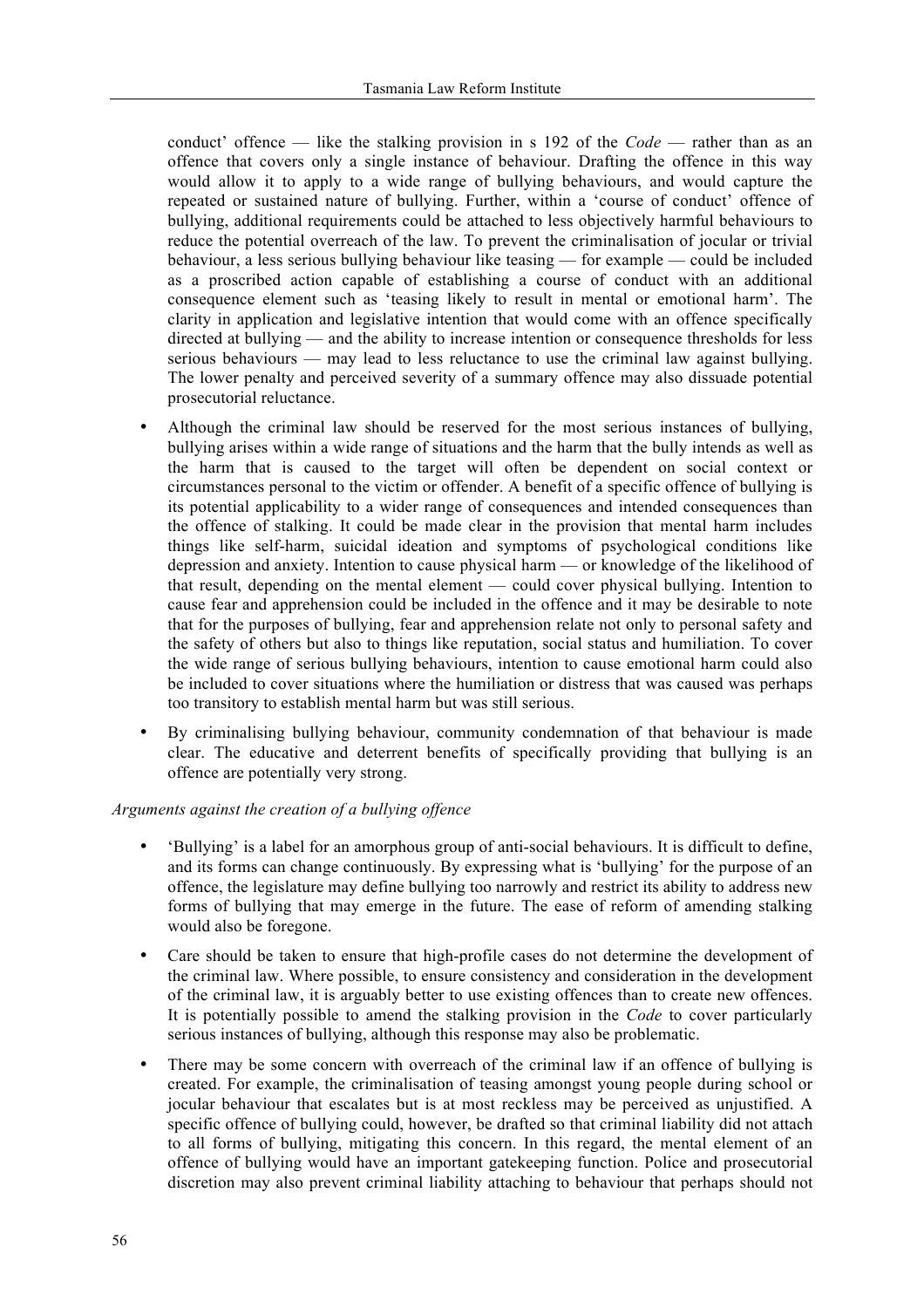be labelled criminal but it is problematic to rely on this discretion to justify overreach of the criminal law. Without a strong argument to the contrary, criminal liability should not attach without some form of fault.<sup>332</sup> Potential mental elements for an offence of bullying are: recklessness, a purely subjective mental element, a mental element with an objective limb, and a deeming provision.

- o Simply requiring that a bully was at least reckless as to whether or not harm would be caused may be too low a threshold for criminal liability given the wide range of behaviours that could be caught by an offence of 'bullying'.<sup>333</sup> The realisation of the likelihood that another person might suffer harm (rather than the intention to cause harm) could render common banter, joking and teasing criminal. In order to avoid overreach of the criminal law into behaviours that do not justify criminal liability, a higher level of culpability than recklessness is arguably required of the bully.
- $\circ$  A purely subjective mental element could be required for an offence of bullying. This option requires the bully to have intended to cause the consequence stipulated in the offence. This approach is the highest threshold; in order for this mental element to be established it must be shown beyond a reasonable doubt that the bully actually intended that the consequence stipulated in the legislation occur. In the majority of bullying cases, criminal punishment is not appropriate.<sup>334</sup> A purely subjective mental element helps to ensure that only those people who are most culpable are criminally liable.
- o An objective limb could be included in the mental element required for an offence of bullying. This option requires that the bully either intended to cause the consequence stipulated in the offence, or that a reasonable person in the bully's circumstances ought to have known that the consequence would be likely to eventuate. Where the mental element is purely subjective, it is conceivable that a bully could successfully argue that he or she was only joking and escape liability even where very serious harm is caused. An objective limb would limit the availability of this kind of denial of the mental element.
- o A deeming provision like s 192(3) of the *Code* (stalking) could be used in an offence of bullying. The offence of stalking requires subjective intent to cause specific harmful consequences but not that those consequences eventuate. Where harm *in fact* is caused the mental element is deemed to exist as long as the perpetrator at least ought to have known that this consequence was likely. Actual intent to harm must usually be shown (serving a gatekeeping function) but the deeming provision means that the mental element may be more easily established where the behaviour was particularly serious and actually caused harm.

#### **Question 8:**

If you think that a criminal response is justified, do you prefer amendment to the stalking provision or the creation of a separate offence or bullying? Why?

## **Question 9:**

If you prefer amendment of the stalking provision, how should the provision be amended?

 <sup>332</sup> See generally, Andrew Simester and Andreas von Hirsch, *Crimes, Harms, and Wrongs: On the Principles of Criminalisation* (Hart Publishing, 2011) 30–1.

<sup>&</sup>lt;sup>333</sup> 'Recklessness' requires that the offender realised that the harm may possibly be caused to the victim by the offender's actions (foresight) but pursued the action anyway. The offender must have at least realised the possibility of the harm required by the legislation as a consequence of his or her act.

<sup>&</sup>lt;sup>334</sup> See generally the suggestion that most bullying is at the relatively mild (or grey) end of the continuum in Rigby, above n 6, 41.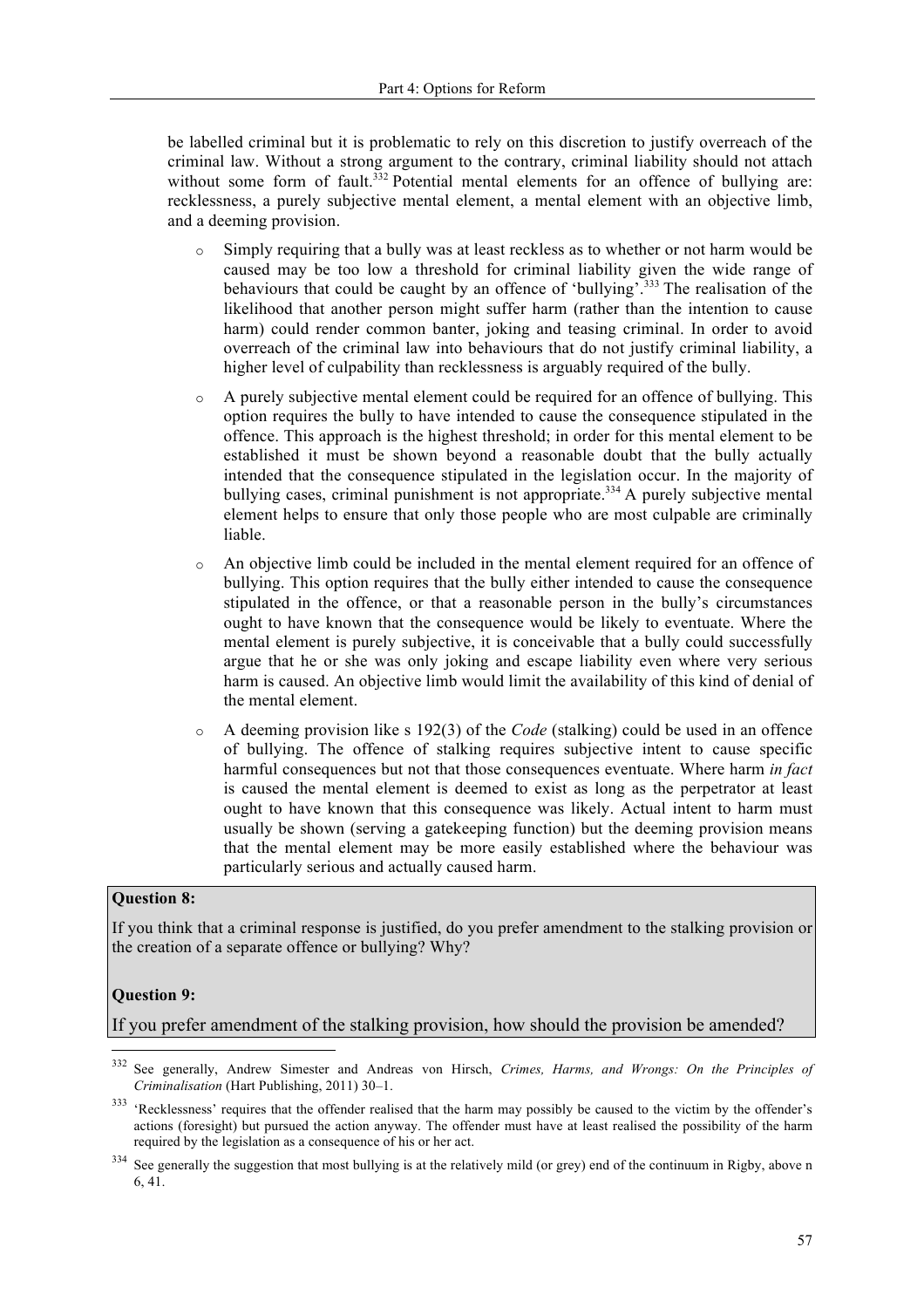## **Question 10:**

If you prefer the creation of an offence of bullying:

- (a) What kinds of behaviour should be included in the offence?
- (b) What kind of consequences should the bully be required to have intended or caused eg, should the offence be enlivened where an offender has intended to cause serious emotional distress or should a higher threshold be required?
- (c) What form should the mental element take?

# **4.4 Civil Responses**

*4.4.1* Civil law is litigated between individuals, rather than between the state and an individual. The civil options discussed below are a civil action of bullying, 'stop bullying orders' and an extension of the functions of the Anti-Discrimination Commissioner to allow the Commissioner to deal with bullying. The focus of the first civil option is to compensate for bullying that has occurred, the focus of the second is stopping the escalation or continuation of the bullying, and the focus of the third is primarily consensus-based resolution and involvement of third party organisations in addressing the problem of bullying. These options could be implemented together or individually.

*4.4.2* A choice between a criminal and civil response is not necessarily required. While either reform could be implemented independently, or as the apex of a tiered response, a civil and criminal response could also complement each other. For example, civil stop bullying orders could be used to capture most serious bullying, with a criminal response reserved for particularly heinous behaviour, or a civil action or investigation through the Anti-Discrimination Commissioner could be used against most bullying desired to be rendered illegal and a criminal offence could deal with bullying that is either too serious for a civil response or for which the civil response has been ineffective.

# *Civil Action of 'Bullying'*

*4.4.3* Bullying could be made a civil wrong. A victim of bullying could then bring an action against a bully for 'bullying'. A civil action of bullying could be expressed in a variety of ways. For example, similar to Nova Scotia's civil offence of cyberbullying,<sup>335</sup> it could simply be prescribed that 'a person who subjects another person to bullying commits a tort against the person'. The problem with such an approach is the need to define 'bullying' with sufficient specificity so that legal liability is certain. Bullying is difficult to precisely define, and precise definitions are important in the legal context so that rights and responsibilities are clear. The risks with too broad a definition are that the law is uncertain and its reach potentially extends too far. The risk with too narrow a definition is that not all manifestations of current and future bullying would be captured, meaning that the framework may not be adaptive or effective.

*4.4.4* Another way to express a civil action of bullying is to draft it as a 'course of conduct' offence. The discussion relating to the elements of a criminal course of conduct offence also applies to the creation of a civil offence,<sup>336</sup> with the primary difference between the two options being that a civil

 <sup>335</sup> *Cyber-safety Act*, SNS 2013, c 2, s 21.

<sup>336</sup> See above at [4.3.10].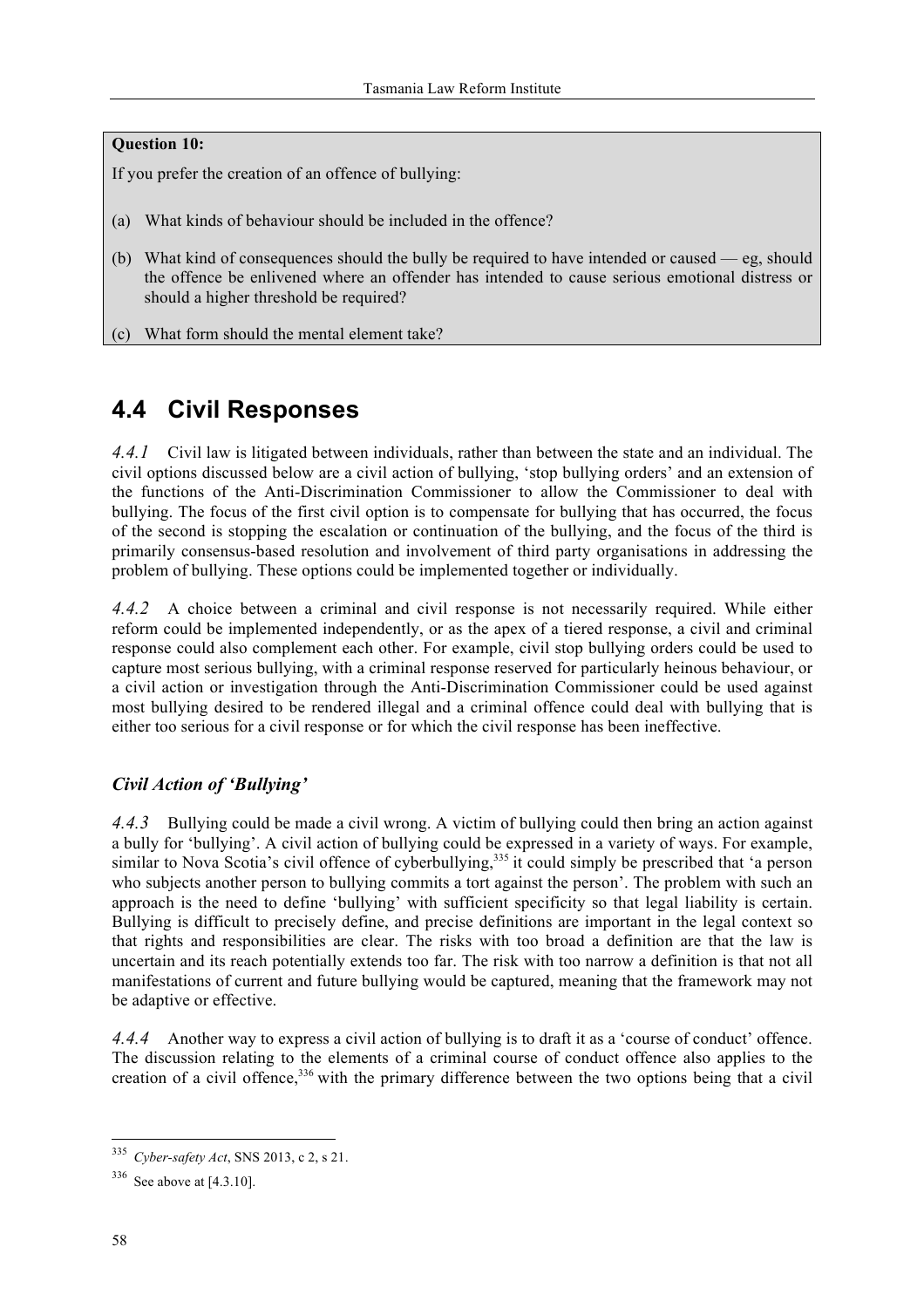action would be a less punitive response. The civil law is less stigmatising and censuring and can result in less serious consequences than the criminal law.

*4.4.5* If a civil approach is adopted, the remedies available also need to be determined. The primary remedy under an action of this type is likely to be compensatory damages for harm caused by the behaviour, although a wide range of remedies — including apologies or orders to prevent future bullying — could potentially be available. If desired, evidence of consensus-based solutions through processes like conciliation or mediation could be expressly required before any action reached court.

# *Arguments for a civil right of action*

- The opportunity to receive damages is an advantage of a civil right where a victim of bullying has suffered serious harm and as a result required, or requires, treatment. Whereas criminal punishment tends to focus on the offender, civil remedies can compensate for harm. The legislation creating the action may also provide a wide range of other remedies that are more appropriate to bullying, and more helpful to the victim, than criminal punishment. For example, it may be possible to have cyberbullying material taken down, apologies with or without admissions of legal fault may be facilitated, and orders preventing certain types of behaviour in the future may be possible.
- Bullying commonly occurs amongst young people. Civil liability is less stigmatising, less censuring and less serious than criminal liability. Treating a civil (rather than criminal) action as the apex of a response to bullying may create less problems with respect to the introduction of young people to the legal system. Alternatively, a civil response could be used in addition to a criminal response, with the civil law capturing types of bullying behaviour that fall just short of justifying criminalisation.
- Bullies commonly exhibit underlying mental or developmental health issues, or are experiencing some form of emotional unrest. Although serious, civil liability may be less devastating to future development and rehabilitation that criminal liability.
- The threat of civil liability for bullying serves a deterrent function, although the level of deterrence is likely to be lower than that which attaches to potential criminal liability.<sup>337</sup> The risk of being held liable for bullying could deter potential bullies, and ascribing legal consequences to bullying behaviour may serve a powerful educative role, driving a change in social attitudes by highlighting the serious harm caused by bullying.

## *Arguments against a civil right of action*

- Victims of bullying may choose not to pursue a civil action even when the bullying behaviour and harm caused is severe. The rate of use of a civil action against bullying may be low given both the cost of civil litigation and the ongoing burdens of commencing and then running a civil case as opposed to making a complaint to the police regarding a criminal offence.
- Compensating a victim after bullying has occurred, and probably (depending on the drafting of the action) after harm has been suffered, arguably enlivens the legal response too late. The fact that the bullying must already have reached the level at which it is appropriate to impose legal liability means that a civil action would not facilitate early intervention to prevent the bullying from escalating. The same can be said about a criminal response, although, as a criminal response focuses on the offender rather than the victim, the circumstances that enliven a criminal response are slightly different.
- Although less objectively serious than criminal liability, civil liability is still punitive. A civil action of bullying has the potential to introduce young people and people with underlying

 <sup>337</sup> See generally Australian Law Reform Commission, above n 314.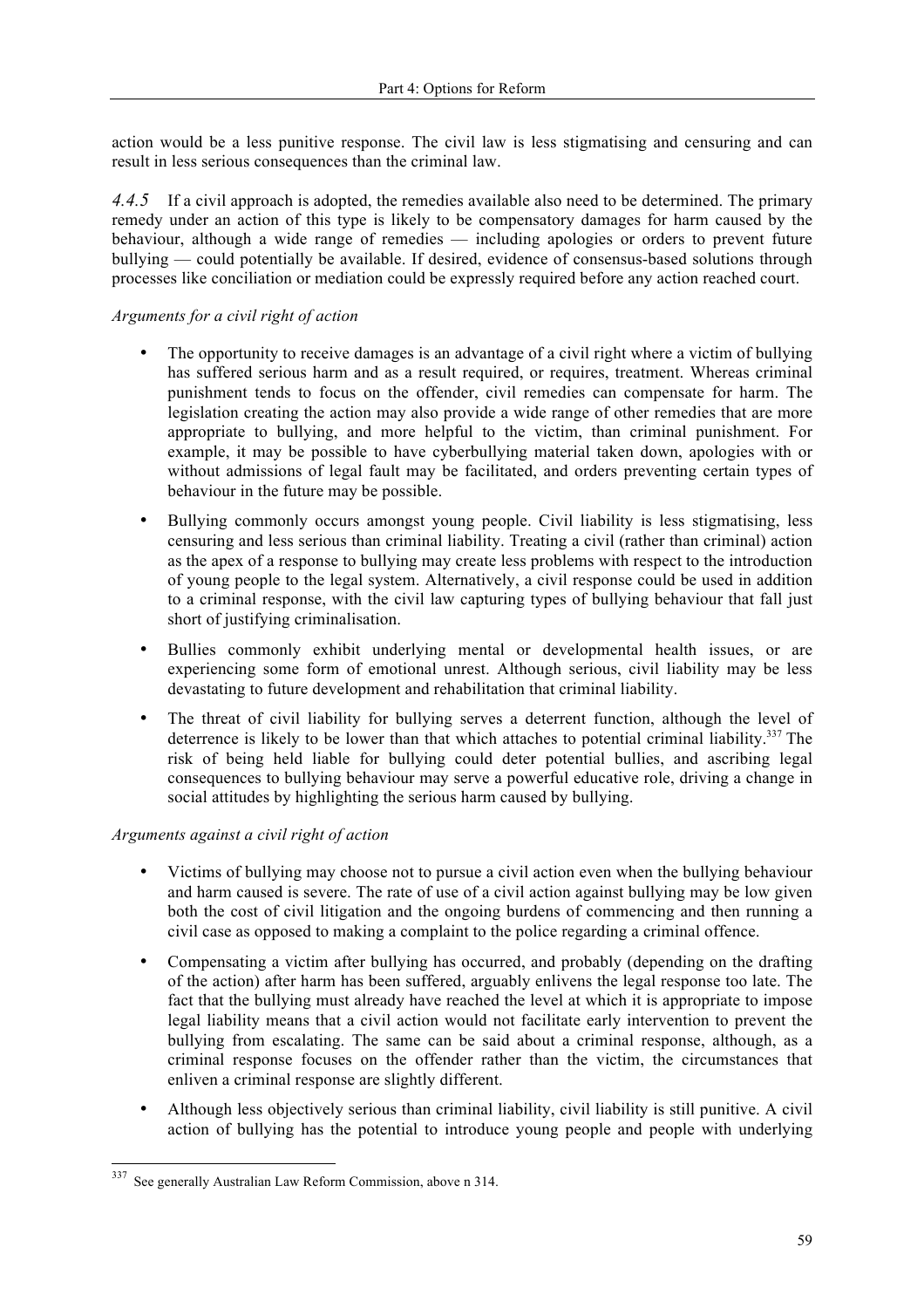issues into the formal legal system. A more rehabilitative approach may be preferable. A civil action could, however, be introduced in combination with a more rehabilitative approach through schools or through a consensus-based process.

# **Question 11:**

Do you think that bullying should be a civil wrong?

## **Question 12:**

If so, what kind of behaviour should be proscribed?

## **Question 13:**

Is a criminal response also justified or should the civil action be the most severe legal response to bullying?

# *Stop Bullying Orders*

*4.4.6* A major problem when applying civil actions or criminal offences to bullying is that legal rights and liabilities are enlivened only after the legal rules have been breached; an offender is punished after committing a crime and a plaintiff seeks a remedy after a civil wrong has been committed against them. However, in the case of bullying which is a repeated or sustained course or pattern of behaviour, and which often arises in the context of enduring social relationships, the preferred remedy is often simply for the bullying to stop. $338$ 

*4.4.7* One option for reform is to provide a civil framework for a 'bullying intervention order' or 'stop bullying order', through amendment to the current restraint order provision,<sup>339</sup> the introduction of a new provision in Part XA of the *Justices Act* or through other legislation. This option has similarities with the 'stop bullying orders' available under the *Fair Work Act 2009* (Cth) and the stalking intervention orders available in Victoria. The provision would likely be similar to current restraint order provisions in Tasmania. Nova Scotia's 'protection orders', under the *Cyber-safety Act*, <sup>340</sup> are another example of the operation of this type of framework. Under Nova Scotia's *Cyber*safety Act,<sup>341</sup> a justice may make a protection order where the respondent cyberbullied the subject and there are reasonable grounds to believe that the respondent will cyberbully the subject in the future. A protection order may include conditions such as: a provision prohibiting cyberbullying, communication restrictions, restrictions on use of means of electronic communication; and the confiscation of an electronic device used by the respondent for cyberbullying.<sup>342</sup>

*4.4.8* Facilitating early intervention could prevent more serious harm eventuating for the victim and also support the bully to make changes in their behaviour. Where a continuing relationship between bully and victim is desirable or unavoidable or where a restorative approach is most appropriate, preference could be given to orders that include restorative justice measures (such as mediation).

See generally, Standing Committee on Education and Employment, above n 124, 95, although the statistics relate specifically to workplace bullying.

<sup>339</sup> *Justices Act 1959* (Tas) s 106B.

<sup>340</sup> *Cyber-safety Act*, SNS 2013, c 2.

<sup>341</sup> Ibid ss 8, 9; sections 8 and 9 of the *Cyber-safety Act* are included in Appendix A.

 $342$  Ibid s 9.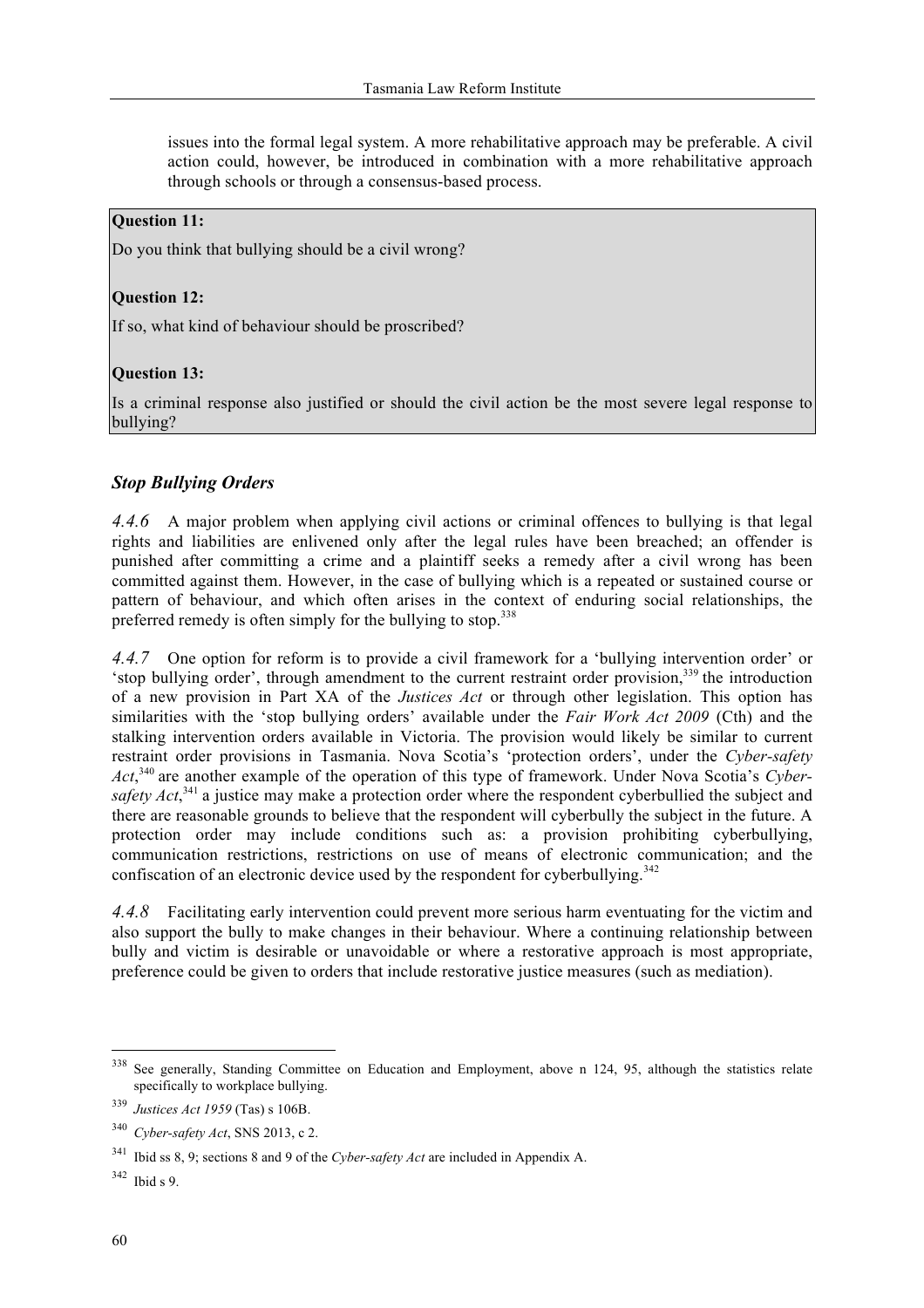#### *Arguments for 'bullying intervention orders'*

- Bullying intervention orders could facilitate early intervention. By providing an avenue for a victim to apply to have the bullying stopped, these orders could protect the victim from serious harm and could also prevent the bully from engaging in potentially criminal behaviour. The orders may be able to facilitate early intervention and prevent bullying from escalating. Applications for 'stop bullying orders' may also be more time and cost effective than a legal action for a civil wrong or criminal offence.
- The conditions of a 'stop bullying order' could be adapted to individual circumstances. For example, conditions may include restorative justice measures such as conferencing or mediation. They may include temporal or geographical restrictions, or they may prohibit cyber contact. The very wide range of orders that could be available is appropriate given that bullying can manifest in many different ways and its effect can be very victim specific.

#### *Arguments against 'bullying intervention orders'*

- Bullying, even if recognisable when seen, is incredibly difficult to define. When legislating for an application process to restrain bullying, it would be difficult to avoid defining the term. A general definition of bullying could be used — for example, '*a sustained or repeated course of conduct that is intended to cause, or ought to be known to be likely to cause, fear, humiliation, distress or other harm to a person or damage to his or her property*' complemented by an inclusive list of common bullying behaviours, but the difficulty legally defining bullying remains a problem.
- One argument against creating an avenue to apply for 'stop bullying orders' is that the floodgates will open and the court system will be overrun with applications of varying merit. This is not a determinative concern for a number of reasons:
	- o The types of orders that could be made could deter vexatious applications as the terms of the orders would be aimed at resolving bullying and the prevention of future bullying. Where the only remedies are orders stopping the bullying or resolving the dispute, there is little to be gained from an unmeritorious application. As an (admittedly quite conjectural) estimate of the potential numbers involved, the Annual Report of the Tasmanian Magistrates Court for 2013–14 states that 1057 applications for grant of restraint orders were made in that time.<sup>343</sup> The Report also shows a downward trend in the number of such applications in the past four years, 344 suggesting that fears of a flood of applications for 'stop bullying orders' may be unfounded.
	- Costs orders can also serve a gate keeping function and prevent vexatious or unmeritorious applications. Under s 106H(1) of the *Justices Act 1959* (Tas), other than where an application for an order is made by a police officer, costs may be ordered. The same, or similar, potential for costs orders could apply to 'stop bullying orders'.
	- o The predicted flood of applications has not eventuated under similar anti-bullying provisions of the *Fair Work Act*. According to the relevant quarterly anti-bullying reports of the Fair Work Commission, since the introduction of its anti-bullying jurisdiction on January 1, 2014,  $345$  there have been 532 applications for an order to

 <sup>343</sup> Chief Magistrate Michael Hill, 'Magistrates Court Annual Report' (Annual Report 2013-14, Magistrates Court Tasmania, 13 October 2014) 35.

 $344$  Ibid 35 (2010–11 — 1488; 2011–12 — 1346; 2012–13 — 1184).

<sup>&</sup>lt;sup>345</sup> At the time of publication the second quarter report of 2014–2015 had not been released.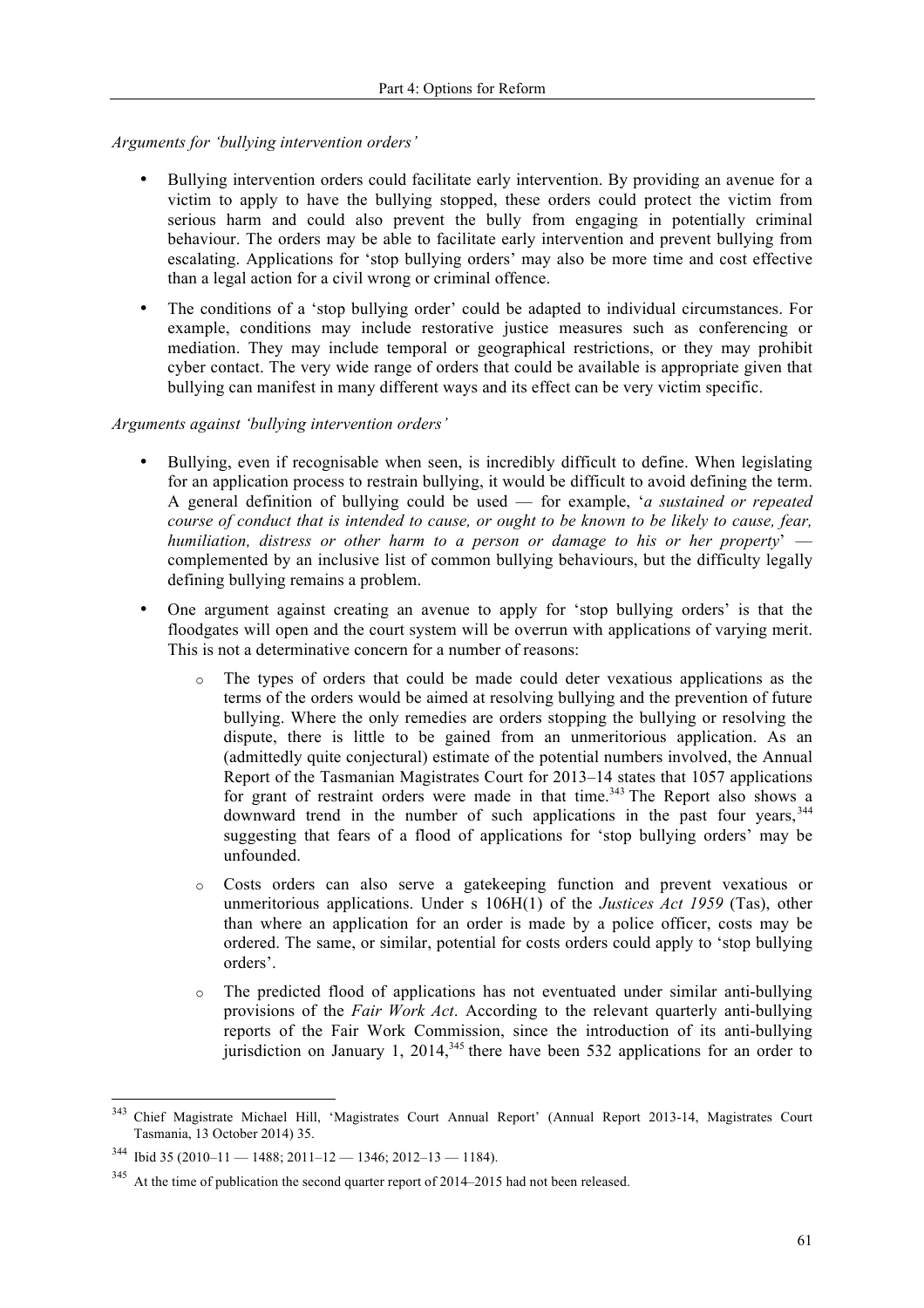stop bullying.<sup>346</sup> Of these applications, only 36 have been finalised by a decision, with the rest being withdrawn early in case management processes, withdrawn prior to proceedings, resolved during the course of proceedings or withdrawn after a conference or hearing.<sup>347</sup>

• Inconvenience to third parties could be a significant problem. The effect of establishing a right to apply for a bullying intervention order on third parties like schools, employers and sports and other organisations should be taken into account. Creating a stand-alone bullying intervention order, modelled on the *Fair Work Act* provisions, rather than simply annexing the order to s 106B(1) of the *Justices Act 1959* (Tas), is likely to represent less of an impost on third parties. The *Justices Act* provides that the protection of the welfare of the person for whose benefit the order is sought is of paramount importance<sup>348</sup> whilst the *Fair Work Act*, contains no such stipulation. $349$  Given the potential use of bullying intervention orders in contexts in which there is necessarily a continuing relationship between bully and victim, express acknowledgment of the importance of the practicality of any orders and interests of third parties may be appropriate. Under the *Justices Act 1959* s 106G, a third party may apply for leave from the court to make an application for the variation, extension or revocation of a restraint order. It is arguably appropriate that the right of interested third parties (such as schools, workplaces and clubs) to apply to amend a 'bullying intervention order' also be expressly recognised, although leave of the court may still be appropriate to ensure that the third party has an interest.

# **Question 14:**

Do you think that it should be possible to apply for a 'bullying intervention order'?

## **Question 15:**

If so, what considerations do you think should be taken into account in making an order and in setting the conditions that can be imposed under an order?

# *Extension of the Functions of the Anti-Discrimination Commissioner*

*4.4.9* It may be possible to extend the functions of the Anti-Discrimination Commissioner to include the investigation and resolution of bullying behaviours that are not of such a serious nature as to warrant criminal sanction. Section 17(1) of the *Anti-Discrimination Act 1998* (Tas) is currently limited by the requirement that prohibited behaviour be directed at a protected attribute. Although it is possible to extend the *Anti-Discrimination Act* to include general bullying behaviours, to do so may undermine the attribute focus of the *Anti-Discrimination Act* and dilute both community understanding and the distinct character of anti-discrimination law. A better approach to this option may be to enact legislation to prohibit bullying and extend the Anti-Discrimination Commissioner's functions to deal with bullying.

*4.4.10* The prohibited bullying behaviour could be defined, for example, by providing that 'a person must not engage in unreasonable repeated or sustained conduct which offends, humiliates, insults, ridicules or otherwise damages physical or mental health or property on any basis'. A mental element

 <sup>346</sup> Quarterly anti-bullying reports published online by the Fair Work Commission: see Fair Work Commission, *Quarterly Reports* <https://www.fwc.gov.au/about-us/reports-publications/quarterly-reports>; of the 532 total applications, only a small number were Tasmanian (5 in the  $4<sup>th</sup>$  Quarter 2013–14; 2 in the 1<sup>st</sup> Quarter 2014–15; no published state breakdown in the  $3<sup>rd</sup>$  Ouarter 2013–14).

<sup>347</sup> See ibid.

<sup>348</sup> *Justices Act 1959* (Tas) ss 106B(4A), 106B(4AAB)(a).

<sup>349</sup> *Fair Work Act 2009* (Cth) s 789FF(2).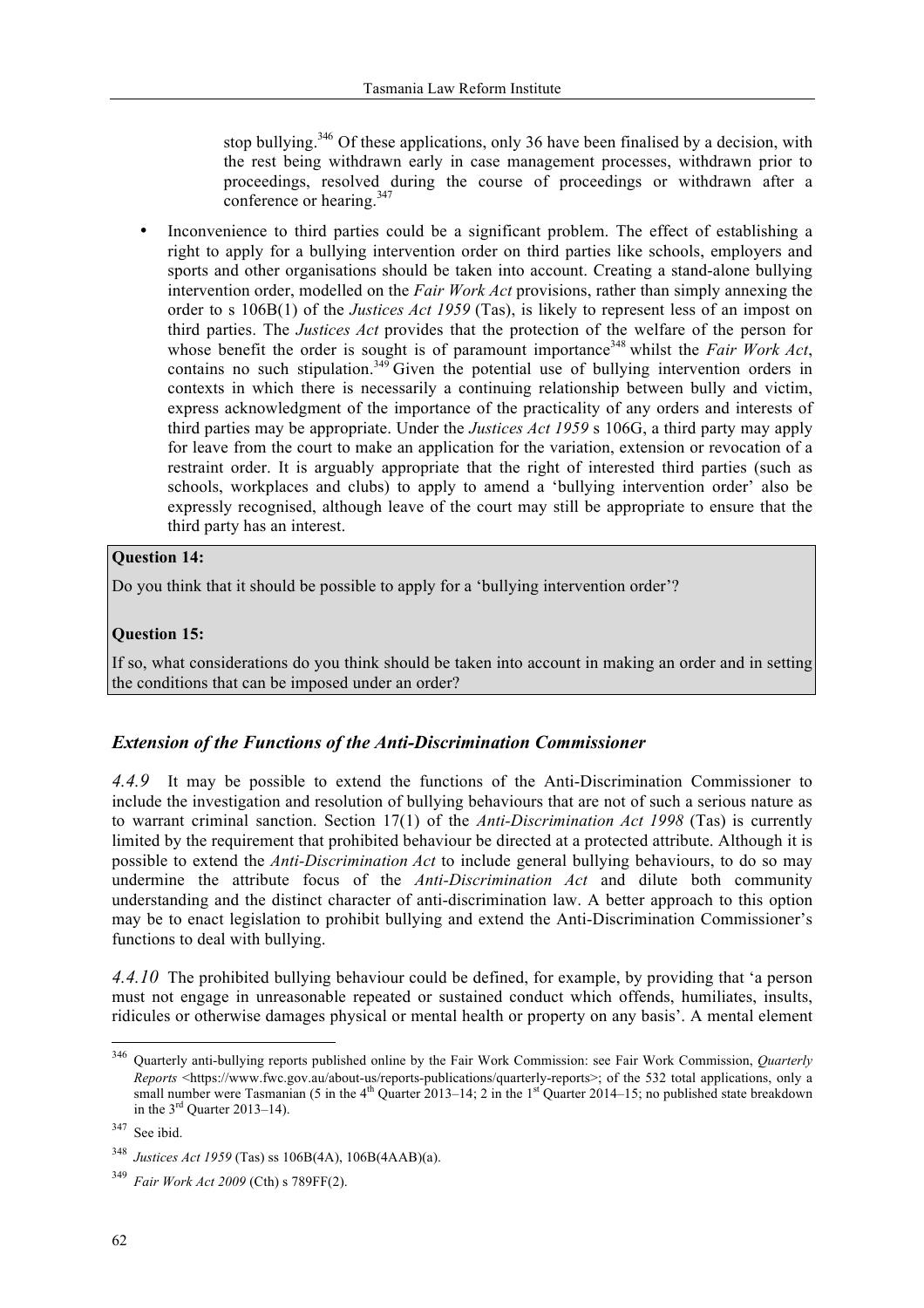could be included, for example that 'a person must not intentionally engage', or that 'a person must not recklessly engage'. It may be desirable to limit the area of activity in which the legislation applies so as not to overwhelm the Commissioner with complaints of bullying. For example, s 17(1) of the *Anti-Discrimination Act 1998* (Tas) currently only applies to prohibited behaviour in the areas of: employment; education and training; the provision of facilities, goods and services; accommodation; membership and activities of clubs; the administration of any law of the state or any state program; awards, enterprise agreements or industrial agreements.<sup>350</sup> On the other hand, there is no limit on the area of activity for 'inciting hatred' under the *Anti-Discrimination Act*. 351

4.4.11 Given the potential imbalance between the bully and the victim with regard to the ability to produce evidence, a switch in the onus of proof could be considered. For example, once the victim has established there have been repeated 'bullying' behaviours, the onus could switch to the alleged bully to show that the behaviour was not unreasonable or that it was not accompanied by the requisite mental element. Alternatively, a more onerous burden of proof could be imposed, requiring the alleged bully to disprove the allegation once a complaint had been made and its evidentiary foundation accepted. This approach may represent too great an infringement on the right to a fair hearing to be generally acceptable. Further, it may open the way to vexatious, intimidatory complaints.

*4.4.12* It is arguably desirable to involve third parties in the resolution process, not only to address the causes and contexts of bullying but also to prevent the Anti-Discrimination Commissioner from being inundated with complaints of bullying that would require significant additional funds to address. This process could include third parties by requiring that where the Anti-Discrimination Commissioner receives a complaint of bullying, the Commissioner is to notify the relevant third party who is to attempt to resolve the complaint. Depending on the circumstances, relevant third parties in this regard could include WorkSafe, schools, sports clubs and non-profit organisations with a stakeholder interest in the complaint.

*4.4.13* Where the third party is unable to address the bullying, they would refer the complaint back to the Commissioner for investigation. Where the third party is able to resolve the complaint, they would notify the Commissioner of the outcome. Where no third party is involved — that is, where the bullying does not involve an environment like a school, workplace, university, club or organisation the Commissioner could have the power to deal with the complaint without referral.

*Arguments for extension of the Anti-Discrimination Commissioner's functions* 

- The consensus-based focus of an investigation by the Anti-Discrimination Commissioner appears to be an effective and efficient way of resolving bullying-type behaviours based on the attributes protected by the *Anti-Discrimination Act*. By extending the Commissioner's functions to cover non-attribute based bullying, the existing effective resolution process can be utilised as a mechanism to address bullying more generally.
- Commission staff already have expertise in resolving these types of complaints, including the resolution of complaints involving children and the resolution of complaints where an ongoing relationship between the parties is desirable.
- An investigatory and consensus-based process is likely to be appropriate for many forms of bullying behaviour. This kind of process avoids overcriminalisation and the introduction of young people into the formal legal system.
- By involving third parties, it is likely that the procedures for dealing with bullying within these organisations would be improved, and self-regulation of anti-social behaviour would be

 <sup>350</sup> *Anti-Discrimination Act 1998* (Tas) s 22.

<sup>351</sup> Ibid s 22.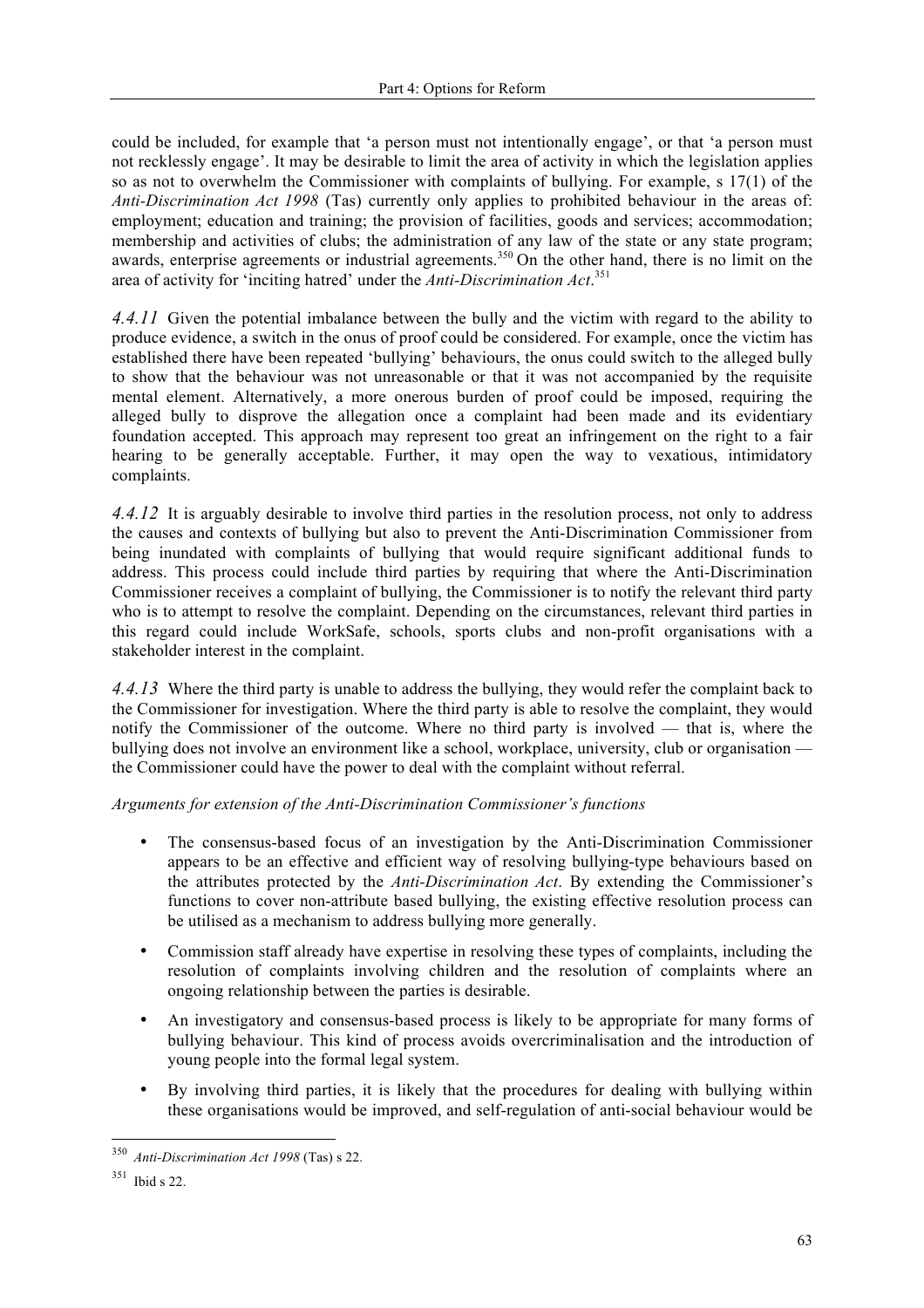strengthened. Community and organisation involvement may also contribute to changing social attitudes towards bullying.

*Arguments against extension of the Anti-Discrimination Commissioner's functions* 

- There is the potential for the Anti-Discrimination Commissioner to be inundated with complaints, especially if the prohibition is not limited by area. A requirement that where workplace bullying is involved the complaint be referred on to WorkSafe (which has investigation and prosecutorial powers), and that where other third parties are involved the complaint be referred to their investigation and resolution processes may mitigate this concern.
- This type of process may not be sufficient to deal with very dangerous and serious bullyingtype behaviours, although the criminal law may catch these behaviours.

# **Question 16:**

Do you think that the Anti-Discrimination Commissioner's functions should be extended to deal with bullying? If so:

- (a) how should the prohibition on bullying be described?
- (b) should the victim have to establish that they have been bullied or should the onus to disprove bullying shift to the alleged bully?

# **Question 17:**

How should third parties be involved in the resolution process?

# **4.5 School Regulation**

*4.5.1* Schools have an important role in addressing bullying. Intervention to stop and prevent bullying in schools can have broader social implications, as children who bully at school are more likely to become workplace bullies and more likely to fall into adult criminal offending than their non-bullying peers.352 One option for reform is to legislate to require schools to have some form of anti-bullying policy or procedure. Internationally, some jurisdictions' educational regulations include cyberbullying outside of school hours and school grounds where students are involved.<sup>353</sup>

*4.5.2* Most Tasmanian schools already have some form of anti-bullying policy, whether specifically addressing bullying or within a more general policy to do with anti-social behaviour. These policies are occasionally published on school websites and are usually available on request. There is, however, variability between schools regarding the specificity and accessibility of these documents and it is expected that there will be variability in the enforcement of these policies and procedures at schools. Further, as there are no uniform reporting requirements, it is difficult to determine which policies and procedures are effective and where bullying is most problematic.

*4.5.3* Requiring schools to have anti-bullying policies and procedures would arguably attract strong educative benefits, by sending a clear message to school communities that bullying is not socially acceptable and can be very harmful. This means of addressing bullying also avoids introducing young people to the formal legal system. Given that most bullying is in the less serious range of the bullying

 <sup>352</sup> See Lodge, above n 223, 5; Rigby, above n 223, 1.

<sup>&</sup>lt;sup>353</sup> See, eg, New Jersey's 'Anti-Bullying Bill of Rights', which applies to bullying that occurs off school grounds in cases in which a school employee is made aware of the action: NJ Stat Ann 18A: 37-15.3.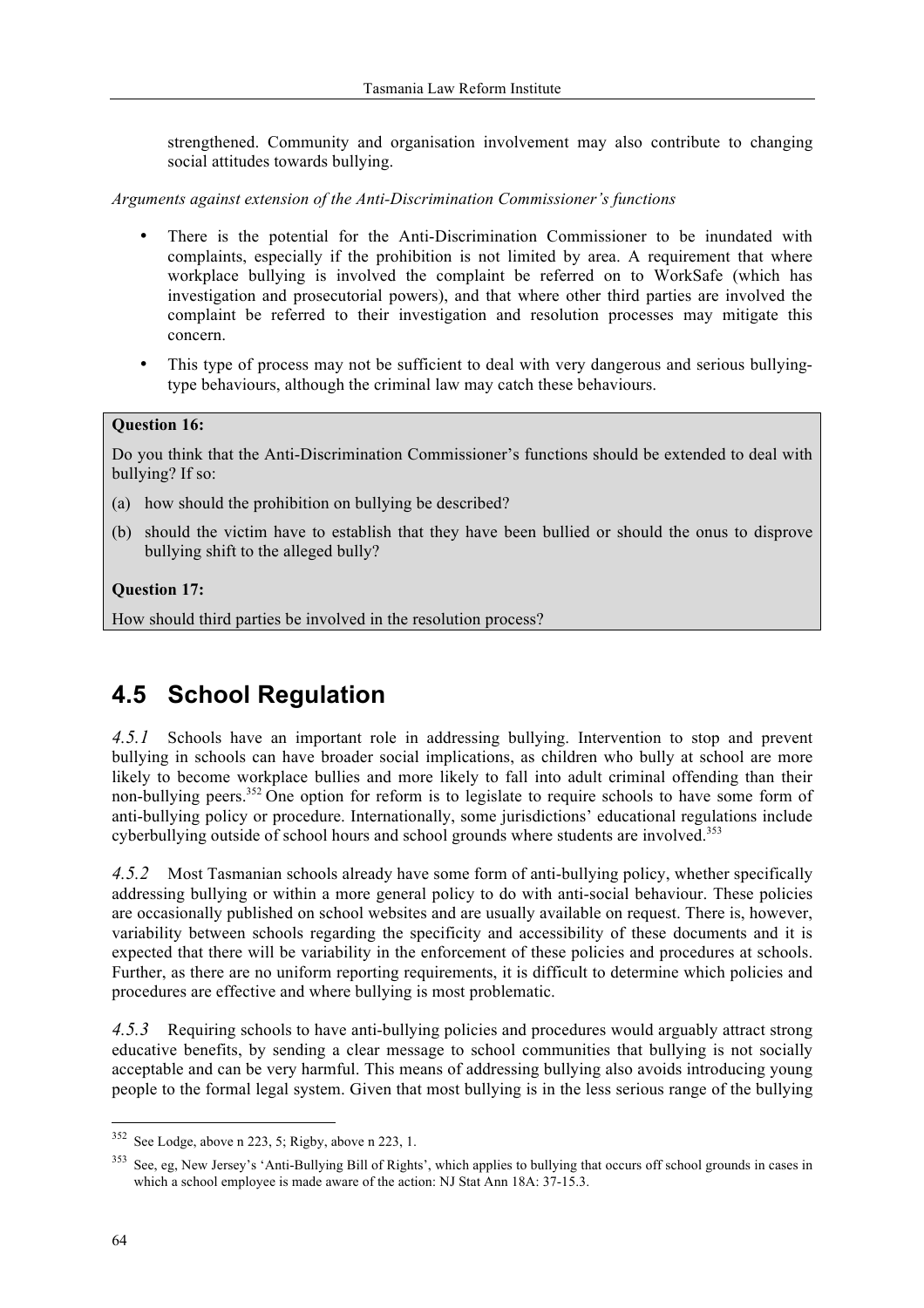spectrum,<sup>354</sup> this option may address school bullying that would not be addressed by a purely legal approach.

*4.5.4* There is a wide range in the level of particularity with which requirements that schools have some form of anti-bullying policy or procedure could be imposed.

- The least intrusive obligations, for example, could simply require that all government and non-government schools formulate and publish anti-bullying policies and procedures for resolving incidents of bullying, leaving the details of these policies and procedures to schools. A requirement like this would prioritise school autonomy. Requirements on schools in the UK, for example, which require the head teacher to determine and publicise anti-bullying measures do not infringe heavily on school autonomy.<sup>355</sup>
- In the middle-range of education regulations are requirements such as those in Quebec,  $356$ which — although leaving the final form to schools and school boards — require all public and private educational institutions to have anti-bullying plans that *must include* prevention measures, procedures to investigate and resolve complaints and reports, and disciplinary sanctions.
- More specific legal obligations could require schools' anti-bullying policies and procedures to meet set minimum standards. They could impose specific reporting, investigation and resolution procedures, creating a more consistent approach to bullying within schools and ensuring that anti-bullying policies and procedures are well-known regardless of the school. Uniform definitions of bullying and reporting of information about bullying within schools could be required to facilitate evidence-based consideration of the impact of anti-bullying policies taken by schools and problem areas. An example of stringent requirements on schools is New Jersey's 'Anti-Bullying Bill of Rights'.<sup>357</sup> A more stringent approach would be a greater intrusion on school autonomy but would give greater priority to addressing the problem of bullying.

# *Arguments for requirements on schools*

- Bullying is common amongst, and can cause significant harm to, school-aged children. Requiring schools to have policies and procedures that specifically address bullying may address bullying behaviours at an early stage. In some young people, this early intervention may prevent these behaviours developing into adult bullying or criminal offending. In some young people this intervention may prevent serious and lasting psychological harms but it may be enough that it simply encourages the development of more positive social attitudes.
- Although there are mixed opinions, there is evidence suggesting that anti-bullying requirements and procedures imposed on schools internationally have been effective in resolving and reducing incidents of bullying, changing social perceptions of bullying and encouraging bystanders and victims to report the bullying rather than remaining silent. New Jersey's 'Anti-Bullying Bill of Rights' imposes strict reporting requirements, facilitating consideration of the law's effectiveness. Schools and school districts are also graded to measure the implementation and success of the anti-bullying measures and enable comparison between areas and institutions. New Jersey's *Anti-Bullying Bill of Rights Act* has only been in force since 2011, so it may be too early to draw conclusions about its effectiveness. Data published by the New Jersey Department of Education, however, shows that incidents of

 <sup>354</sup> See generally Rigby, above n 6, 41.

<sup>355</sup> See above at [2.10.2].

<sup>356</sup> See above at [2.10.10].

 $357$  See above at [2.10.4].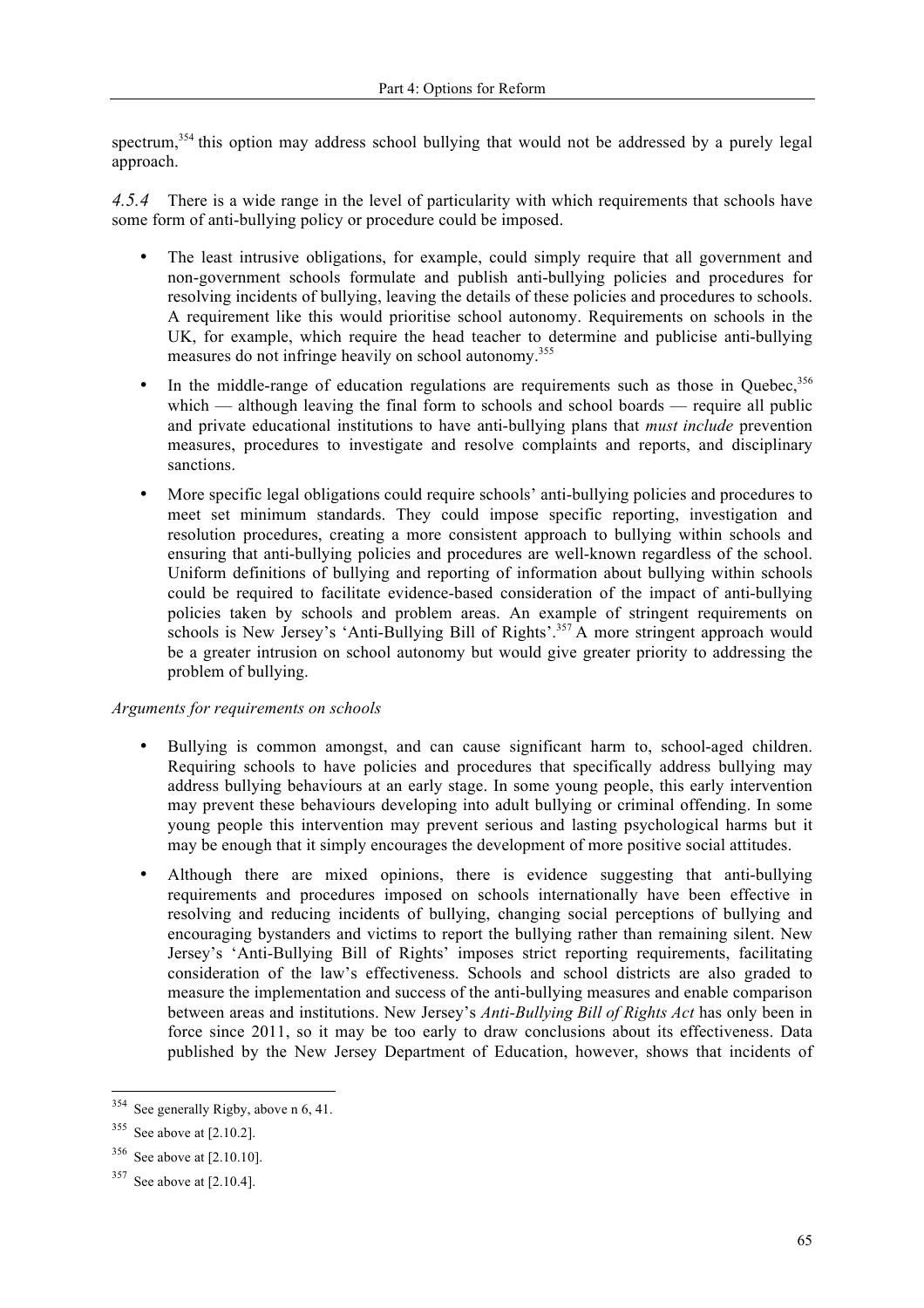harassment bullying and intimidation have decreased, from 12024 in 2011–12 to 6515 in 2013–14.<sup>358</sup> The strict requirements on schools to educate students on bullying, train teachers on bullying, and report and resolve incidences of bullying may be working in New Jersey.

- Requirements on schools avoid exposing young people to formal legal processes as they do not impose civil or criminal liability on children. Anti-bullying procedures in schools could be flexible and responsive to the needs of both the bullied and the bully, unlike legal responses which require greater certainty in enforcement. Given that a continuing relationship between students is generally going to be desirable in the school environment, restorative practices could be preferred.
- Legally requiring that schools have an anti-bullying policy and procedure could improve the effectiveness of current school procedures by decreasing the variability in their enforcement. While most schools already have policies to address anti-social behaviours, by requiring that there is a specific and well — or regularly — publicised policy against and procedure for dealing with bullying, there is likely to be an educational effect, increasing awareness of the harm of bullying and the fact that it can result in punishment. Requiring that schools have policies and procedures to deal with bullying that reach a minimum standard may change social attitudes towards bullying and ensure that there is a clear avenue to address bullying when it does arise.
- Bystanders are a significant contributor to the problem of bullying but, because their involvement is often passive (ie a lack of action to stop the bully), it can be difficult to impose responsibility even where this imposition is warranted. If a whole school approach was required, the problem of bystanders could be addressed by changing social acceptance of bullying and educating students on their responsibility to step in and prevent bullying behaviour.

# *Arguments against requirements on schools*

- Even the least intrusive impositions on schools (requirements that schools formulate, implement and publicise an anti-bullying policy and procedures for dealing with complaints of bullying, for example) decrease schools' autonomy. More stringent requirements may fail to adapt to differences in school sizes, the type of schools and the culture of schools by enforcing uniform procedures.
- Depending on the form of the regulations, there could be significant compliance costs for schools. Training for staff members, specific anti-bullying roles within existing staff descriptions or the creation of new roles, anti-bullying education programmes and thorough investigation and resolution processes create ongoing costs. The cost of requirements on schools has been a problem internationally. School districts in New Jersey claimed to be spending more than \$2 million in 2012 to implement the 'Anti-Bullying Bill of Rights'.<sup>359</sup> Although the yearly cost would be expected to decrease once anti-bullying programs are established within schools, there is also a large component of recurrent costs (such as wages for additional staff and reporting, training and anti-bullying education compliance costs).

<sup>&</sup>lt;sup>358</sup> David C Hespe, Susan Martz and Nancy Curry, 'Commissioner's Annual Report to the Education Committees of the Senate and General Assembly on Violence, Vandalism and Substance Abuse in New Jersey Public Schools' (Annual Report 2013–14, New Jersey Department of Education, December 2014) 6 <http://www.state.nj.us/education/schools/vandv/1314/vandv.pdf>.

<sup>359</sup> Diane D'Amico, 'School Districts Say State's Anti-bullying Law Costs at Least \$2 million to Implement', *Press of Atlantic City* (online), 9 March 2012 <http://www.pressofatlanticcity.com/news/breaking/school-districts-say-state-santi-bullying-law-costs-at/article\_8474d72c-6989-11e1-b18d-0019bb2963f4.html>.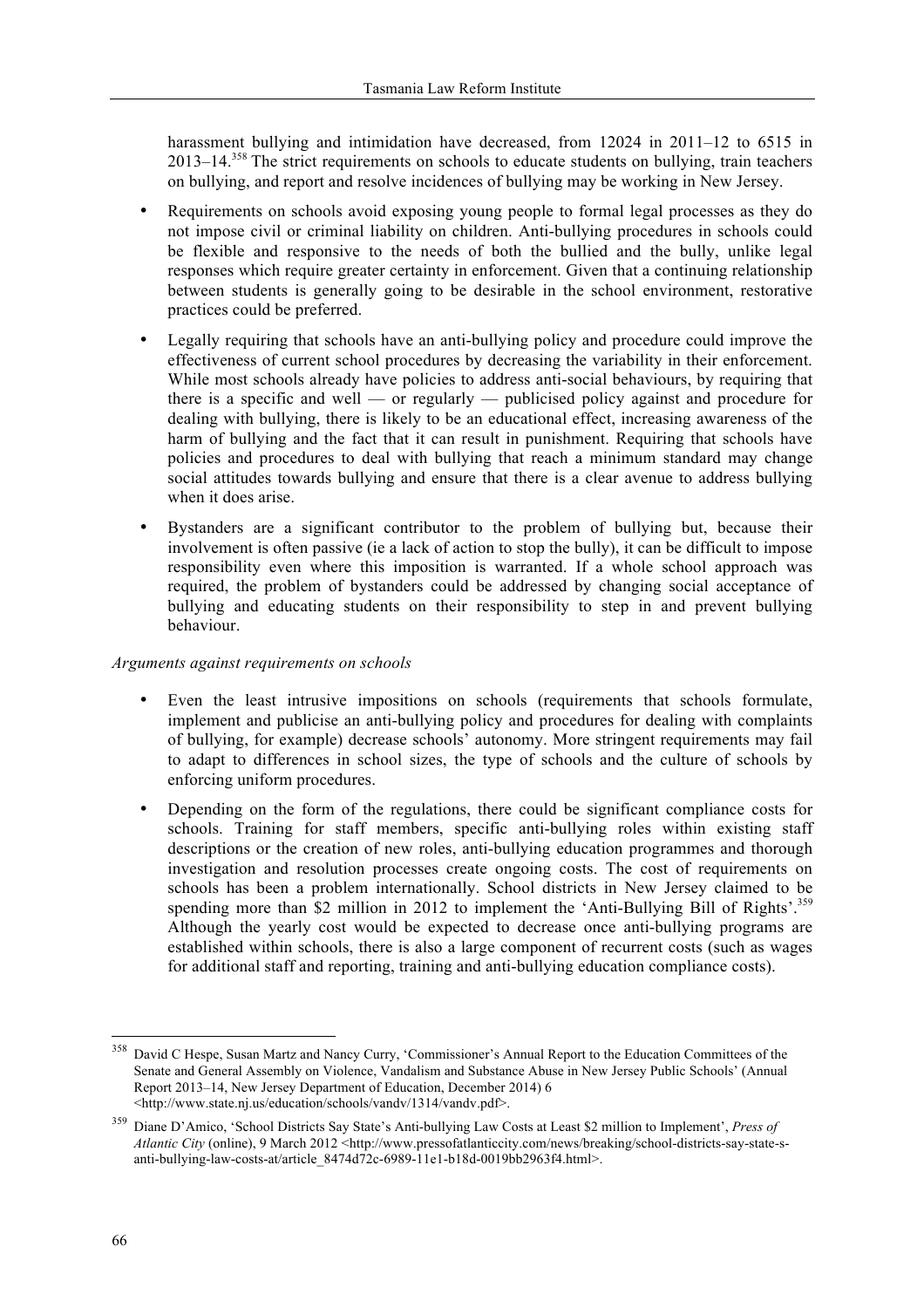• Although there may be flow-on effects to the wider community from addressing bullying in schools, imposing requirements on schools to deal with bullying provides access to antibullying procedures for a very limited subset of the community. Even with limited application this option may be of some use but if bullying is considered a sufficiently serious social problem generally to justify a legal response, this option on its own may be an inadequate response.

# **Question 18:**

Do you think that schools should be legally required to have anti-bullying policies and procedures? Why or why not?

# **Question 19:**

If yes, how prescriptive should the requirements be? For example, should they stipulate minimum standards in relation to investigative and disciplinary measures within schools and reporting obligations between schools, or should they instead merely require the formulation of statements of principles or targets?

# **Question 20:**

Should the policies and procedures be uniform between schools, or should schools have discretion to create their own within set requirements?)

# **Question 21:**

If reform is desired, should a tiered response be implemented or is only one type of response necessary? If a tiered response is preferred, how should the tiers be structured? Should a tiered response be embodied in one legislative provision or should it be located in different pieces of legislation depending on the type of bullying, its location and who is involved?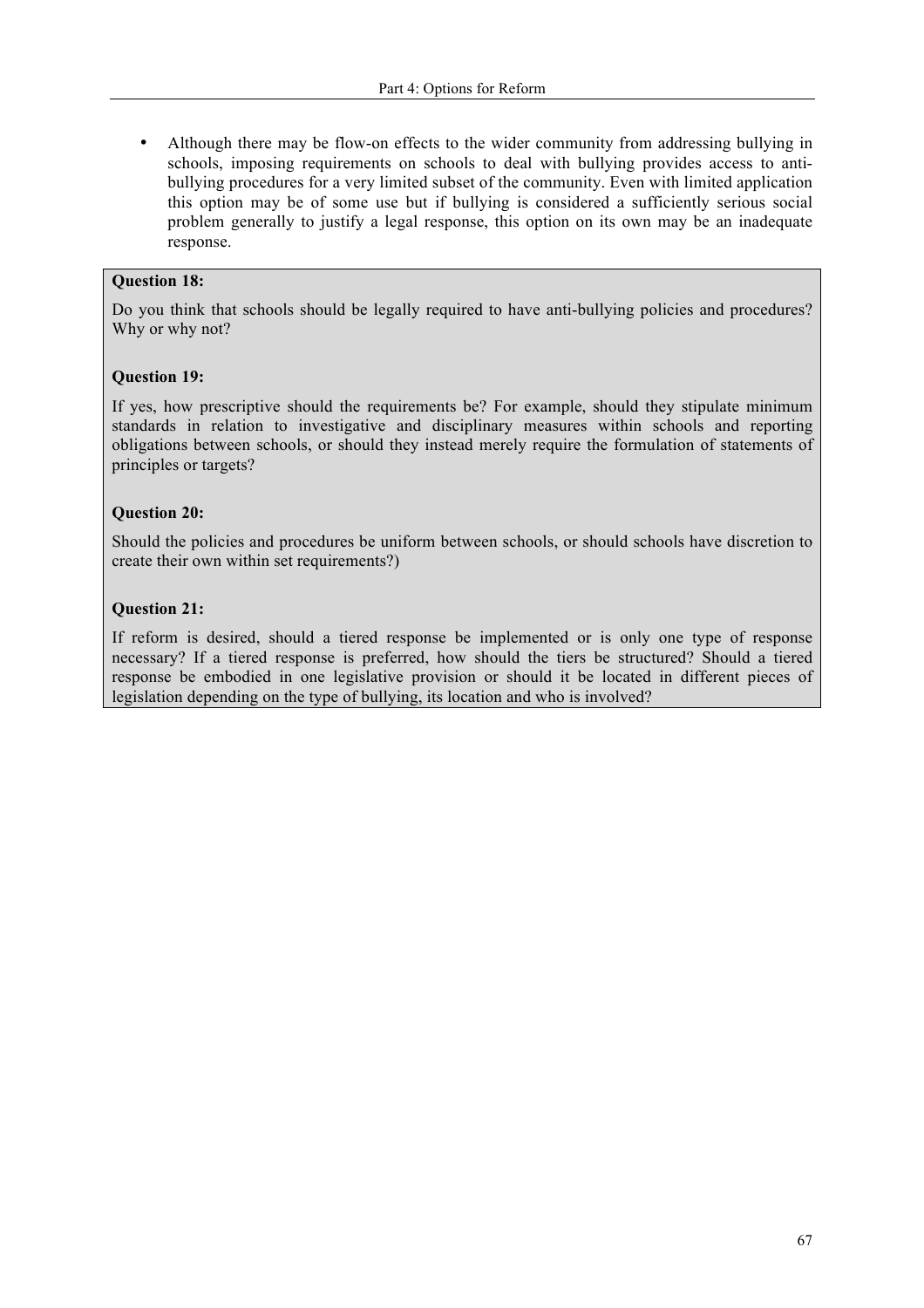# **Appendix A**

# **Legislation**

# *Criminal Code 1924* **(Tas) –**

#### **182. Definition of assault**

(1) An assault is the act of intentionally applying force to the person of another, directly or indirectly, or attempting or threatening by any gesture to apply such force to the person of another if the person making the attempt or threat has, or causes the other to believe on reasonable grounds that he has, present ability to effect his purpose; or the act of depriving another of his liberty.

(2) Words alone cannot constitute an assault.

(3) An act which is reasonably necessary for the common intercourse of life if done only for the purpose of such intercourse, and which is not disproportionate to the occasion, does not constitute an assault.

(4) Except in cases in which it is specially provided that consent cannot be given, or shall not be a defence, an assault is not unlawful if committed with the consent of the person assaulted unless the act is otherwise unlawful, and the injury is of such a nature, or is done under such circumstances, as to be injurious to the public, as well as to the person assaulted, and to involve a breach of the peace.

#### **192. Stalking**

(1) A person who, with intent to cause another person physical or mental harm or to be apprehensive or fearful, pursues a course of conduct made up of one or more of the following actions:

(a) following the other person or a third person;

(b) keeping the other person or a third person under surveillance;

(c) loitering outside the residence or workplace of the other person or a third person;

(d) loitering outside a place that the other person or a third person frequents;

(e) entering or interfering with the property of the other person or a third person;

(f) sending offensive material to the other person or a third person or leaving offensive material where it is likely to be found by, given to or brought to the attention of the other person or a third person;

(g) publishing or transmitting offensive material by electronic or any other means in such a way that the offensive material is likely to be found by, or brought to the attention of, the other person or a third person;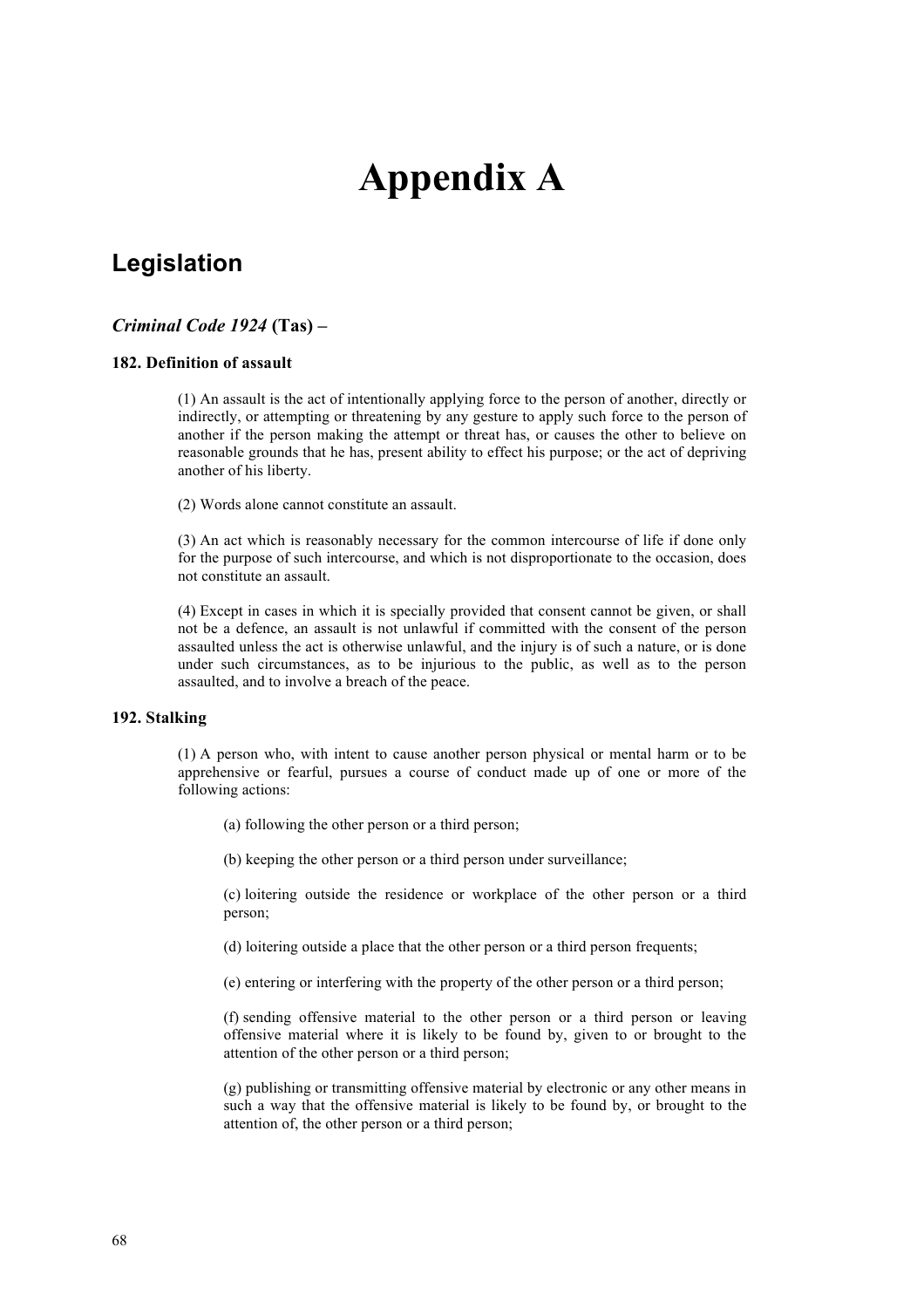(h) using the internet or any other form of electronic communication in a way that could reasonably be expected to cause the other person to be apprehensive or fearful;

(i) contacting the other person or a third person by postal, telephonic, electronic or any other means of communication;

(j) acting in another way that could reasonably be expected to cause the other person to be apprehensive or fearful –

is guilty of a crime.

Charge:

Stalking.

(2) For the purposes of subsection  $(1)$  –

(a) a person pursues a course of conduct if the conduct is sustained or the conduct occurs on more than one occasion; and

(b) if the conduct occurs on more than one occasion, it is immaterial whether the actions that make up the conduct on one of those occasions are the same as, or different from, the actions that make up the conduct on another of those occasions.

(3) A person who pursues a course of conduct of a kind referred to in subsection (1) and so causes another person physical or mental harm or to be apprehensive or fearful is taken to have the requisite intent under that subsection if at the relevant time the person knew, or ought to have known, that pursuing the course of conduct would, or would be likely to, cause the other person physical or mental harm or to be apprehensive or fearful.

(4) Subsection (3) does not apply to a person who, in good faith, pursues a course of conduct of a kind referred to in subsection (1) in the course of performing official duties to –

(a) enforce the criminal law; or

(b) administer an Act; or

(c) enforce a law imposing a pecuniary penalty; or

(d) execute a warrant; or

(e) protect the public revenue.

#### *Police Offences Act 1935* **(Tas) –**

# **3. Interpretation**

*public place* includes–

any park, garden, reserve, or other place of public recreation or resort;

any rail infrastructure, railway, or rolling stock, within the meaning of the Rail Safety National Law (Tasmania) Act 2012;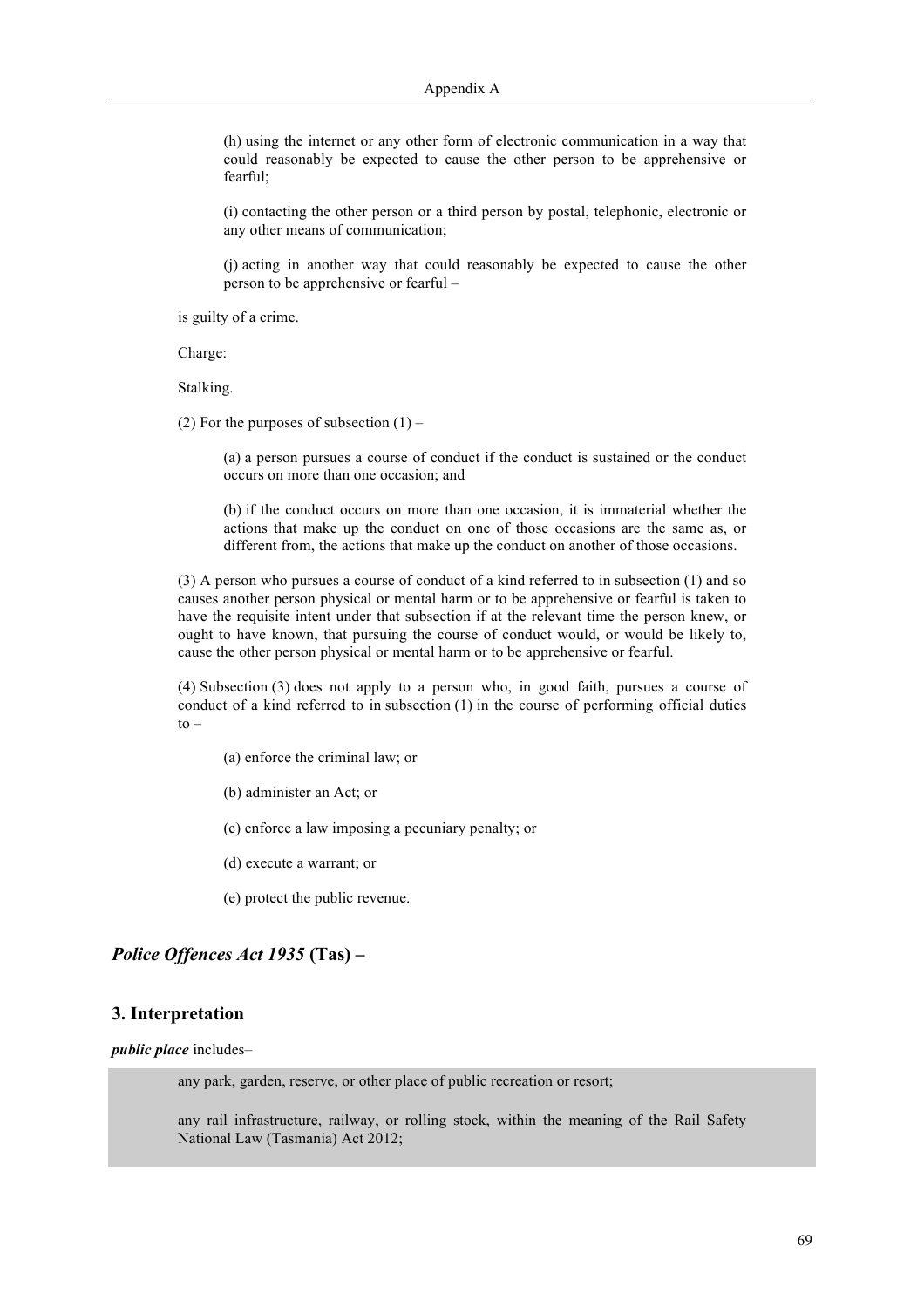any public wharf, pier, or jetty;

any passenger vessel plying for hire;

any vehicle plying for hire;

any church, chapel, or other building open for the purpose of Divine service;

any public hall, theatre, or room in which any public entertainment or meeting is being held or performed or is taking place;

any market;

any auction room, or mart, or place open for the purpose of a sale by auction;

any premises specified in a liquor licence or liquor permit granted under the Liquor Licensing Act 1990, that are open for the sale of liquor;

any licensed billiard-room;

any racecourse, cricket ground, football, show, or regatta ground, or other such place to which the public have access free or on payment of any gate-money; and includes any portion of such place which is within view of the public;

any open yard, place, allotment, or urinal, closet, lavatory, or other convenience to which the public have access;

any police office or police station, or any court-house or court of petty sessions, or any yard or enclosure used therewith respectively, to which the public have access;

any street as herein defined, notwithstanding that the same may be formed on private property;

any school building or the land or premises used in connection therewith;

any public cemetery;

any banking house, warehouse, shop, office, or similar place, while open for the transaction of business;

…

#### **13. Public annoyance**

(1) A person shall not, in a public place –

(a) behave in a violent, riotous, offensive, or indecent manner;

(b) disturb the public peace;

(c) engage in disorderly conduct;

(d) jostle, insult, or annoy any person;

(e) commit any nuisance; or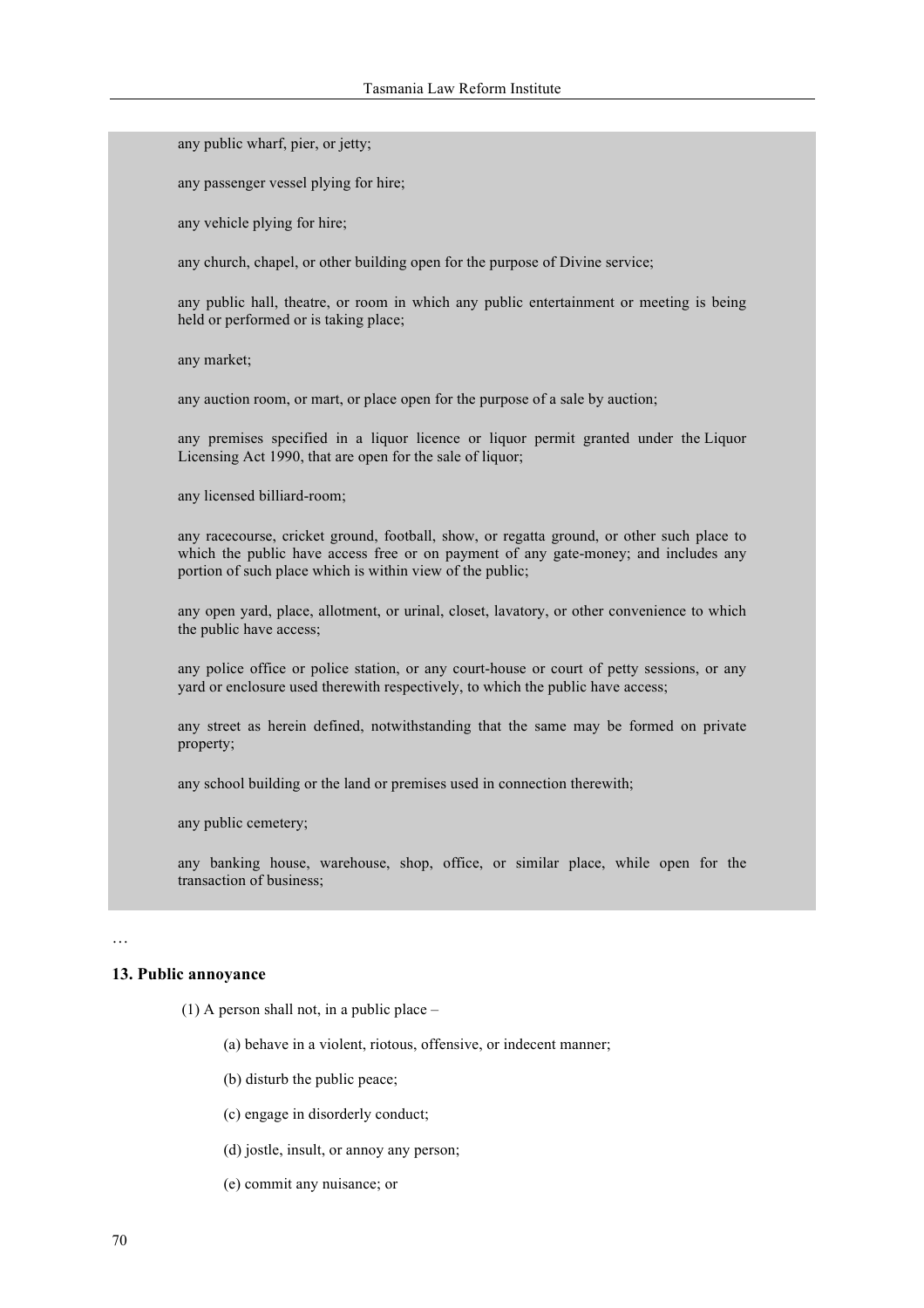(f) throw, let off, or set fire to any firework.

 $(3AA)$  A person who contravenes a provision of subsection  $(1)$ ,  $(2)$ ,  $(2A)$ ,  $(2B)$ ,  $(2C)$  or  $(3)$ is guilty of an offence and is liable on summary conviction to –

(a) a penalty not exceeding 3 penalty units or to imprisonment for a term not exceeding 3 months, in the case of an offence under subsection (1) or (3); or

(b) a penalty not exceeding 5 penalty units or to imprisonment for a term not exceeding 6 months, in the case of an offence under subsection (2); or

(c) a penalty not exceeding 10 penalty units or imprisonment for a term not exceeding 6 months, in the case of an offence under subsection (2A), (2B) or (2C).

(3A) A person convicted in respect of an offence under this section committed within 6 months after he has been convicted of that or any other offence thereunder is liable to double the penalty prescribed in respect of the offence in respect of which he is so convicted.

#### **13A. Observation or recording in breach of privacy**

(1) A person who observes or visually records another person, in circumstances where a reasonable person would expect to be afforded privacy –

(a) without the other person's consent; and

(b) when the other person –

(i) is in a private place; or

(ii) is engaging in a private act and the observation or visual recording is made for the purpose of observing or visually recording a private act –

is guilty of an offence.

#### Penalty:

…

…

Fine not exceeding 50 penalty units or imprisonment for a term not exceeding 12 months, or both.

(2) A person who observes or visually records another person's genital or anal region, in circumstances where a reasonable person would expect to be afforded privacy in relation to that region, when the observation or visual recording is made for the purpose of observing or visually recording the other person's genital or anal region is guilty of an offence.

Penalty:

Fine not exceeding 50 penalty units or imprisonment for a term not exceeding 12 months, or both.

(2A) It is a defence to proceedings for an offence against subsection (2) for the defendant to provide evidence that the observation or visual recording was carried out with the consent of the person observed or visually recorded.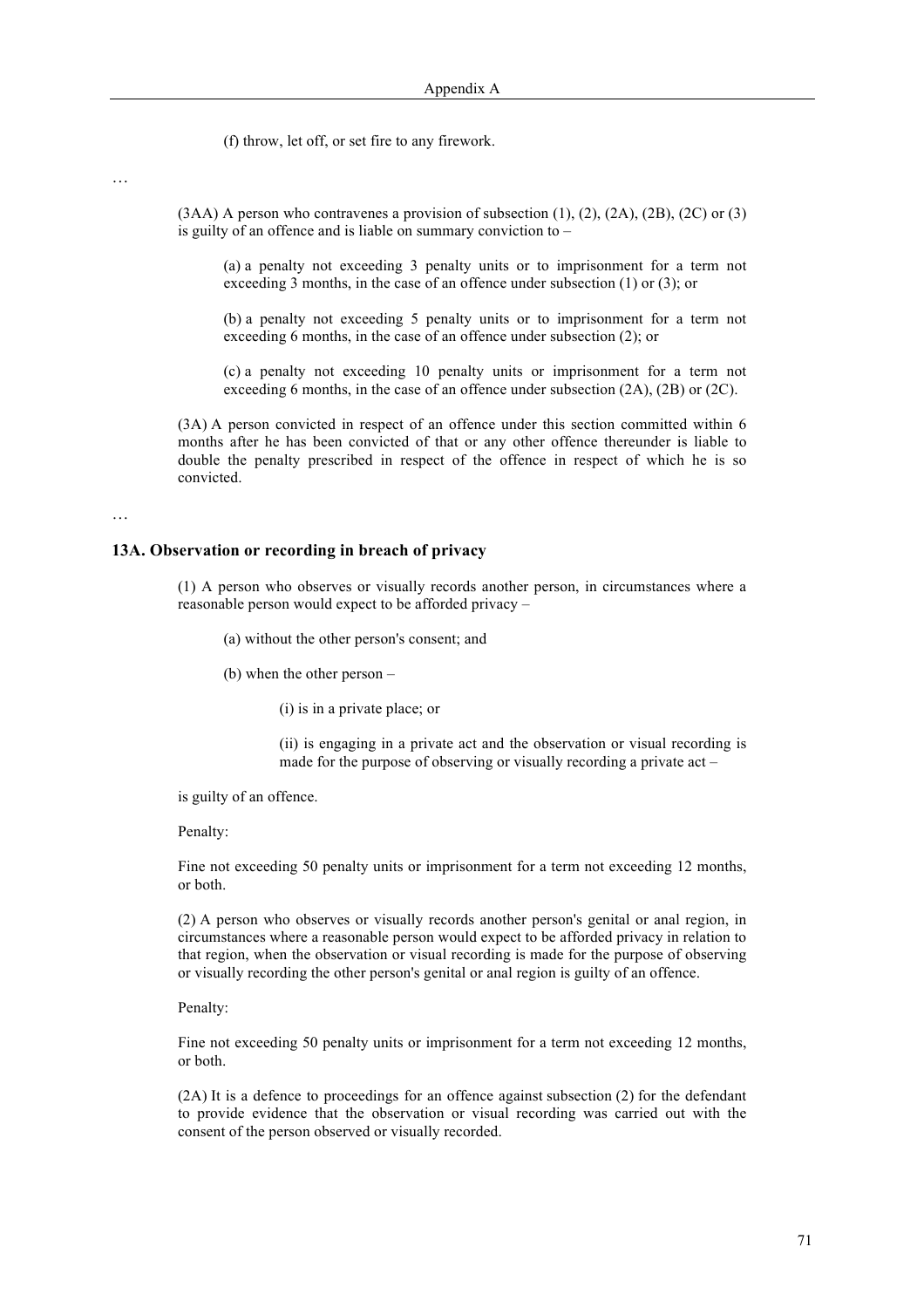(2B) If a police officer has reasonable grounds to believe that a person is contravening or has contravened subsection (1) or (2), the police officer may, without warrant and using such force, means and assistance as is reasonably necessary –

(a) detain and search that person; and

(b) seize any visual recording, item or instrument found on that person that the police officer considers could be used for observing or visually recording contrary to subsection  $(1)$  or  $(2)$ .

(2C) The court may, if it considers any visual recording, item or instrument that was seized under subsection  $(2B)(b)$  may have been used during the commission of an offence against subsection (1) or (2), order that the visual recording, item or instrument be forfeited to the Crown.

(2D) The court may make an order under subsection (2C) whether or not the person is convicted of an offence against subsection (1) or (2).

(2E) On conviction of a person of an offence against subsection  $(1)$  or  $(2)$ , any visual recording, item or instrument seized under subsection (2B)(b) is forfeited to the Crown.

(3) In subsection  $(2)$  –

genital or anal region, of a person, means the person's genital or anal region when that region is covered only by underwear or bare.

#### **13B. Publishing or distributing prohibited visual recording**

(1) A person who publishes or distributes a prohibited visual recording of another person having reason to believe it to be a prohibited visual recording, without lawful and reasonable excuse (proof of which lies on the first-mentioned person), is guilty of an offence.

Penalty:

Fine not exceeding 50 penalty units or imprisonment for a term not exceeding 12 months, or both.

(1A) If a police officer has reasonable grounds to believe that a person is contravening or has contravened subsection (1), the police officer may, without warrant and using such force, means and assistance as is reasonably necessary –

(a) detain and search that person; and

(b) seize any prohibited visual recording, item or instrument found on that person that the police officer considers could be used for publishing or distributing contrary to subsection (1).

(1B) The court may, if it considers any prohibited visual recording, item or instrument that was seized under subsection  $(1A)(b)$  may have been used during the commission of an offence against subsection (1), order that the prohibited visual recording, item or instrument be forfeited to the Crown.

(1C) The court may make an order under subsection (1B) whether or not the person is convicted of an offence against subsection (1).

(1D) On conviction of a person of an offence against subsection (1), any prohibited visual recording, item or instrument seized under subsection (1A)(b) is forfeited to the Crown.

(2) In this section –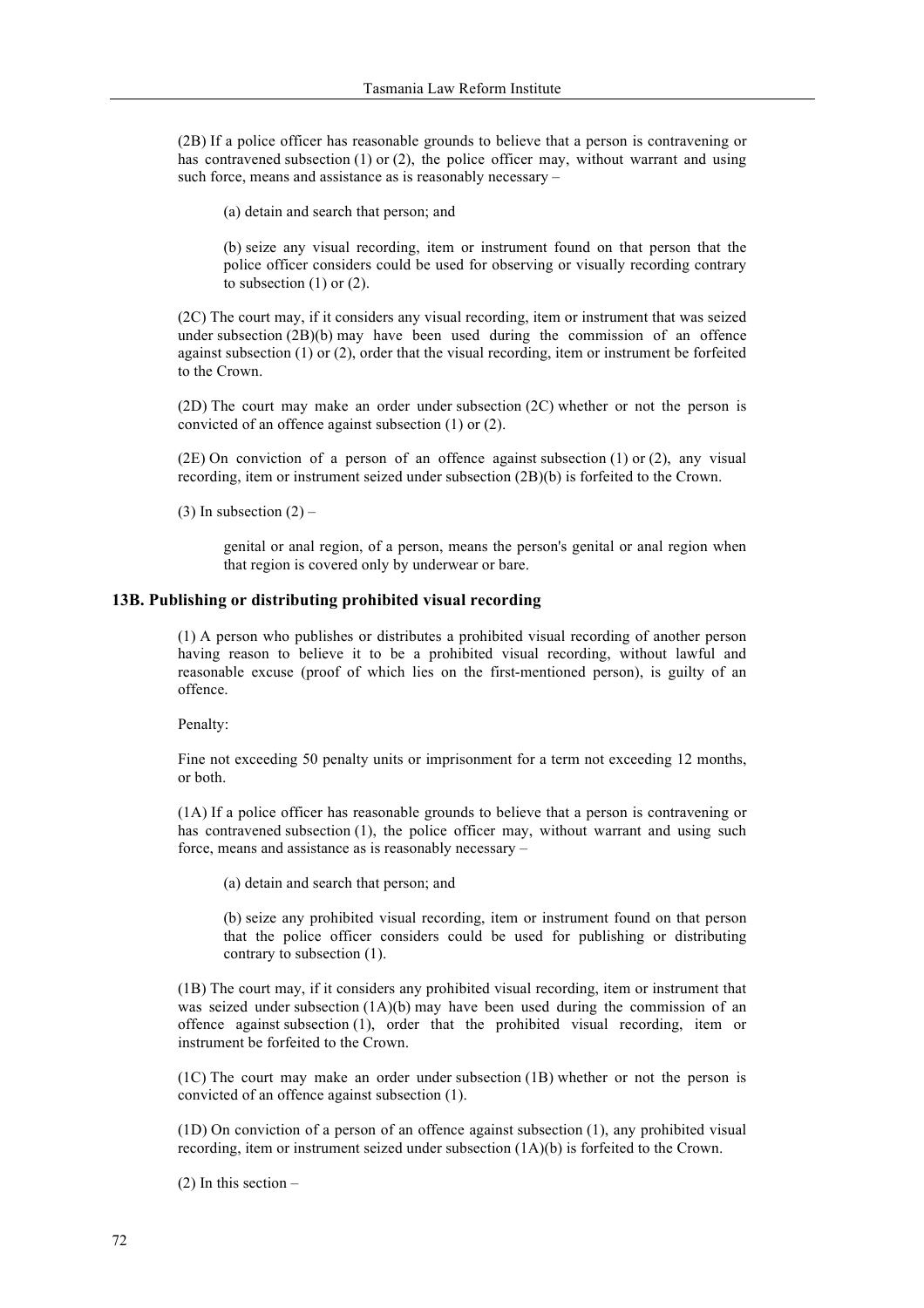distribute includes –

(a) communicate, exhibit, send, supply or transmit to someone, whether to a particular person or not; and

(b) make available for access by someone, whether by a particular person or not; and

(c) enter into an agreement or arrangement to do anything mentioned in paragraph (a) or (b); and

(d) attempt to distribute;

genital or anal region, of a person, has the same meaning as in section 13A;

prohibited visual recording of another person means –

(a) a visual recording of the person in a private place or engaging in a private act made in circumstances where a reasonable adult would expect to be afforded privacy; or

(b) a visual recording of the person's genital or anal region, when it is covered only by underwear or bare, made in circumstances where a reasonable adult would expect to be afforded privacy in relation to that region.

# *Crimes Act 1958* **(Vic) –**

#### **21A. Stalking**

(1) A person must not stalk another person.

Penalty: Level 5 imprisonment (10 years maximum).

- (2) A person (the offender) stalks another person (the victim) if the offender engages in a course of conduct which includes any of the following –
	- (a) following the victim or any other person;
	- (b) contacting the victim or any other person by post, telephone, fax, text message, email or other electronic communication or by any other means whatsoever;
	- (ba) publishing on the internet or by an e-mail or other electronic communication to any person a statement or other material –
		- (i) relating to the victim or any other person; or
		- (ii) purporting to relate to, or to originate from, the victim or any other person;
	- (bb) causing an unauthorised computer function (within the meaning of Subdivision (6) of Division 3) in a computer owned or used by the victim or any other person;
	- (bc) tracing the victim's or any other person's use of the internet or of e-mail or other electronic communications;
	- (c) entering or loitering outside or near the victim's or any other person's place of residence or of business or any other place frequented by the victim or the other person;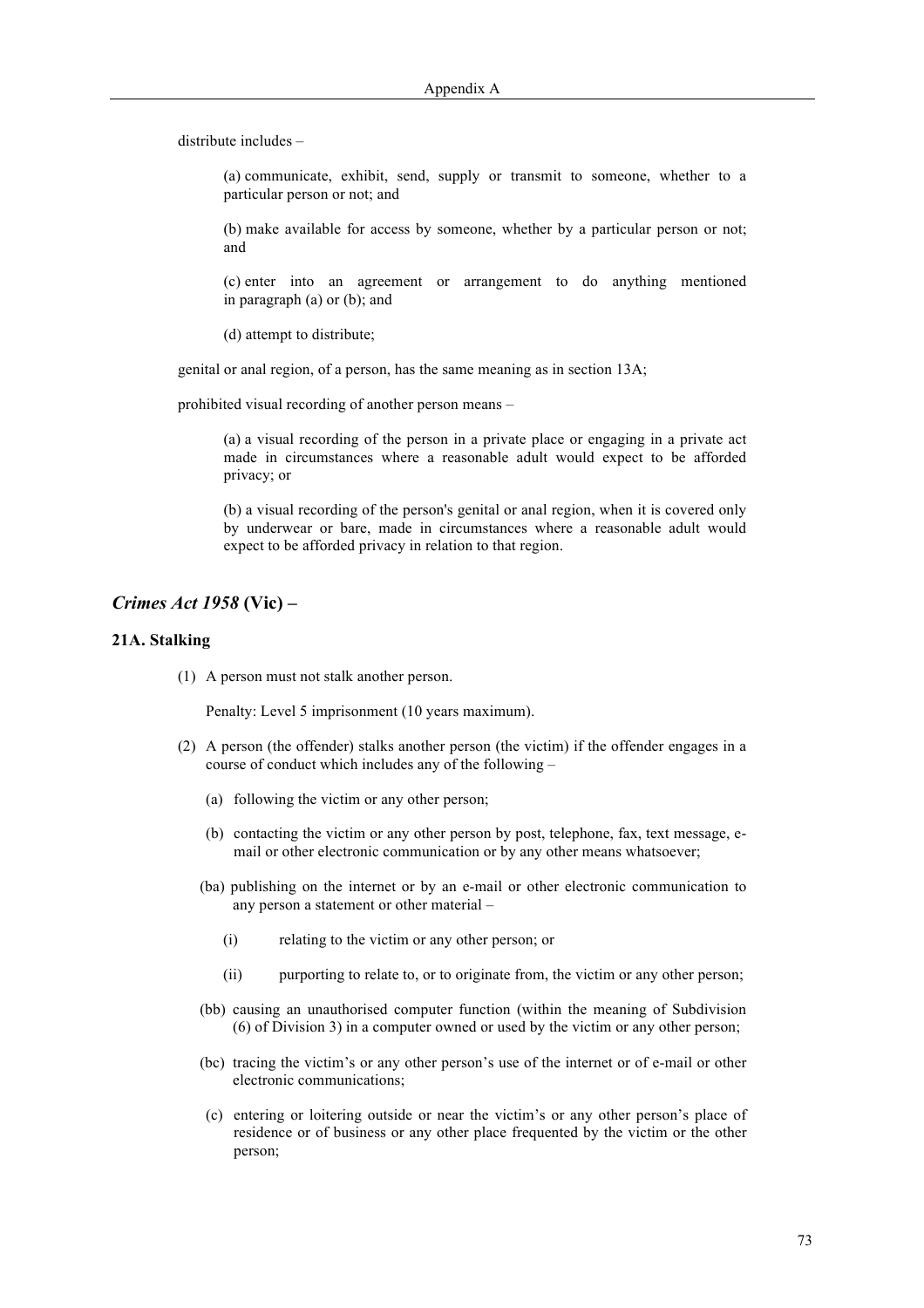- (d) interfering with property in the victim's or any other person's possession (whether or not the offender has an interest in the property);
- (da) making threats to the victim;
- (db) using abusive or offensive words to or in the presence of the victim;
- (dc) performing abusive or offensive acts in the presence of the victim;
- (dd) directing abusive or offensive acts towards the victim;
- (e) giving offensive material to the victim or any other person or leaving it where it will be found by, given to or brought to the attention of, the victim or the other person;
- (f) keeping the victim or any other person under surveillance;
- (g) acting in any other way that could reasonably be expected
	- (i) to cause physical or mental harm to the victim, including self-harm; or
	- (ii) to arouse apprehension or fear in the victim for his or her own safety or that of any other person –

with the intention of causing physical or mental harm to the victim, including self-harm, or of arousing apprehension or fear in the victim for his or her own safety or that of any other person.

- (3) For the purposes of this section an offender also has the intention to cause physical or mental harm to the victim, including self-harm, or to arouse apprehension or fear in the victim for his or her own safety or that of any other person if –
	- (a) the offender knows that engaging in a course of conduct of that kind would be likely to cause such harm or arouse such apprehension or fear; or
	- (b) the offender in all the particular circumstances ought to have understood that engaging in a course of conduct of that kind would be likely to cause such harm or arouse such apprehension or fear and it actually did have that result.

…

(8) In this section –

*mental harm* includes –

- (a) psychological harm; and
- (b) suicidal thoughts.

# *Crimes Act 1900* **(NSW) s 60E**

#### **60E. Assaults etc at schools**

(1) A person who assaults, stalks, harasses or intimidates any school student or member of staff of a school while the student or member of staff is attending a school, although no actual bodily harm is occasioned, is liable to imprisonment for 5 years.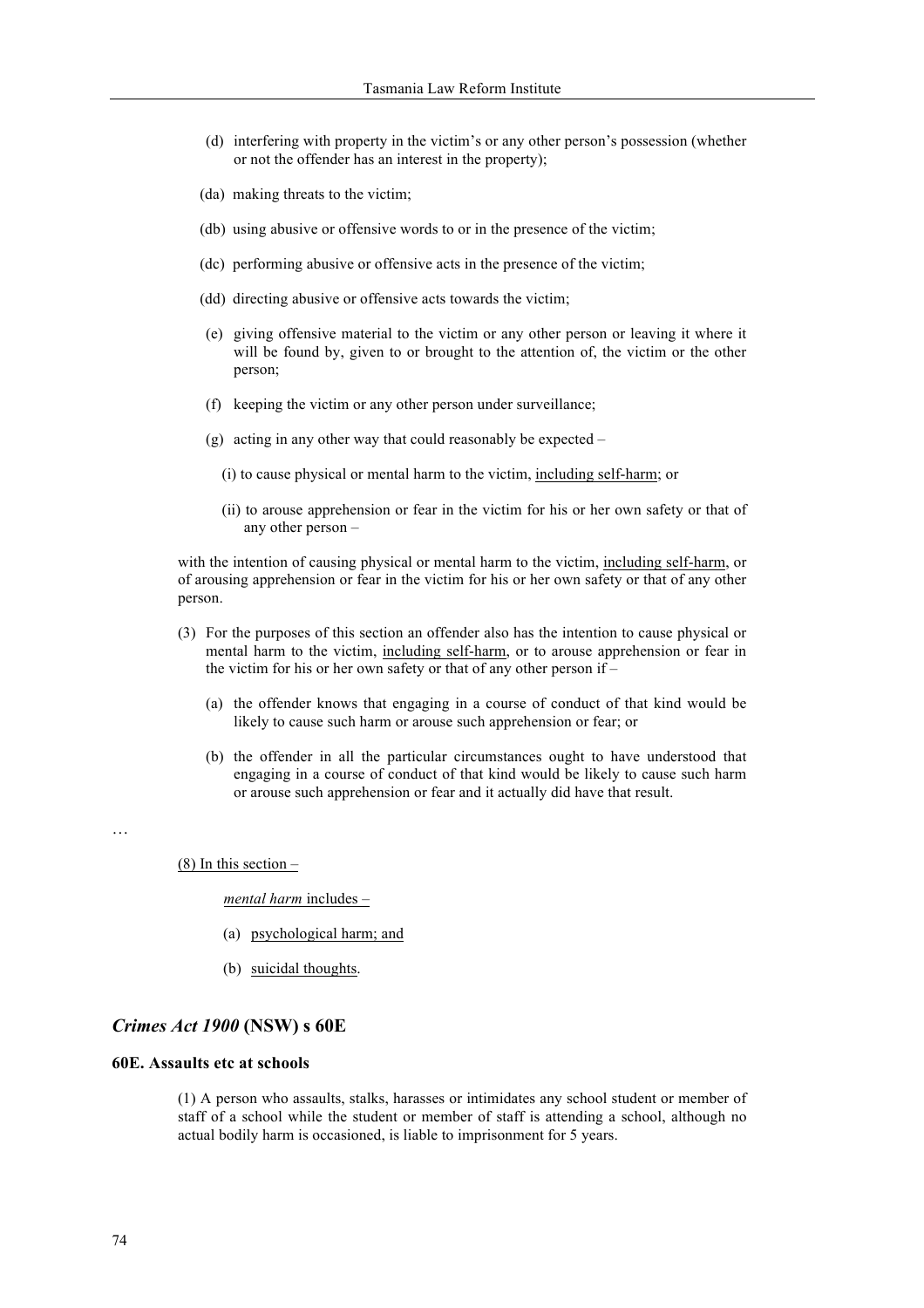(2) A person who assaults a school student or member of staff of a school while the student or member of staff is attending a school and by the assault occasions actual bodily harm, is liable to imprisonment for 7 years.

(3) A person who recklessly by any means:

(a) wounds a school student or member of staff of a school, or

(b) inflicts grievous bodily harm on a school student or member of staff of a school, while the student or member of staff is attending a school,

is liable to imprisonment for 12 years.

(4) A person who enters school premises with intent to commit an offence under another provision of this section is liable to imprisonment for 5 years.

(5) Nothing in subsection (1) applies to any reasonable disciplinary action taken by a member of staff of a school against a school student.

#### *Anti-Discrimination Act 1998* **(Tas) –**

#### **17. Prohibition of certain conduct and sexual harassment**

(1) A person must not engage in any conduct which offends, humiliates, intimidates, insults or ridicules another person on the basis of an attribute referred to in section 16(e), (a), (b), (c), (d), (ea), (eb) and (k), (f), (fa), (g), (h), (i) or (j) in circumstances in which a reasonable person, having regard to all the circumstances, would have anticipated that the other person would be offended, humiliated, intimidated, insulted or ridiculed.

…

#### *Justices Act 1959* **(Tas)**

#### **106A**

(1) In this Part –

…

stalking means the doing of any one or more of the following except when done for a lawful purpose:

- (a) following another person;
- (b) keeping another person under surveillance;
- (c) loitering outside the residence or workplace of another person;

(d) loitering outside a place that another person frequents;

(e) entering or interfering with the property of another person;

(f) sending offensive material to another person or leaving offensive material where it is likely to be found by, given to or brought to the attention of another person;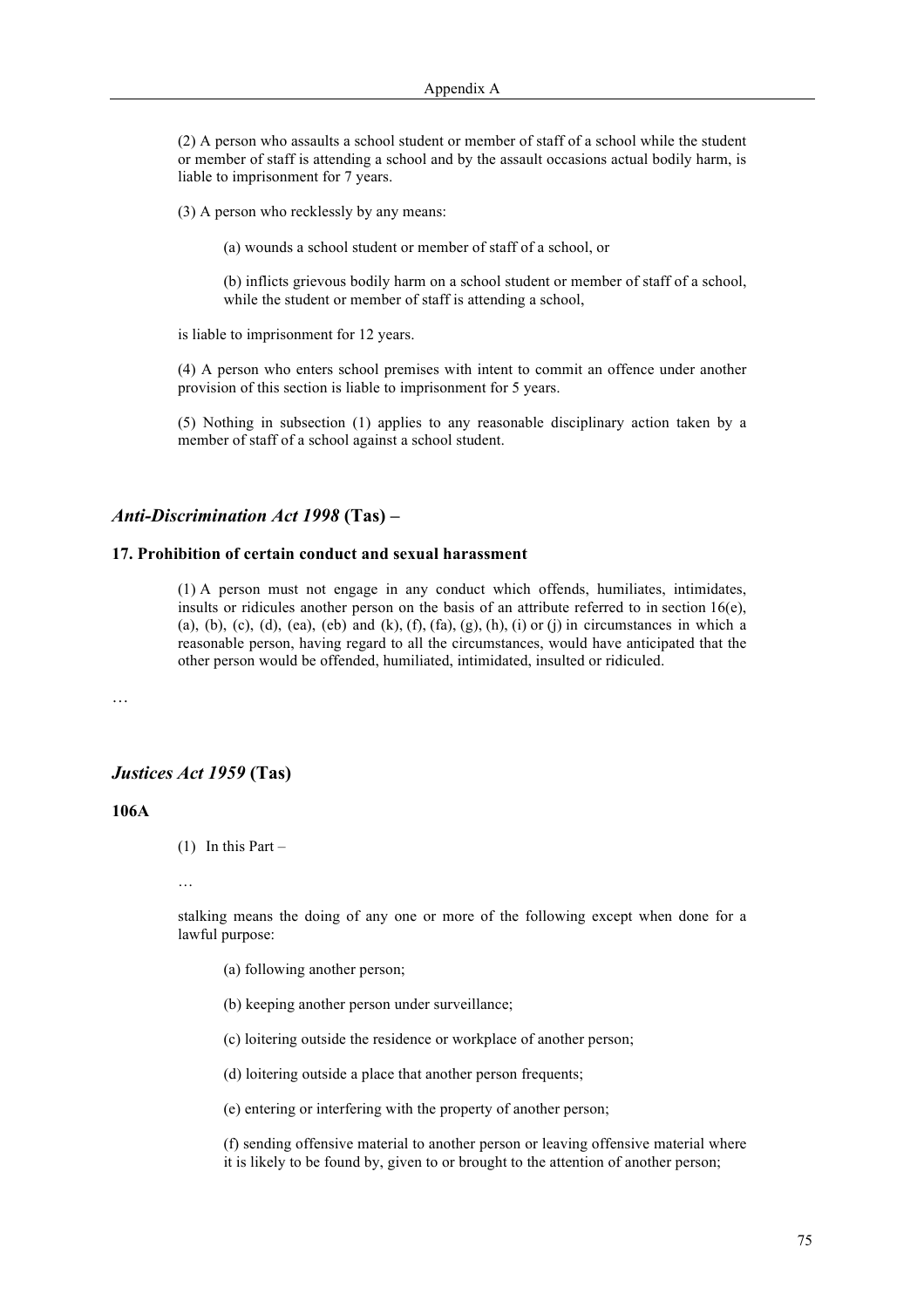(g) publishing or transmitting offensive material by electronic or any other means in such a way that the offensive material is likely to be found by, or brought to the attention of, another person;

(h) using the internet or any other form of electronic communication in a way that could reasonably be expected to cause another person to be apprehensive or fearful;

(i) contacting another person by postal, telephonic, electronic or any other means of communication;

(j) acting in another way that could reasonably be expected to cause another person to be apprehensive or fearful;

…

#### **106B. Restraint orders**

(1) Where on an application made under this section, justices are satisfied on the balance of probabilities –

 $(a)$  that  $-$ 

(i) a person has caused personal injury or damage to property; and

(ii) that person is, unless restrained, likely again to cause personal injury or damage to property; or

(b) that  $-$ 

(i) a person has threatened to cause personal injury or damage to property; and

(ii) that person is, unless restrained, likely to carry out that threat; or

 $(c)$  that  $-$ 

(i) a person has behaved in a provocative or offensive manner;

(ii) the behaviour is such as is likely to lead to a breach of the peace; and

(iii) that person is, unless restrained, likely again to behave in the same or a similar manner; or

(d) that a person has stalked the person for whose benefit the application is made or a third person the stalking of whom has caused the person for whose benefit the application is made to feel apprehension or fear –

they may make an order imposing such restraints upon that person as are necessary or desirable to prevent the person from acting in a manner specified in this subsection.

(2) An application for a restraint order may be made –

(a) by a police officer;

(b) by a person against whom, or against whose property, the behaviour that forms the subject-matter of the application was directed, or, where that person is a child, a parent or guardian of that child; or

(ba) by the guardian or administrator of a person who is a represented person within the meaning of the Guardianship and Administration Act 1995; or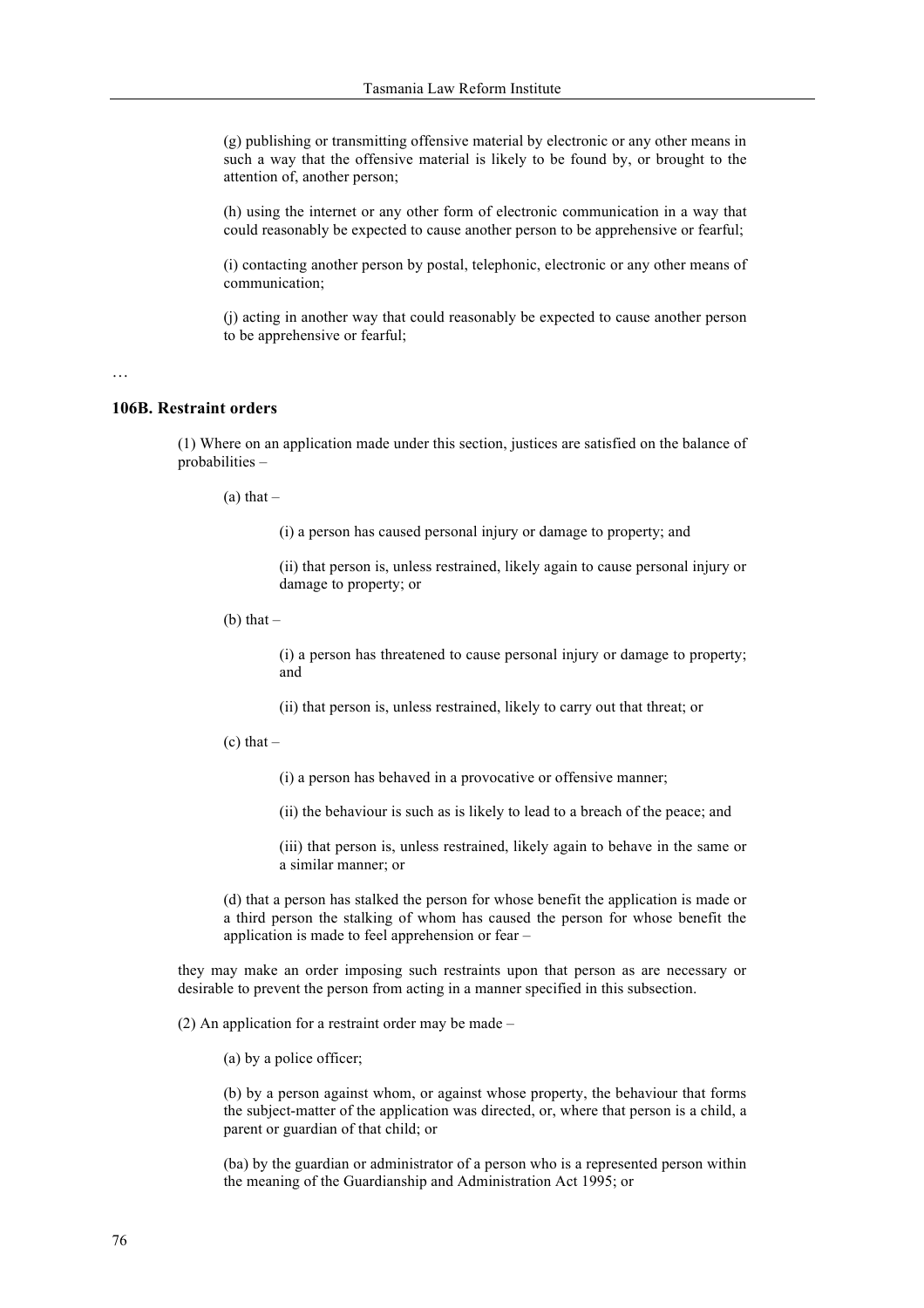(c) by a person to whom leave is granted under subsection (3).

(3) A person other than a person referred to in subsection  $(2)(a)$  or (b) may apply to justices for leave to make an application for a restraint order.

(4) An application referred to in subsection (3) may be made in the absence of the respondent to the application.

(4AA) An application for a restraint order must include information of any relevant family contact order, or of any pending application for a relevant family contact order, of which the applicant is aware.

(4AAB) In deciding whether or not to make a restraint order, the justices –

(a) must consider the protection and welfare of the person for whose benefit the order is sought to be of paramount importance; and

(b) must consider whether access between the person for whose benefit the order is sought, or the person against whom the order is sought, and any child who is a member of the family of either of those persons is relevant to the making of the restraint order; and

(c) must consider any relevant family contact order of which the justices have been informed.

(4AAC) A restraint order is not invalid merely because –

(a) the applicant fails to inform the justices of any relevant family contact order, or of any pending application for a relevant family contact order; or

(b) the justice fail to consider access or any relevant family contact order as required by subsection (4AAB).

(4A) In determining the nature of the orders which may be included in a restraint order, the justices hearing the application for the order must consider the protection and welfare of the person for whose benefit the order is sought to be of paramount importance.

(4B) Without limiting the nature of the orders which may be included in a restraint order, the justices hearing the application for the order may include in the restraint order one or more of the following orders:

(a) an order directing the person against whom the order is made to vacate premises, restraining that person from entering premises, or limiting that person's access to premises, whether or not that person has a legal or equitable interest in the premises;

(b) an order prohibiting or restricting the possession by the person against whom the order is made of all or any firearms specified in the order or directing the forfeiture or disposal of any firearms in the possession of that person;

(c) an order prohibiting the person against whom the order is made from stalking the person for whose benefit the order is made;

(d) an order prohibiting the person against whom the order is made from causing another person to engage in conduct restrained by justices.

(5) Before making an order of a kind referred to in subsection (4B)(a), the justices must consider –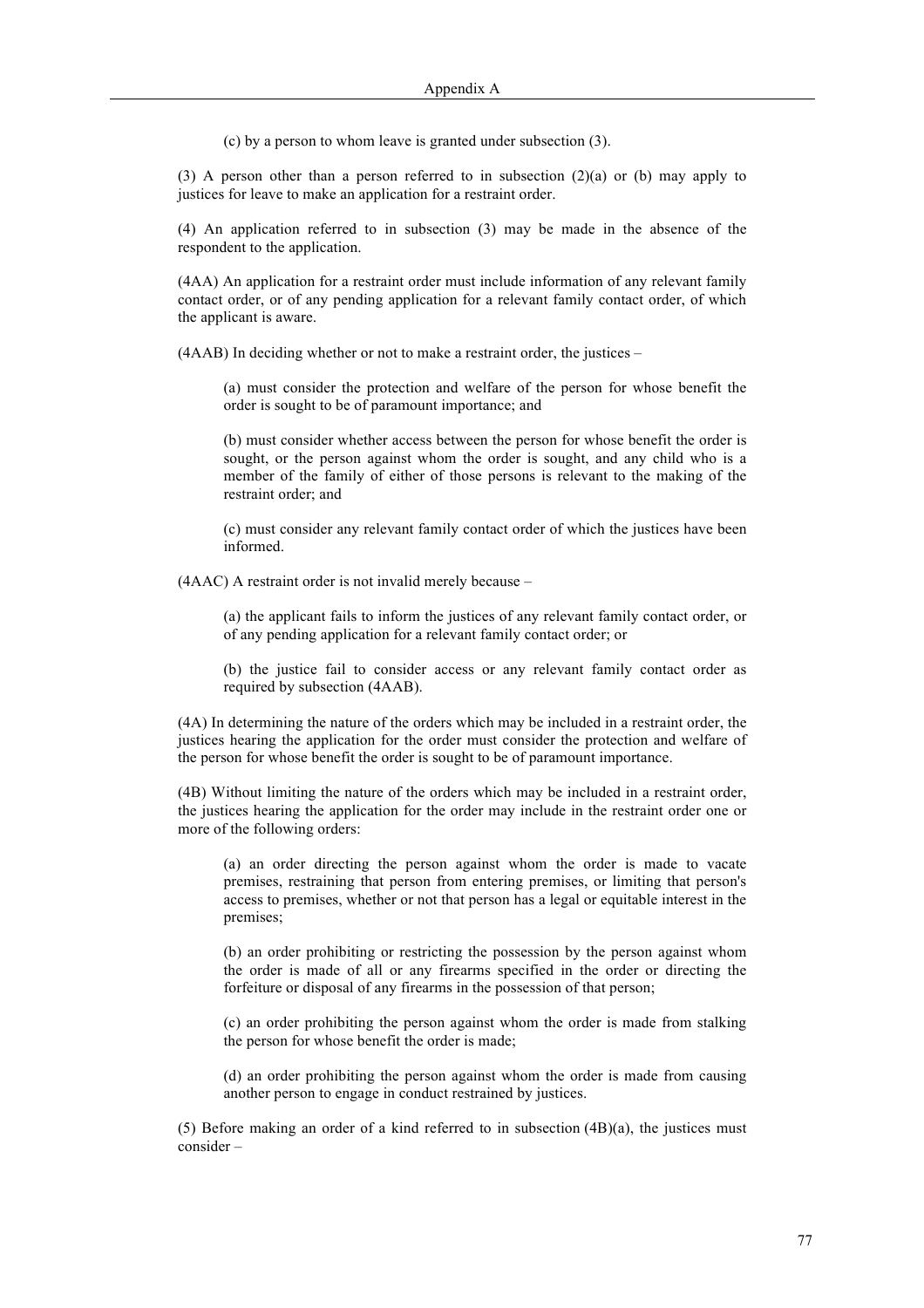(a) the effect of making or declining to make the order on the accommodation of the persons affected by the proceedings; and

(b) the effect of making or declining to make the order on any children of, or in the care of, the persons affected by the proceedings; and

(c) the need for suitable arrangements to be made to allow the person against whom the order is sought to take possession of personal property on the premises.

(5A) Without limiting the nature of the orders which may be made under this section, if justices make a restraint order, the justices may include in that order any one or more of the following orders:

(a) an order directing the person against whom the restraint order is sought to deliver property, in the manner specified in the order, to a person for whose benefit the restraint order is made or to allow a person for whose benefit the restraint order is made, in the manner specified in the order, to recover possession of property or have access to property;

(b) an order directing the person for whose benefit the restraint order is made to allow a person against whom the restraint order is made, in the manner specified in the order, to recover possession of property or have access to property.

(5B) A restraint order that affects possession of or access to premises or property does not affect any legal or equitable interest held by any person in the premises or property.

(6) A restraint order shall remain in force for such period as justices consider necessary to protect the person for whose benefit the order is made or until an order is made revoking the restraint order.

(7) A restraint order may –

(a) cancel or suspend any licence or other permit relating to the possession of a firearm by the person against whom the order is made; and

(b) prohibit the person from applying for, or being granted or issued, any such licence or other permit during the period specified in the order.

#### *Fair Work Act 2009* **(Cth) –**

#### **789FC Application for an FWC order to stop bullying**

(1) A worker who reasonably believes that he or she has been bullied at work may apply to the FWC for an order under section 789FF.

(2) For the purposes of this Part, worker has the same meaning as in the Work Health and Safety Act 2011, but does not include a member of the Defence Force.

Note: Broadly, for the purposes of the Work Health and Safety Act 2011, a worker is an individual who performs work in any capacity, including as an employee, a contractor, a subcontractor, an outworker, an apprentice, a trainee, a student gaining work experience or a volunteer.

- (3) The application must be accompanied by any fee prescribed by the regulations.
- (4) The regulations may prescribe: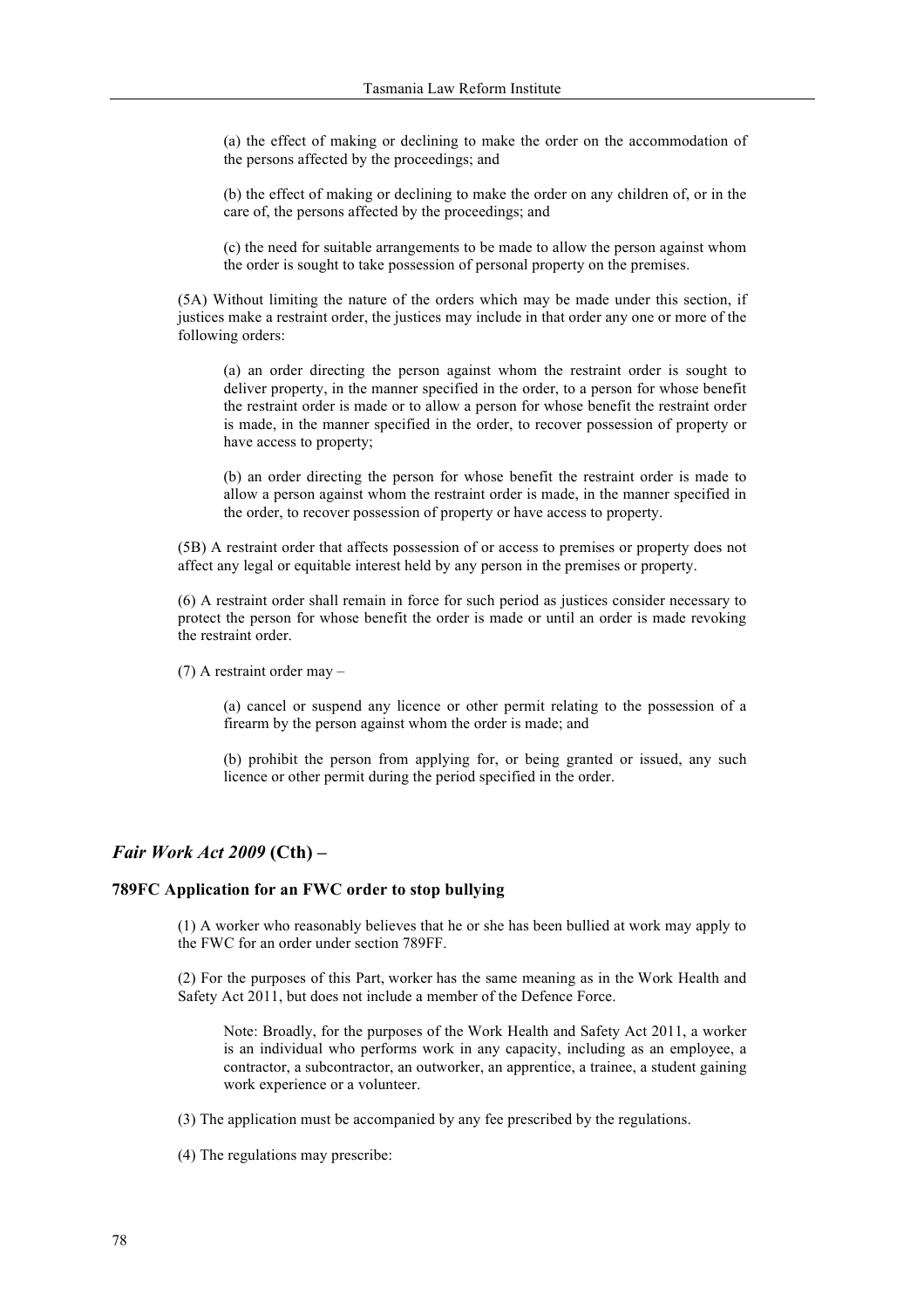(a) a fee for making an application to the FWC under this section; and

(b) a method for indexing the fee; and

(c) the circumstances in which all or part of the fee may be waived or refunded.

#### **789FD When is a worker** *bullied at work***?**

(1) A worker is bullied at work if:

(a) while the worker is at work in a constitutionally‑covered business:

(i) an individual; or

(ii) a group of individuals;

repeatedly behaves unreasonably towards the worker, or a group of workers of which the worker is a member; and

(b) that behaviour creates a risk to health and safety.

(2) To avoid doubt, subsection (1) does not apply to reasonable management action carried out in a reasonable manner.

(3) If a person conducts a business or undertaking (within the meaning of the Work Health and Safety Act 2011) and either:

(a) the person is:

(i) a constitutional corporation; or

(ii) the Commonwealth; or

(iii) a Commonwealth authority; or

(iv) a body corporate incorporated in a Territory; or

(b) the business or undertaking is conducted principally in a Territory or Commonwealth place;

then the business or undertaking is a constitutionally‑covered business.

#### **789FF FWC may make orders to stop bullying**

(1) If:

(a) a worker has made an application under section 789FC; and

(b) the FWC is satisfied that:

(i) the worker has been bullied at work by an individual or a group of individuals; and

(ii) there is a risk that the worker will continue to be bullied at work by the individual or group;

then the FWC may make any order it considers appropriate (other than an order requiring payment of a pecuniary amount) to prevent the worker from being bullied at work by the individual or group.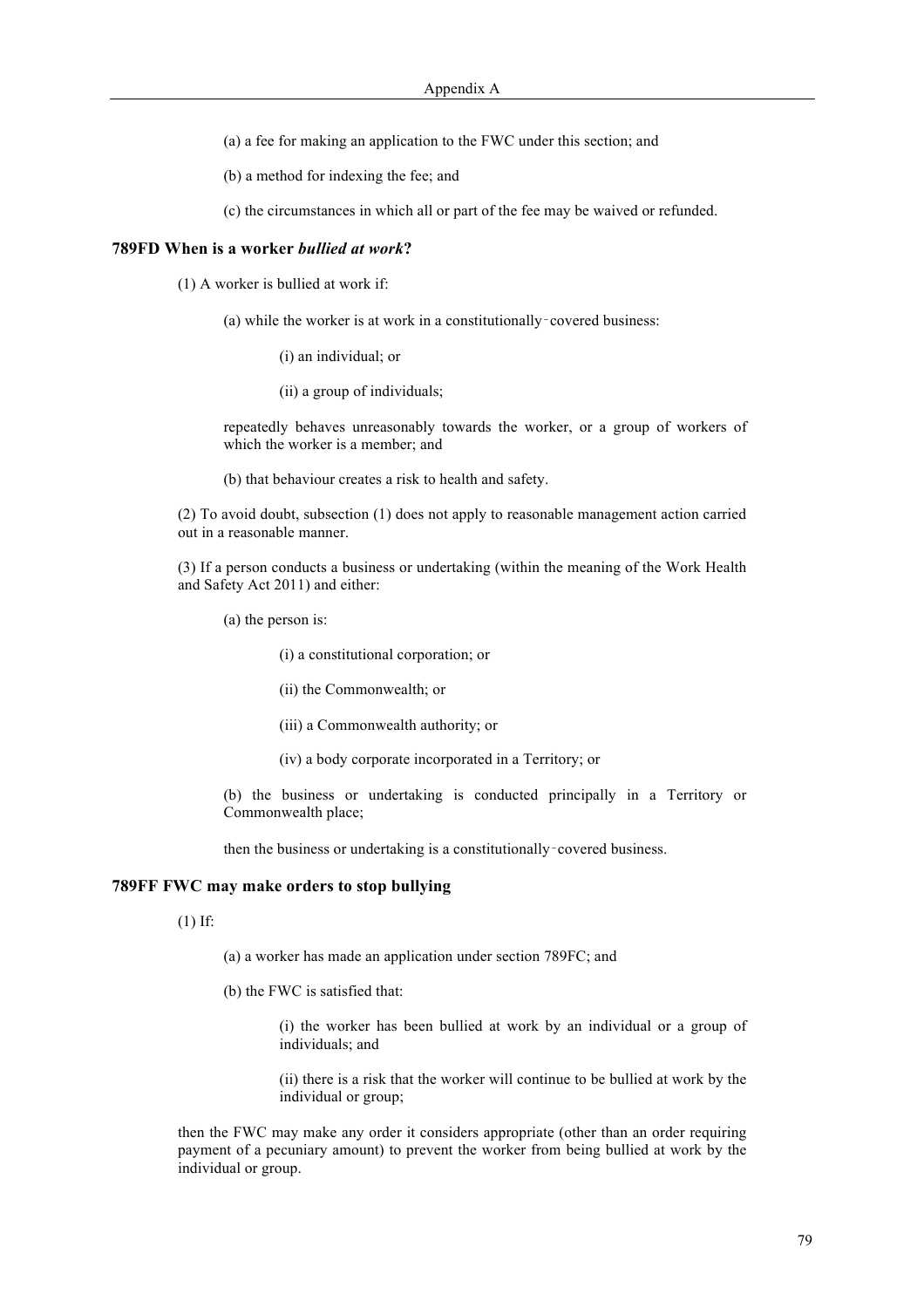(2) In considering the terms of an order, the FWC must take into account:

(a) if the FWC is aware of any final or interim outcomes arising out of an investigation into the matter that is being, or has been, undertaken by another person or body—those outcomes; and

(b) if the FWC is aware of any procedure available to the worker to resolve grievances or disputes—that procedure; and

(c) if the FWC is aware of any final or interim outcomes arising out of any procedure available to the worker to resolve grievances or disputes—those outcomes; and

(d) any matters that the FWC considers relevant.

# *Criminal Code Act 1995* **(Cth) –**

#### **474.17 Using a carriage service to menace, harass or cause offence**

(1) A person is guilty of an offence if:

(a) the person uses a carriage service; and

(b) the person does so in a way (whether by the method of use or the content of a communication, or both) that reasonable persons would regard as being, in all the circumstances, menacing, harassing or offensive.

Penalty: Imprisonment for 3 years.

#### **Harmful Digital Communications Bill 2013 (NZ)**

#### **19 Causing harm by posting digital communication**

(1) A person commits an offence if –

(a) the person posts a digital communication with the intention that it cause harm to a victim; and

(b) posting the communication would cause harm to an ordinary reasonable person in the position of the victim; and

(c) posting the communication causes harm to the victim.

(2) In determining whether a post would cause harm, the court may take into account any factors it considers relevant, including –

(a) the extremity of the language used;

(b) the age and characteristics of the victim;

(c) whether the digital communication was anonymous;

(d) whether the digital communication was repeated;

(e) the extent of circulation of the digital communication;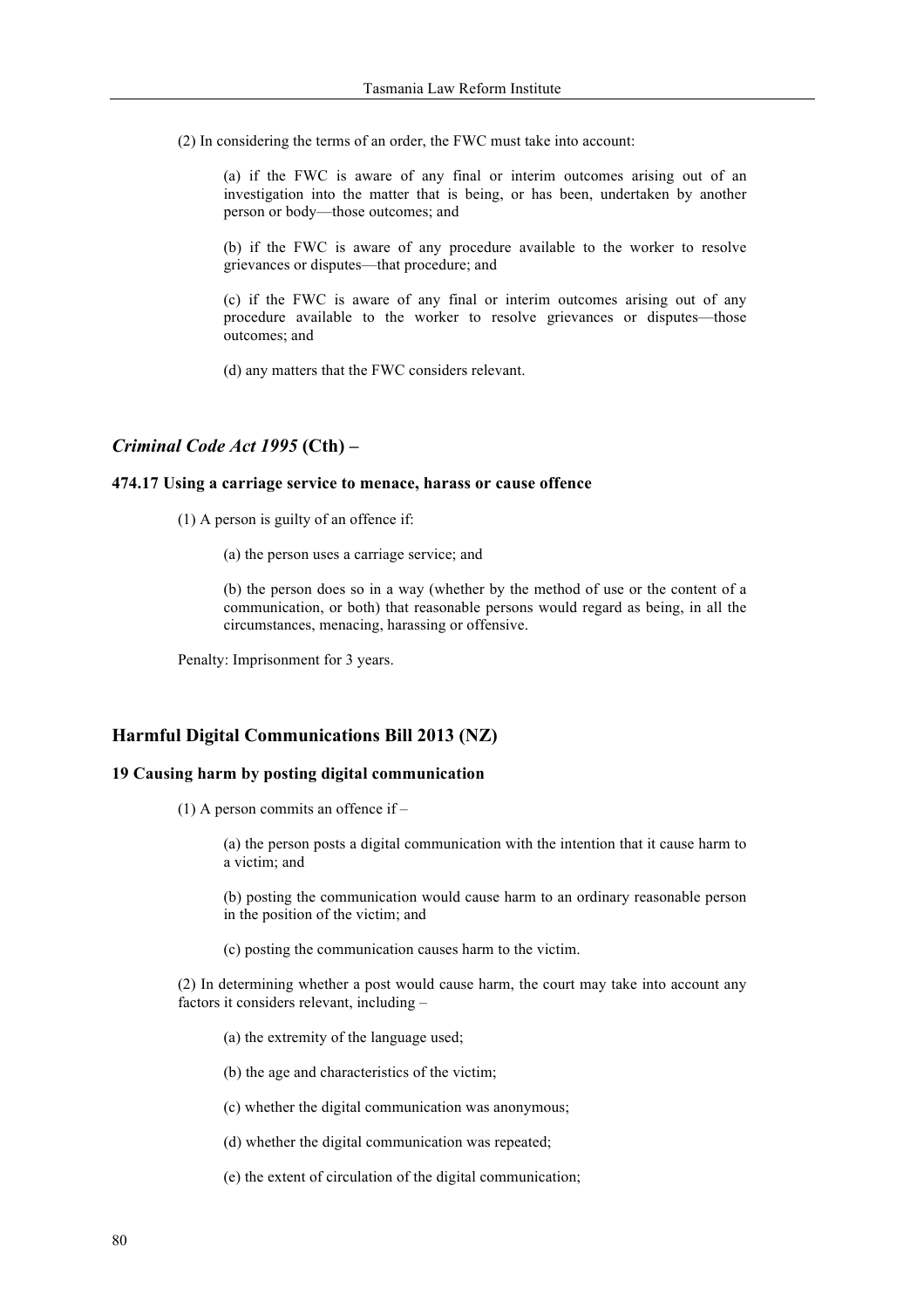- (f) whether the digital communication is true or false;
- (g) the context in which the digital communication appeared.

(3) A person who commits an offence against this section is liable on conviction to imprisonment for a term not exceeding 2 years.

(4) In this section, victim means the individual who is the target of a posted digital communication.

#### *Communications Act 2003* **(UK) –**

#### **127 Improper use of public electronic communications network**

- (1) A person is guilty of an offence if he
	- (a) sends by means of a public electronic communications network a message or other matter that is grossly offensive or of an indecent, obscene or menacing character; or
	- (b) causes any such message or matter to be so sent.
- (2) A person is guilty of an offence if, for the purposes of causing annoyance, inconvenience or needless anxiety to another, he –
	- (a) sends by means of a public electronic communications network, a message that he knows to be false,
	- (b) causes such a message to be sent; or
	- (c) persistently makes use of a public electronic communications network.
- (3) A person guilty of an offence under this section shall be liable, on summary conviction, to imprisonment for a term not exceeding six months or to a fine not exceeding level 5 on the standard scale, or to both.
- (4) Subsections (1) and (2) do not apply to anything done in the course of providing a programme service (within the meaning of the Broadcasting Act 1990 (c.42)).

# *Arkansas Code, Title 5, Chapter 71 (2012) –*

#### **§ 5-71-217. Cyberbullying**

- (a) As used in this section:
	- (1) "Communication" means the electronic communication of information of a person's choosing between or among points specified by the person without change in the form or content of the information as sent and received; and
	- (2) "Electronic means" means any textual, visual, written, or oral communication of any kind made through the use of a computer online service, internet service, telephone, or any other means of electronic communication, including without limitation to a local bulletin board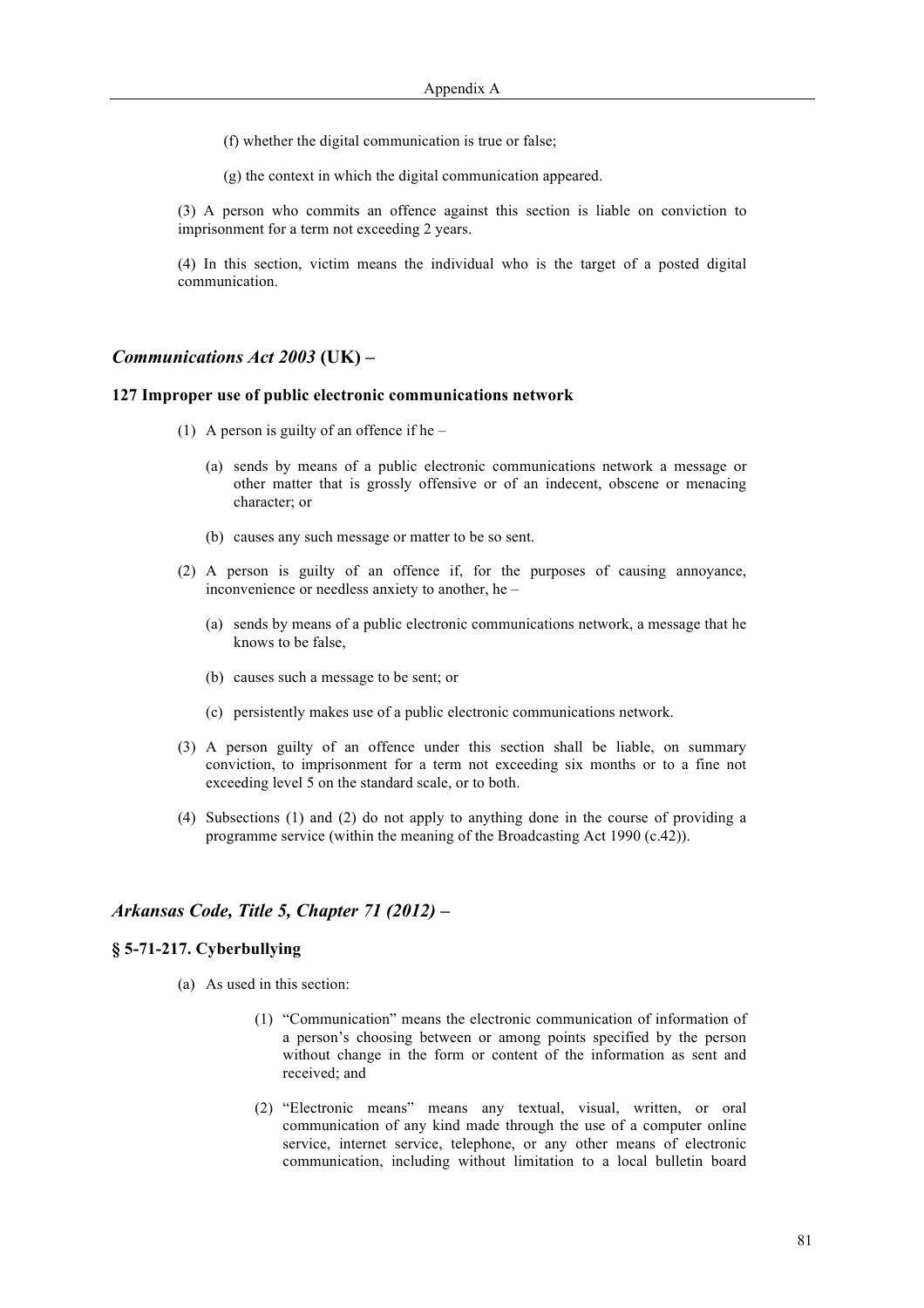service, an internet chat room, electronic mail, a social networking site, or an online messaging service.

- (b) A person commits the offense of cyberbullying if:
	- (1) He or she transmits, sends, or posts a communication by electronic means with the purpose to frighten, coerce, intimidate, threaten, abuse, harass, or alarm another person; and
	- (2) The transmission was in furtherance of severe, repeated, or hostile behavior toward the other person.
- (c) The offense of cyberbullying may be prosecuted in the county where the defendant was located when he or she transmitted, sent, or posted a communication by electronic means, in the county where the communication by electronic means was received by the person, or in the county where the person targeted by the electronic communications resides.
- (d) Cyberbullying is a Class B misdemeanour.

# *Louisiana Revised Statutes, Title 14 –*

#### **§ 40.7. Cyberbullying**

A. Cyberbullying is the transmission of any electronic textual, visual, written, or oral communication with the malicious and wilful intent to coerce, abuse, torment, or intimidate a person under the age of eighteen.

B. For the purposes of this Section:

(1) 'Cable operator' means any person or group of persons who provides cable service over a cable system, or who otherwise controls or is responsible for, through any arrangement, the management and operation of such a cable system'

(2) 'Electronic textual, visual, written, or oral communication' means any communication of any kind made through the use of a computer online service, internet service, or any other means of electronic communication, including but not limited to a local bulletin board service, internet chat room, electronic mail, or online messaging service.

(3) 'Interactive computer service' means any information service, system, or access software provider that provides or enables computer access by multiple users to a computer server, including a service or system that provides access to the internet and such systems operated or services offered by libraries or educational institutions.

(4) 'Telecommunications service' means the offering of telecommunications for a fee directly to the public, regardless of the facilities used.

C. An offense committed pursuant to the provisions of this Section may be deemed to have been committed where the communication was originally sent, originally received, or originally viewed by any person.

D. (1) Except as provided in Paragraph (2) of this Subsection, whoever commits the crime of cyberbullying shall be fined not more than five hundred dollars, imprisoned for not more than six months, or both.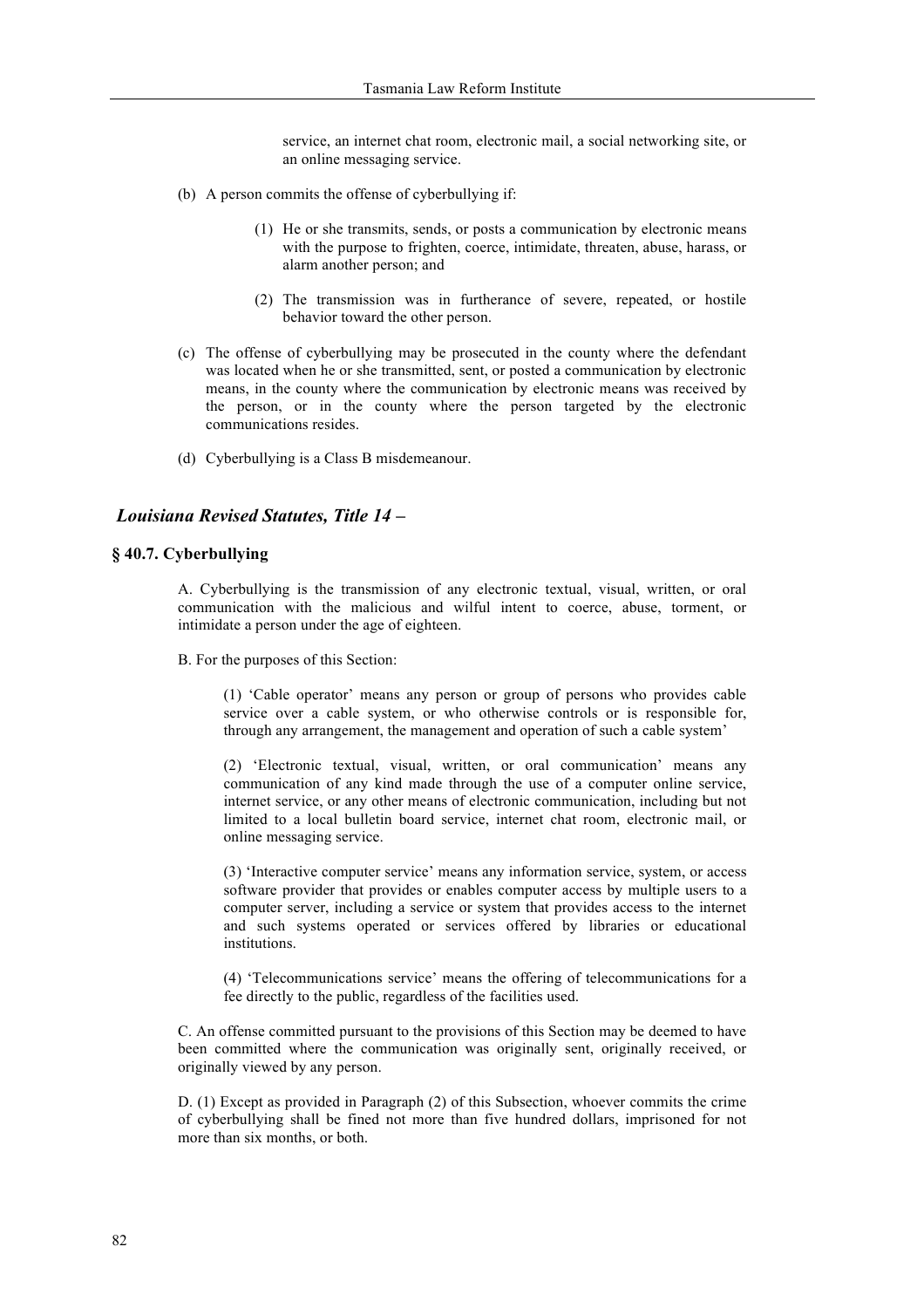(2) When the offender is under the age of seventeen, the disposition of the matter shall be governed exclusively by the provisions of Title VII of the Children's Code.

E. The provisions of this Section shall not apply to a provider of an interactive computer service, provider of a telecommunications service, or a cable operator as defined by the provisions of this Section.

F. The provisions of this Section shall not be construed to prohibit or restrict religions free speech pursuant to Article I, Section 8 of the Constitution of Louisiana."

## *North Carolina General Statutes, Chapter 14 –*

#### **§ 14-458.1. Cyber-bullying; penalty**

(a) Except as otherwise made unlawful by this Article, it shall be unlawful for any person to use a computer or computer network to do ant of the following:

- (1) With the intent to intimidate or torment a minor:
	- a. Build a fake profile or Web site;
	- b. Pose as a minor in:
		- 1. An internet chat room;
		- 2. An electronic mail message; or
		- 3. An instant message;
	- c. Follow a minor online or into an internet chat room; or

d. Post or encourage others to post on the internet private, personal, or sexual information pertaining to a minor.

(2) With the intent to intimidate or torment a minor of the minor's parent or guardian:

a. Post a real or doctored image of a minor on the internet;

b. Access, alter or erase any computer network, computer data, computer program, or computer software, including breaking into a password protected account or stealing or otherwise accessing passwords; or

c. Use a computer system for repeated, continuing, or sustained electronic communications, including electronic mail or other transmissions, to a minor.

(3) Plant any statement, whether true or false, tending to provoke or that actually provokes any third party to stalk or harass a minor.

(4) Copy and disseminate, or cause to be made, an unauthorized copy of any data pertaining to a minor for the purpose of intimidating or tormenting that minor (in any form, including, but not limited to, any printed or electronic form of computer data, computer programs, or computer software residing in, communicated by, or produced by a computer or computer network).

(5) Sign up a minor for a pornographic internet site.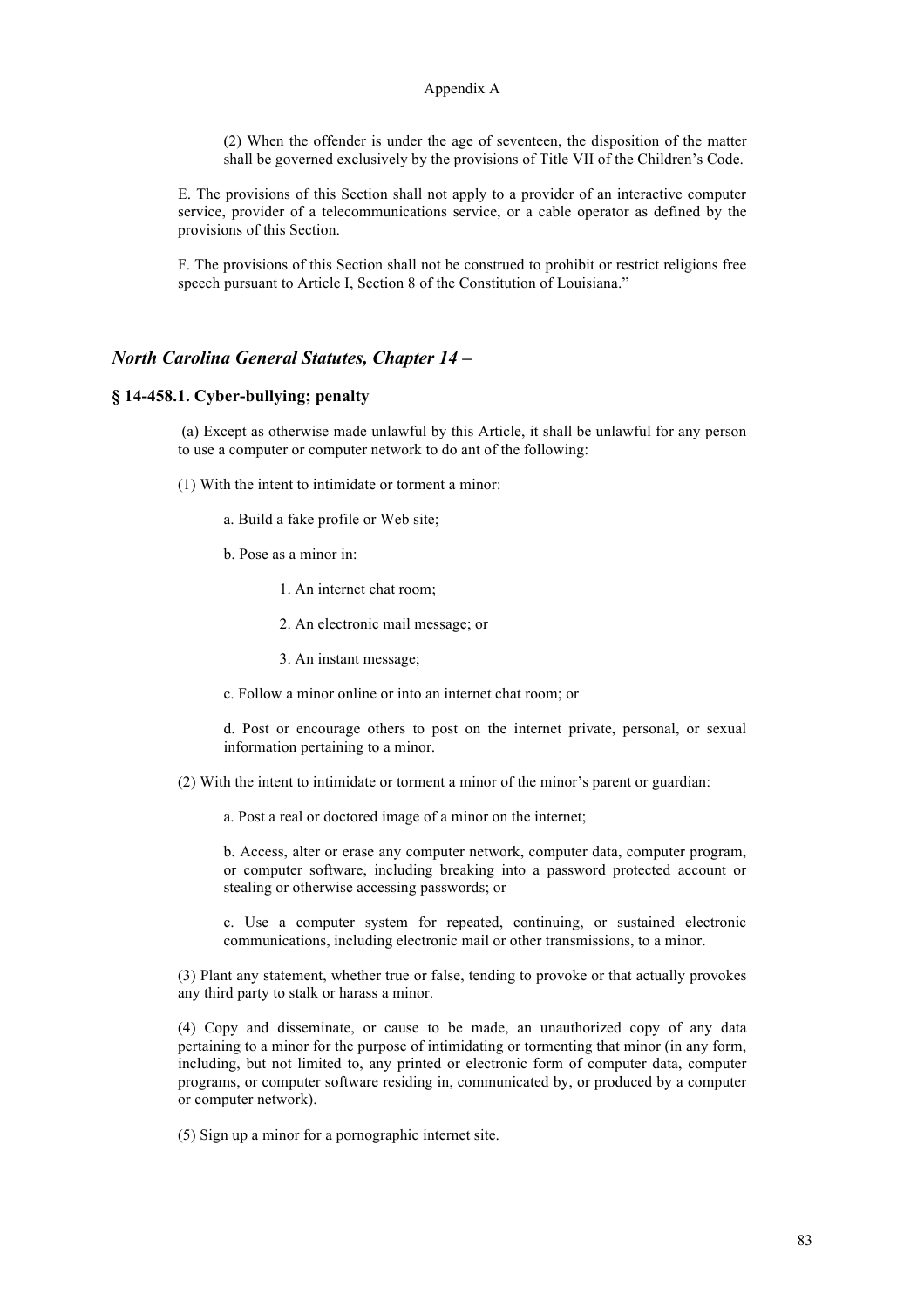(6) Without authorization of the minor or the minor's parent or guardian, sign up a minor for electronic mailing lists or to receive junk electronic messages and instant messages, resulting in intimidation or torment of the minor.

(b) Any person who violates this section shall be guilty of cyber-bullying, which offense shall be punishable as a Class 1 misdemeanor if the defendant is 18 years of age or older at the time the offense is committed. If the defendant is under the age of 18 at the time the offense is committed, the offense shall be punishable as a Class 2 misdemeanor.

(c) Whenever any person pleads guilty to or is guilty of an offense under this section, and the offense was committed before the person attained the age of 18 years, the court may, without entering a judgement of guilt and with the consent of the defendant, defer further proceedings and place the defendant on probation upon such reasonable terms and conditions as the court may require. Upon fulfilment of the terms and conditions of the probation provided for in this subsection, the court shall discharge the defendant and dismiss the proceedings against the defendant. Discharge and dismissal under this subsection shall be without court adjudication of guilt and shall not be deemed a conviction for the purposes of this section or for purposes of disqualifications or disabilities imposed by the law upon conviction of a crime. Upon discharge and dismissal pursuant to this subsection, the person may apply for an order to expunge the complete record of the proceedings resulting in the dismissal and discharge, pursuant to the procedures and requirements set forth in G.S. 15A-146.

# *Cyber-safety Act, SNS 2013, c 2 –*

## **21. Tort**

A person who subjects another person to cyberbullying commits a tort against the person.

#### **22. Remedies and parental responsibility**

22. Remedies and parental responsibility

- (1) In an action for cyberbullying, the Court may
	- (a) award damages to the plaintiff, including general, special, aggravated and punitive damages;
	- (b) issue an injunction on such terms and with such conditions as the Court determines appropriate in the circumstances; and
	- (c) make any other order that the Court considers just and reasonable in the circumstances.
- (2) In awarding damages in an action for cyberbullying, the Court shall have regard to all of the circumstances of the case, including
	- (a) any particular vulnerabilities of the plaintiff;
	- (b) all aspects of the conduct of the defendant; and
	- (c) the nature of any existing relationship between the plaintiff and the defendant.
- (3) Where the defendant is a minor, a parent of the defendant is jointly and severally liable for any damages awarded to the plaintiff unless the parent satisfies the Court that the parent was exercising reasonable supervision over the defendant at the time the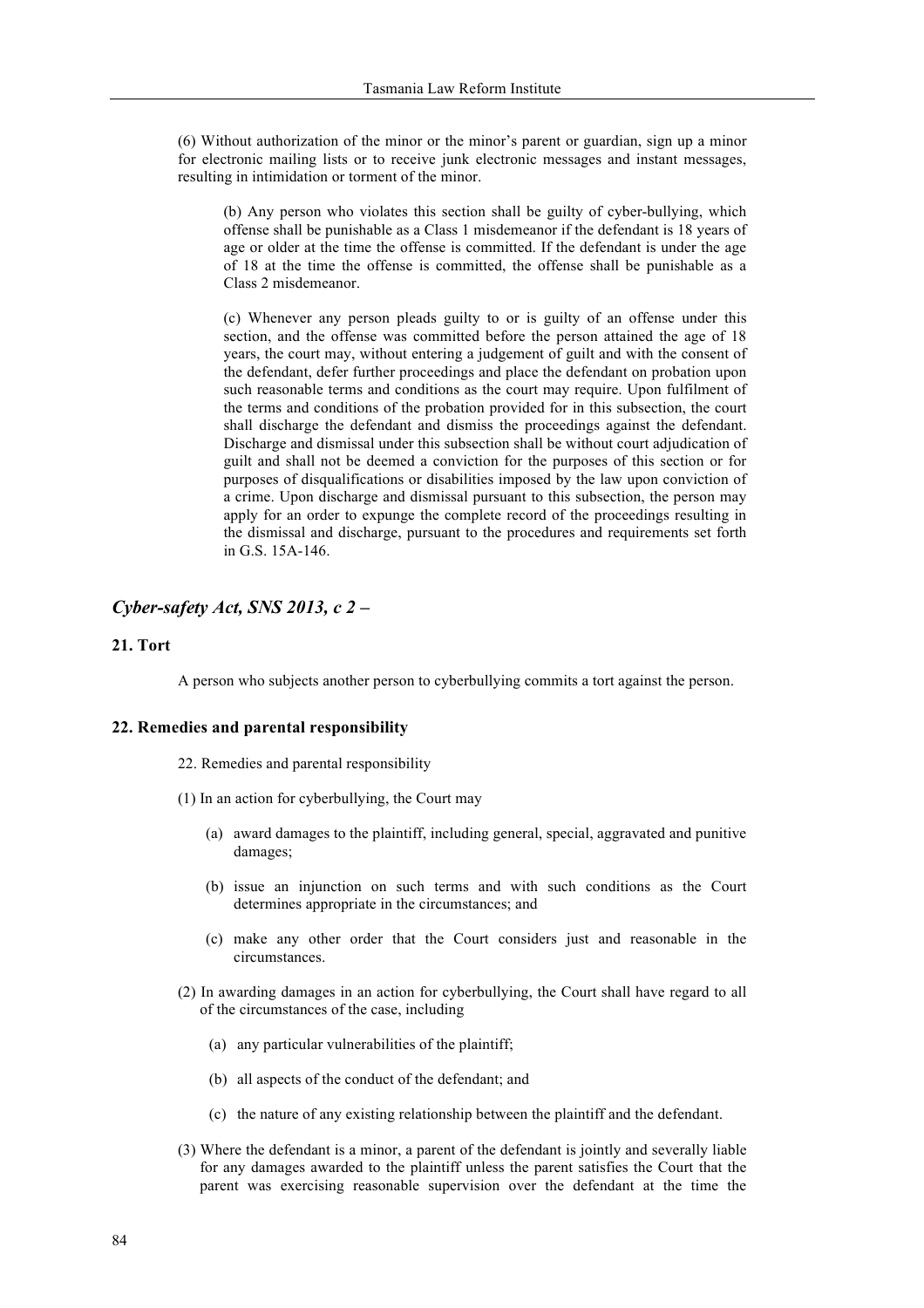defendant engaged in the activity that caused the loss or damage and made reasonable efforts to prevent or discourage the defendant from engaging in the kind of activity that resulted in the loss or damage.

- (4) For the purpose of subsection (3), in determining whether a parent exercised reasonable supervision over the defendant at the time the defendant engaged in the activity that caused the loss or damage or made reasonable efforts to prevent or discourage the defendant from engaging in the kind of activity that resulted in the loss or damage, the Court may consider
	- (a) the age of the defendant;
	- (b) the prior conduct of the defendant;
	- (c) the physical and mental capacity of the defendant;
	- (d) any psychological or other medical disorders of the defendant;
	- (e) whether the defendant used an electronic device supplied by the parent, for the activity;
	- (f) any conditions imposed by the parent on the use by the defendant of an electronic device;
	- (g) whether the defendant was under the direct supervision of the parent at the time when the defendant engaged in the activity;
	- (h) in the event that the defendant was not under the direct supervision of the parent at the time when the defendant engaged in the activity, whether the parent acted unreasonably in failing to make reasonable arrangements for the supervision of the defendant; and
	- (i) any other matter that the Court considers relevant.

#### *School Standards and Framework Act 1998* **(UK) c 31 –**

#### **61 Responsibility of governing body and head teacher for discipline**

(1) The governing body of a maintained school shall ensure that policies designed to promote good behaviour and discipline on the part of its pupils are pursued at the school.

(2) In particular, the governing body—

(a) shall make, and from time to time review, a written statement of general principles to which the head teacher is to have regard in determining any measures under subsection (4); and

(b) where they consider it desirable that any particular measures should be so determined by the head teacher or that he should have regard to any particular matters—

- (i) shall notify him of those measures or matters, and
- (ii) may give him such guidance as they consider appropriate;

and in exercising their functions under this subsection the governing body shall have regard to any guidance given from time to time by the Secretary of State.